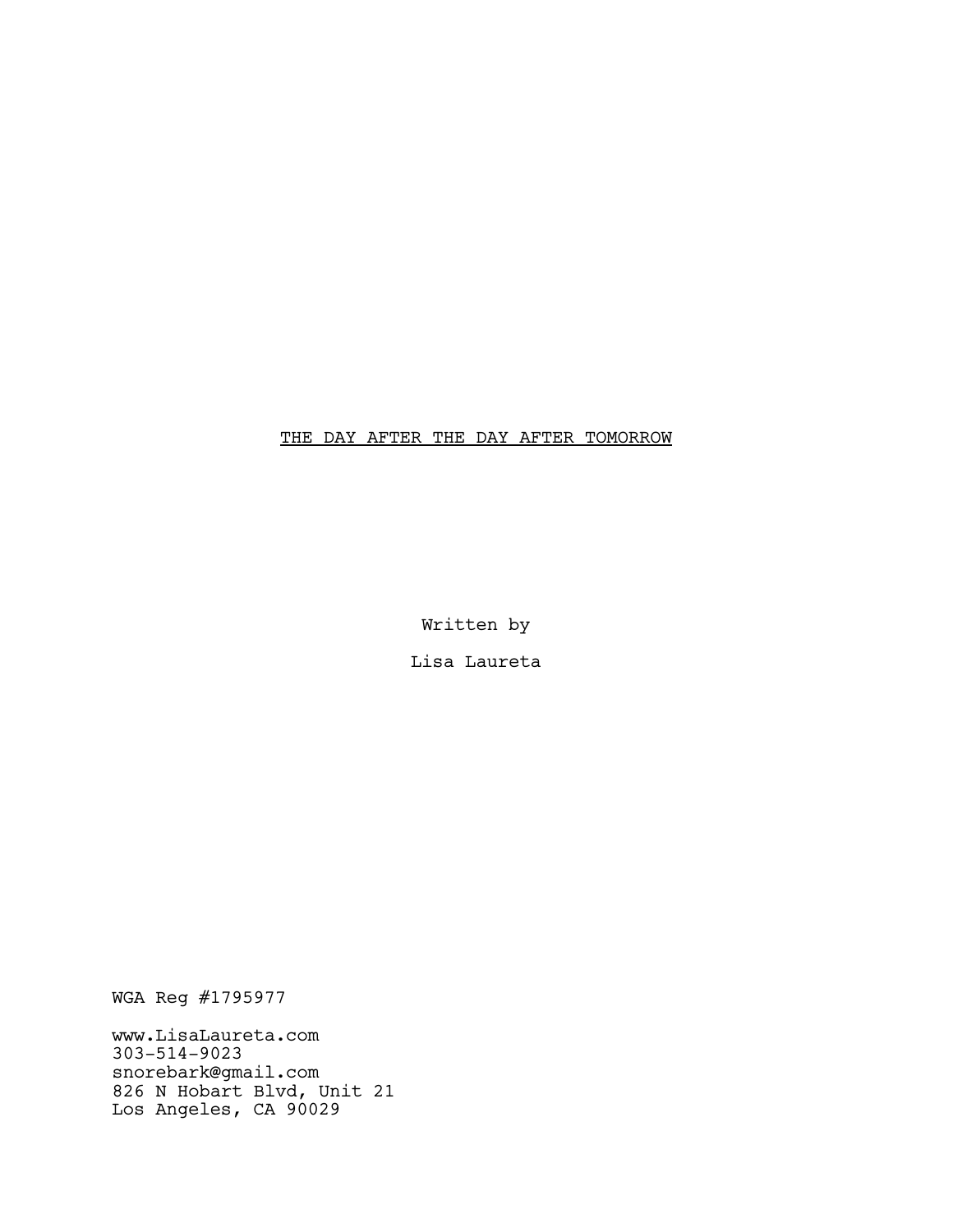EXT. THE NORTH POLE THEME PARK - COLORADO SPRINGS - MORNING

NICHOLE and RICK are asleep in a DeLorean. NICHOLE lies partially on top of/to the side of RICK in the passenger seat. Most of their clothes are off, hair messy, and the passenger side door is open. A llama chews NICHOLE's hair, waking her up.

> NICHOLE What? What. WHAT?! Rick! Rick get up!

RICK Is it heaven? (to llama) Are you God?

RICK and NICHOLE look at the llama.

## NICHOLE

God?

The llama spits. The two look around. They are at The North Pole, a Christmas-themed amusement park at the base of Pike's Peak in Colorado. The DeLorean has crashed into a Rudolph cut out. Rudolph's head dangles. RICK turns on the car radio.

> RADIO HOST V.O. Hey hey all you morning commuters, or well, I guess you're probably not commuters anymore cause we all quit our jobs! I bet we all regret telling our bosses to fuck off huh?! Except for me. I straight up murdered my boss! Just kidding, or am I?!

(plays stabbing sound effect from "Psycho") If you're just waking up you're probably aware by now that the world didn't end like they said it would. Scientists are explaining that apparently it was just a su-susu-series of st-st-st-storms (blows "wah wah" horn)

The RADIO HOST plays an interview with a scientist.

SCIENTIST V.O. We want to apologize profusely for the mistake.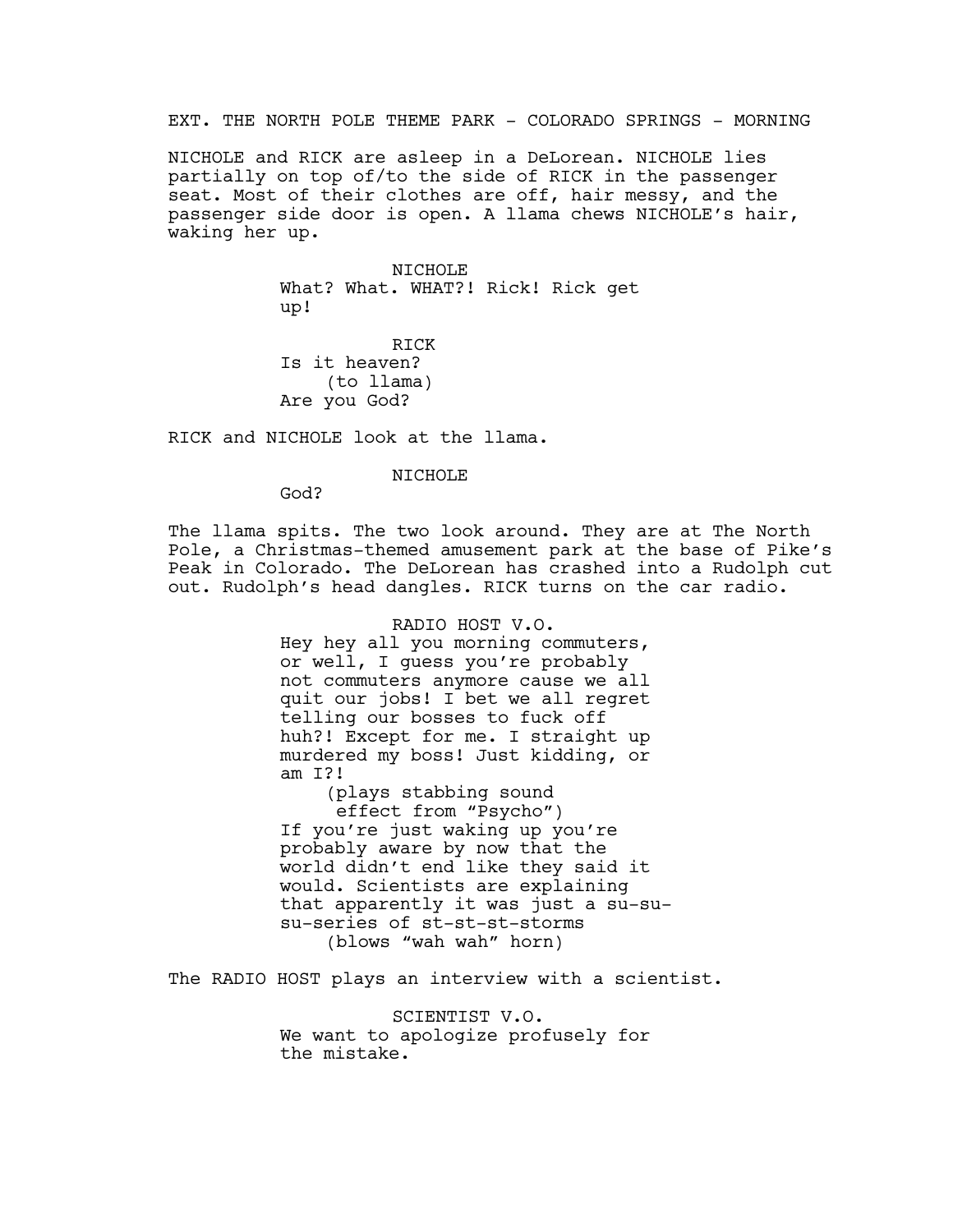REPORTER V.O. And what exactly was the mistake, Mr. Scientist?

SCIENTIST V.O. Someone, I'm not gonna name names, but someone forgot to carry a one.

OTHER SCIENTIST V.O. Oh thanks a lot Harold. You sold me out!

What sounds like a fight breaks out over the radio waves and the RADIO HOST takes control of the air once again.

> RADIO HOST V.O. What a coincidence all those storms came at once, though, huh?! Anyways! Let's play another hit from the Seven-Teens! This is their newest one called "I owe you an I love you..."

Terrible pop music begins to play and NICHOLE immediately turns off the radio.

> NICHOLE So the world didn't end.

RICK Guess not. It was just a bunch of storms.

NICHOLE Felt like the world was ending.

RICK It really did, didn't it? Sooo...what we did last night...

CUT TO:

# INT. DELOREAN - SIDE OF PIKE'S PEAK HIGHWAY

Rain and hail torrent down onto the car while NICHOLE furiously rides RICK as the two of them smoke cigarettes and cry/scream.

> NICHOLE I've always loved you!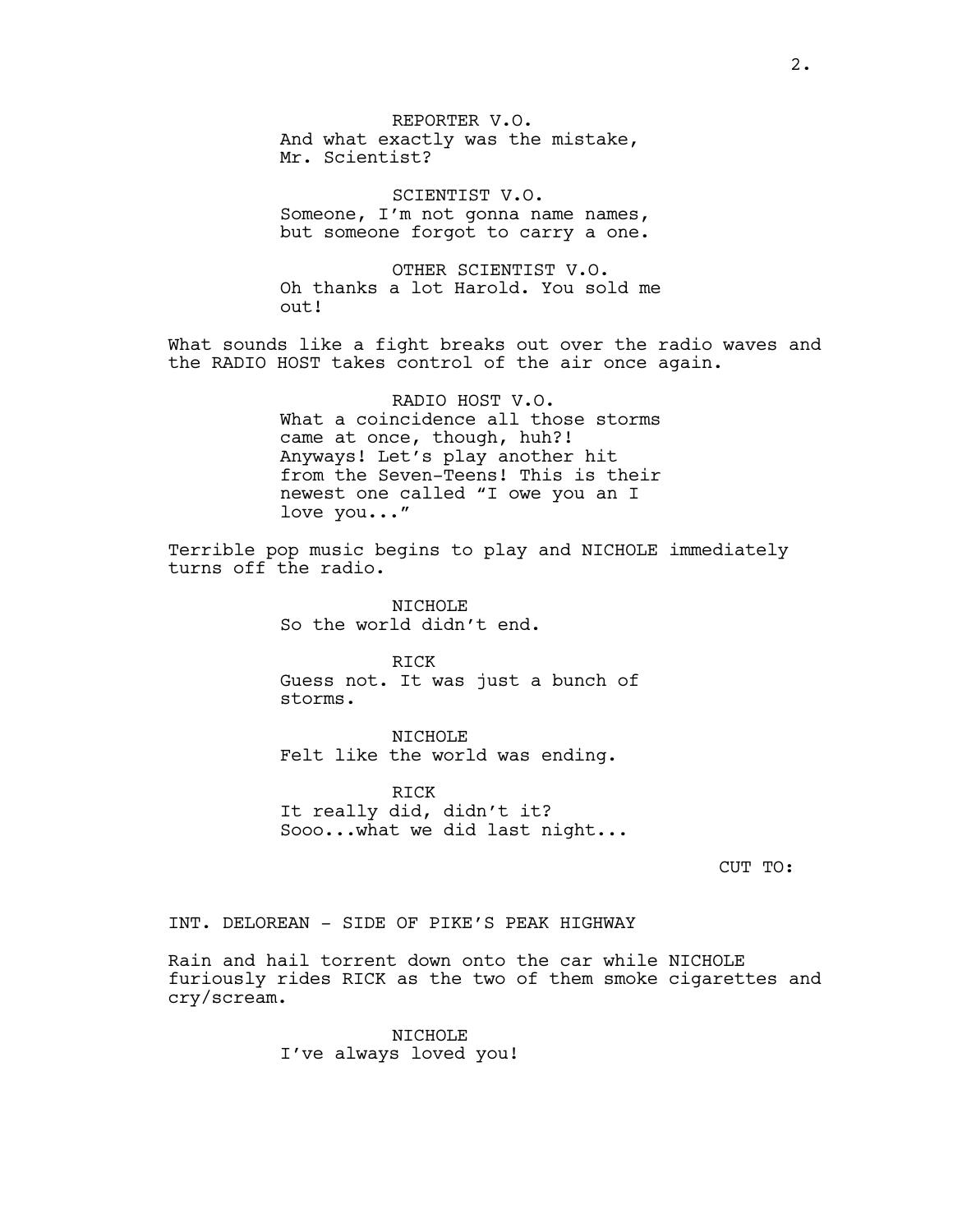RICK

I don't know why we were trying to just be friends.

NICHOLE We were meant to be together!

RICK We're soulmates!

CUT TO:

EXT. THE NORTH POLE THEME PARK - PRESENT

NICHOLE We don't need to talk about that right now.

RICK I mean, it was just cause we thought...

NICHOLE The world was ending.

RICK

It was over.

NTCHOLE I wouldn't have otherwise.

RICK

God no! Me neither! (NICHOLE is slightly offended) I mean, I just, we were such good friends before.

NICHOLE And still! There's no reason we can't still be...is there?!

RICK No! Just cause I've seen your...

NICHOLE And I've seen...

The two pause before they say anything they'll regret.

RICK We should go...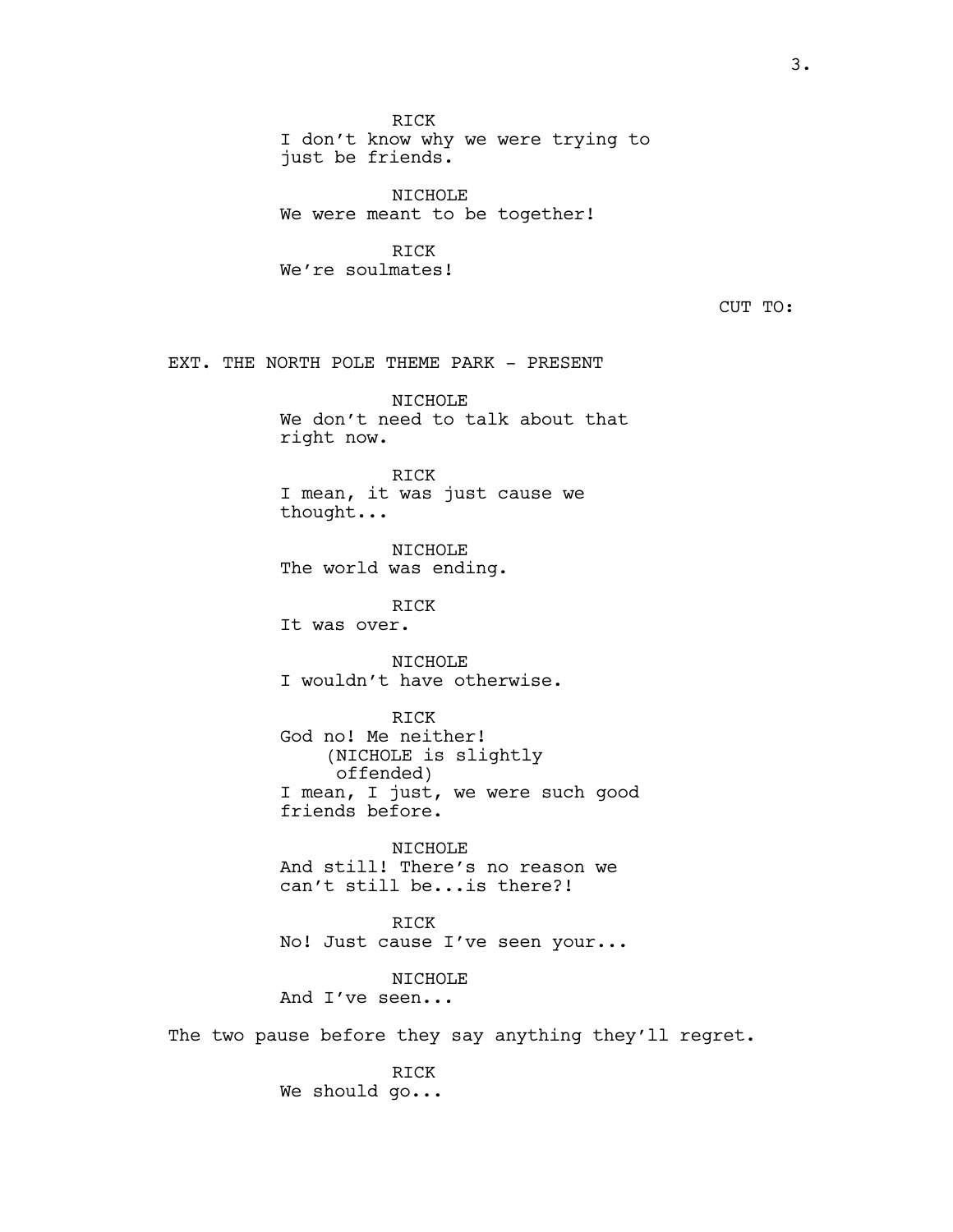RICK (CONT'D) So, what now?

NICHOLE I say we go back to Chicago.

RICK moves fully back over to the driver's side of the car.

RICK I guess. I mean, we'll head back there and at least see what's left, right?

NICHOLE looks around. RICK remains seated as he opens his door, looking around at a deserted theme park, but for the llama.

> NICHOLE I wonder if any of these rides work.

RICK I wonder if *our* ride works.

RICK attempts to start the car, to no avail.

NICHOLE I need a cigarette.

RICK I knew taking up smoking was a bad idea.

NICHOLE The world was ending. *Everything* was a bad idea.

CUT TO:

INT. DOLOREAN - SIDE OF PIKE'S PEAK HIGHWAY - MOMENTS AFTER SEX

NICHOLE lays on top of RICK after their crying sex has finished. Both of them still cry a little.

> NICHOLE I wonder if we can find some heroine.

> > CUT TO: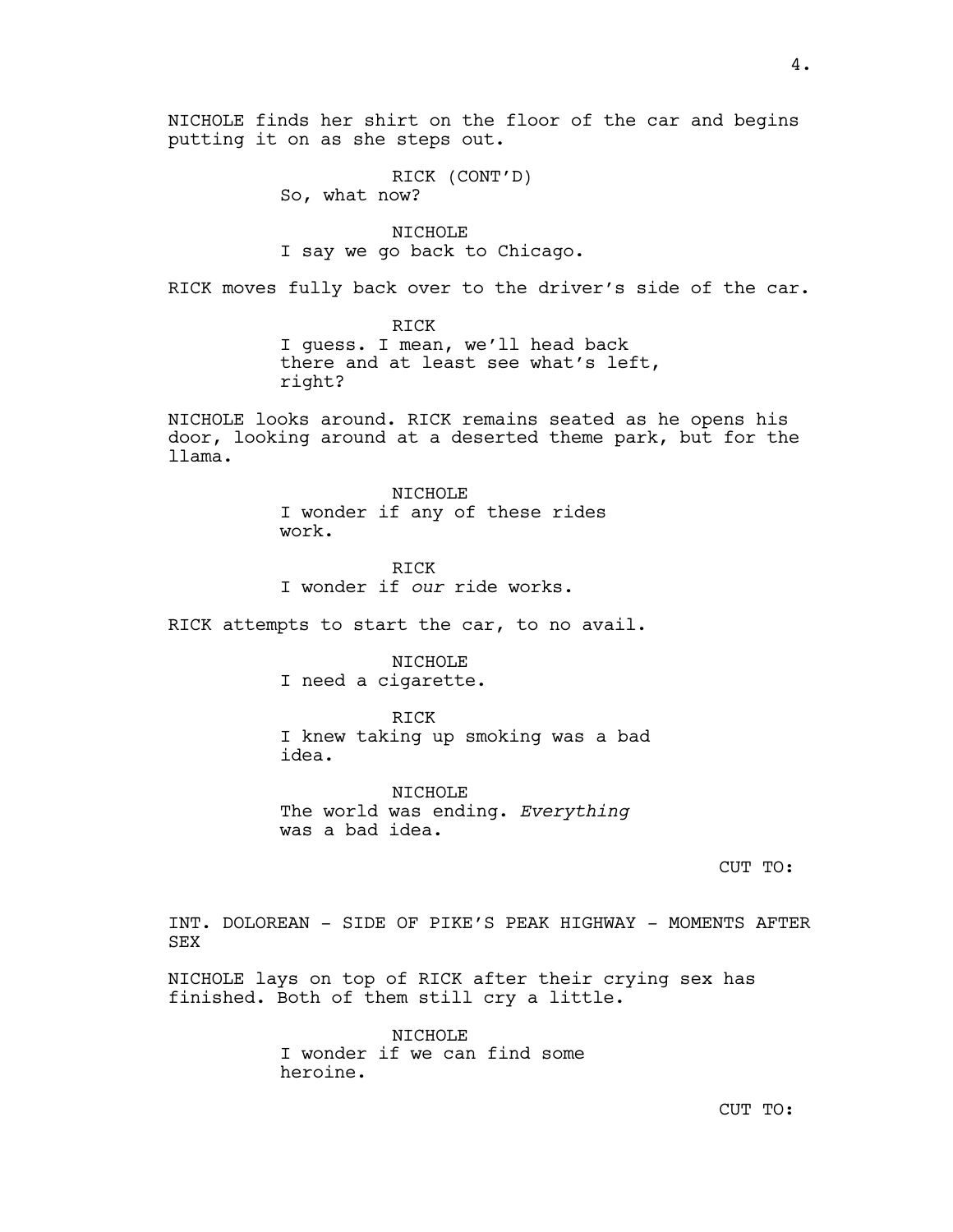EXT. THE NORTH POLE THEME PARK - PRESENT

NICHOLE Anyway, like that *car* was such a great idea?

RICK It looks so fast. I thought it could get us anywhere.

NICHOLE Fast?! Come on Rick! We all saw "Back to the Future," we know how hard it is just to get one of those things up to 88!

A giant motorized sleigh comes barreling up the hill, approaching the DeLorean. RICK gets out of the car moving to the passenger side, standing guard in front of NICHOLE. A dishevelled Santa brings the sleigh to a screeching halt, gets out, and stumbles to the ground. He holds a bottle in one hand and a needle sticks out of his arm.

> NICHOLE (CONT'D) I knew we could've gotten some.

RICK looks at NICHOLE disappointedly.

NICHOLE (CONT'D) Just to try!

SHITTY SANTA (scruffy voiced, slurring) Well hello there fellow survivors!

RICK Hey...Santa?

SHITTY SANTA Actually it's Ed.

#### NICHOLE

Ed! And, you're...a heroine addict...that the theme park got to play Santa?

SHITTY SANTA

Noooo! I'm an unemployed accountant. I took this job a couple months ago to make ends meet. (points to needle) (MORE)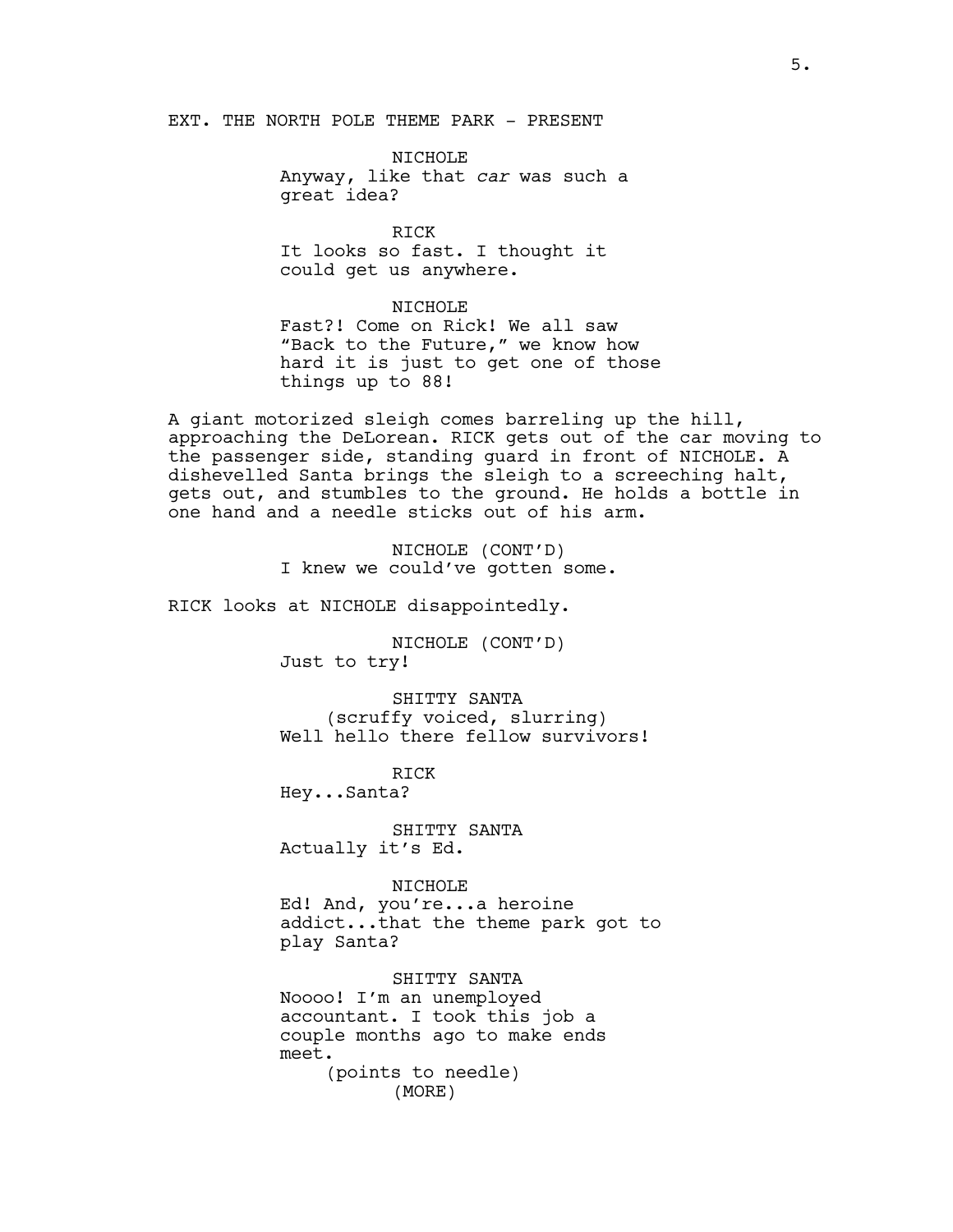I just started this last week, ya know, cause the world was ending and what not. I thought, what the hell? All the kids talk about it, I've never tried it. I know it sounds crazy but it's always been kind of a dream of mine, so... SHITTY SANTA (CONT'D)

SHITTY SANTA throws up.

RICK You okay?

SHITTY SANTA

(rights himself) It's just about to kick in. I'll be fine, so long as I don't go back out there. Jesus Christ is it a mess!

RICK Really? 'Cause we were just going to try to head back out there.

SHITTY SANTA I would strongly advise against that. I was just in Colorado Springs this morning. It's pretty ugly. There's crap everywhere, just a whole bunch of crap. All over the streets. People are fighting over silly things like food and shelter. There's not even any power.

RICK Plenty of heroine though.

SHITTY SANTA Boy howdy! I'd offer ya some but, I'm not sure I've got enough to spare...

SHITTY SANTA grabs a giant Santa sack out of his sleigh, presumably filled with heroine.

> NICHOLE We're okay, thanks. Now that the world isn't ending, I'm not sure that's a wise choice.

SHITTY SANTA So, where were ya thinkin' of heading anyhow?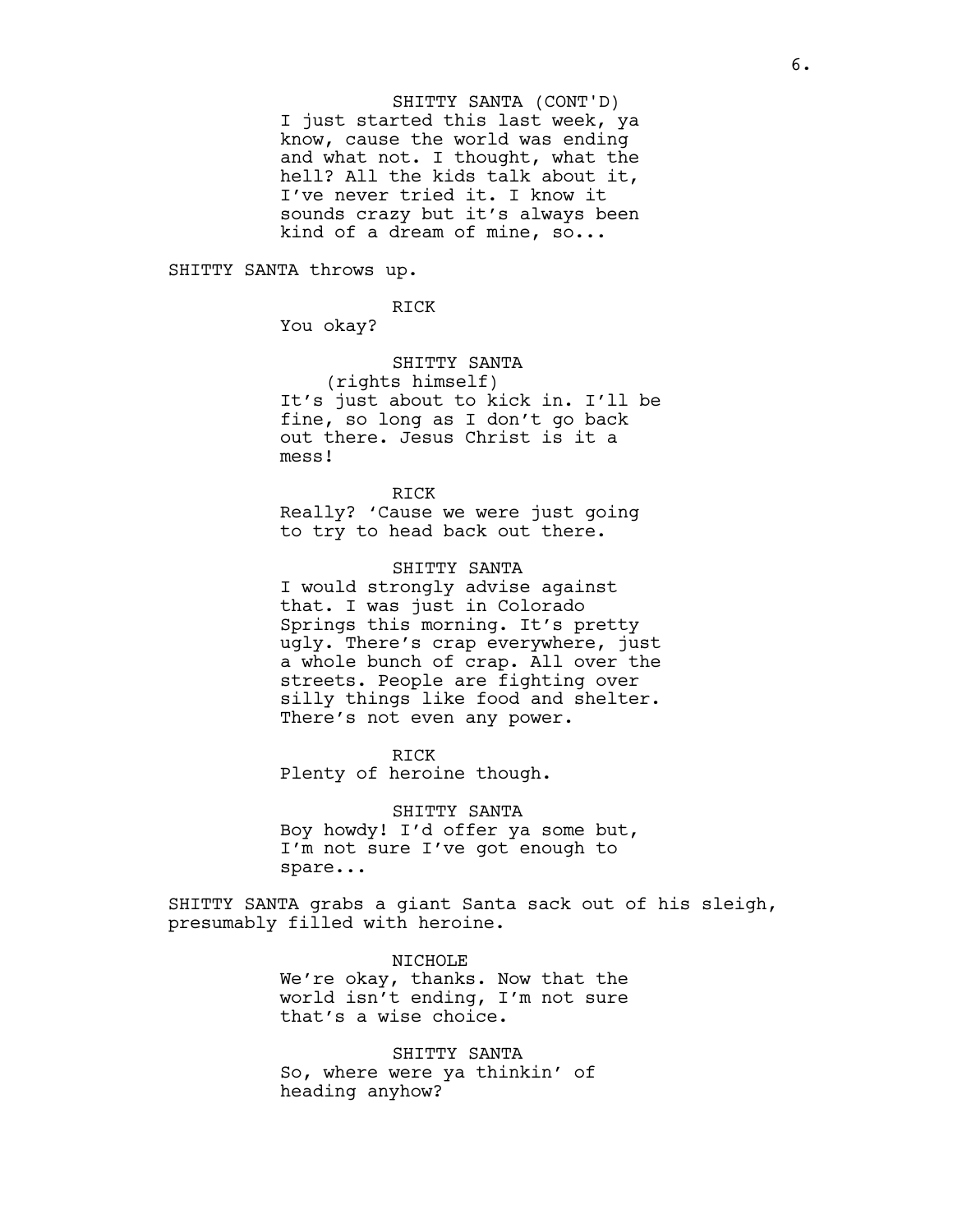NICHOLE and RICK look at one another as SHITTY SANTA picks his face.

## NICHOLE

We're going to head back to Chicago. That's where we came from.

SHITTY SANTA Holy Christ what are you doing all the way out here from Chicago?!

#### RICK

Well, when the news put out a list of safe havens to bunker down at and try to wait out the storms, Norad was one of the places they mentioned that had a bunker. And Nichole's never been to Colorado before so...

NICHOLE I guess we all have dreams.

SHITTY SANTA throws up a little more.

#### NICHOLE (CONT'D)

We took a wrong turn somewhere on Pike's Peak highway and ended up here.

#### SHITTY SANTA

Oof. Well, you want my advice? Stay away from the cities. That's what I'm doing from now on. I'm gonna hunker down here, see it out. What with Peggy here providing me milk and sweaters I don't see why I'll need to leave for a long, long time.

NICHOLE Milk? I think that's a boy llama.

RICK gives NICHOLE a "shh" face.

RICK Well, I think we'll take our chances out there. I need to get back and see if I still have a job.

#### NICHOLE

And I miss my studio apartment. It had such a great closet. That's really hard to find in Chicago.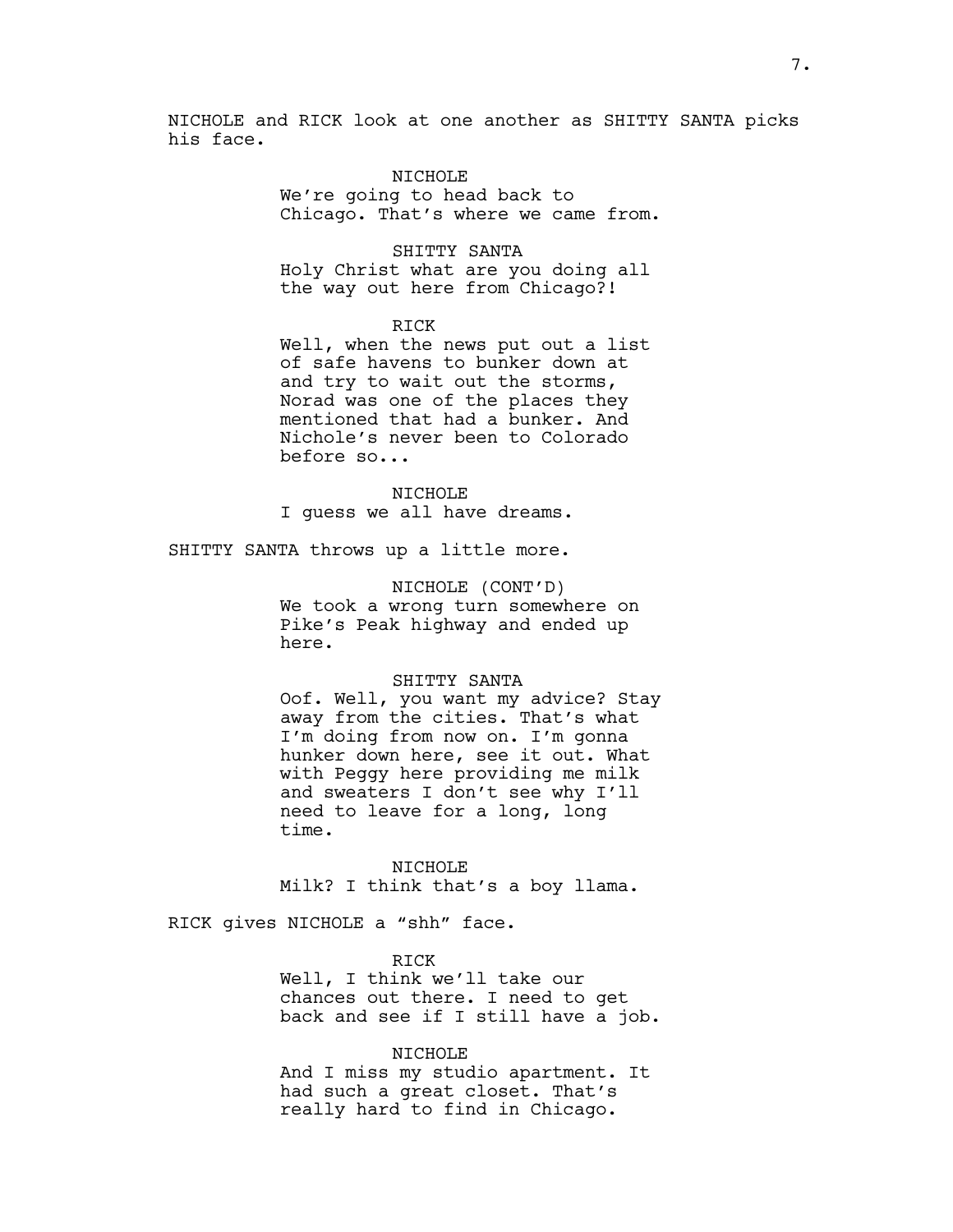RICK

No place like home, right?

SHITTY SANTA Not for nothin' but you're home's not gonna be your home anymore. I can pretty much guarantee that. The world may not have ended but the world that we knew has. You know, people won't even take money now?! Most of 'em just want water or metal. Or blow jobs. That's how I got all this heroine!

SHITTY SANTA pulls another Santa bag out of the back of his sleigh and puts it on the ground.

> RICK You got all that for metal?

NICHOLE and SHITTY SANTA look at one another.

SHITTY SANTA

Sure.

RICK I'm sure some people will still take money. I mean, it can't be that hard to put an economy back together right?!

NICHOLE

SHITTY SANTA

Right.

Right.

RICK (CONT'D) Say, Santa, the North Pole doesn't happen to have a gas station, does it? I think we're empty.

SHITTY SANTA is starting to nod off. He begins to walk up to a tiny house that's part of a tiny Santa village. As he walks and nods he points to a bunch of gallons of gas inside the sleigh.

> SHITTY SANTA Oh sure. I just siphoned a bunch out of a tipped over 18 wheeler. Help yourselves to a tank or two. You can put it in your... (examines DeLorean) ...trunk?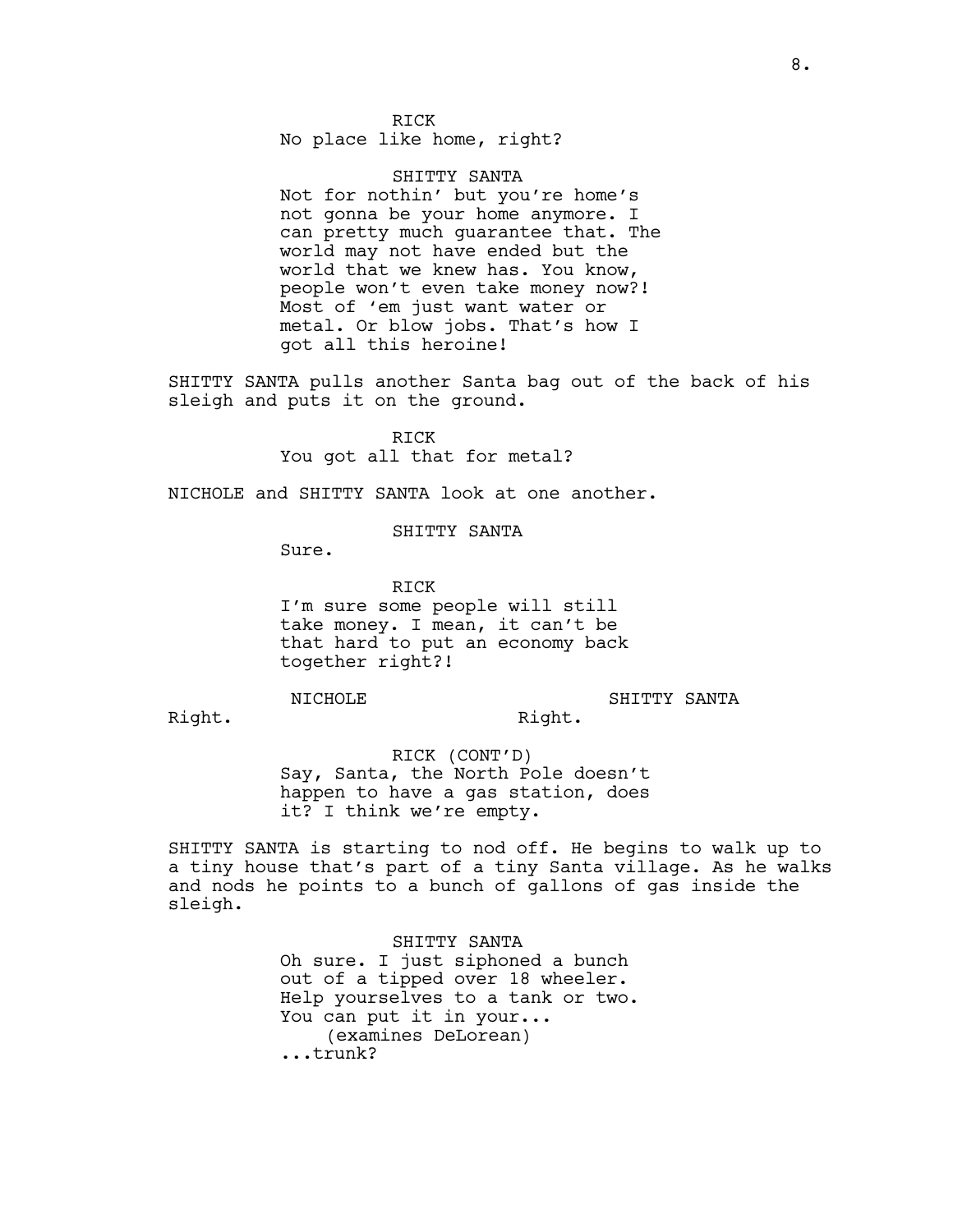NICHOLE Wow, thank you. You truly are a saint!

SHITTY SANTA passes out onto the porch of the tiny house, his two giant Santa sacks in his hands. The llama approaches him and begins to chew on his hair.

> NICHOLE (CONT'D) Should we help him?

RICK Nah, he's living his dream. Come on, help me fill up this tank and let's get out of here.

NICHOLE and RICK grab gallons of gas out of the sleigh. RICK pours some into the car and NICHOLE piles as many as she can into the back seat.

> RICK (CONT'D) Alright! She's got a full tank. Let's see if she fires up!

RICK starts the car and he and NICHOLE close their doors and drive off, leaving Santa and his village behind them in their dust.

EXT. PIKE'S PEAK HIGHWAY - LATER

RICK and NICHOLE are driving down Pike's Peak highway. All around is remanence of a big storm: downed trees, power lines and debris are everywhere.

NTCHOLE<sup></sup>

Wow.

RICK Yeah. I wonder what the rest of the world looks like.

NICHOLE

I know, it's like, what's left after what we've all done? Are there schools left? And if the buildings are there, is the concept of education going to be the same? What about government buildings?! What about gas stations that sell cigarettes?! We've only got two cartons left!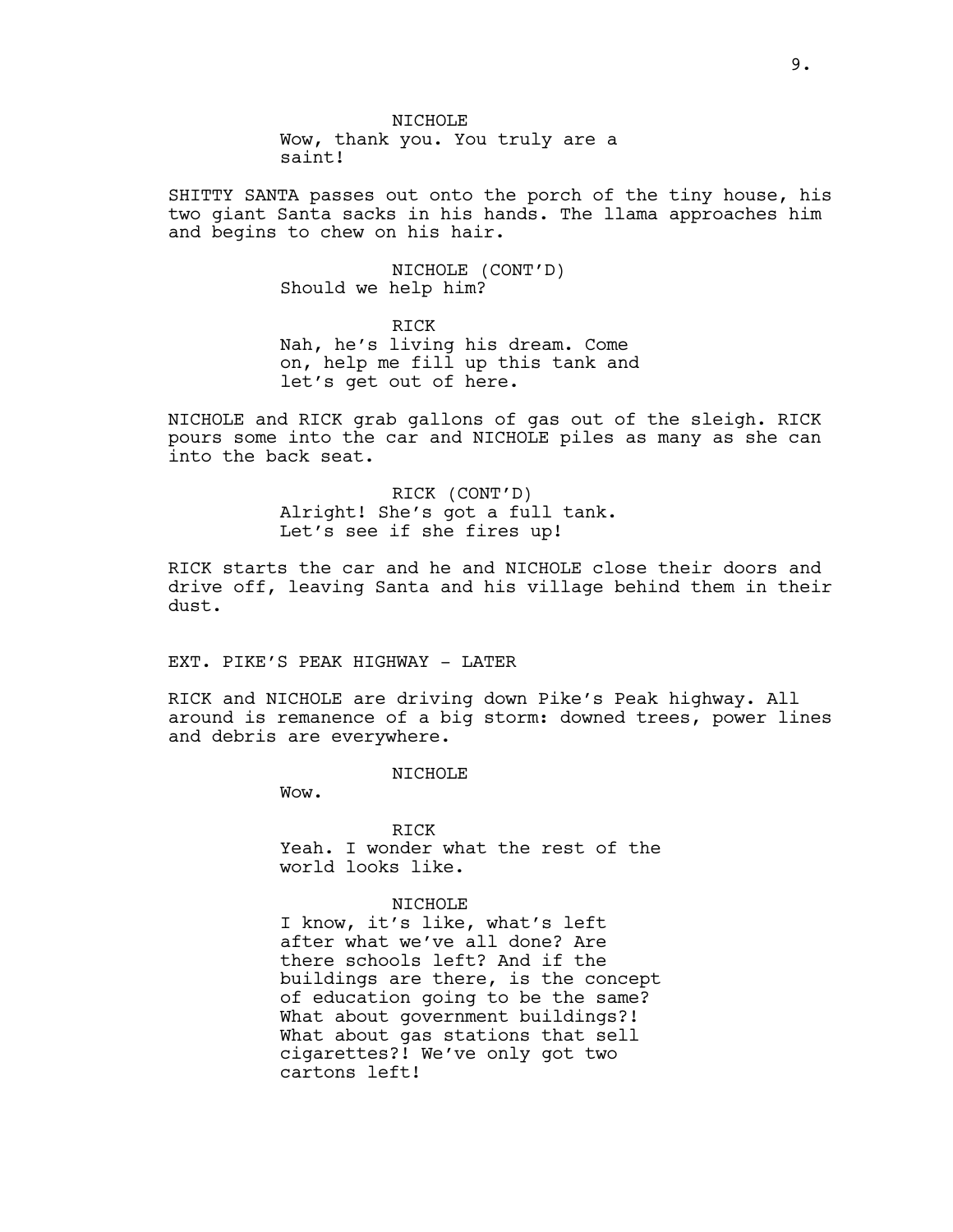RICK Those things really are addictive! Lemme have another one. NICHOLE hands RICK a cigarette before lighting one up herself. She then looks around the car. RICK (CONT'D) What's up? NICHOLE Just looking for something to roll the window down. Is there a button, or... RICK I don't know that DeLoreans have windows that roll down, babe. NICHOLE Did you just call me babe? RICK I did. (a beat) That was weird, right? NICHOLE A little bit. I mean, just because of last night. You know I'm not your girlfriend now, right? RICK Right. Still just friends. NICHOLE wafts smoke away from her face, coughing a little, before inhaling more of her cigarette. NICHOLE Ugh, well, we can't hotbox in here. RICK What do you suggest? EXT. PIKE'S PEAK HIGHWAY - MOMENTS LATER

The DeLorean is making its way down the highway, still dodging debris, but now with both doors open out to the side as smoke billows out from RICK and NICHOLE who now have to yell a little because of the wind.

CUT TO: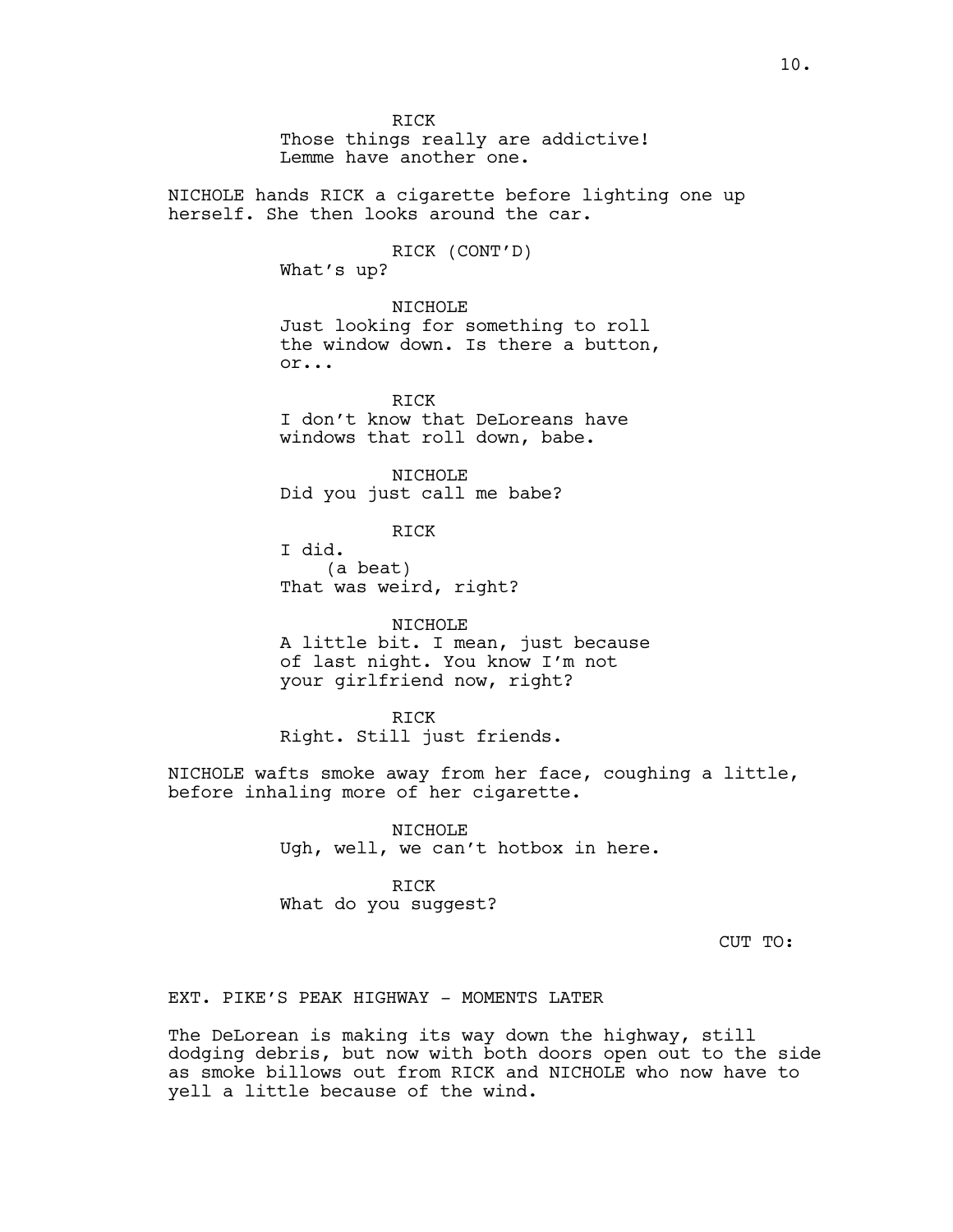NICHOLE

That's way better.

RICK Smell that fresh mountain air!

# NICHOLE

I mean, it's just, Chris and I *just* broke up. After so long. I really shouldn't jump into anything serious.

RICK

Right. Totally. No I know. You and Chris were together for a really, really, *really*, *really* long time.

NICHOLE

Not that I think if you and I got together it would get serious or anything.

RICK No, not at all. We'd just be super casual and I'd be totally and completely fine with that.

NICHOLE But like, I really just don't wanna be with anyone right now.

RICK Yeah, me neither. God, cigarettes are great though.

RICK takes another cigarette lighting it with the one he's already smoking and begins smoking both.

> NICHOLE How long until we reach the first city?

RICK We should be in Denver in about an hour and a half or so. We can make a plan from there.

NICHOLE Great. It'll be great if we could find a shower or something.

RICK Yeah. We should shower. (a beat) (MORE)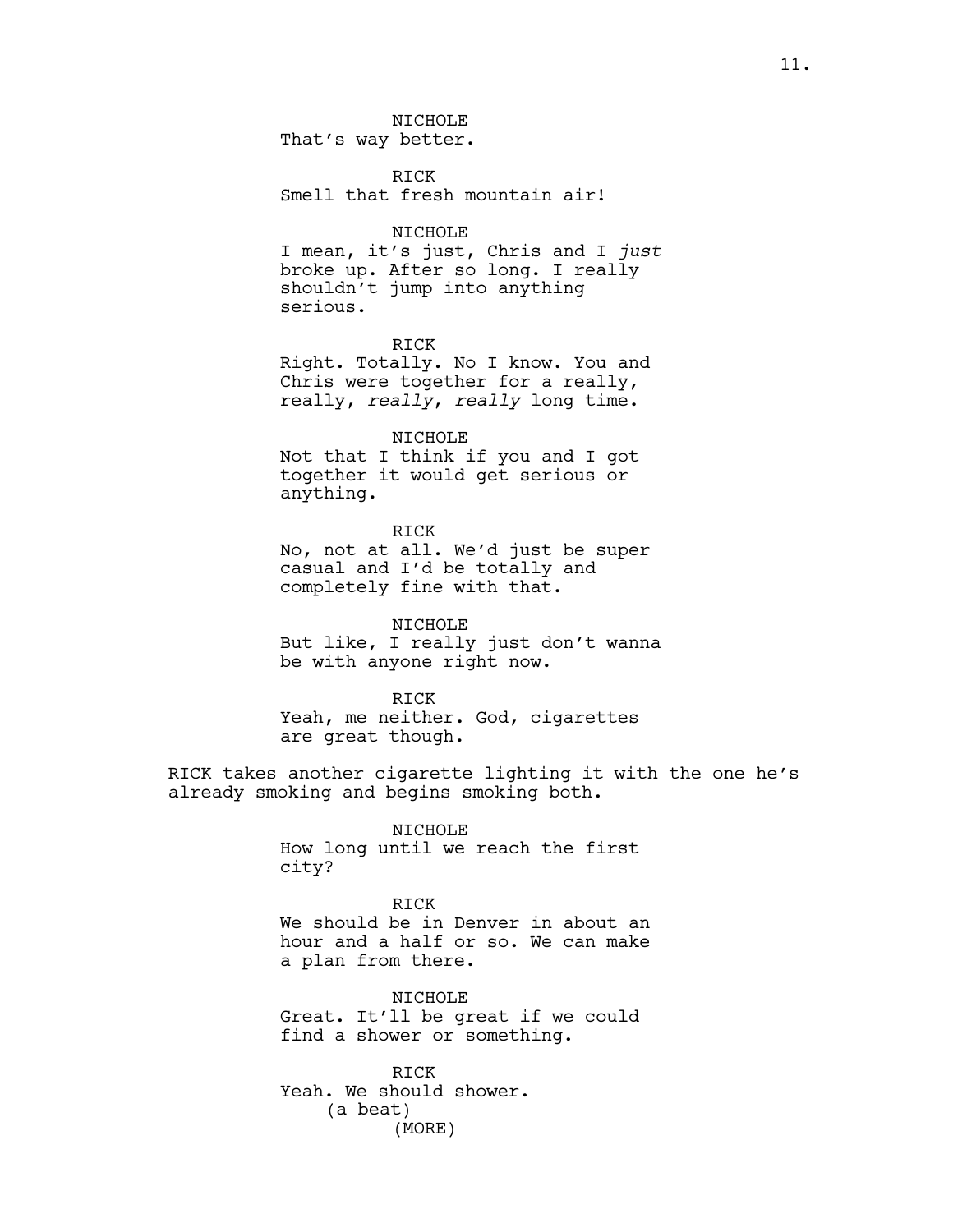Separately. Forever. We should never shower together. We should also get some more cigarettes! RICK (CONT'D)

EXT. DOWNTOWN DENVER - CIVIC CENTER PARK - EVENING

The DeLorean pulls up onto the grass of the park in front of the capitol building. Homeless people are gathered around a garbage can fire. The city is in shambles.

> RICK Wow, look at this, they've built a little shanty town.

NICHOLE (yelling) Excuse me sir, may we borrow some of your fire for the night?!

HOMELESS MAN Oh sure thing, babe. We were just about to roast up some wieners.

RICK (under his breath) You'll let him call you babe.

The HOMELESS MAN hands RICK a hot dog before trying to hand one to NICHOLE.

> NTCHOLE<sup>1</sup> Oh, no thank you, I'm a vegetarian.

RICK Really Nichole? You're going to turn down the only food we've come into contact with for over 24 hours?

NICHOLE It's a boycott for principal, you know that. I'm not going to back down just because I'm...

RICK and the HOMELESS MAN take a bite of a crispy yet juicy hot dog in front of NICHOLE.

> NICHOLE (CONT'D) ...starving. (looks around) I'm gonna go look through the garbage.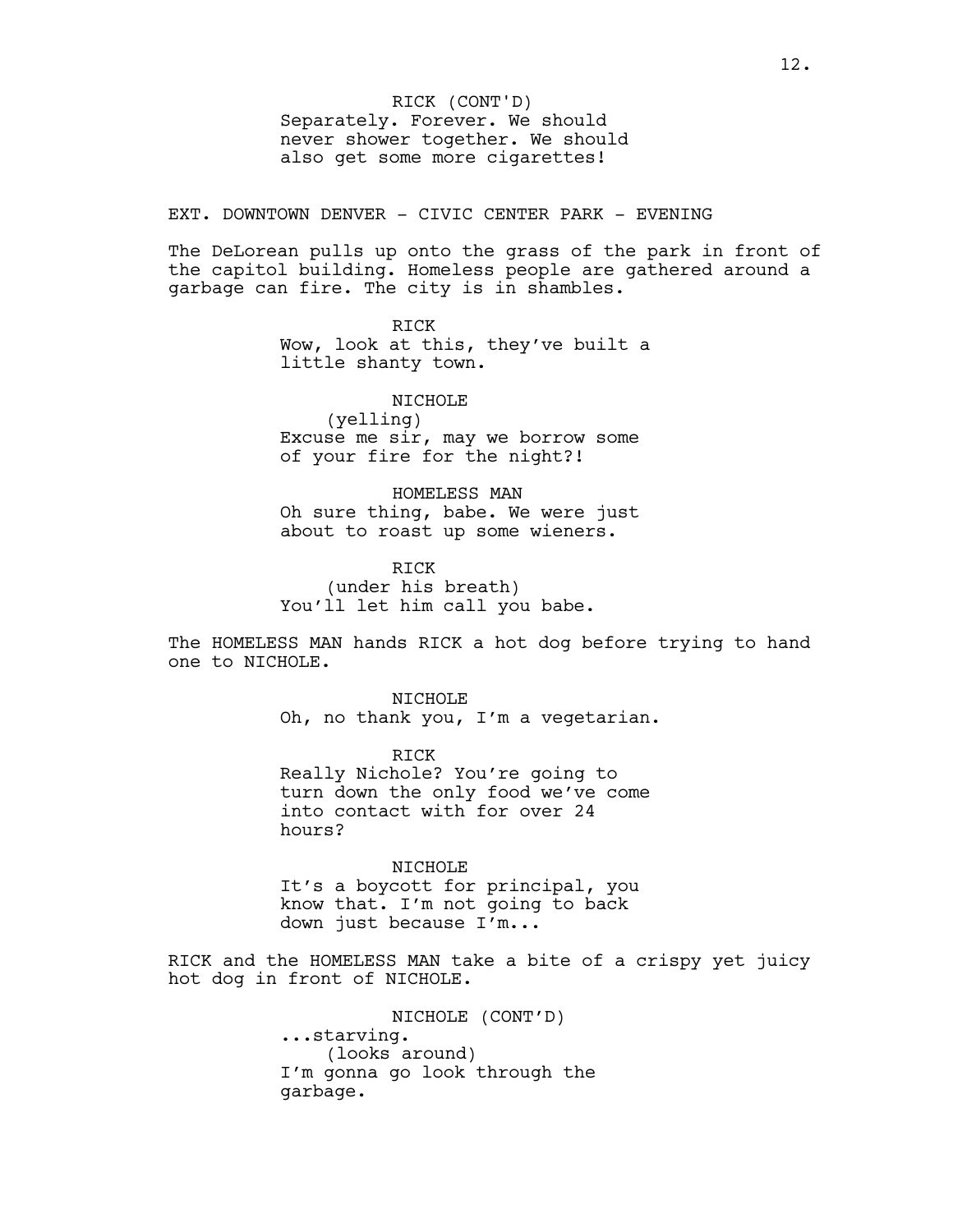EXT. CIVIC CENTER PARK - GARBAGE CANS - MOMENTS LATER

NICHOLE joins a tweaking woman who digs through the garbage.

#### NICHOLE

Crazy huh?

# HOMELESS WOMAN

Mmm hmm.

#### NICHOLE

Never thought I'd be doing this. But I guess this whole end of the world thing took us all down a peg or two.

HOMELESS WOMAN What are you talking about?

## NICHOLE

Well, I mean, before I was living the sweet life. Working for a start up, living in an awesome studio apartment, I even had enough money to take Uber sometimes! But now, here we are, digging through the garbage. I guess in a way the world really did end, huh?

#### HOMELESS WOMAN

The world? End? What in the hell are you talking about? I'm just trying to find my shoe.

# NICHOLE

Oh. Wait, what?

HOMELESS WOMAN Harry! What's this bitch talking about?

HOMELESS MAN and RICK come over to the garbage can.

HOMELESS WOMAN (CONT'D) Talkin' about some end of the world shit.

HOMELESS MAN Oh damn. I knew there was some reason y'all were talkin' to us. (MORE)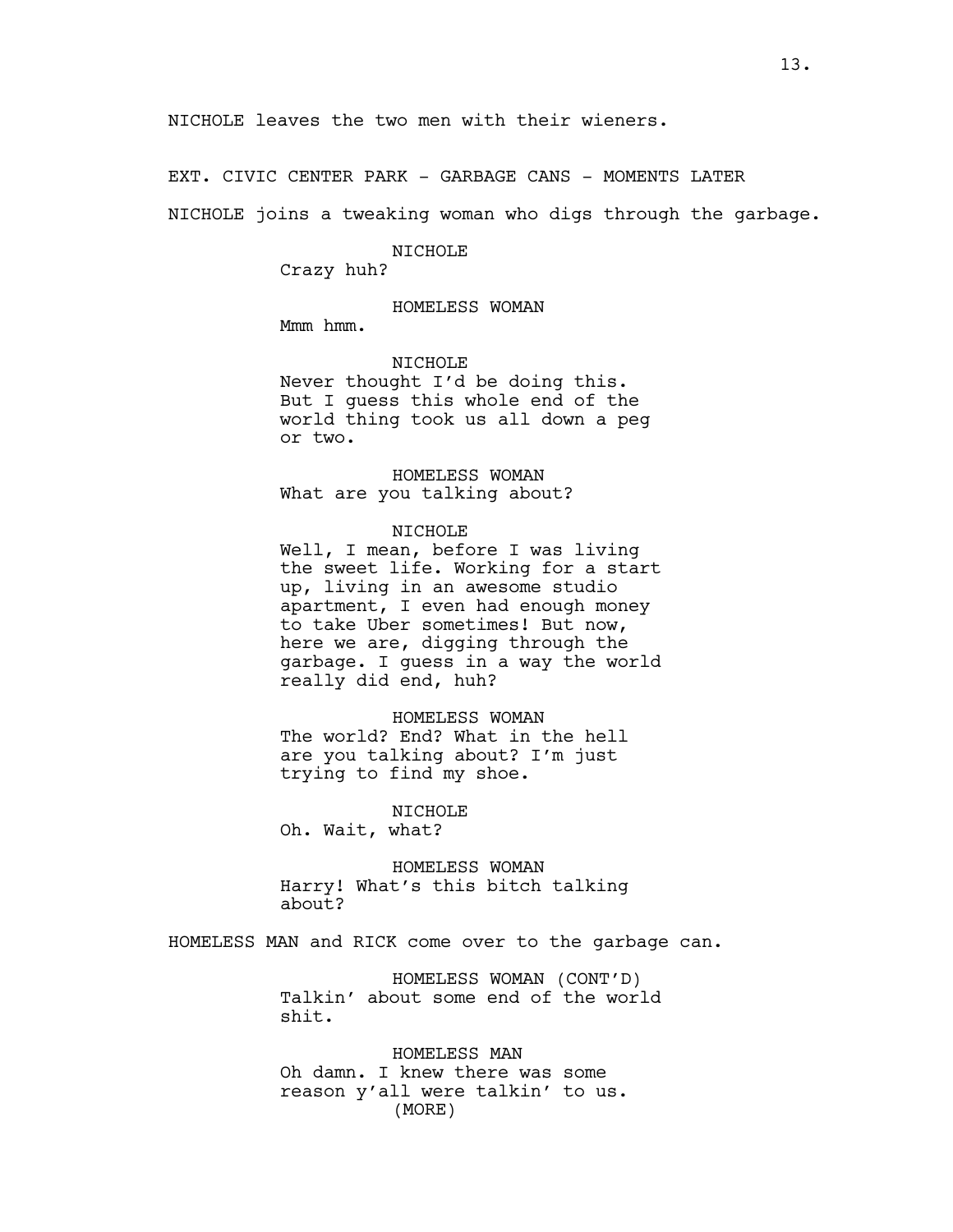Y'all are Jehovah's witnesses or somethin' ain't you? 'Cause we ain't got no money or a door to knock on so you can get the hell out of our house! HOMELESS MAN (CONT'D)

RICK

Wait, do you really not know what happened?

NICHOLE The world was supposed to end.

**RTCK** Yeah, all those storms, everybody thought it was the apocalypse.

NICHOLE Did you really not notice? Even with the riots, and the looting?

HOMELESS MAN Oh I figured either a black person got shot by a cop or a sports team won a championship.

HOMELESS WOMAN That does explain that newscast we saw the other day.

CUT TO:

EXT. ELECTRONICS SHOP - DENVER - DAYS EARLIER

People loot and riot in the streets. An ice storm blasts the city as SIRENS wail in the background. A network morning show plays on a television inside the window of an electronic store that HOMELESS MAN and HOMELESS WOMAN are about to pass. On the television, six teenage boys and what appears to be a fifty year old man are being interviewed by the television host. HOMELESS WOMAN stops.

> HOMELESS WOMAN Ooo. Wait a second baby, it's the Seven-Teens! I love them.

HOMELESS MAN Oh! Look! Ricky's talking! He's my favorite 'cause he's the bad boy.

14.

CUT TO: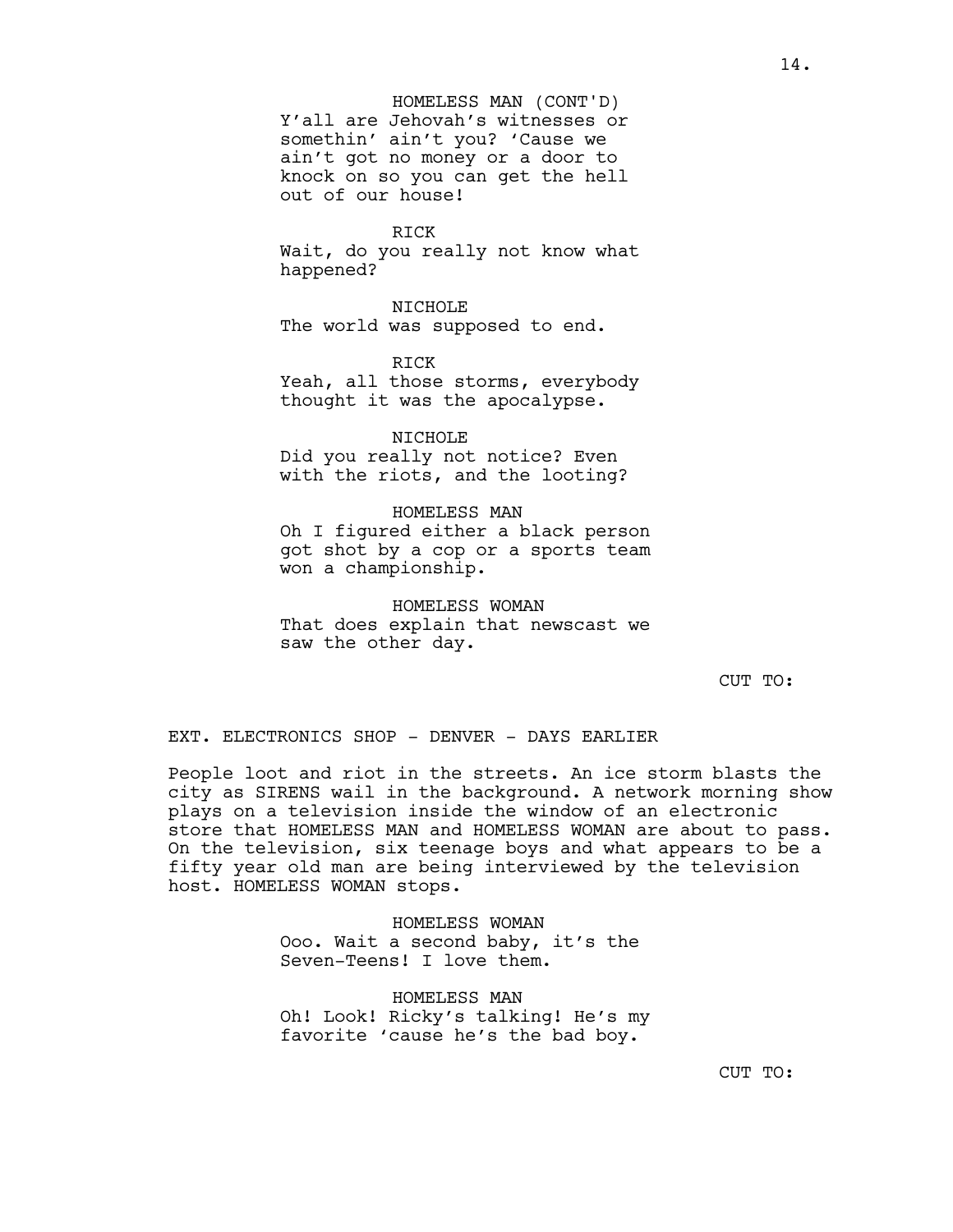The old man who looks to be about fifty is talks. He's part of the group and wears the same clothes, though his hair is thinning and gray, and his skin is wrinkled.

> GARY TEEN It's just so great to be a teen! And yet it has its downfalls, especially when you're in love.

The other teens nod.

GARY TEEN (CONT'D) Or when your prostate starts acting up.

A news bulletin interrupts the pop stars' interview.

# NEWSCASTER We're sorry to interrupt our exclusive interview with the Seven-Teens, but we have an apocalupdate. The president is about to make a statement.

The PRESIDENT makes his way to a podium in front of the White House. A blizzard blows all around him as he speaks. He's nearly knocked over several times throughout his speech.

# PRESIDENT

My fellow Americans. I know it seems bleak right now. Like there's no hope. But there is hope. There's hope because now we can live our dreams. Do what you always wanted to do. Reconcile with a loved one, learn to fly a helicopter, just please stop shooting each other. Come on, we only have like a week left, okay? Let's be cool. Now, I'm going to Tahiti, to...meet with scientists. They're really smart guys. They're gonna figure this out. Remember our saying, "this is how we do it." Remember guys? Come on, maybe it would help if you chanted it again, like old times, during my election. "This is how we do it. This is how we do it"...

The PRESIDENT leads the crowd in a chant of "this is how we do it."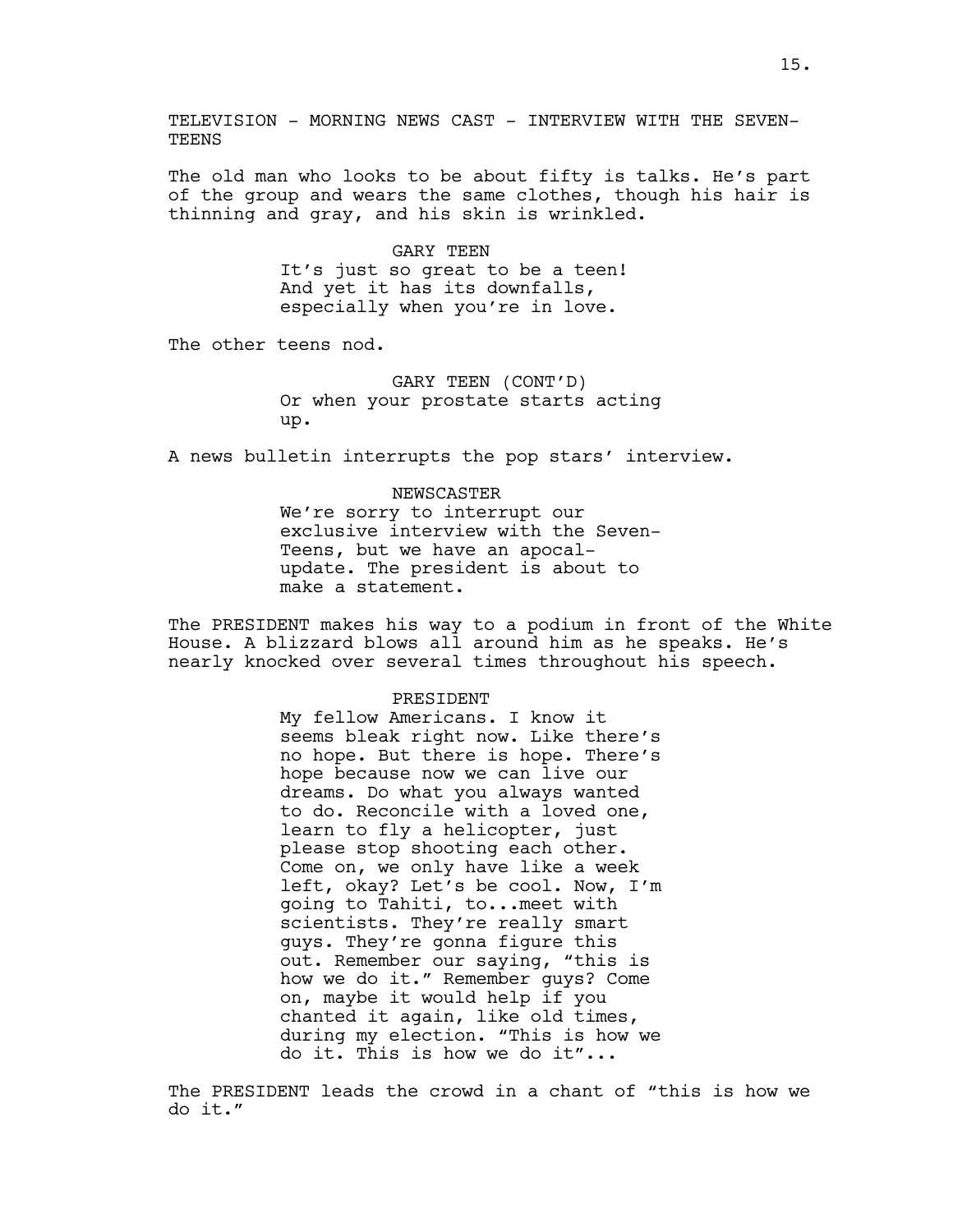PRESIDENT (CONT'D) I swear. We'll fix this. Just live your dreams! Okay? Byyy-yeeeee!

The crowd continues to chant, "this is how we do it," as the PRESIDENT runs off and into the whiteness of the blizzard.

> HOMELESS MAN What a cool guy.

> > CUT TO:

EXT. CIVIC CENTER PARK - PRESENT

NICHOLE, RICK, HOMELESS WOMAN and HOMELESS MAN stand around the garbage can.

> HOMELESS MAN That speech makes more sense now.

NICHOLE And you guys are not survivors but...

RICK Just a couple of homeless people?

HOMELESS WOMAN Sure thing! Now, in return for the wiener, we accept many methods of payment.

HOMELESS MAN Mostly we want meth.

NICHOLE and RICK look at each other briefly before running back to the DeLorean. They start the car and continue to drive.

EXT. HIGHWAY I-76 - ABOUT 3 AM

NICHOLE sleeps while RICK drives, dozing off a bit. The DeLorean comes to a slow stop. It's run out of gas, again. NICHOLE wakes up, a bit startled.

> NICHOLE What happened?

RICK I think we're out of gas.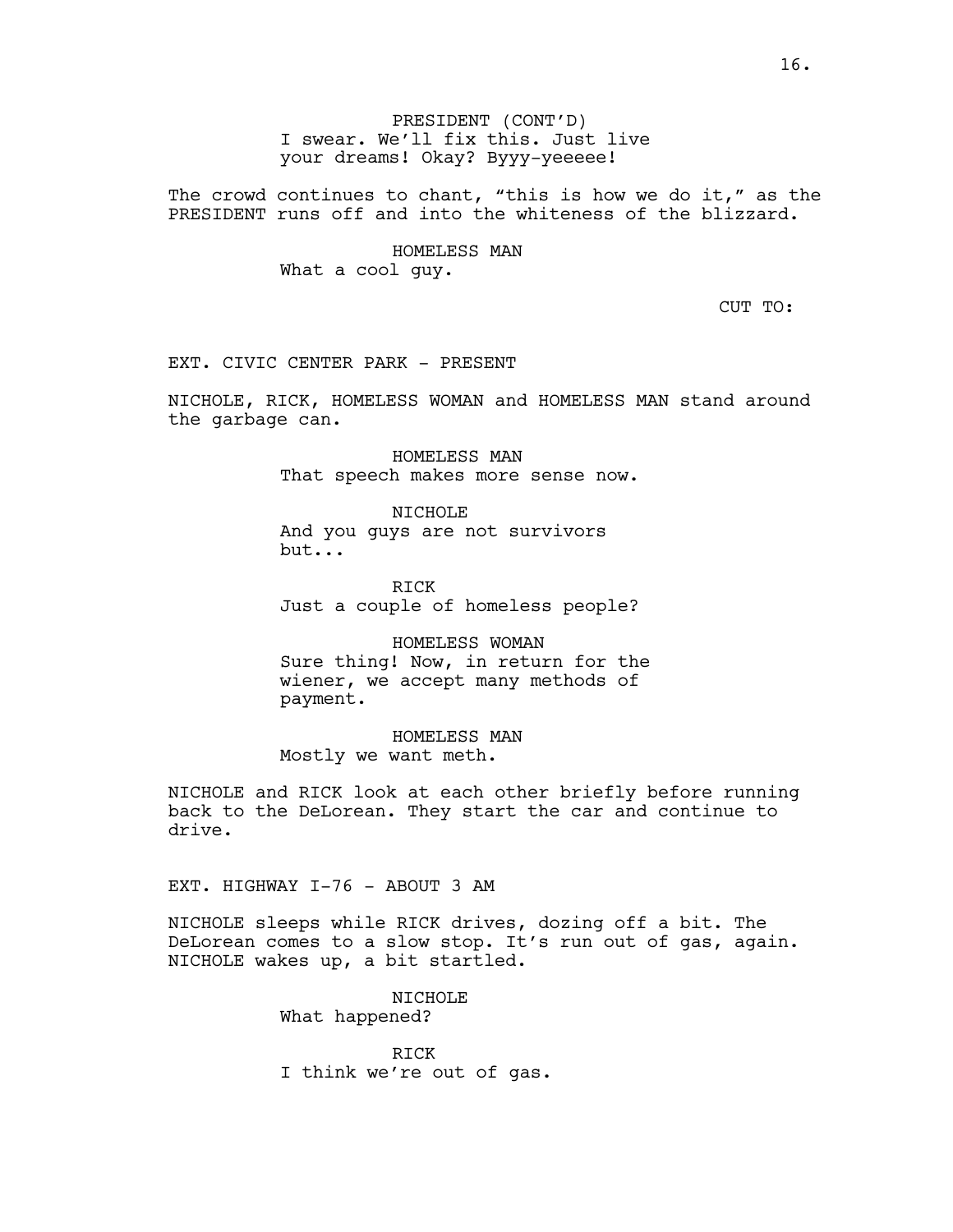The cans?

RICK Empty. We've used them all. This thing gets terrible mileage.

NICHOLE Well, what do we do now?

## RICK

I say we sleep here for the night, and then head out to look for gas or another car tomorrow morning.

NTCHOLE<sup></sup> There's cars all around us. One of them's gotta be working. I say we push through.

NICHOLE and RICK look out in front of them at some of the car crashes they've been driving past and through all night. From what can be seen, none of the cars appear to be in even close to working condition, and most are filled with dead bodies.

> RICK Do you want to go out into the darkness, pulling body by body out from behind the wheel just to turn keys and figure out which ones work?

NICHOLE Isn't that a Japanese game show?

RICK Come on. Let's just get some sleep. We'll figure it out in the morning.

NICHOLE Okay. But I'm cold.

RICK Here, come here.

RICK opens up his arms inviting NICHOLE in to cuddle.

NICHOLE What, are you gonna call me babe again?

RICK It's just for warmth. Clothes are staying on. Still just friends.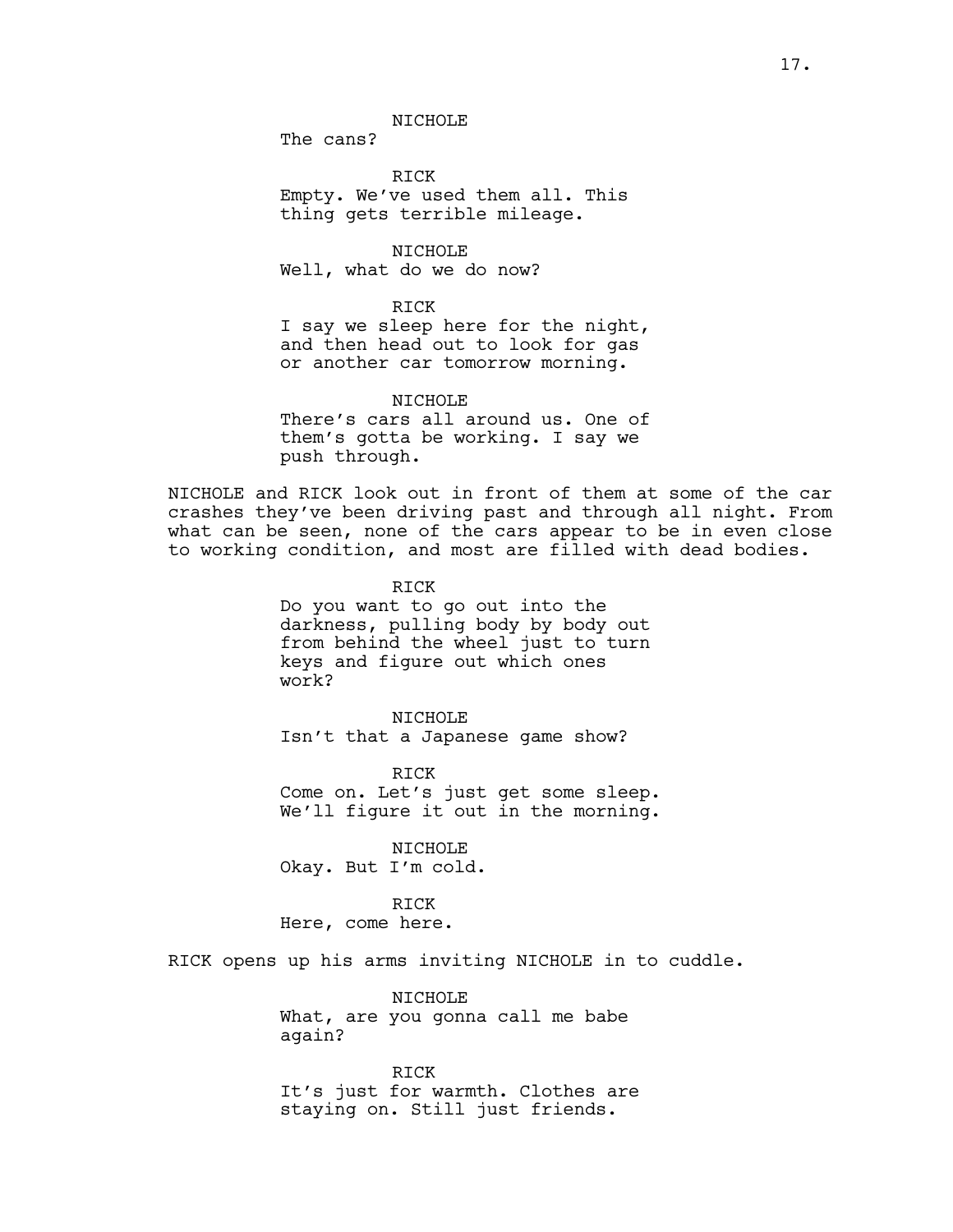#### NTCHOLE<sup></sup>

I don't know. I don't think it's a good idea, Rick. I mean, I know what happens. I went to college for a couple of semesters. We cuddle up for warmth and then hands end up on butts and boobs and everything gets complicated.

RICK What if I promise to keep my hands inside my sleeves, through the whole night?

RICK puts his hands inside his sleeves.

# NICHOLE

I don't know.

RICK I'll hold them up, like this.

RICK holds his hands, still in their sleeves, up above his head.

> NICHOLE Okay, but only because I'm exhausted and freezing.

NICHOLE puts her hands into her sleeves as well.

RICK Great. Can't touch without hands.

NICHOLE Yeah, right. Totally.

NICHOLE goes in for the cuddle, hesitantly. She lays her head on RICKS chest...

> RICK See, there's no way we'll get too close.

RICK keeps his hands elevated above his head. NICHOLE keeps her arms out to the side.

> NICHOLE Comfortable?

> > RICK

Yup.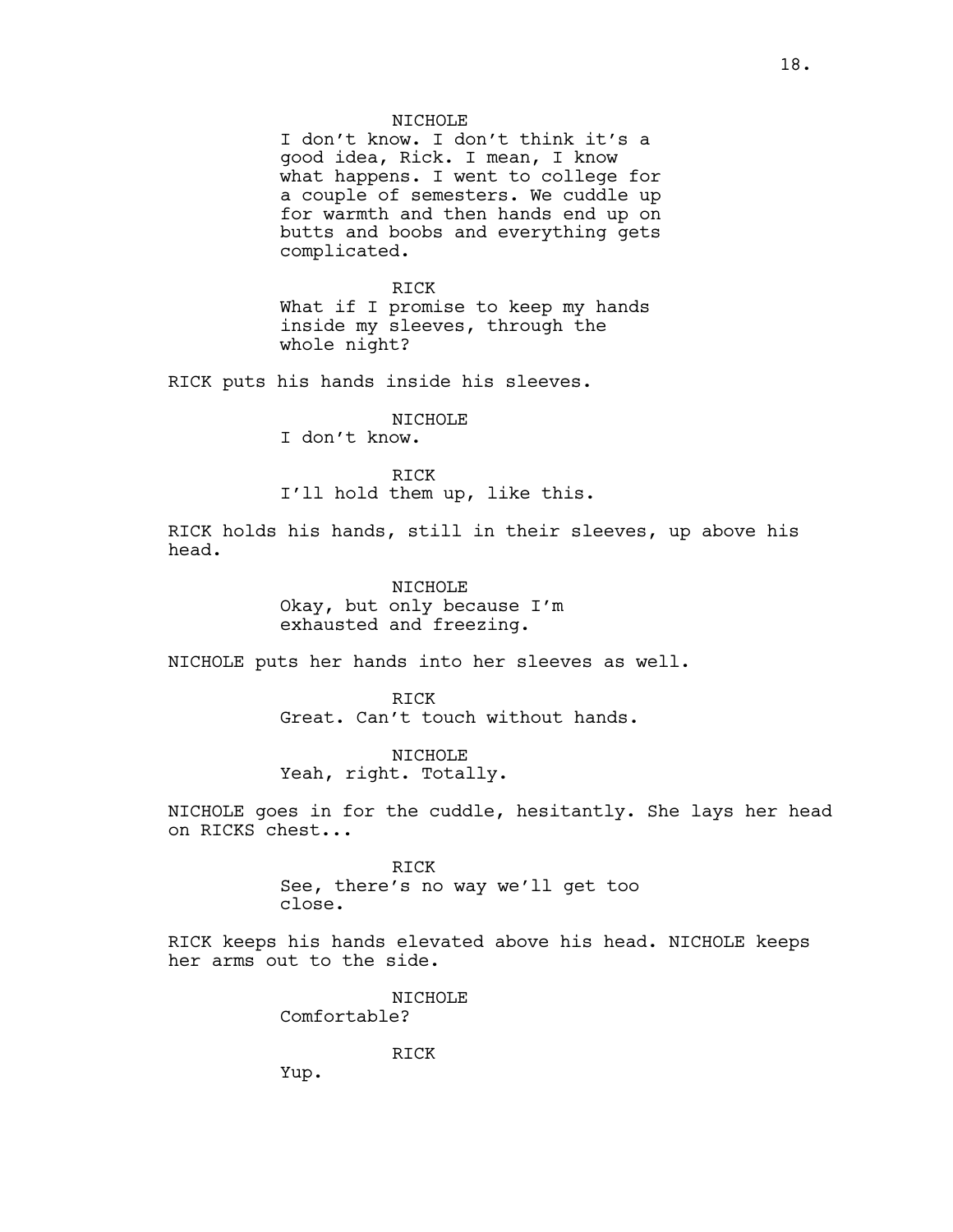RICK Nighty-night Nichole.

The two doze off together, hands and arms everywhere but on each other.

EXT. HIGHWAY I-76 - MORNING

The sun rises on the DeLorean and NICHOLE and RICK wake, arms still outreached, to see damaged cars, downed power lines, etc., littering the highway.

> NICHOLE How were we driving through this?

RICK Guess you'll think twice next time you try to say Grand Theft Auto is a waste of time.

## NTCHOLE<sup></sup>

Guess so.

The two get out of the car.

RICK

Alright, we gotta think here. We need something more practical.

NICHOLE

What's that? Way up ahead?

NICHOLE and RICK squint to see what looks like a car dealership about a mile or so away.

> RICK Looks like a car dealership. Think we can make it?

NICHOLE I'm so hungry.

RICK I told you, you should've had some of that guy's wiener.

NICHOLE It's okay. I'll just root through some of these cars along the way.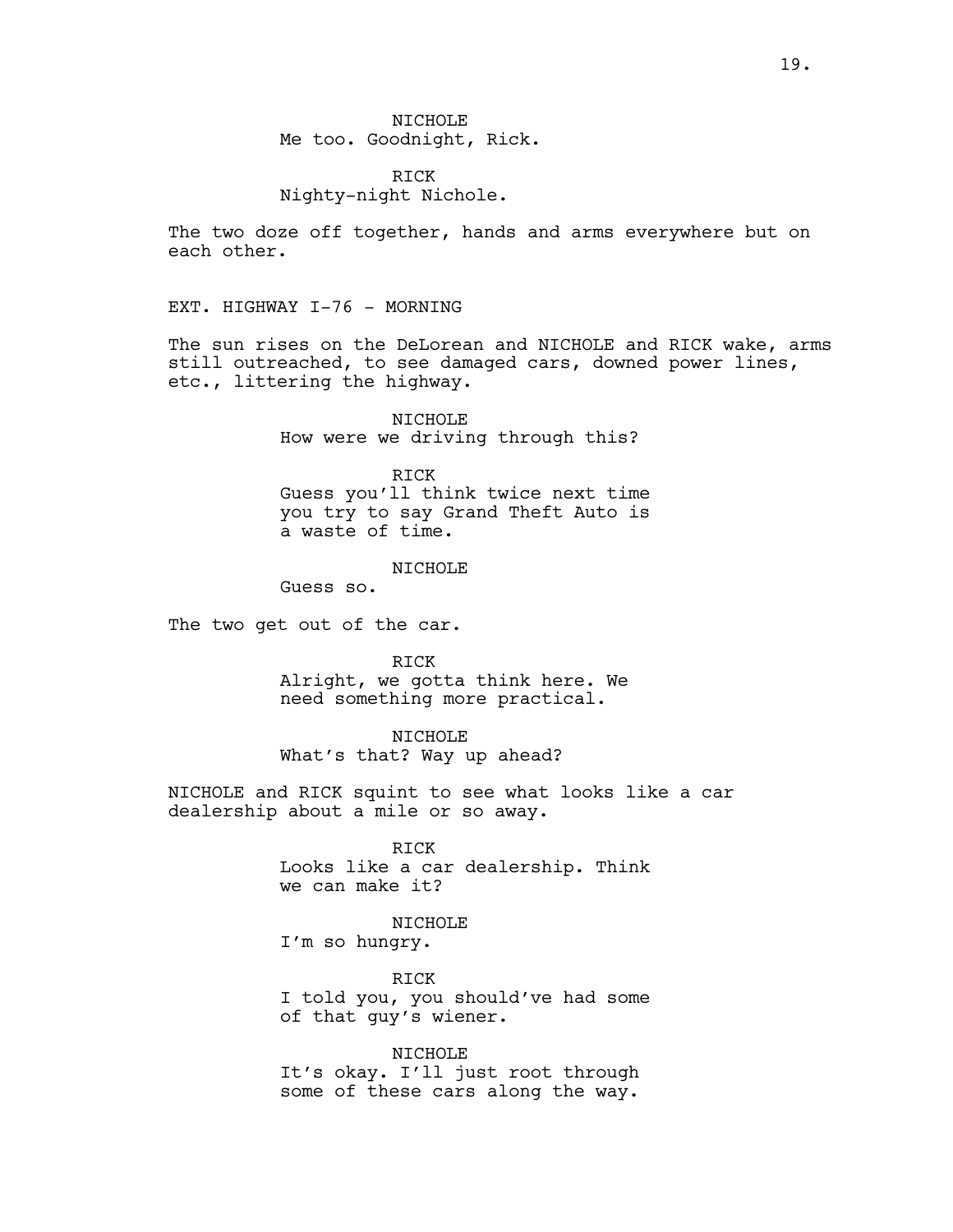20.

RICK Good idea, we can see if they have water too.

# NICHOLE

And cigarettes!

The two head out, gathering what little belongings they have out of the DeLorean, making their way down the highway.

EXT. CAR DEALERSHIP OFF OF I-76 - ABOUT A HALF HOUR LATER

NICHOLE and RICK are covered in blood from rooting through the cars of car accident victims. They smoke, eat snack food, and drink water and Gatorade out of bottles until they approach the car dealership.

> NICHOLE That was the ugliest thing I've ever done for food.

RICK Oh come on. What about that time at Maggiano's?

NICHOLE We were waiting for an hour and half for a table!

CUT TO:

INT. MAGGIANO'S - CHICAGO - ABOUT A YEAR AGO

RICK and another man pry NICHOLE off of a hostess. RICK holds her as she kicks and screams.

> NICHOLE This is not family style! This is no way to treat a family!

She kicks a man in the crotch; an innocent bystander who was making balloon animals for the people in the waiting area.

CUT TO:

EXT. CAR DEALERSHIP OFF OF I-76 - PRESENT

NICHOLE That balloon guy had it coming. He refused to make me a hat! Said his services were just for kids.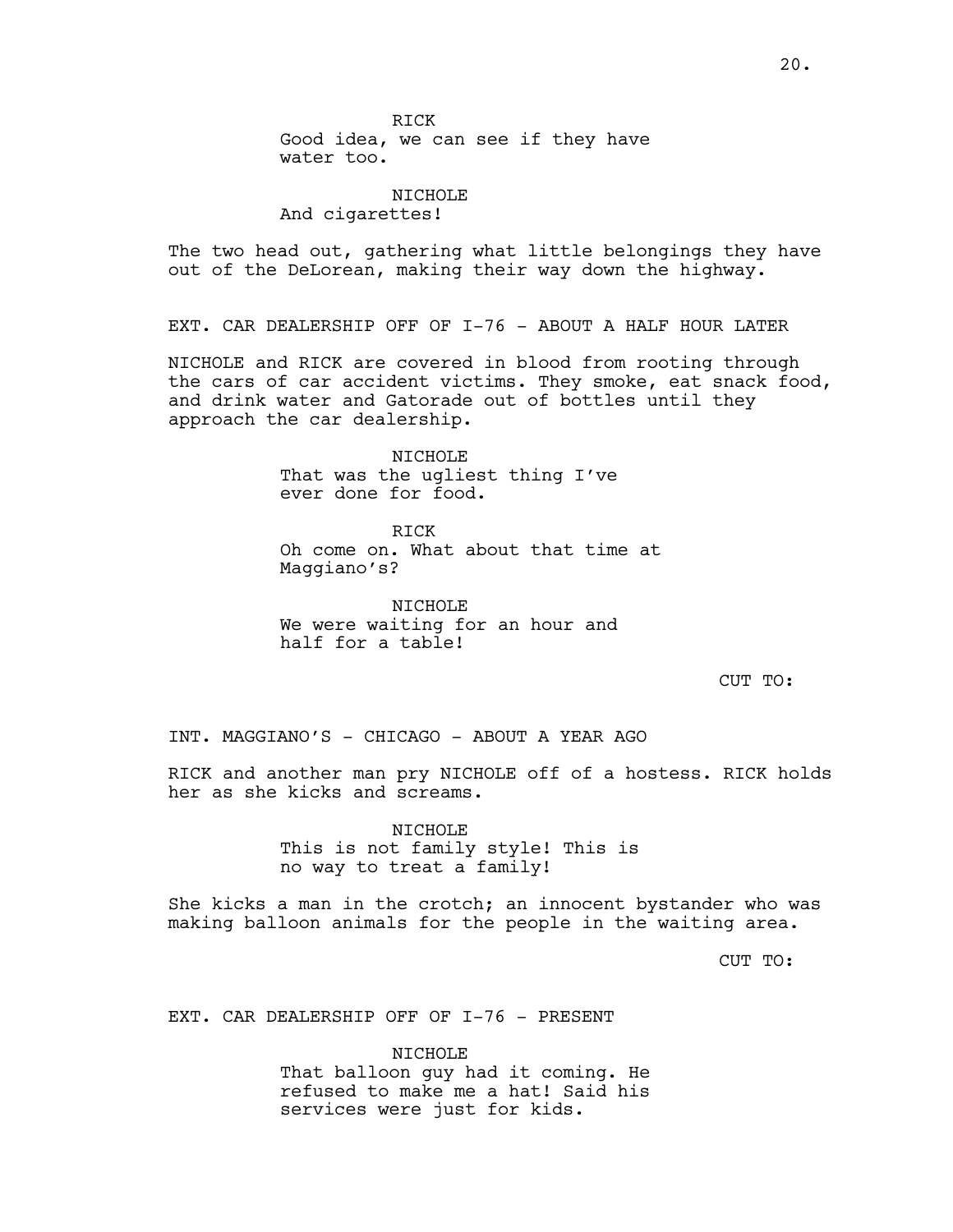RICK No, you're right. I know.

A woman, still unseen by RICK and NICHOLE, crouches behind a car. She has clearly just killed the dealer who used to work there. She sees NICHOLE and RICK and takes the jacket off the dealer, puts it on herself, and remains crouched behind the car.

> RICK (CONT'D) We should see if there's a phone here. I could call my boss and see if I still have a job. Maybe apologize.

NICHOLE Things got pretty ugly, huh?

CUT TO:

INT. TINY OFFICE - CHICAGO - A WEEK EARLIER

Behind RICK is a sign that reads, "Suicide Hotline: make a peep before you leap." Under that is another sign that reads, "Runaway Hotline: life's no fun when you're on the run." RICK yells at a man who, like RICK wears a phone head set.

RICK

...and the way you've run this place into the ground, Lloyd, well, you should be ashamed of yourself. First, there was the merger with the runaway hotline, then, you start taking sponsorships from companies, putting ads on instead of hold music, always looking out for number one. *You're* the one who should kill *yourself*! (into phone) No, no, no, I'm sorry, I thought I put you on hold. I was talking to my boss. Here, enjoy this ad from cup-a-noodle.

RICK puts the caller on hold while he continues to yell at his boss.

> RICK (CONT'D) I'm glad the world is ending, Lloyd, because it's a great way for me to stop having to work for idiots like you! Finally I'm free!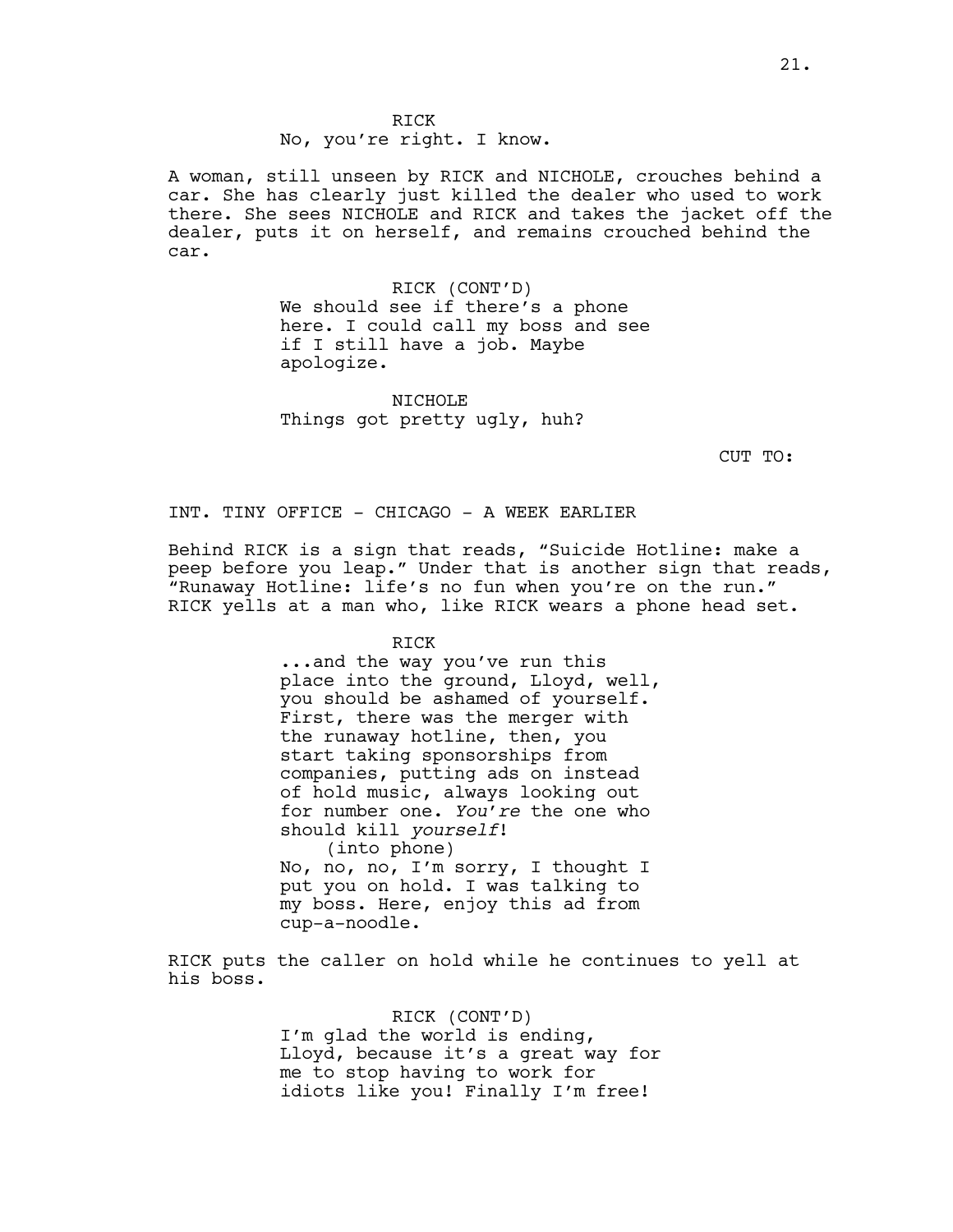RICK throws his headset and runs out the door.

CUT TO:

EXT. CAR DEALERSHIP - PRESENT

NICHOLE I'm sure they have a phone in there. Just make sure you push the right buttons.

RICK (sarcastically) Ha ha.

The two head inside one of the dealership's offices.

INT. CAR DEALERSHIP - OFFICE - MOMENTS LATER

NICHOLE and RICK find a phone sitting on a desk. RICK picks it up.

> RICK There's a dial tone!

# NICHOLE

Great!

RICK I don't know the number.

NICHOLE I thought it was 1-800-nokillself.

RICK No, I mean Gary's direct line.

Whatever, I'm sure I can get a hold of him through the main line.

RICK dials the phone. Someone picks up on the other end, but unfortunately the voice is automated.

> SUICIDE HOTLINE V.O. Welcome to one eight-hundred no kill self. Press one if you are going to kill yourself. Press two if someone you know is going to kill themselves. Press three if you're a runaway. Press four if you know someone who's looking for someone who's thinking about running away. (MORE)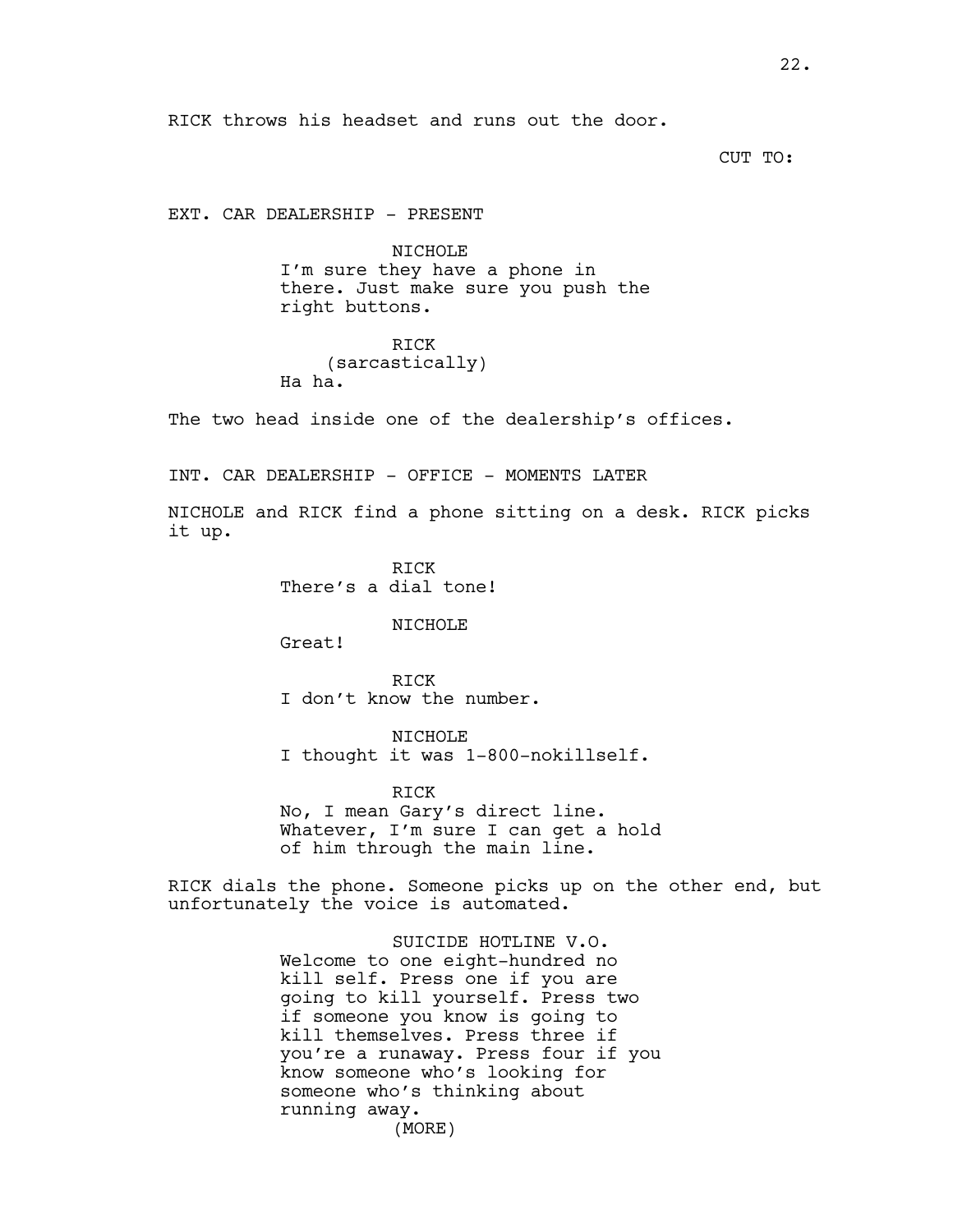Press five for recipes for food cooked on the run brought to you by Cup-o-noodle. Press zero to speak to a representative. SUICIDE HOTLINE V.O. (CONT'D)

RICK presses zero.

SUICIDE HOTLINE V.O. (CONT'D) I'm sorry, all of our representatives are helping other hopeless causes. Please stay on the line. You're call is very important to us...

RICK hangs up.

RICK Wanna call anyone?

NICHOLE Yeah, let me see if I can get in touch with my landlord.

NICHOLE dials the phone. It rings for a bit before she hangs up.

> NICHOLE (CONT'D) No answer.

RICK Everything's probably fine.

CUT TO:

INT. NICHOLE'S APARTMENT COMPLEX - CHICAGO - SIMULTANEOUSLY

NICHOLE's landlord stands just outside the door of her apartment, which is open. A crowd is gathered around. NICHOLE's apartment phone is ringing.

> LANDLORD Okay, this is a great unit. Huge closets. I'm taking bids of metal, water, or blow jobs for this one.

> > CUT TO: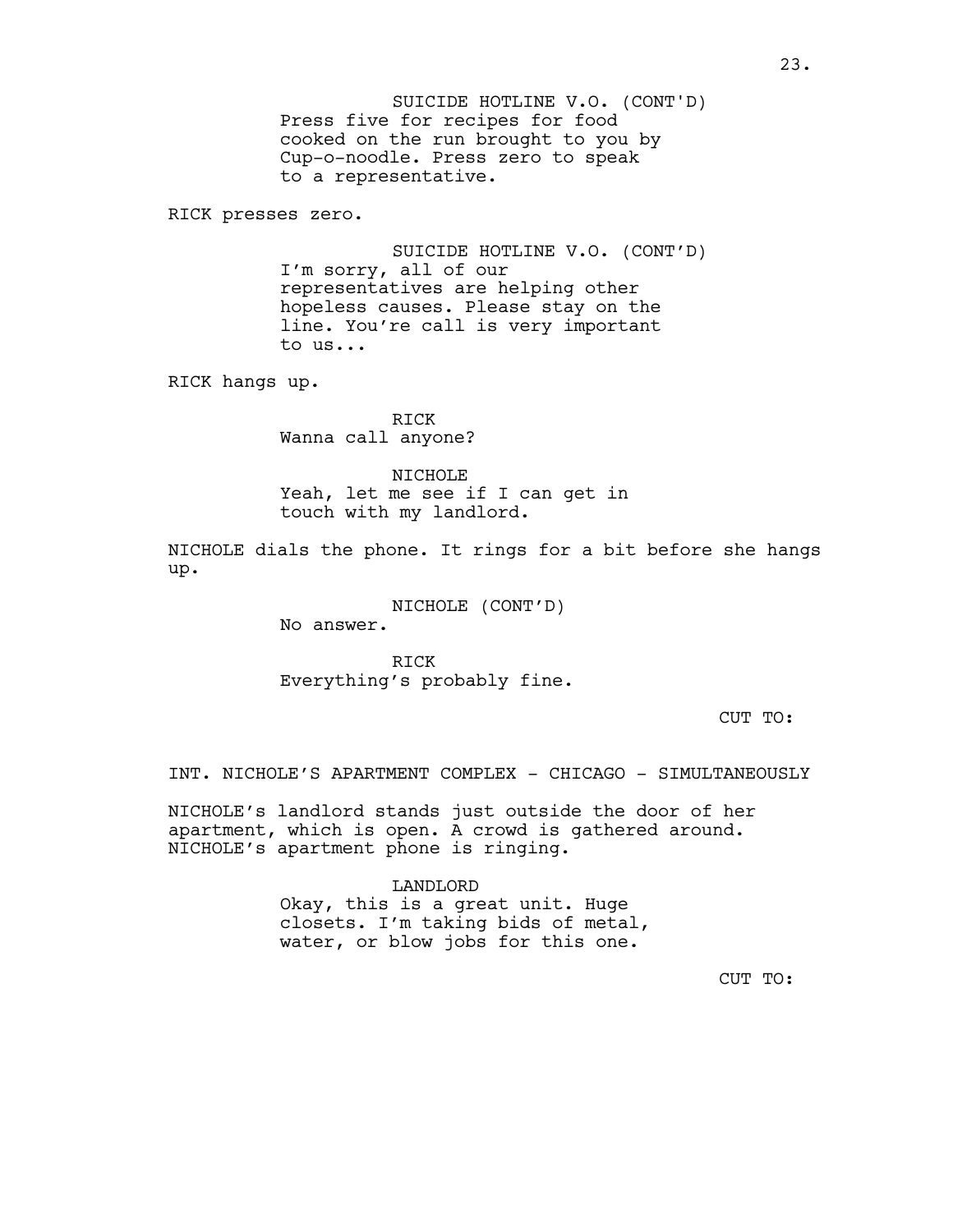NICHOLE I'm sure everything's great. Still, I'd like to get there soon just to make sure.

RICK Ditto. So, which one of these bad boys should we go for?

NICHOLE Probably one of the hybrids, right?

The MURDERER has been looking at them through the window the entire time they've been there. NICHOLE and RICK exit the office and go back out onto the lot.

## EXT. CAR DEALERSHIP - MOMENTS LATER

The MURDERER jumps out in front of NICHOLE and RICK as they emerge outside, scaring the hell out of them when she speaks.

> MURDERER Hello! Welcome to my car dealership! Can I interest you in one of my cars today?

After NICHOLE and RICK get past their initially startled state, they calm down, happy to see a smiling face.

NICHOLE

Wow, you're one of the first truly friendly people we've come across so far.

RICK

Yeah. (a beat) Why is your blazer covered in blood?

MURDERER I could ask you the same thing, friend.

RICK looks at his windbreaker, covered in blood.

RICK Touche. We need a car.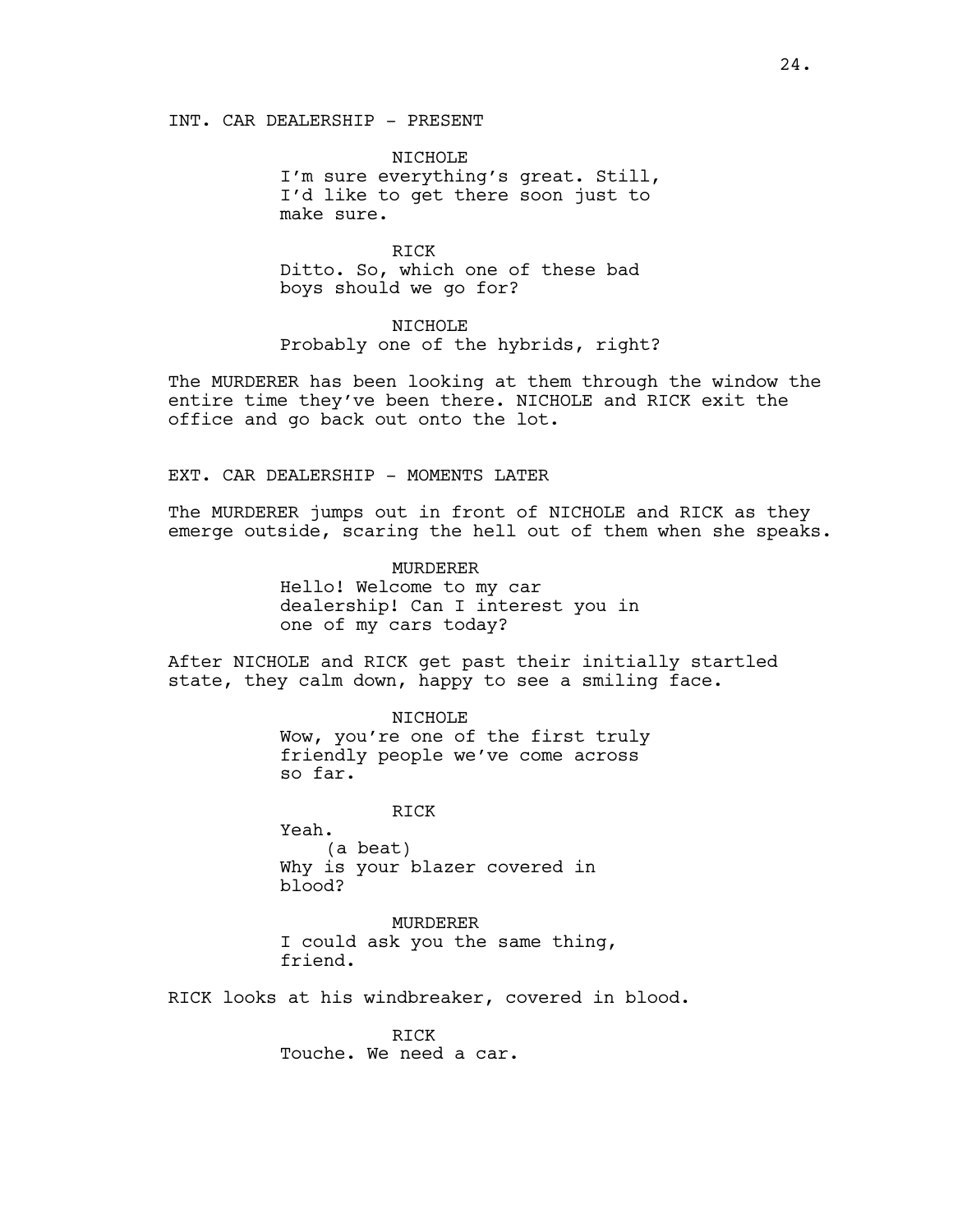# MURDERER

Ahh. Expecting a little one? Need something more practical? Giving up the old sports car for a mini-van? When's the little guy due? Or little gal?!

MURDERER goes in to feel NICHOLE's not-pregnant belly.

## NICHOLE

Not at all. Please stop.

NICHOLE moves MURDERER's hand away.

#### RICK

Actually we *do* need something practical, but not because of a family. We've been driving around in something that's super cool in theory, but not necessarily appropriate for a road trip.

## NICHOLE

We really just need something small with good mileage to get us back to Chicago.

MURDERER I've got just the thing!

The MURDERER shows them to some Segway scooters.

MURDERER (CONT'D) We just got these babies in yesterday.

NICHOLE

You guys were taking in deliveries on the day the world was supposed to be ending?

MURDERER We're having a close out sale!!

RICK spots some feet on the ground coming out from behind a Prius.

> RICK Who's that?

MURDERER Listen. Please stop asking questions. Okay? (MORE)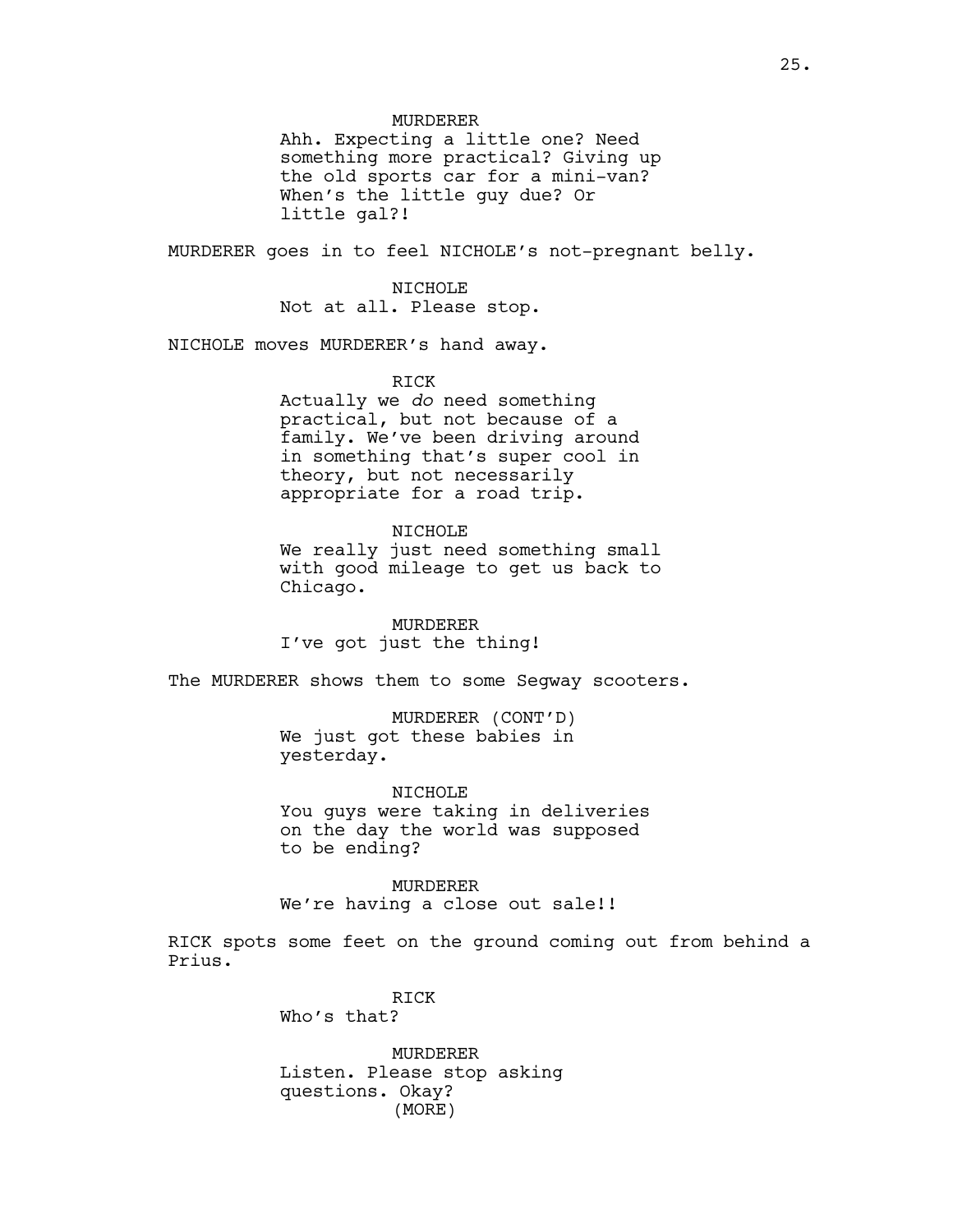# MURDERER (CONT'D)

We've all done things we regret these past few days. I'll give you a great deal. I'm not a real car dealer, it's a dream I've always had, and now that the world didn't end, I've been given a second chance. I'd do anything for this! Anything! Just, please, tell me, what can I do to put you in one of these Segways today?!

RICK

I mean, they look okay. I guess. What's the mileage?

#### MURDERER

Now we're talkin'! These bad boys can go about 24 miles before they need a recharge! And they charge themselves if you go down a hill.

RICK

What do you think?

#### NICHOLE

I don't know, I mean, it would make it easier to navigate all the wreckage. But are we really going to be able to charge them? I'm sure most places are out of power. And we're in the Midwest. There's no hills.

## MURDERER

Tell ya what, I'll throw in a generator, you can tow it behind you.

MURDERER points to a small generator that's on a tow dolly attached to one of the Segways.

# RICK

Sold!

NICHOLE Another great vehicular decision, Rick!

RICK You'll see, Nichole, it'll be great!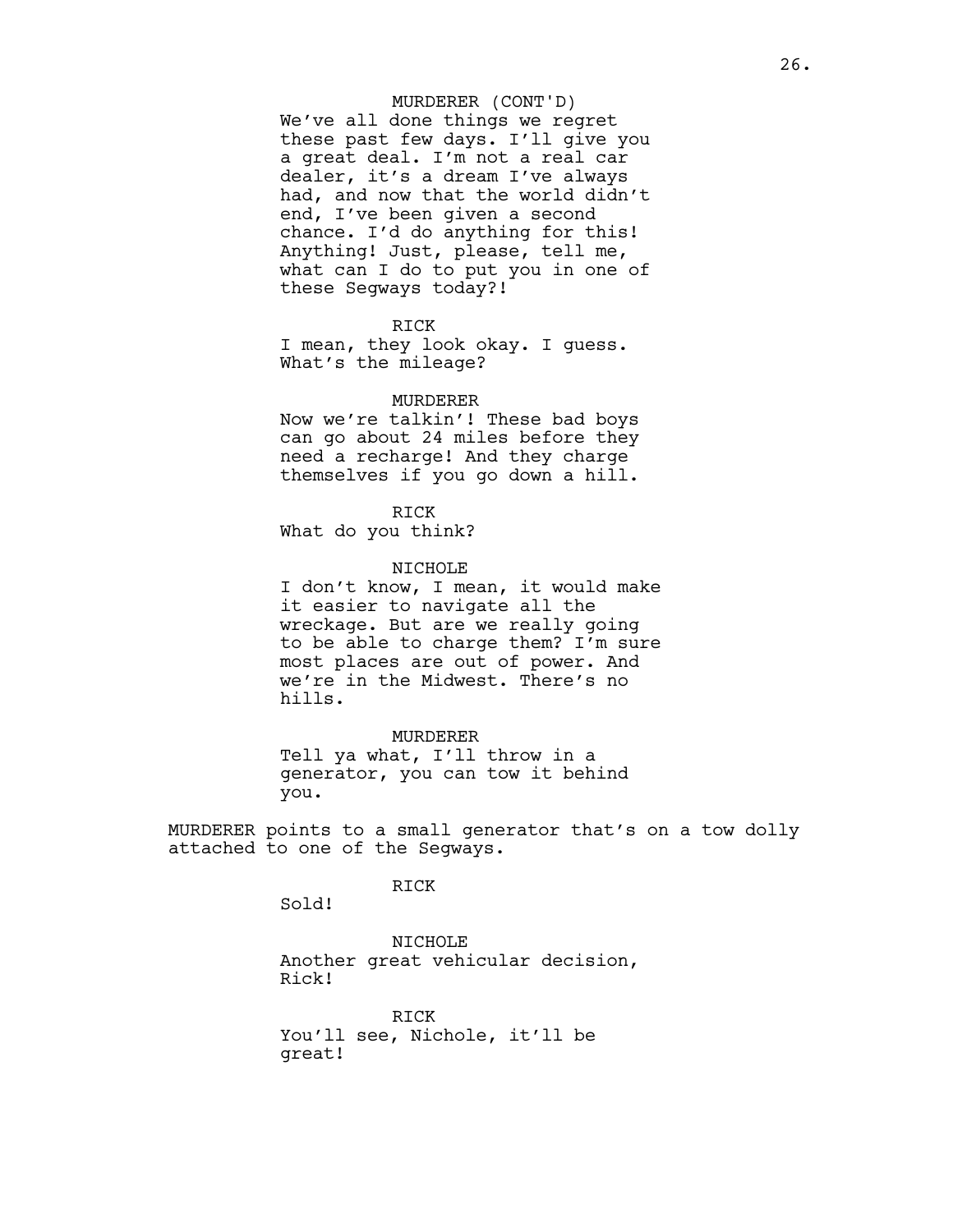#### NICHOLE

Okay. (to MURDERER) So, how much?

MURDERER Well, I'm willing to entertain interesting trade offers.

MURDERER looks RICK up and down, moving on to do the same to NICHOLE. RICK reacts quickly.

> RICK We have a DeLorean. It's back down the highway about a mile and a half or so.

#### NICHOLE

You can have it. We'll go away. We don't really even wanna know why there's someone lying behind that car, or why your eye keeps doing that thing.

MURDERER's eye twitches heavily.

MURDERER DeLorean?! Those are completely made of metal right?! I'll eat for months!

NICHOLE You mean you'll eat the food that you get for trading metal...right?

MURDERER I'll get the paper work and keys!

MURDERER goes running inside to the office. RICK and NICHOLE look at the Segways. They notice the keys are inside and each hop on one. The two take off down the highway before MURDERER can get back with their paper work.

> MURDERER (CONT'D) We're doing a special financing offer so... (notices they've left) Ah man. This is why my dad always said I wasn't cut out to be a car dealer.

MURDERER looks at dead body lying behind the Prius.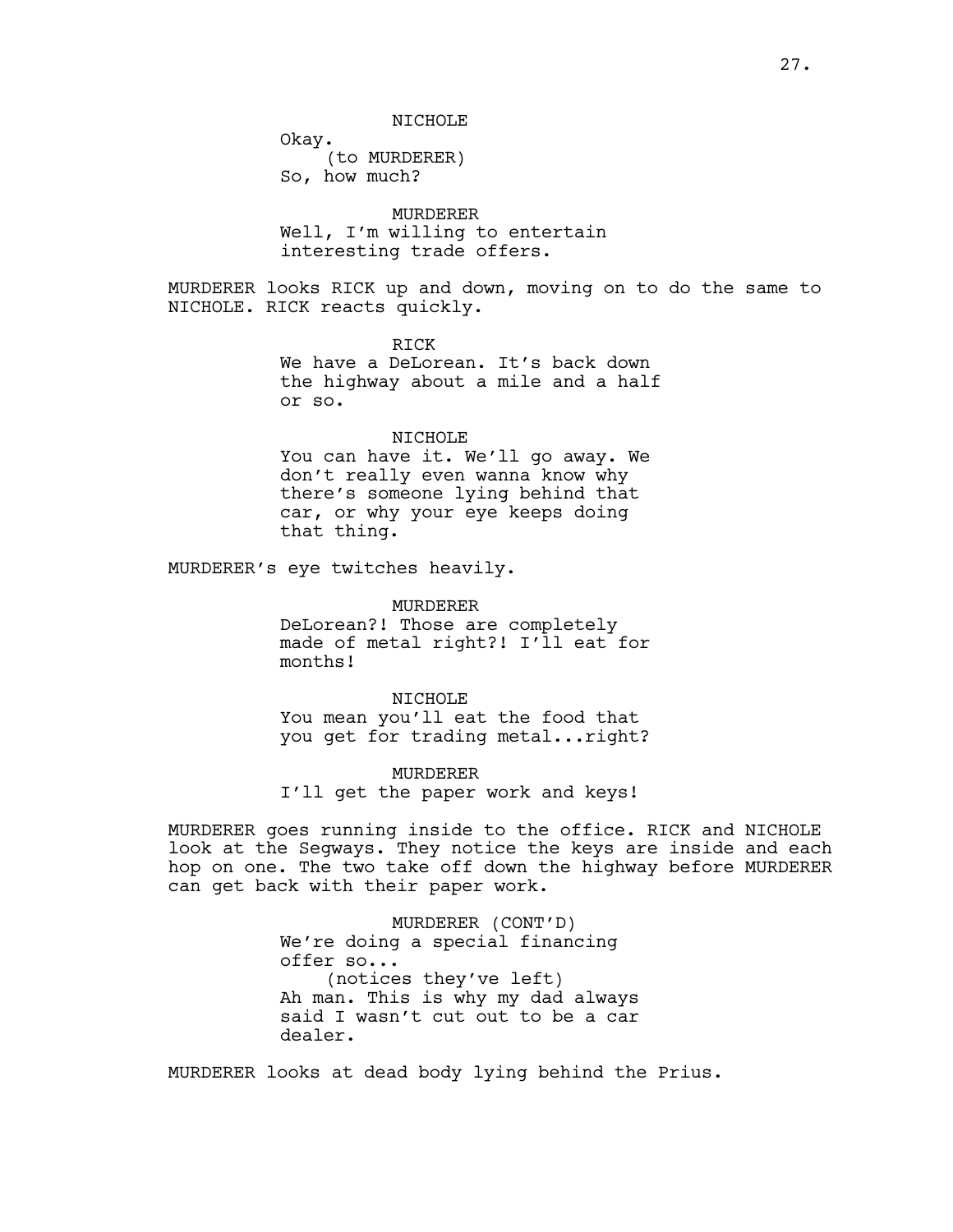EXT. HIGHWAY I-80 - DUSK

NICHOLE and RICK drive their Segways through rubble, car crashes, downed power lines, etc.

> NICHOLE These things drive like a dream!

RICK Yeah, I'm glad we went for something more practical. But Nichole, I'm crashing.

NICHOLE No, you're driving great!

RICK No I mean, like, sugar and salt and stuff. I gotta get some real food in me.

NICHOLE Well what should we do?

RICK I think we need to pull over.

The two pull to the side of the highway.

RICK (CONT'D) I think we need to do something that I know you're not going to want to do. But man has been doing it for years, because it's necessary for the survival of the species.

NICHOLE I'm not going to have sex with you again.

RICK No. Nichole. We have to hunt.

NICHOLE No! We can't! I can't. I won't.

RICK We have to. Nichole. We're not going to find food. (MORE)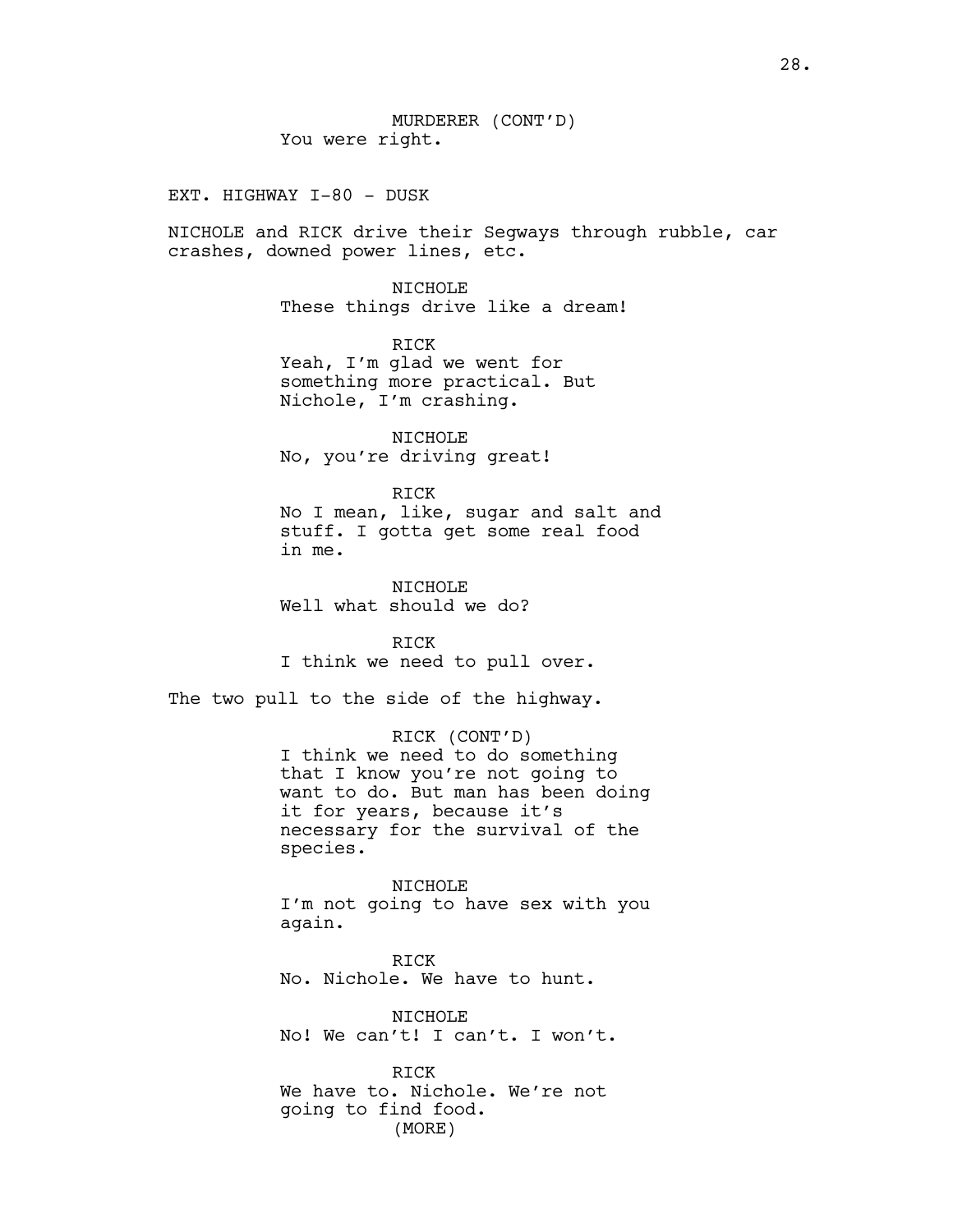NICHOLE Fine. But will you do all the mean stuff?

#### RICK

Of course. Let's go.

The two set down their Segways off the side of the road. RICK picks up a stick and takes a look at what he's wearing. He takes off his hooded windbreaker, removes the elastic drawstring, ties it onto the stick, fashioning a slingshot.

> NICHOLE What are you going to do with that?

RICK We've gotta find a rock. Preferably one that'll have little to no drag.

RICK begins to walk again, putting his windbreaker back on.

NICHOLE Are you going to shoot something with that? Who are you, Dennis the Menace? Gonna knock a little birdy from a tree and piss off Mr. Wilson?

# RICK

Yep. Or *you* could do it. Unless you'd rather gather some grass for a nice, hearty meal?!

NICHOLE shuts up. They start to walk slowly, on the hunt, through a field. They hear rustling and begin to whisper.

> RICK (CONT'D) Shh. Hang back.

NICHOLE I'm not going to hang back.

RICK Okay, fine, go first.

NICHOLE I'm really more comfortable in the back.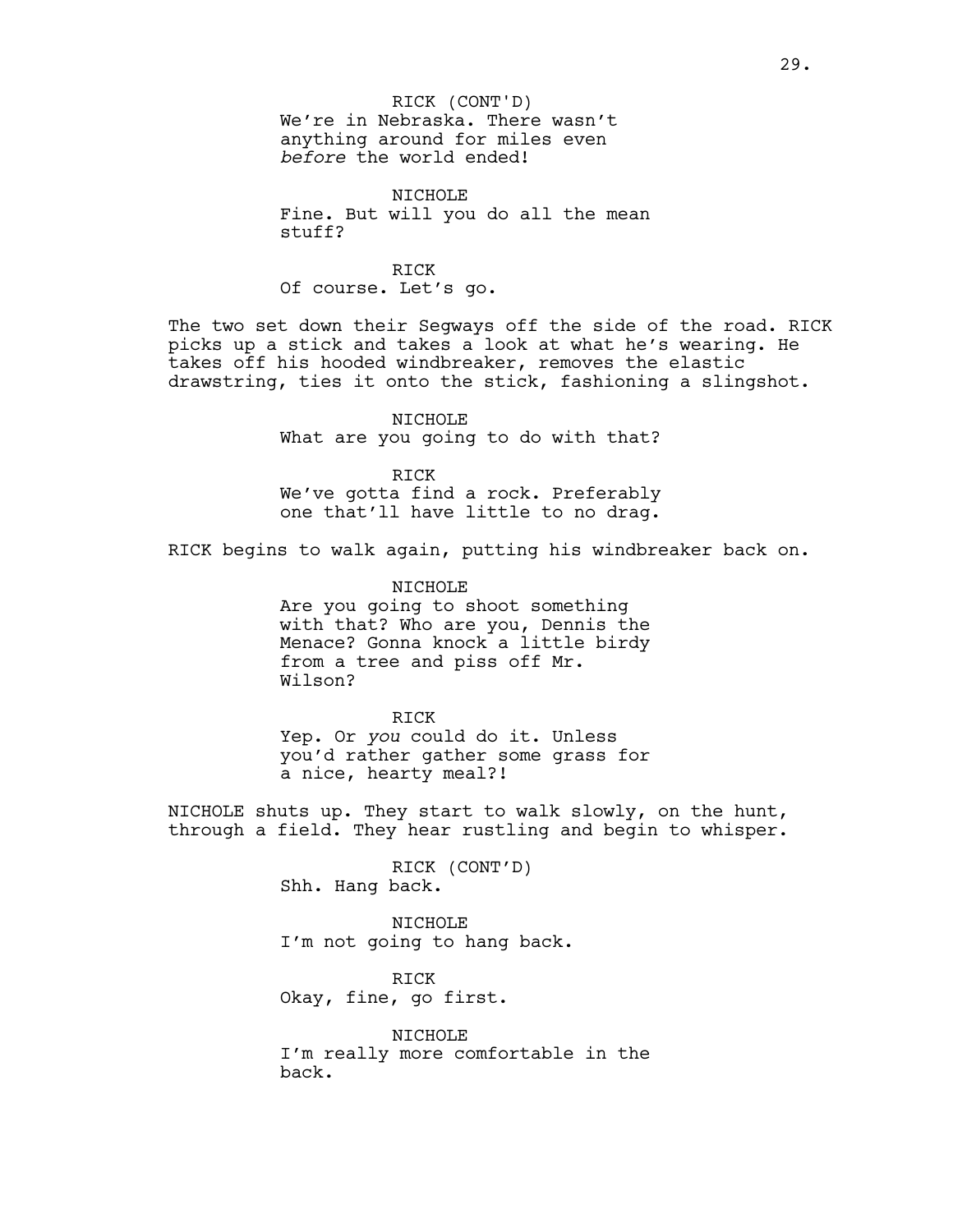RICK (rolls eyes) Come on. NICHOLE What if it's a murderer? RICK I'll shoot him. NICHOLE *Or her*. RICK

Or her.

NICHOLE and RICK approach a falcon. Upon closer inspection, the falcon is eating the eye of a man. They begin to scream. Then they vomit.

They scream, and vomit, and scream, and vomit, cartoonishly, for a ridiculous amount of time, before they finally calm down.

> NTCHOLE Why?! Crow, why?!

> > RICK

It looks like a falcon, actually. And that must've been his falconer.

NICHOLE He turned on him. See what happens when you're mean to animals?

RICK Well. At least now we don't have to hunt.

RICK puts his slingshot into his pocket.

NICHOLE

I don't want to eat a falconer!

RICK No, Nichole, we can use the falcon. We *become* the falconers. He hunts for us.

NICHOLE

Or... (NICHOLE grabs falconer's pack) We eat his stew.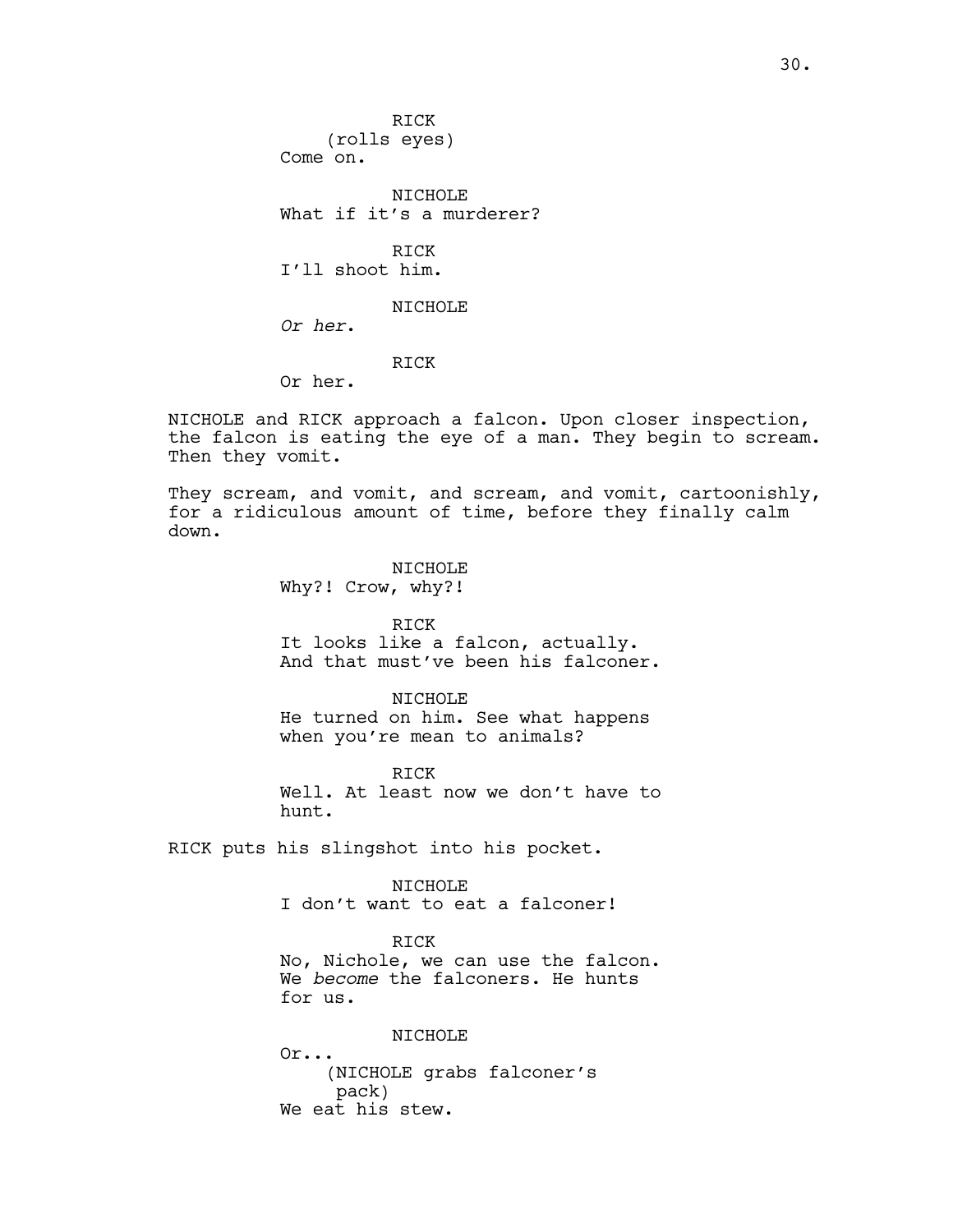NICHOLE removes a can of stew from the pack.

RICK Are you sure? There might be meat in that.

NICHOLE Was the falcon going to be fetching me broccoli?

RICK Let's eat!

NICHOLE

It's cold.

RICK Yeah. So am I. We need to build a fire.

NICHOLE We can rub your slingshot stick against another stick.

RICK Or we can use a lighter. Speaking of which, check his pack for more stuff. We're dangerously close to running out of cigarettes.

NICHOLE smokes while putting on the falconer's hat and glove.

NICHOLE Two steps ahead of ya! It's surprising how many people are smokers despite how bad it is for you.

RICK Do you think he'll come to us?

NICHOLE The ghost of the falconer? Because he's mad I'm wearing his hat?

NICHOLE throws the hat to the ground.

RICK No, the falcon.

NICHOLE Only one way to find out. (to falcon) Come here falcon. Here falcon.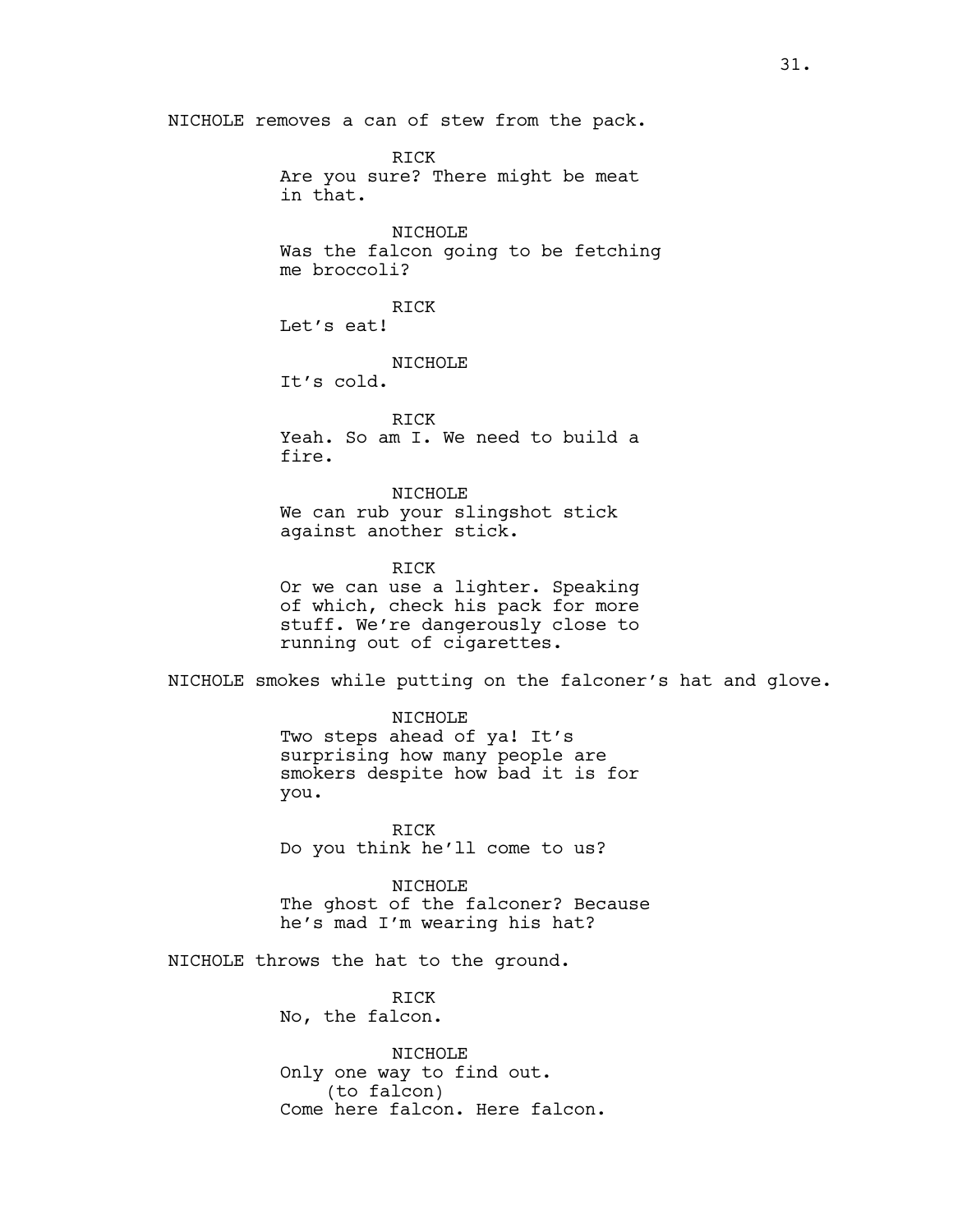# NICHOLE

Here falcon!

The falcon hesitantly approaches NICHOLE.

# NICHOLE (CONT'D) Good boy! Good little falcon.

The falcon flies up toward NICHOLE who panics, until he sets atop her shoulder, and her fears are assuaged. The falcon, NICHOLE and RICK perk up their heads when they again hear rustling. They begin to stalk quietly toward the noise that seems to be coming from a small gathering of trees. RICK goes to hold NICHOLE's hand before she bats it away.

NICHOLE (CONT'D)

Come on!

RICK

Friends can hold hands, Nichole. Like in France sometimes you'll see two men, *just friends*, walking down the street holding hands.

NICHOLE Those are gay guys, Rick.

As they move closer to the noise, they see a fire and a man sitting by it. He wears rainbow suspenders over a black tee shirt and shivers in the twilight.

NICHOLE (CONT'D)

Hello?

LOUD SHIRT LARRY Hello? Is hello a question now?

RICK

Sorry, we're just wondering what someone else is doing out here. In the middle of nowhere.

LOUD SHIRT LARRY You know all those wrecked cars out there on the highway? You didn't think *everyone* died did you?

NICHOLE Did you kill a falconer?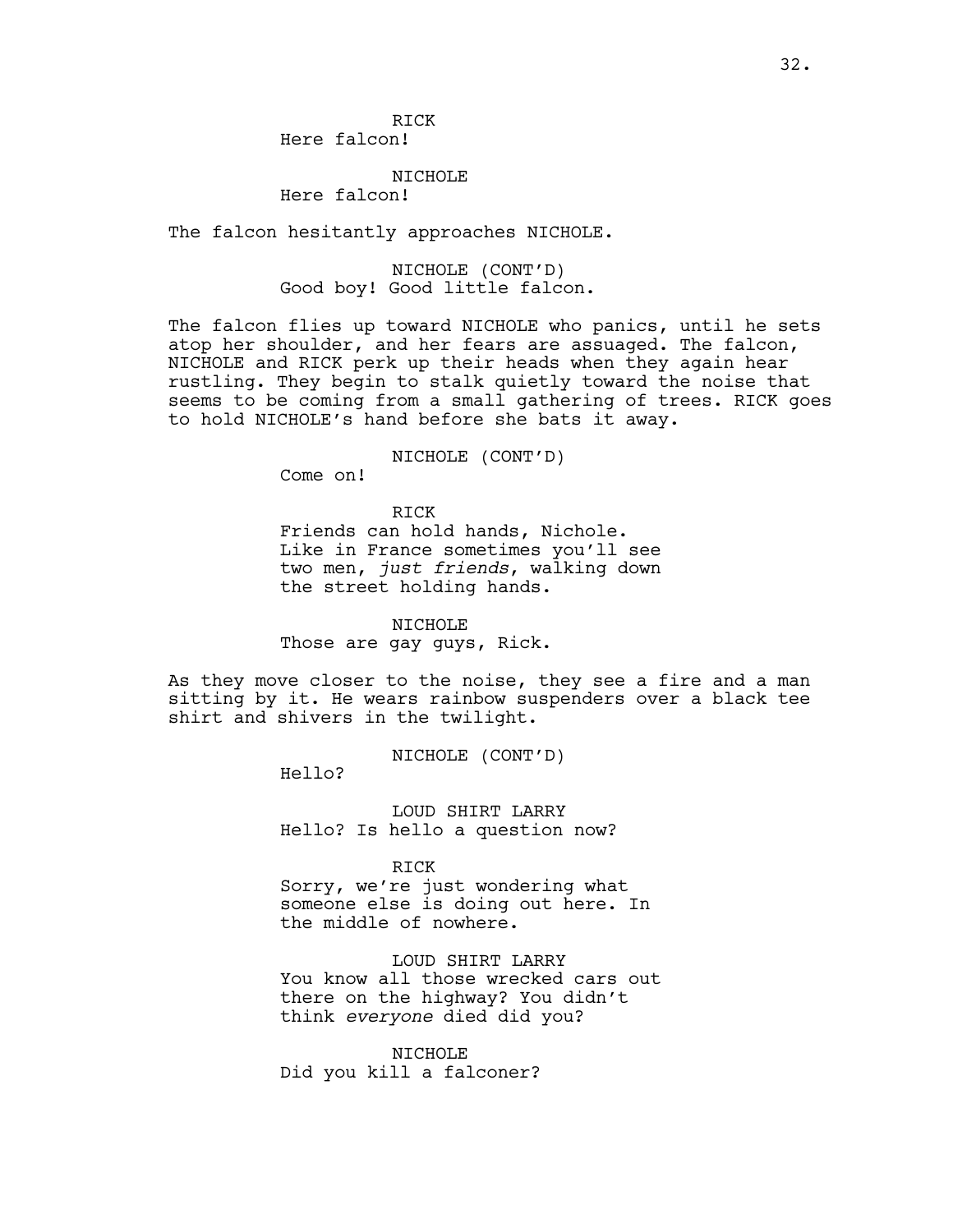LOUD SHIRT LARRY What's a falconer?

RICK Never mind. I'm Rick.

RICK reaches out his hand for a shake.

LOUD SHIRT LARRY Larry. Loud Shirt Larry.

LOUD SHIRT LARRY shakes RICK's hand and a hand buzzer shocks RICK.

> RICK Ah! Son of a--

LOUD SHIRT LARRY (laughing) Man, I thought I'd never be able to do that again! Sorry, it's instinctive. I'm a comic.

NICHOLE Oh fun. Like Louie CK?!

LOUD SHIRT LARRY NO! NOT LIKE LOUIE CK! I'M NOT A FUCKING HACK LOSER!

RICK Whoa man, calm down, she didn't mean anything--

LOUD SHIRT LARRY Sorry. Again. Instincts of a comic.

NICHOLE I love comics. Can I see some of your jokes?

LOUD SHIRT LARRY

No.

NICHOLE

Okay.

LOUD SHIRT LARRY What I mean is, I'd love to, but, my shirt shrunk.

NICHOLE Your shirt shrunk, so you can't tell any jokes?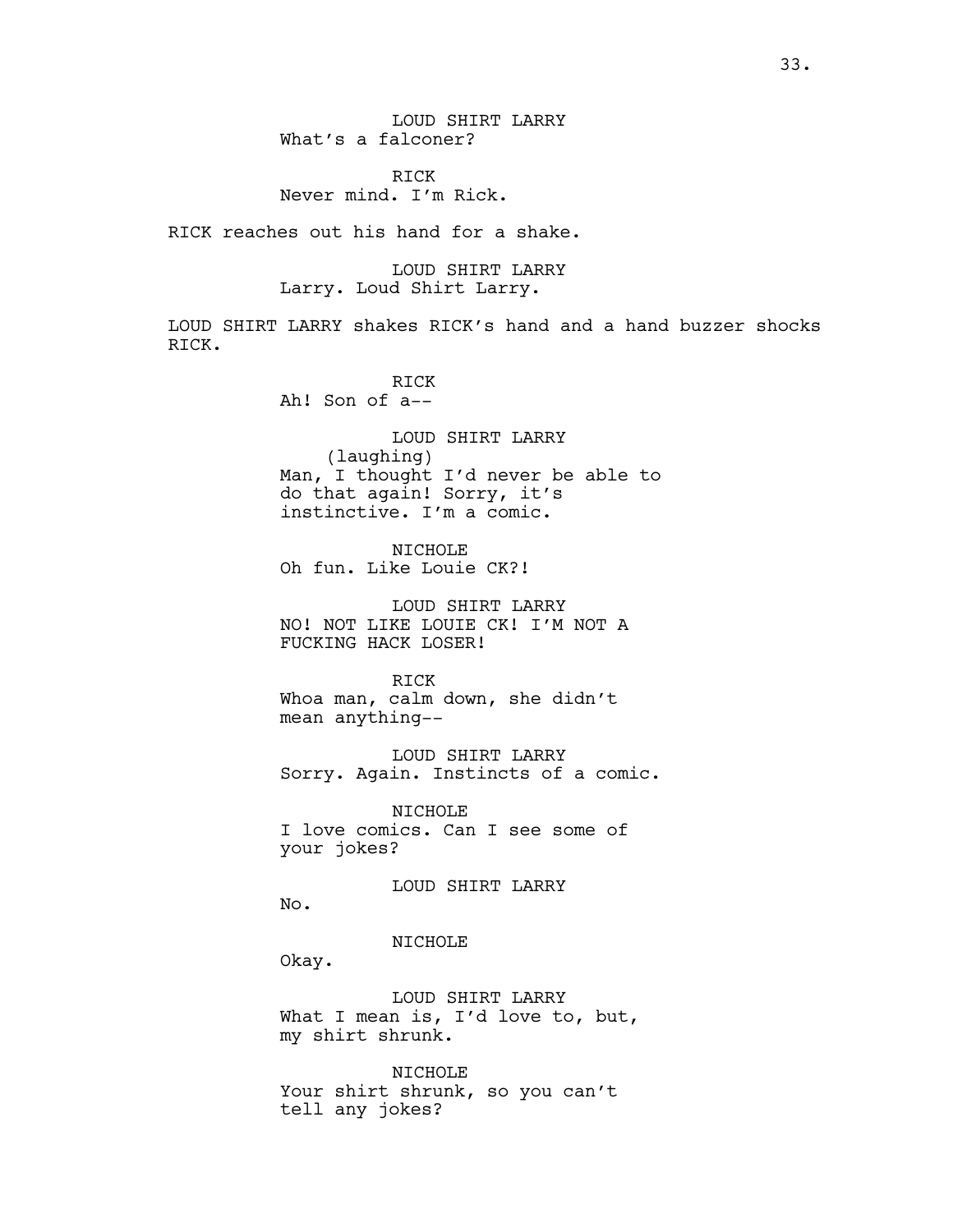LOUD SHIRT LARRY You see, my act has revolved around this crazy Hawaiian shirt that I wear up on stage. When the world was ending, it was chaos, pandemonium. I was working at the Chuckle Butt and they had to evacuate because someone set fire to the toaster oven in the green room, which is where my shirt was. I tried to get there...but it was too late.

LOUD SHIRT LARRY pulls some small scolded pieces of bright, multi-colored cloth out of his pocket.

> LOUD SHIRT LARRY (CONT'D) This is all I have left. I'll never do my act again.

NICHOLE Sure you can. You just buy a new Hawaiian shirt.

LOUD SHIRT LARRY I thought so too, but it's not that easy. I looted Sears, they didn't have anything that came close, I looted Trader Joe's, there were only two people working. For all their hippie values, neither of them would give you the shirt off their backs, that's for sure. So I thought maybe I'll get a non-Hawaiian yet still loud shirt. That's when I saw this lady's luggage.

LOUD SHIRT LARRY points to luggage that clearly belonged to a lady. It's pink and flowery and a fur coat peaks out from one of the bags.

> LOUD SHIRT LARRY (CONT'D) She was dressed pretty flashy so I figured she might have some sort of loud shirt I could wear. Then I could still do my jokes.

> > NICHOLE

Any luck?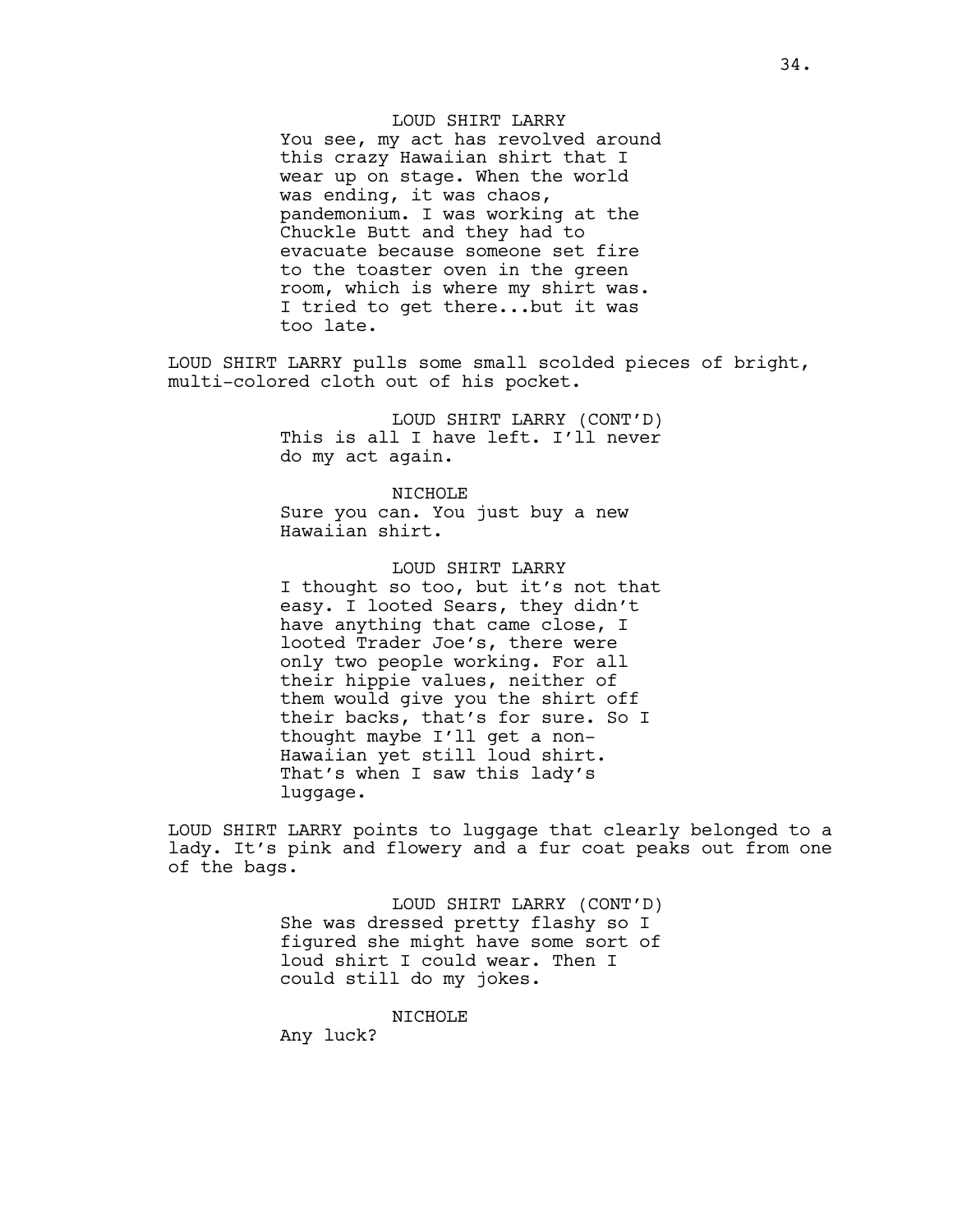LOUD SHIRT LARRY Nah, it's all just a bunch of weird old lady stuff. Hats, scarves, strange snacks. Not one loud shirt.

RICK I still don't understand why you couldn't just do your jokes without the shirt?

NICHOLE Yeah, come on, try it.

LOUD SHIRT LARRY

Okay.

LOUD SHIRT LARRY stands up and gets into his "show mode."

LOUD SHIRT LARRY (CONT'D) Hey everybody! I know what you're thinkin'! Hey Larry, turn down that shirt!

LOUD SHIRT LARRY gestures as though his nipples are volume knobs. He tweaks them a couple of times with his fingers.

> LOUD SHIRT LARRY (CONT'D) I can't I can't, it won't go any lower.

LOUD SHIRT LARRY begins to sweat a bit because he's dyin' up there.

> LOUD SHIRT LARRY (CONT'D) I like my shirts like I like my women...loud! And to get off of me when I'm done with 'em!

LOUD SHIRT LARRY stops. He sadly looks down at his plain black tee shirt. He sits back down.

> LOUD SHIRT LARRY (CONT'D) See? I can't sell it without the shirt. 55 minutes of material, built over thirty some-odd years, down the drain. I was relieved when the world was ending. I thought, "great, now I won't have to come up with a whole new act!" Well, anyhoodles. Enough about me, what brings you to this neck of the...field?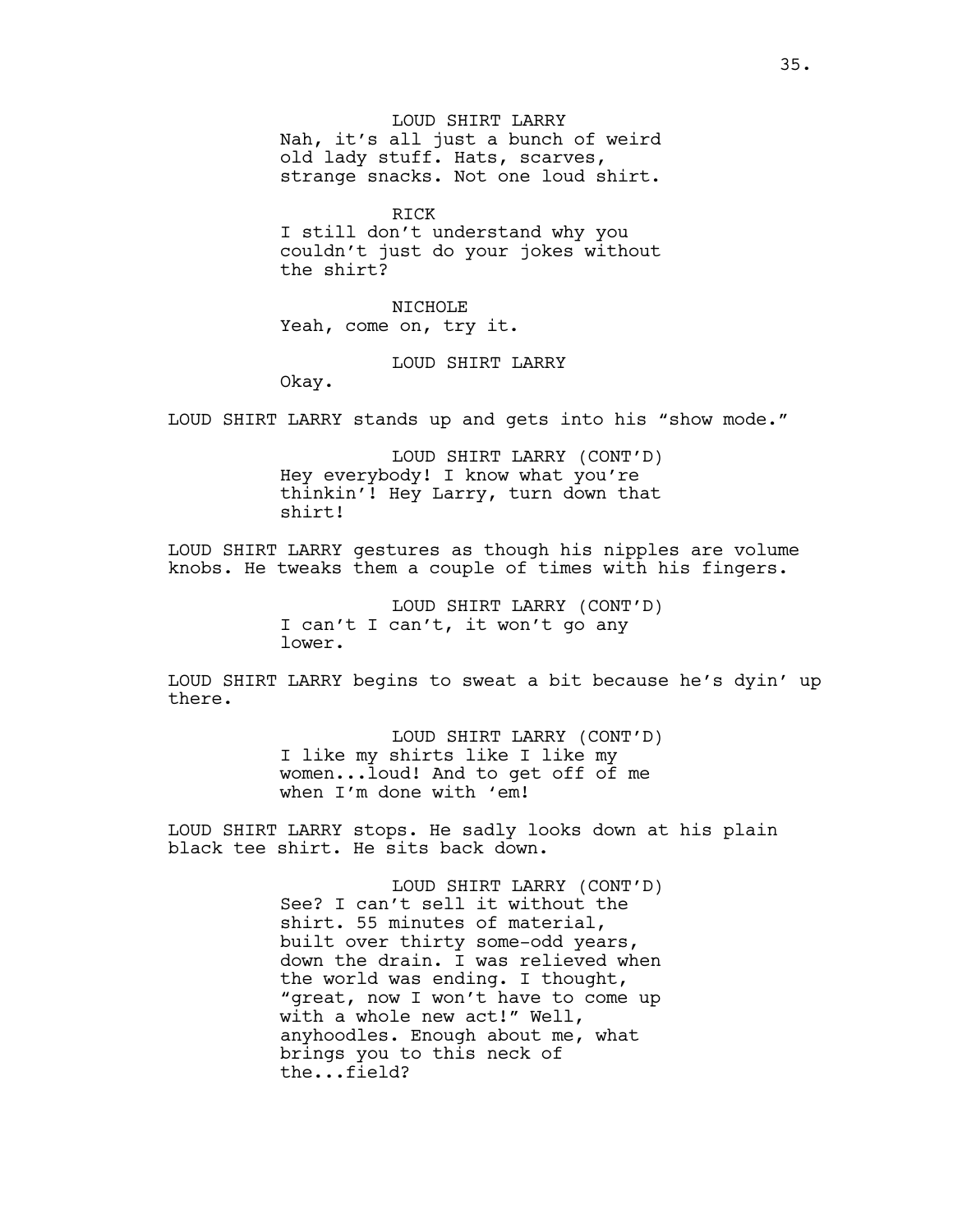NICHOLE Well, we saw your fire and were kind of wondering if we could share it with you?

RICK We're cold and hungry. We got this stew from a dea--umm...

## NICHOLE

Dead man's pack.

RICK I was going to try to make it sound better.

NICHOLE Sorry. I thought you were just stuttering.

RICK We'll share our stew if you'll share your fire.

## LOUD SHIRT LARRY

I don't know man, I'm not used to sharing. I'm a solo artist. It's kind of my thing. It's why I could never stay married. Yup. Old road dog. Married to the road. Married to myself. Married to...my art.

#### NICHOLE

So you were married?

### LOUD SHIRT LARRY

My wives call me selfish. I call myself an *artiste* that needs time to create. And other women. Strictly to be used for muse purposes.

### RICK

Wives? You were married more than once.

### LOUD SHIRT LARRY

Don't let her push you around! And when it's over, because it will be, one day, don't be afraid to ask her for palimony. Demand it!

RICK

Palimony?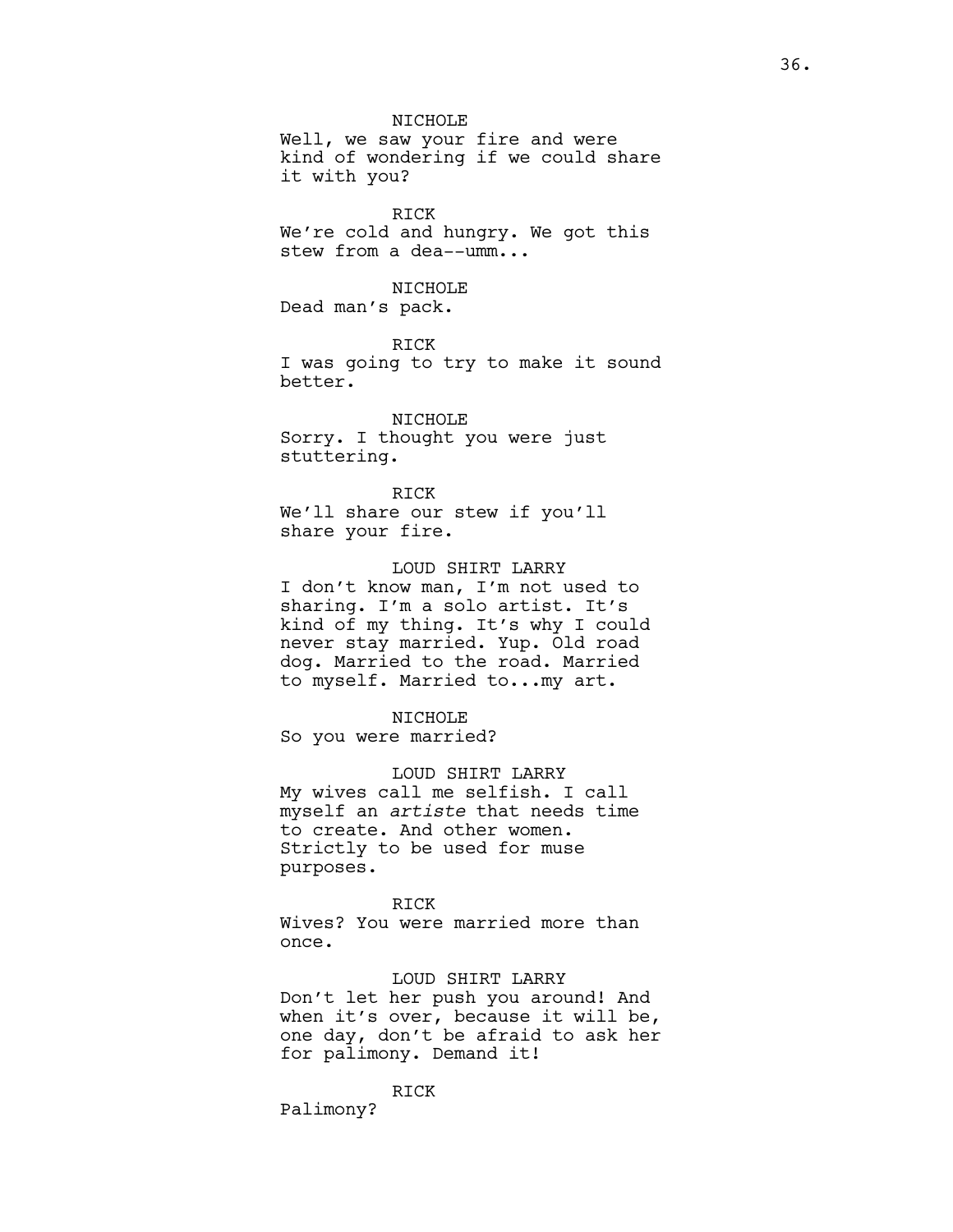NICHOLE

We're not married. Or together even.

LOUD SHIRT LARRY

Palimony. It's alimony for a man. Listen, it's like I told my third wife, you've got me accustomed to this lifestyle and now I'm leaving you for my fourth wife, and I need to be able to support her in the way that you've supported me.

NTCHOLE Wow. You're a piece of---

RICK Very nice to share your fire with us.

NICHOLE (a beat) Yeah. Thanks.

RICK and NICHOLE sit by the fire. They begin to open up their can.

> NICHOLE (CONT'D) So...Loud Shirt Larry?

> > LOUD SHIRT LARRY

Yup.

RICK Do people call you Loud for short?

LOUD SHIRT LARRY I don't get it.

RICK (whispers) Neither do I.

LOUD SHIRT LARRY takes off his boot, throwing it into the fire.

> LOUD SHIRT LARRY Talk about a burner phone!

NICHOLE Isn't that a shoe? (gets excited) Is that part of your bit? Do you make your shoe your phone?!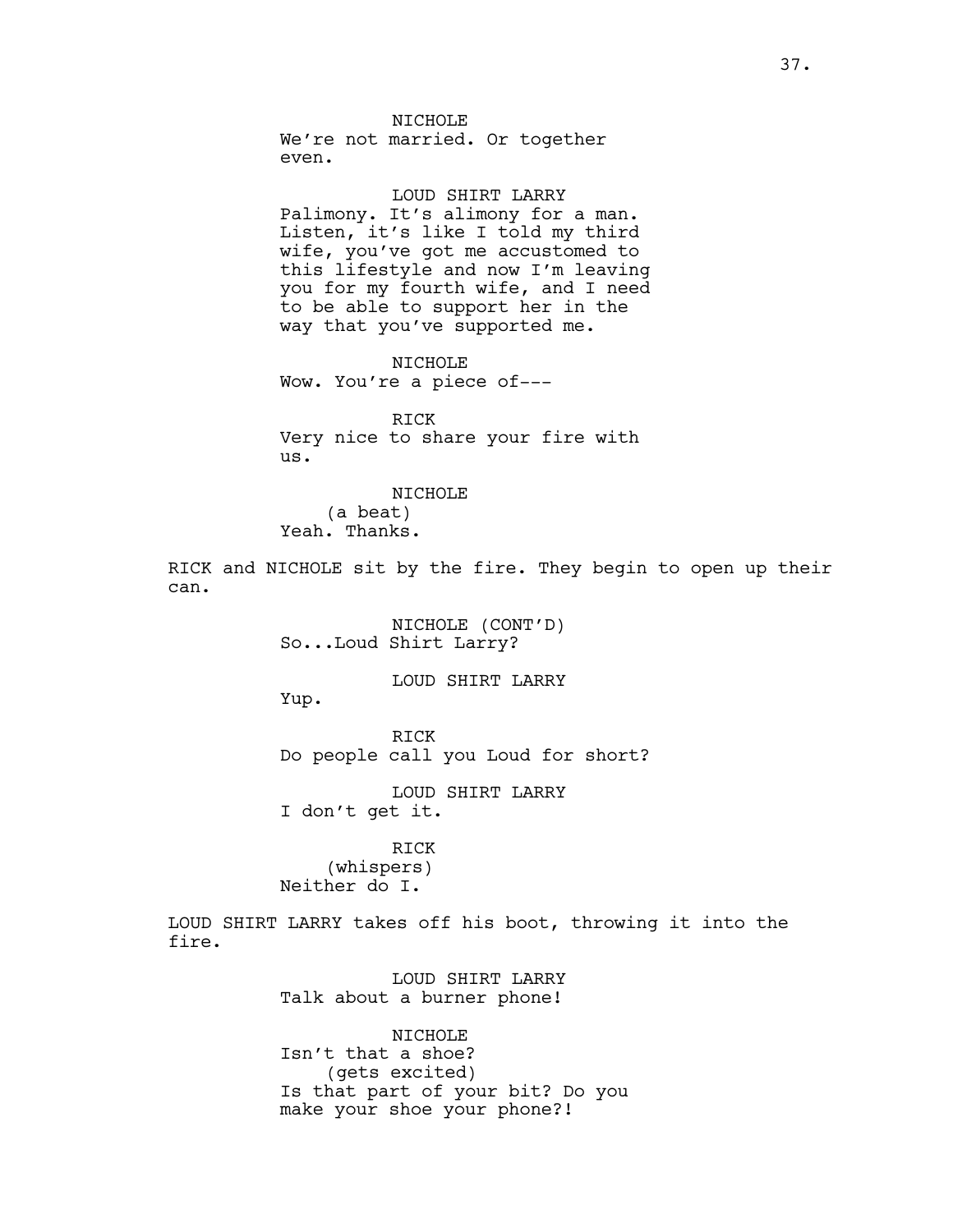LOUD SHIRT LARRY I do! I reenact a conversation with my wife and then talk about how I always end up with my foot in my mouth!

NICHOLE (laughing) Genius! Loud Shirt Larry, you should be in Hollywood, not out here in...are we still in Nebraska?

LOUD SHIRT LARRY We are. I don't know, I've never been too keen on tinsel town. Saw it a couple of times in a movie. Don't think it's for me. Nope. I tour the Midwest. Prefer it. I'm makin' pretty good headway out here, too. I was supposed to open for the Seven-Teens next week. It was gonna be huge. How's that for timing, huh?

LOUD SHIRT LARRY moves his boot around in the fire with a stick. NICHOLE and RICK begin taking finger scoops of stew. NICHOLE occasionally gives a chunk or two to the falcon that remains atop her shoulder.

> LOUD SHIRT LARRY (CONT'D) I wanted to stay out the weekend at the Chuckle Butt. Burned building or not, loud shirt or not, a comic always does their time! But the club shut down. Said it wasn't safe to inhale so much smoke. I told the owner, "hey buddy! I used to open for Cheech and Chong!" But he wouldn't have any of it.

LOUD SHIRT LARRY takes his boot out of the fire and starts to munch on it.

> LOUD SHIRT LARRY (CONT'D) So I hit the road, trying to find clubs that would let me do an open mic or something. Try to rebuild a new set. Or at least do some crowd work. But they were all closing up.

#### NICHOLE

I don't get it. The end of the world is when people need comedy the most!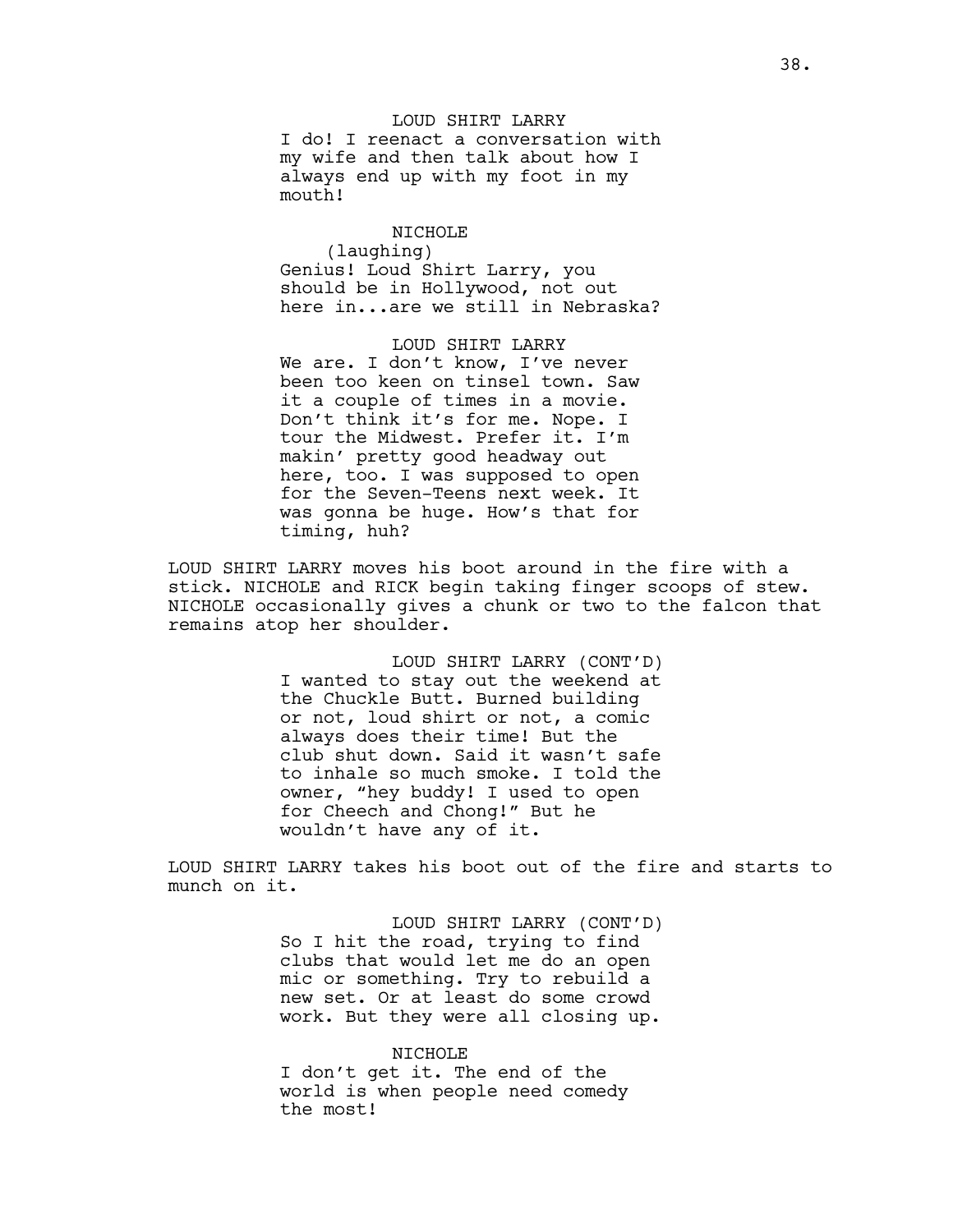LOUD SHIRT LARRY That's what I said! So I pushed on. Because driving is what I know. Married to the road.

RICK Does the road give you palimony too?

LOUD SHIRT LARRY (mouth full of boot) I don't get it.

RICK

Well. I'm beat. Riding upright really takes it out of ya. I think I'm going to hit the...dirt.

NICHOLE Yeah. Me too. Good night Loud Shirt Larry.

LOUD SHIRT LARRY Good night. Don't let the bed bugs bite.

(laughs heartily) That joke is a lot funnier when I hold up a giant rubber bug. It's my closer. Kills in Topeka!

RICK Okay. Goodnight, Loud Shirt Larry.

RICK and NICHOLE lay down next to the fire. LOUD SHIRT LARRY begins to cry softly.

NICHOLE

You okay?

LOUD SHIRT LARRY Yeah. Just part of my artistic process. (continues crying, softly to himself) I miss my shirt.

RICK and NICHOLE lay with each other. The falcon nestles in right next to NICHOLE's head. RICK starts to hold on to NICHOLE. The two attempt to keep their voices down so as not to disturb LOUD SHIRT LARRY's artistic process.

> NICHOLE What are you doing?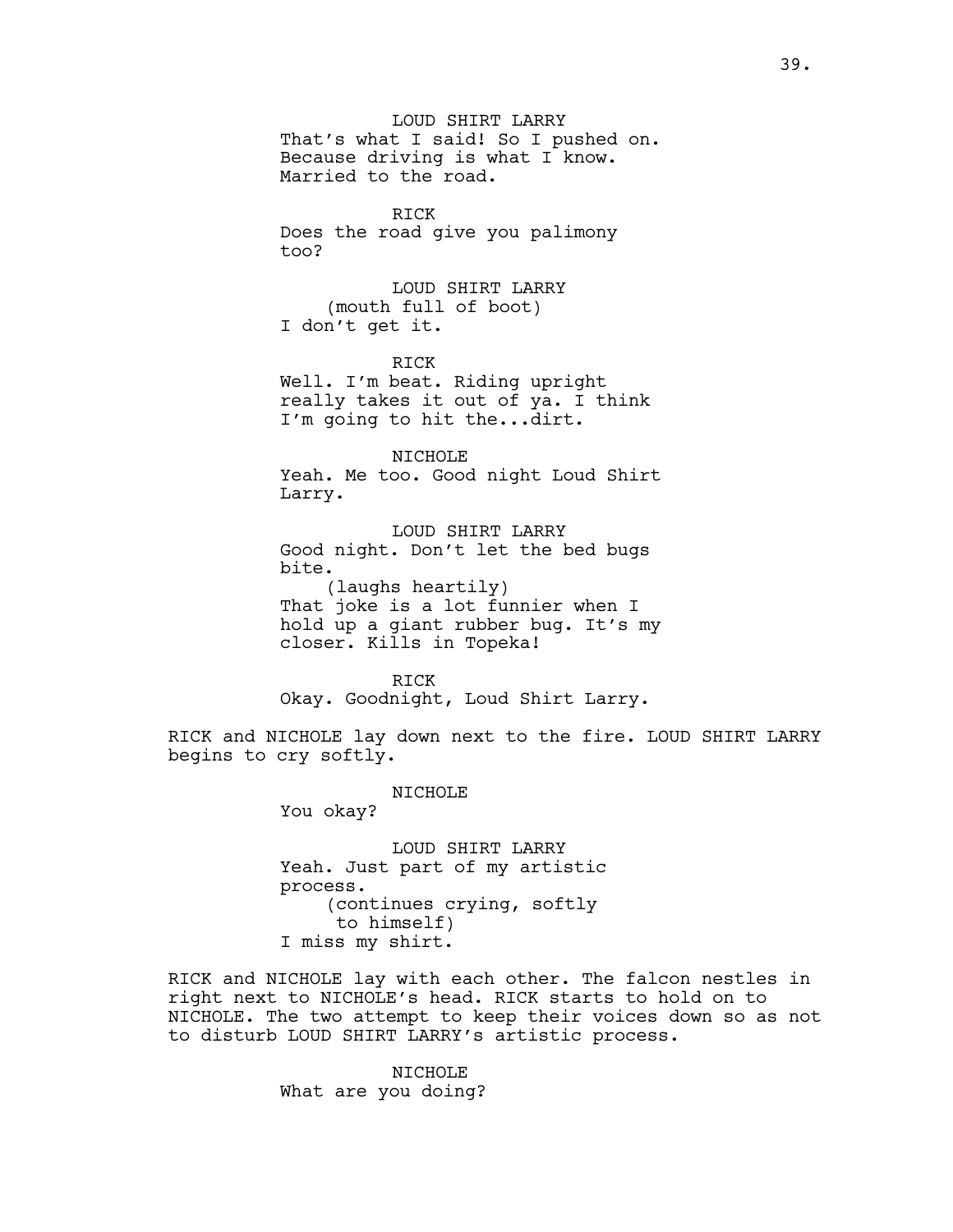RICK Staying warm.

NICHOLE We're by a fire, Rick. Aren't you warm enough?

RICK I'm sorry for wanting a little warmth in this cold world, Nichole.

NICHOLE And I'm sorry I just don't want you the way you want me.

RICK

Whoa.

### NICHOLE

Whoa what? It's so obvious Rick, you're in love with me. And I'm sorry I don't feel the same way but you really just need to get over it.

NICHOLE begins to gather what little belongings she has.

RICK Oh come on. I am not. I'm just lonely. Okay?! I'll stop, jeeze. We're all we have right now, Nichole.

NICHOLE walks to the other side of the fire. The falcon follows behind her.

> RICK (CONT'D) (to himself) Could've at least left me the falcon.

LOUD SHIRT LARRY You two sure you're not married?

EXT. FIELD - UNDER TREE - NEXT MORNING

The fire is now just a pile of ashes and coals with bit of smoke trailing up into the air. NICHOLE and RICK wake up to LOUD SHIRT LARRY standing on a tree limb. He wears a fur coat, holds a lady's razor and one shoe is unlaced. The lace acts as a necklace for the brilliant comic.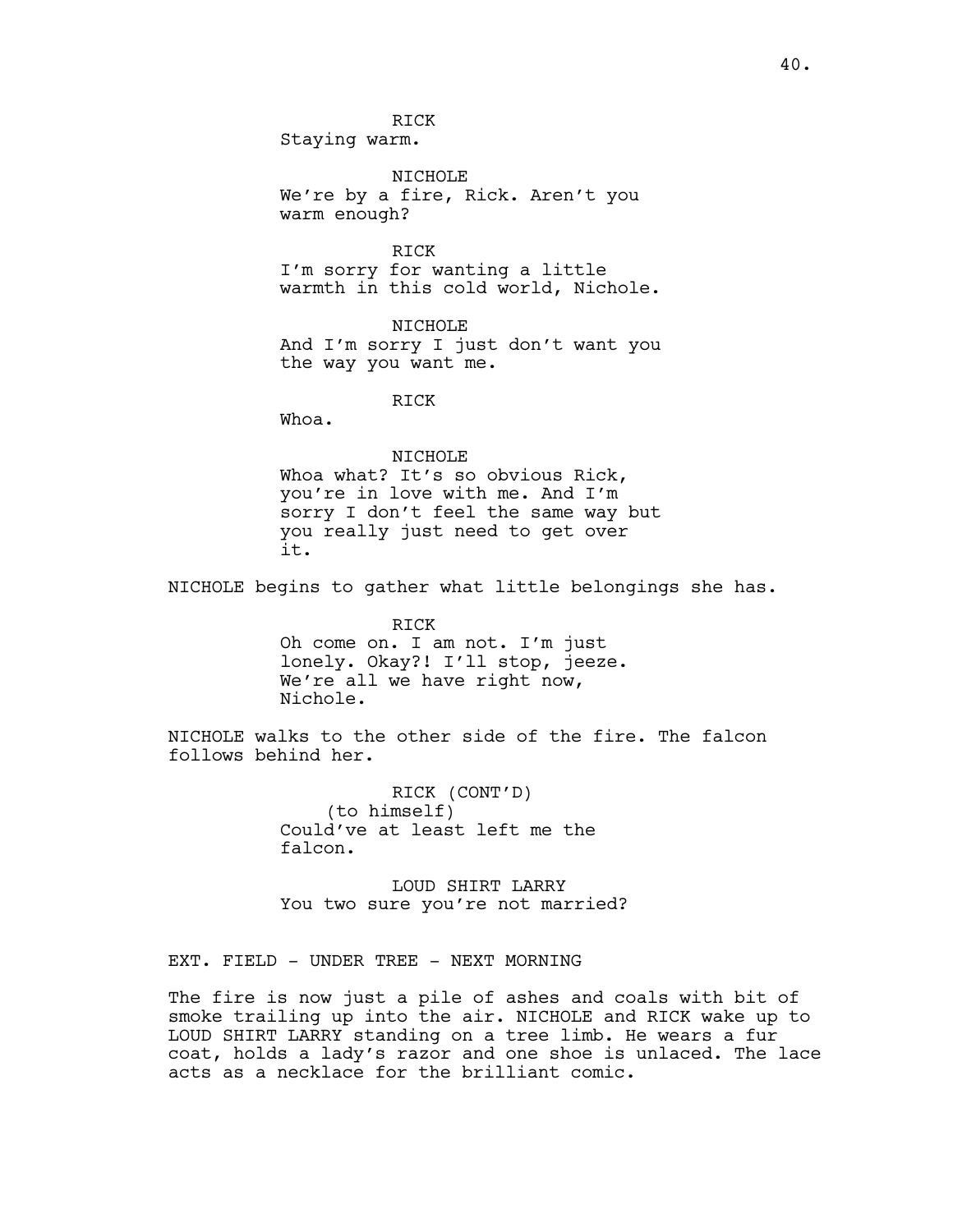LOUD SHIRT LARRY Oh great! You two are up! Say, would ya mind shaving my back for me?!

LOUD SHIRT LARRY holds the razor toward his back.

RICK Are you doing your routine?

LOUD SHIRT LARRY I had an epiphany last night, I'm going to become a prop comic!

NICHOLE We'd love to see that! But you should get down from there first! You're going to get hurt!

RICK (to NICHOLE) Maybe we should let him do his art.

NICHOLE Don't be a dick, Rick.

LOUD SHIRT LARRY (mocking a lady's voice) Look at me, la la la! I'm my ex wife! I'm not gonna give you a cent mister! That's for the kids! And my beautiful jewelry...

LOUD SHIRT LARRY daintily plays with his beautiful shoe lace necklace. He then takes a bottle of pills out of his fur coat pocket.

> LOUD SHIRT LARRY (CONT'D) ...and these pills I pop now!

He pops a bunch of pills from the bottle.

RICK Loud Shirt Larry, do you even know what those pills are?

LOUD SHIRT LARRY (still mocking a lady's voice) My name's not Loud Shirt Larry, my name is Lara! Don't ever call me Laura! Especially in bed! Even if it's by accident. I'm real uptight about it!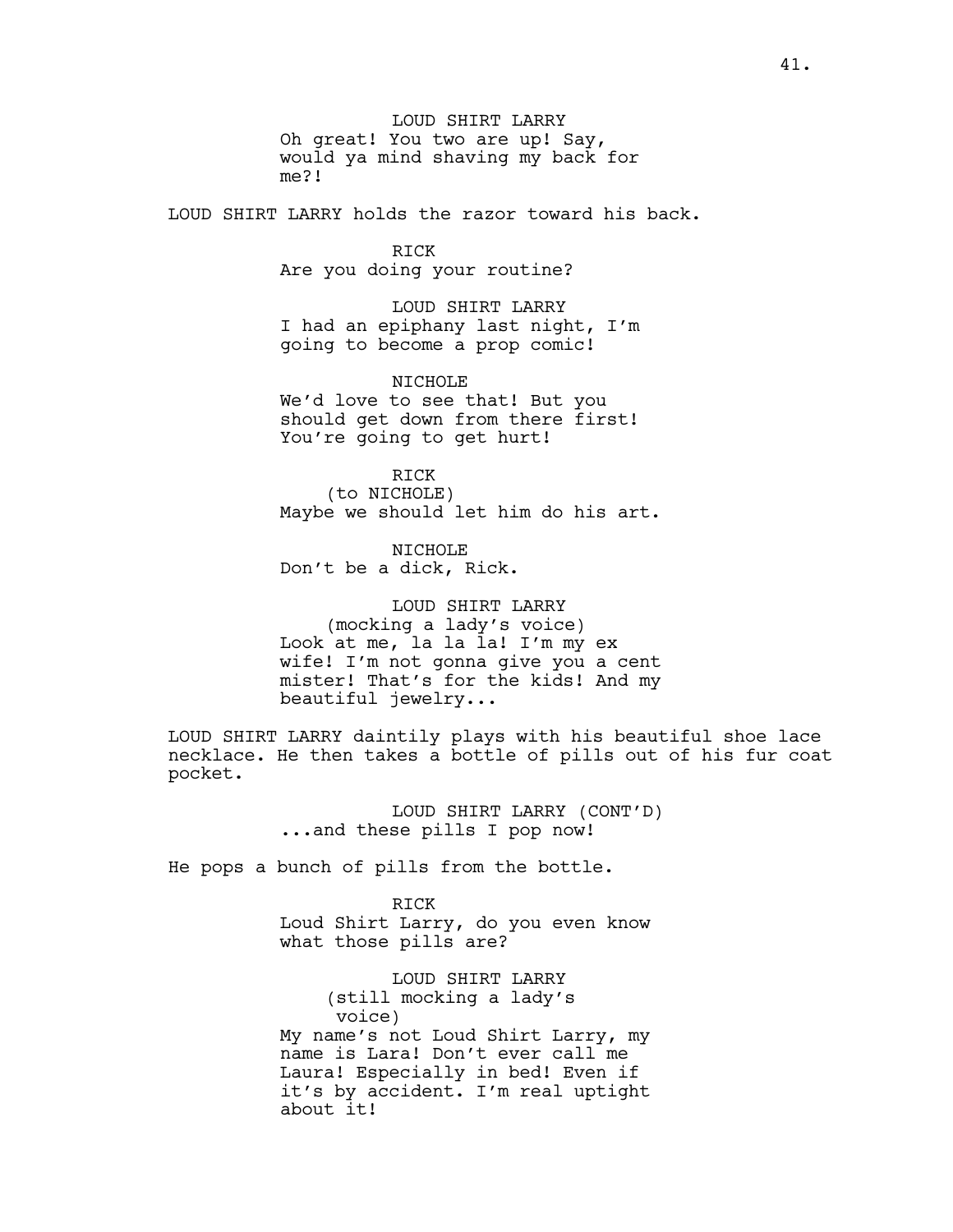LOUD SHIRT LARRY begins to foam at the mouth a bit from the pills. The foam drips down onto his untied shoe, causing him to slip. He's caught as he's falling, to the relief of NICHOLE and RICK. But their relief is brief, because what's catching him is a branch that grips his shoelace necklace. He hangs from his necklace, twitching.

### RICK

Oh god! We're gonna get you down from there Loud Shirt Larry!

NICHOLE Yeah! Don't panic, Loud Shirt Larry!

The two attempt to get him down from the branch just before it breaks. But it's too late for LOUD SHIRT LARRY. The pills have taken effect and he begins to have a seizure. All NICHOLE and RICK can do is watch in amazement until, seconds later, they are sure he's dead. Once he dies, the falcon squeals.

> RICK Wow. He died like he lived. (a beat) Loud.

NICHOLE I'm glad we got to know him. Otherwise this would've been really sad.

The falcon approaches LOUD SHIRT LARRY's body, looking as though he might start scavenging.

> NICHOLE (CONT'D) Stop it. Falcon. No! Come here.

The falcon obeys NICHOLE, hopping back up onto her shoulder.

RICK We should move on.

NICHOLE I'll go look through the lady luggage. See if there's anything we can use.

NICHOLE looks through some of the bags.

NICHOLE (CONT'D) Sorry I yelled at you last night. I was just cranky. (MORE)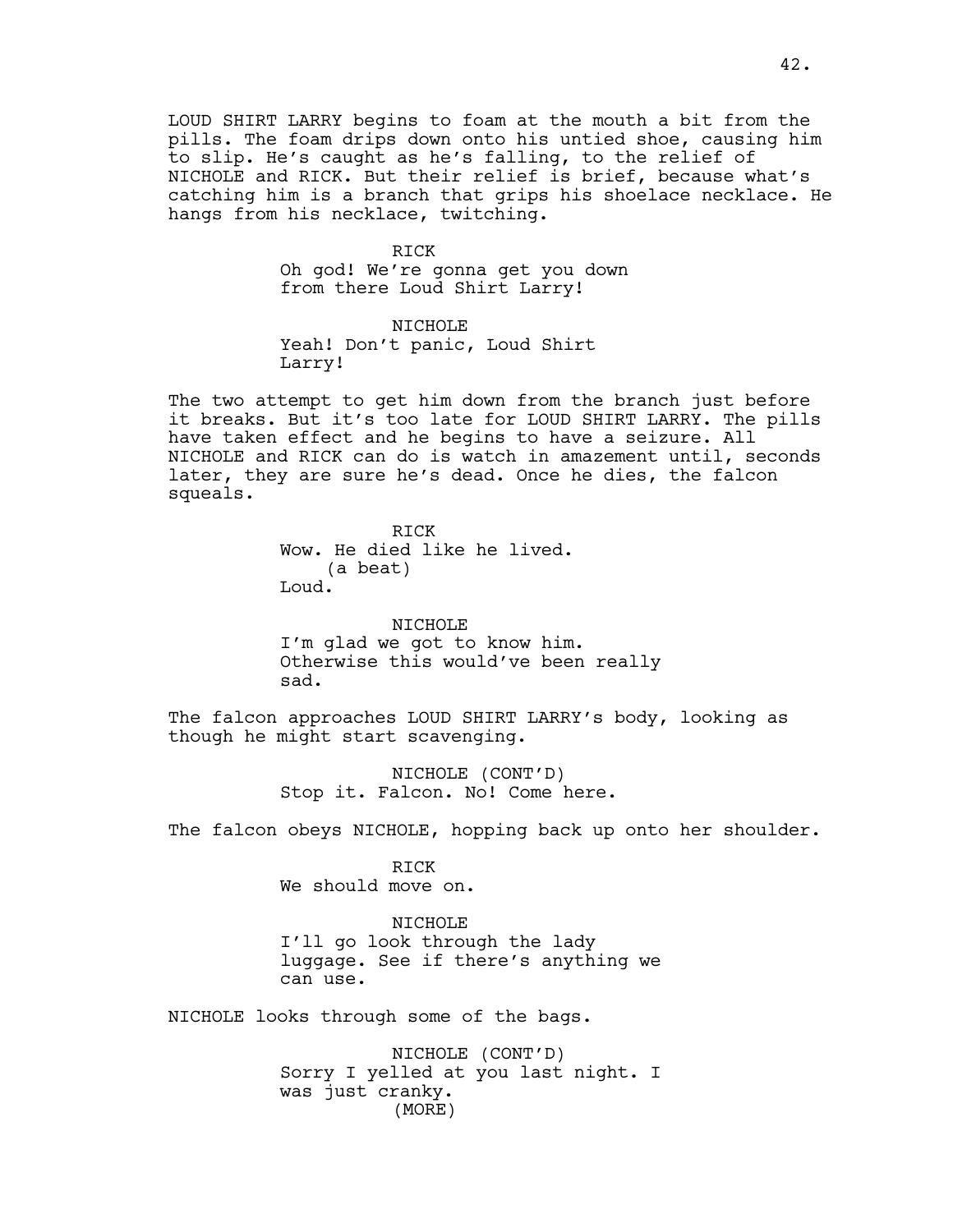And I kind of didn't want Loud Shirt Larry to think we were a couple. NICHOLE (CONT'D)

RICK Nichole. Would you have had sex with Loud Shirt Larry?

## NICHOLE

I don't know. I mean, I guess not after getting to know him. But, you know I have a thing for comics.

RICK I know. I think I was a little jealous.

NICHOLE opens what looks like a hat box that's filled with kombucha and wrinkle cream.

> NTCHOLE Whoa! Hey, looks like we won't go thirsty for a while!

RICK Is that kombucha?! Score!

NICHOLE And chia seeds, and wrinkle cream? Old ladies are weird.

RICK Hmm. Let's bring the chia seeds, we can probably skip the wrinkle cream.

NICHOLE It's mostly avocado. Falcon and I will have it for lunch.

NICHOLE puts the wrinkle cream into her pocket and puts the kombucha and chia seeds back in the hat box, throwing it over her shoulder as her and RICK begin to walk away, back toward their Segways at the edge of the highway.

> NICHOLE (CONT'D) Can you just promise me you'll cool it a little bit? I mean I know before we did...what we did...you hadn't...done that, for, a while.

RICK Two years.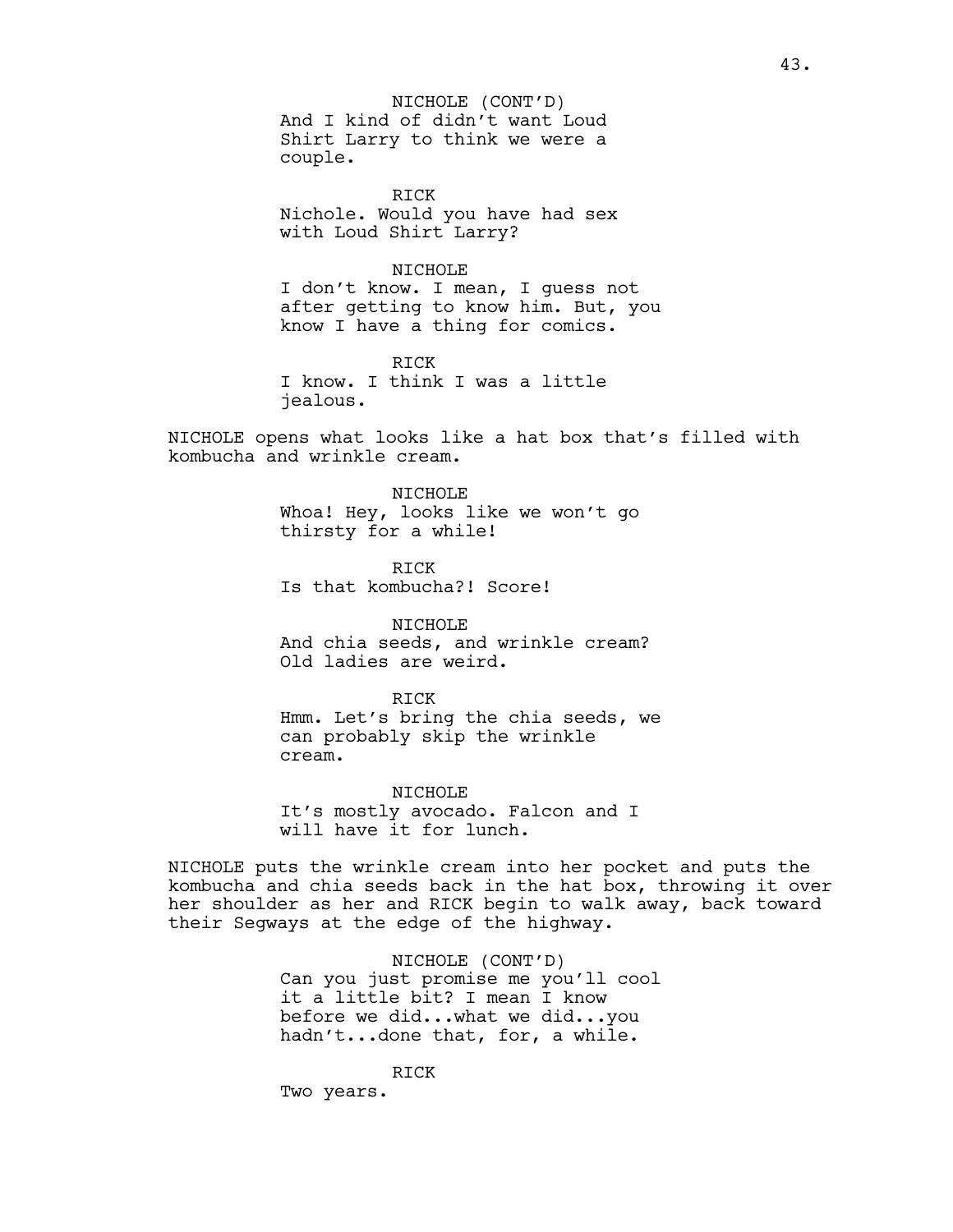NICHOLE

Wow. (holding back laughter) Okay, I didn't know it'd been that long.

RICK It was by choice.

NICHOLE Right, you were, what, celibate? Took an oath?

RICK Took an oath to not be intimate until it was with someone I really, truly wanted to be with.

NICHOLE And then the world ended and you were stuck with me.

RICK Yep. That's what happened. Come on. Let's keep going.

EXT. HIGHWAY I-80 - HOURS LATER

NICHOLE and RICK ride their Segways along the freeway. The falcon remains on NICHOLE's shoulder, and the generator remains in tow.

RICK

I think we're finally closing in on the end of Nebraska!

NICHOLE Rick. I think we gotta pull over. I don't know if it's the wrinkle cream, the chia seeds or the kombucha, but something's kicking in.

RICK

Oh shit.

NICHOLE

Exactly.

RICK and NICHOLE pull over to the side of the road. There are woods nearby. NICHOLE does a little "don't go" dance.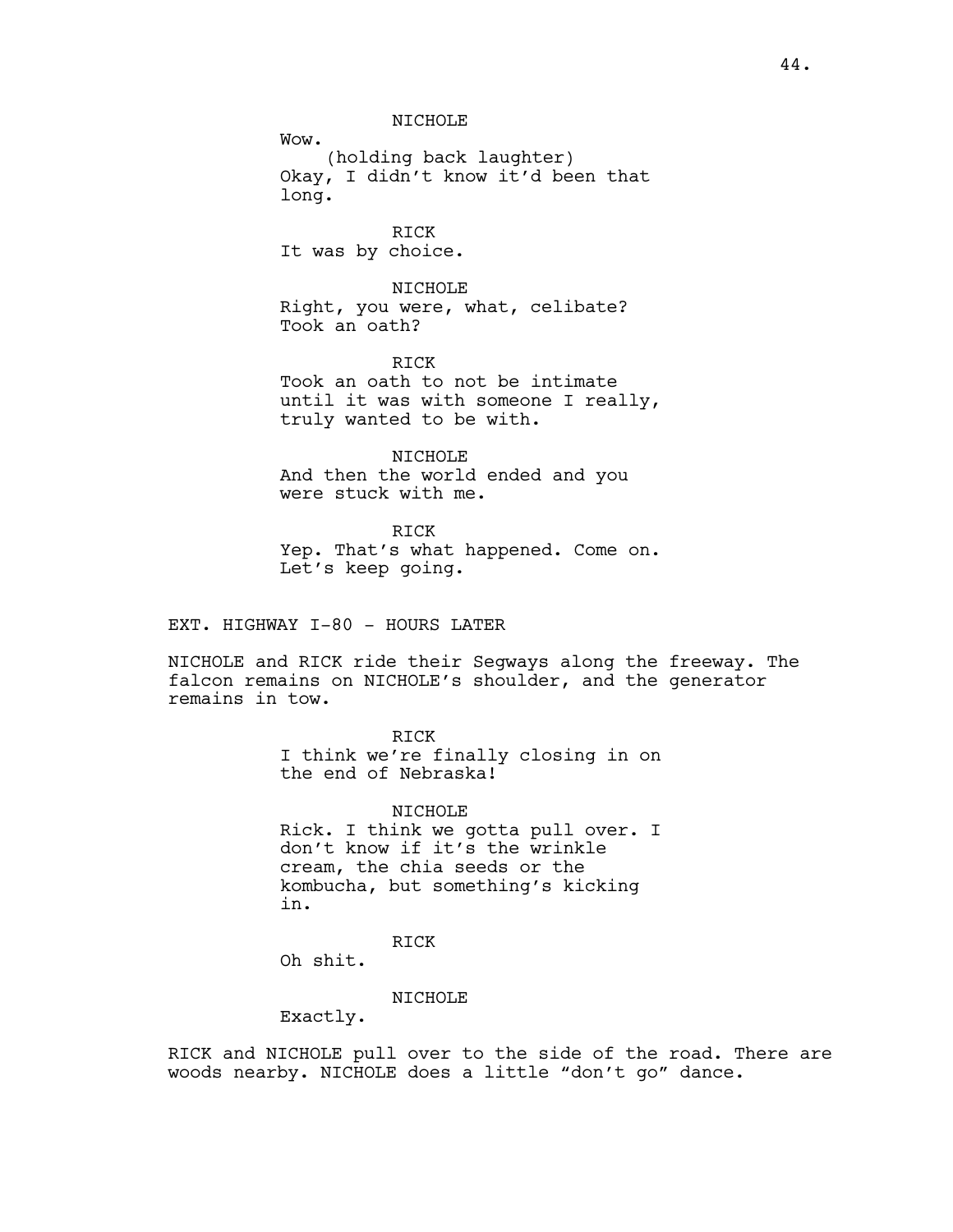NICHOLE (CONT'D) Are there any old lady scarves left?

RICK opens up the carry-on sized bag that came from LOUD SHIRT LARRY's old lady luggage.

RICK

Which color?

NICHOLE I'll take something in an autumn.

RICK hands her a brown and yellow scarf and she runs off into the woods yelling back to RICK.

> NICHOLE (CONT'D) Perfect. Thank you!

EXT. WOODS OFF OF HIGHWAY I-80 - MOMENTS LATER

NICHOLE perches against a tree, having just finished relieving herself. She wipes herself with her scarf. Upon hearing rustling in the brush, she looks around, pulling up her pants. She's startled when she spots a Hare Krishna who appears to have been watching the entire time.

NICHOLE

Ahhh! Rick!

RICK runs into the woods.

RICK What?! What is it?

NICHOLE

That!

NICHOLE points to the man who is still watching.

KRISHNA 1 I saw everything. But not to worry. I do not desire the flesh. Not even when it's pretty, and soft. So soft. And milky white...

RICK

NICHOLE Come on!

Dude!

RICK Let's get out of here, Nichole.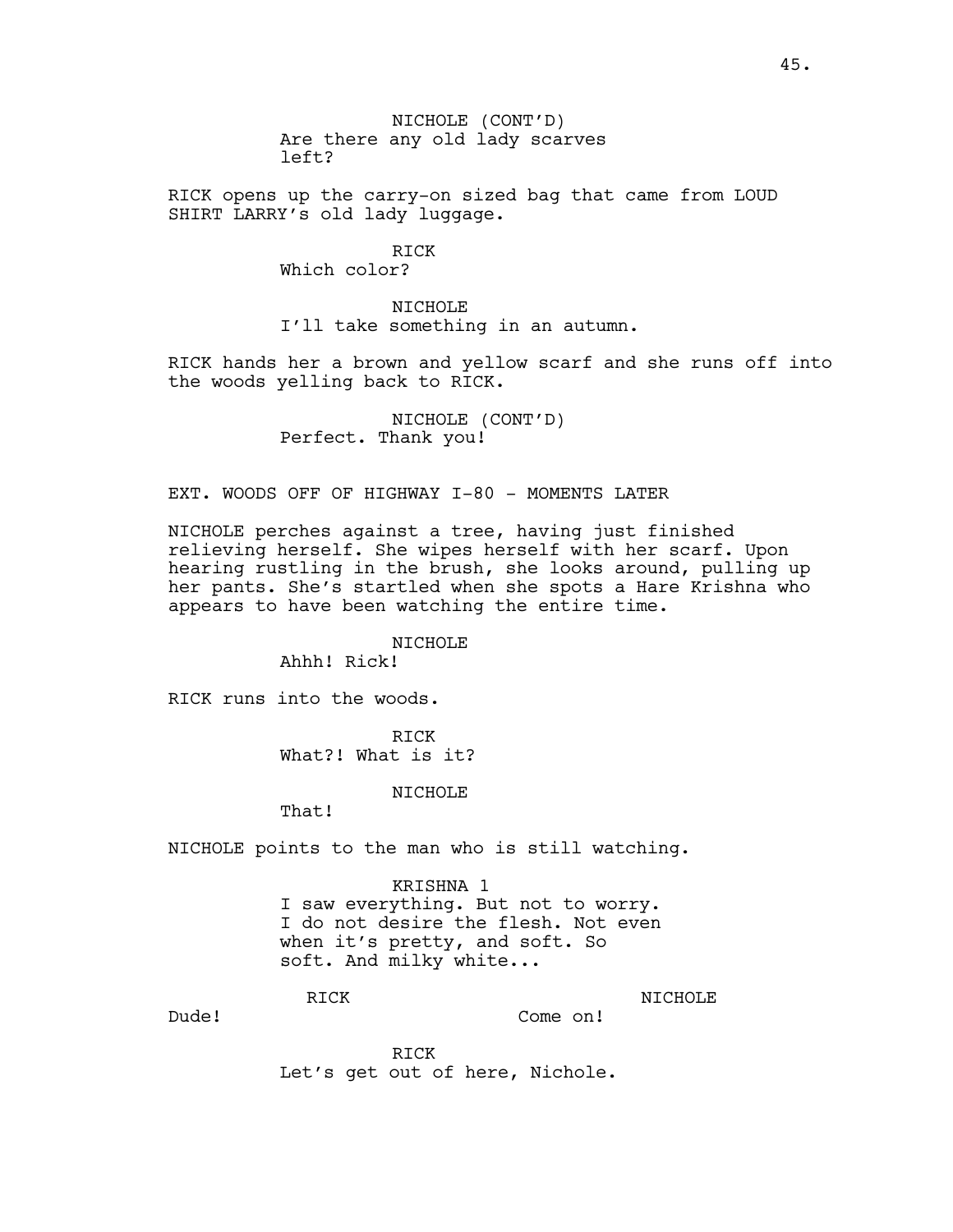KRISHNA 1 Wait! Judging from what I have just seen you two long for nourishment of body.

NICHOLE I'm not going to have sex with you!

KRISHNA 1 Food. We have food. Like a lot of it. Want to come with me?

RICK (to NICHOLE) What do you think?

NICHOLE I *am* really hungry.

RICK

I think they're vegetarians too.

# KRISHNA 1

Again, I totally do not hunger for your flesh. Either one of you. I am of a higher level of consciousness. Not gonna try to hit that.

#### NICHOLE

Okay. We'll come with you.

# KRISHNA 1

Great, leave your belongings behind or bring them. But just know, that you cannot take it with you when you leave.

RICK You're going to take out stuff?

KRISHNA 1

Spiritually dude.

### NICHOLE

Oh right, yeah, totally, possessions are meaningless. Gotcha. We're gonna go get our stuff. We'll be right with you.

EXT. KRISHNA COMPOUND - MOMENTS LATER

NICHOLE and RICK follow KRISHNA 1 on their scooters. They enter a plot of land that has been turned into a compound.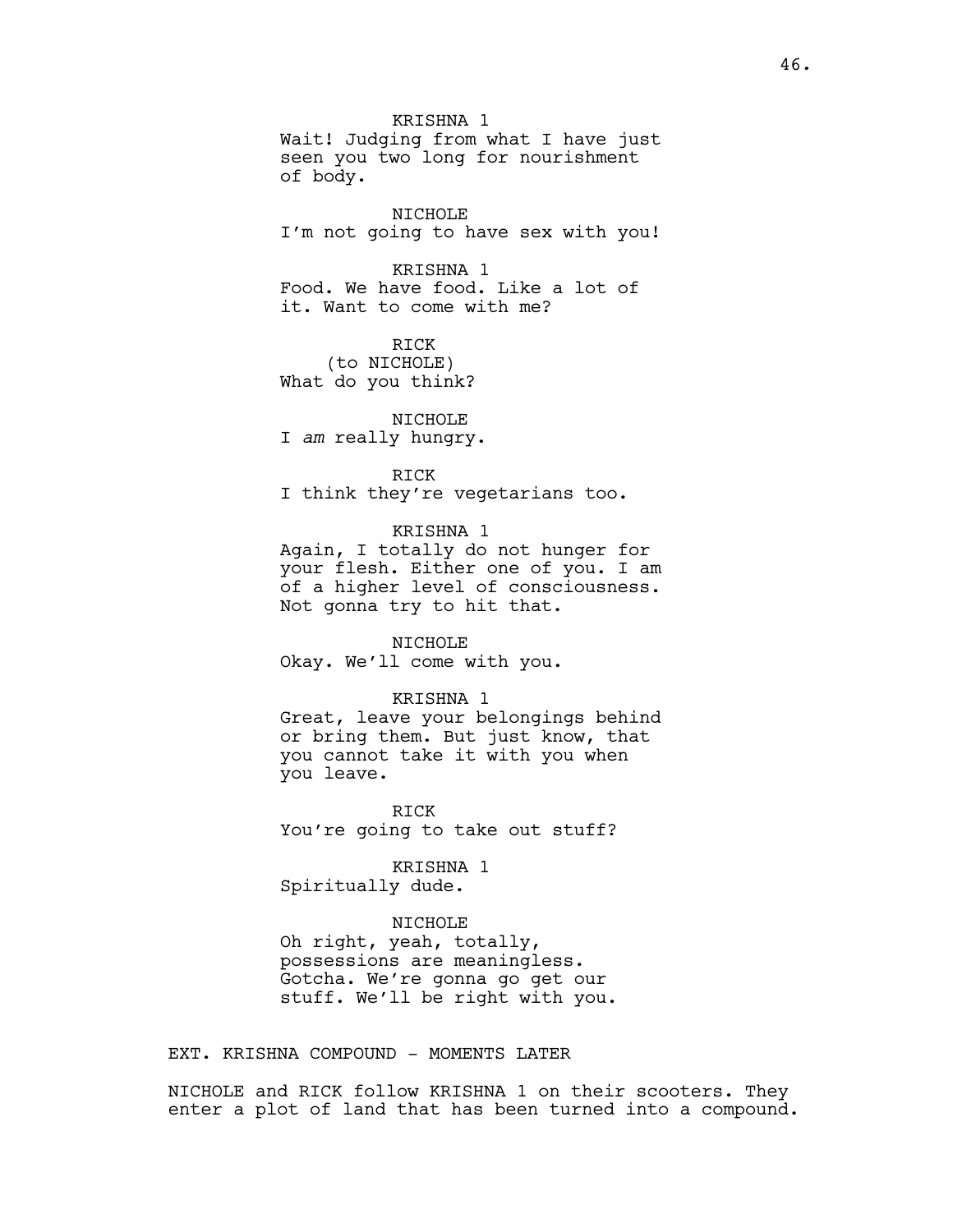There's a small shack surrounded by farmed land. About fifteen Krishnas sit around a wooden table eating rice. One is female, the rest are males. They all have the same Krishna outfits and haircuts. NICHOLE and RICK are guided to sit down at the table.

# KRISHNA 1 So. We have rice, and we have seeds.

KRISHNA 1 gestures down to the bowls on the table filled with rice and seeds.

> NTCHOLE<sup></sup> Umm...I'll take some rice. I think I've had enough seeds for the day.

> RICK Yeah, I'll take some rice as well. Thank you.

The two take plates filled with brown rice. Their ravenous appetites are clear from the way they eat. The falcon hops off of NICHOLE's shoulder and begins to peck at the seeds.

> KRISHNA 2 You two must have been famished. Good thing the earth provided this bounty.

NICHOLE (mouth full) It's a great bounty!

KRISHNA 1 We must give thanks constantly to the earth and our fellow brethren

NICHOLE

And sistren...

# KRISHNA 1

And sistren, for providing us these seeds and rice. And when we express our bowels we will put the seeds and rice back into the earth, making more seeds and rice. And the circle of life will continue.

Fairly disgusted by this, RICK and NICHOLE spit the food that was in their mouths back into their bowls.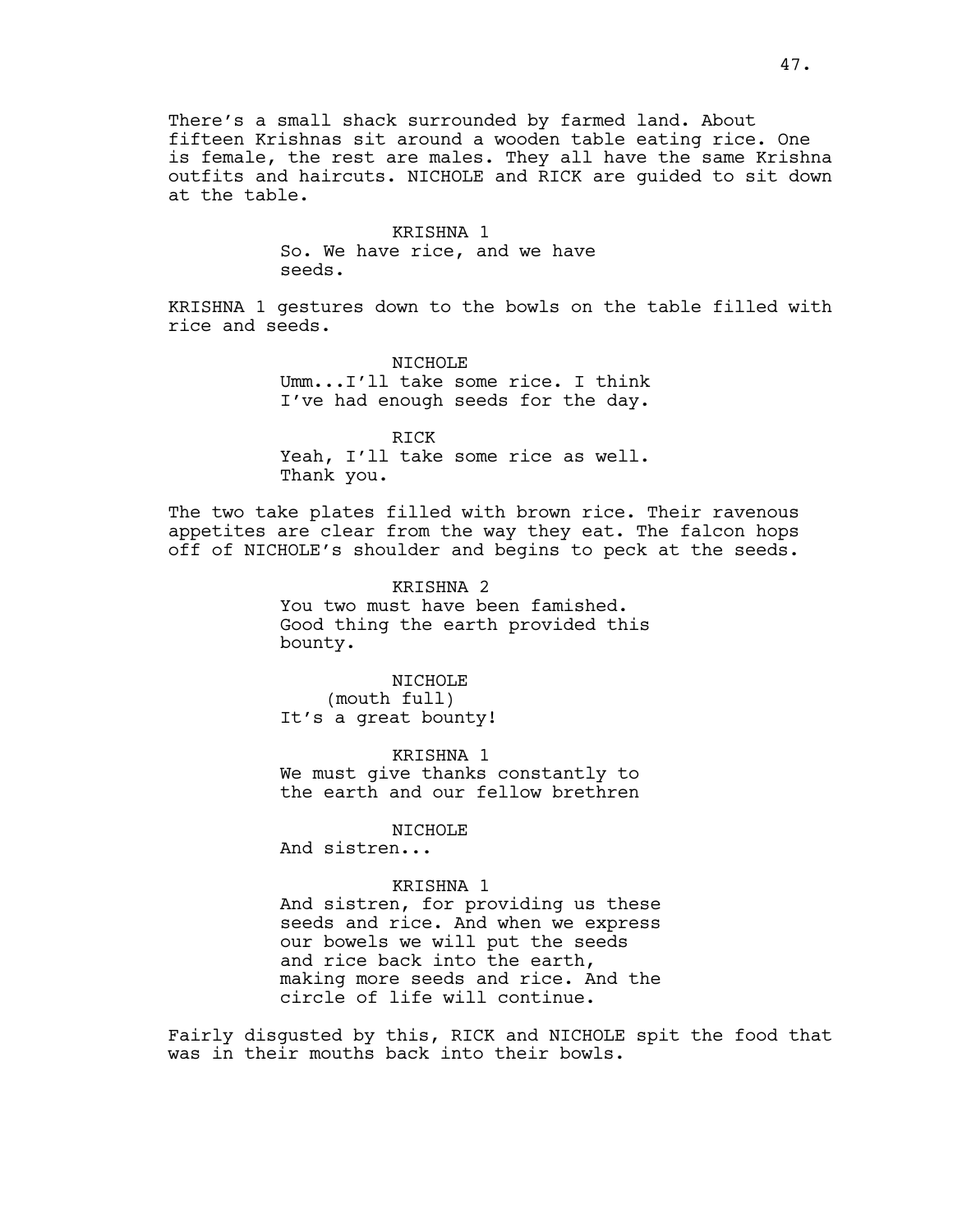ALL KRISHNAS The circle continues.

RICK Is this when the monkey holds up the lion?

NICHOLE shrugs and begins to eat again. RICK soon follows suit.

> KRISHNA 1 (to NICHOLE) Tell me. Are you of a religion or a spirituality?

NICHOLE Well, I grew up Catholic, so I don't really believe in anything now.

KRISHNA 1 But you are clearly so blessed. Not that I noticed. I do not notice such things as a person's external beauty. But if I did, I'd be like daaaaaamn.

RICK (to the bald KRISHNA LADY) Yeah I've always described myself as being spiritual but not religious. And I love the earth.

The KRISHNA LADY blushes as she's flattered by the flirting.

KRISHNA 1

(to RICK) So. What terrible things did you do when you thought it was all ending?

NICHOLE

We actually didn't really do much. Aside from take up smoking.

RICK continues to flirt with KRISHNA LADY.

RICK I got a DeLorean. Like in "Back to the Future." It's a movie from *our* world. I can show you some time.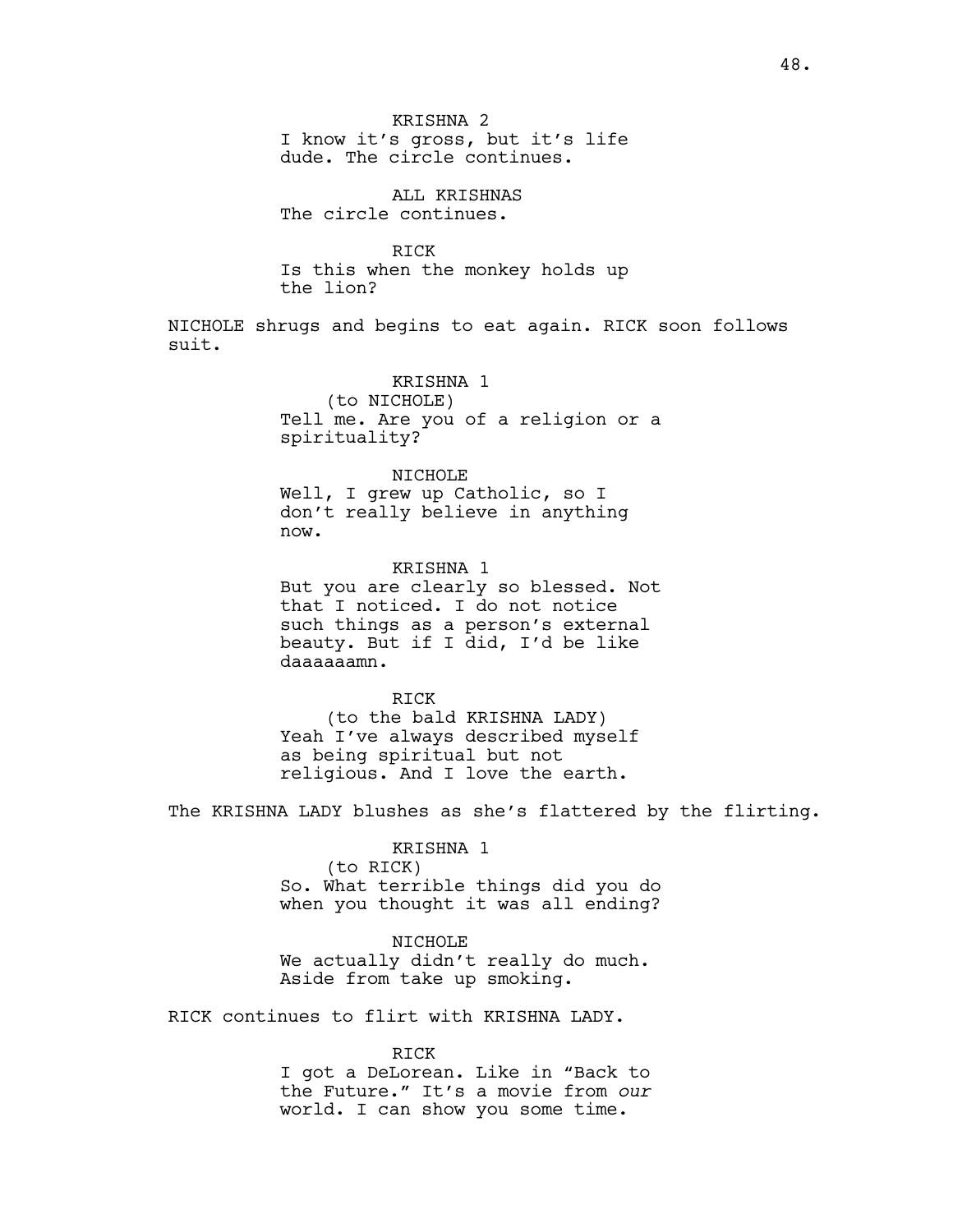RICK's attempts at making NICHOLE jealous are actually beginning to work.

> NICHOLE I saved this falcon. Because I have such a respect for life. In fact, I've been a vegetarian since I was 8.

KRISHNA 1 Beautiful. May I pet your falcon?

NICHOLE (sexily) Yeah you can pet my falcon.

RICK Nichole can I talk to you for a second?

## NICHOLE

No.

RICK pulls NICHOLE off to the side.

RICK What are we doing?

NICHOLE It's just a little innocent falcon petting.

### RICK

That guy's a perv. And that chick is bald, but for the tiny pony tail. We're clearly trying to make each other jealous. We need to figure this out.

### NICHOLE

No we don't. I'm not trying to make anyone jealous. I just haven't been laid for months.

## RICK

Excuse me!?

### NICHOLE

That didn't count. We both agreed that didn't count!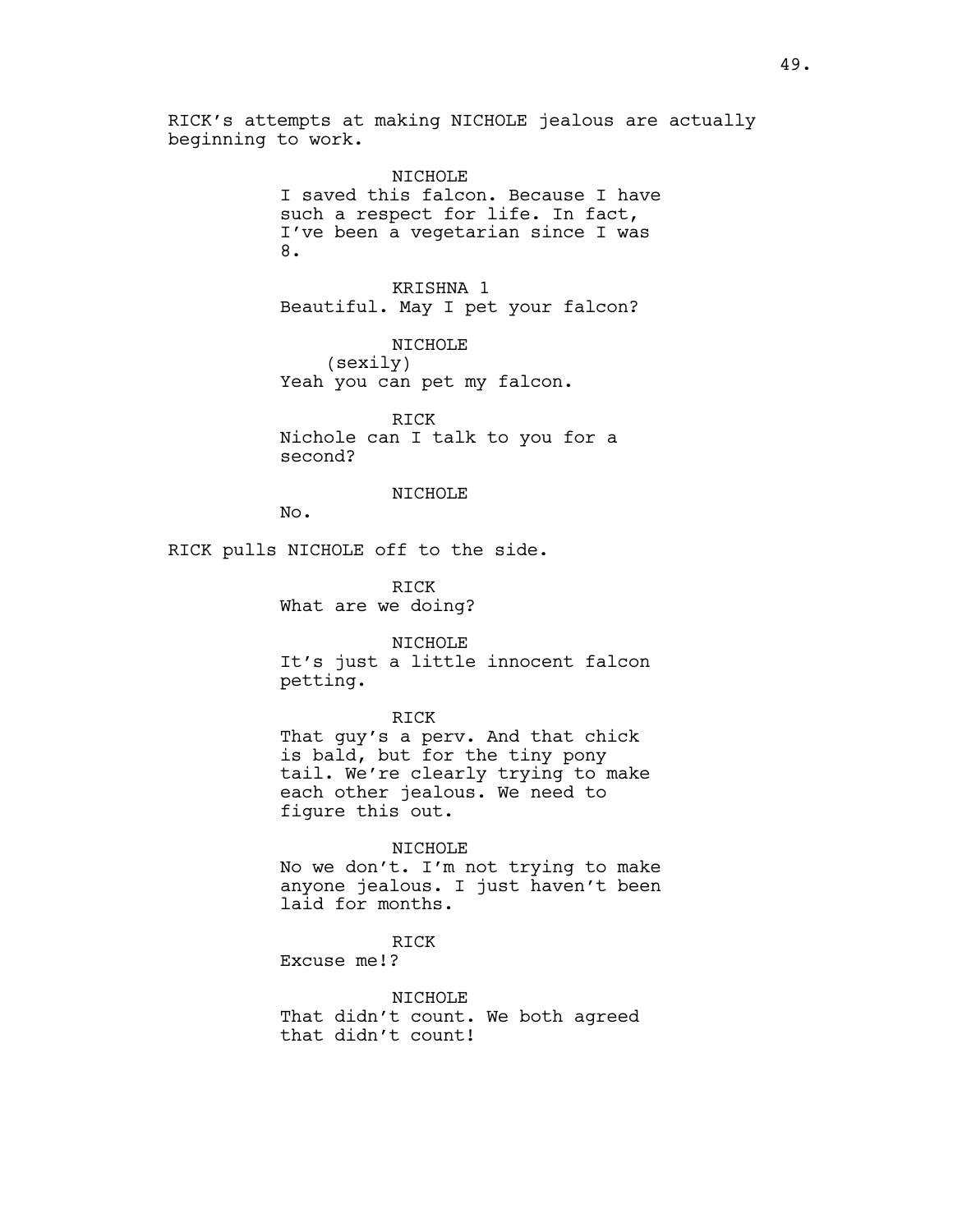RICK Look, I just don't think it's a good idea to get too comfortable here. I think they might start trying to convert us.

KRISHNA 2 starts to lather shaving cream and rub it on RICK's head, but for the spot where the pony tail would go.

### NICHOLE

You always think everyone's got an ulterior motive. Can't they just be nice people? Not everyone is out to get something from everyone else. Maybe he actually likes me. Or is *that* what's bothering you?!

NICHOLE and RICK have escalated to yelling. KRISHNA 1 has gotten up from the table and stands behind NICHOLE.

### KRISHNA 1

Hello. Sorry to interrupt, but I was just going to run a bath. Would you and your falcon like a bath?

RICK

Nichole, I don't give two shits who likes you and who doesn't. Besides, I'm surprised you'd even go for the guy, I mean, he's actually treating you like a human being.

NICHOLE What the hell is that supposed to

mean?!

RICK It means you let the people who treat you like shit closer to you than the people who treat you well!

NICHOLE I don't have to listen to this.

## RICK

Of course not. You don't have to listen to anything! Because no one will ever tell you the truth. Like that Chris was cheating on you!

The Krishnas all drop their wooden forks and knives and look up from the table. NICHOLE and RICK are no longer yelling, though the argument is just as heated.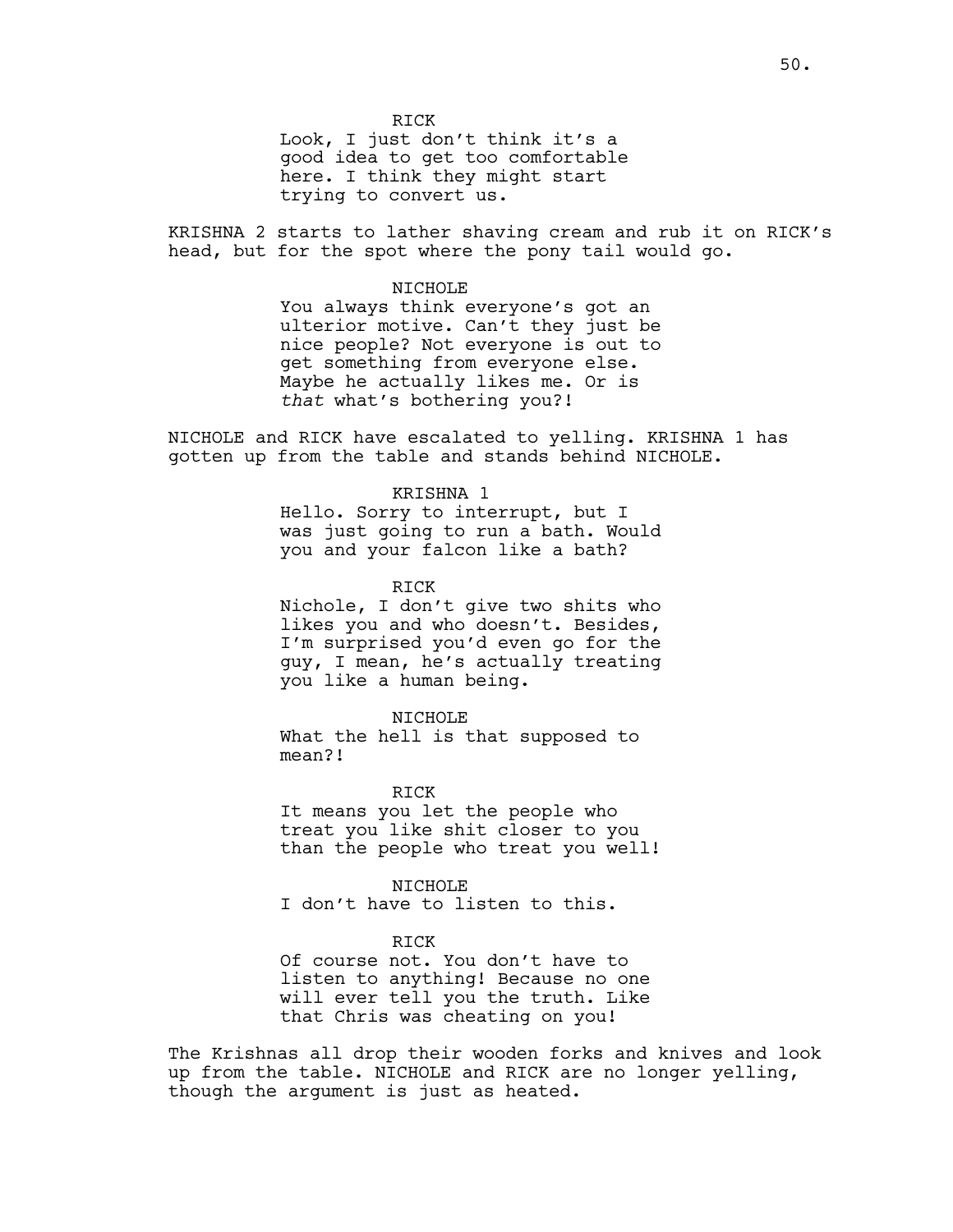NTCHOLE<sup></sup> (slowly and infuriated) Why, the fuck, would you say that?

RICK Because it's the truth, and it's about time you knew.

NICHOLE

Mr. Krishna guy, how's that bath coming along? We would love to take you up on the offer, wouldn't we Falcon?

NICHOLE looks at the falcon, who is still eating seeds on the table.

> NICHOLE (CONT'D) Come on, Falcon! We're getting a bath!

NICHOLE grabs Falcon. She walks off in a huff with KRISHNA 1. RICK yells toward NICHOLE as she's leaving.

> RICK Fine! Stay here, Nichole! Stay here and take baths with weird bald people. But I know better! I'm going back out there! To the real world! I don't need you! I don't need anyone! (calmly, to Krishnas) Thank you for sharing your rice and seeds.

RICK bows before he walks off in a huff toward his Segway. The Krishnas continue to eat their humble meal.

CUT TO:

INT. KRISHNA COMPOUND - BATHROOM - MOMENTS LATER

NICHOLE walks in with KRISHNA 1. There's a large bucket, resembling a trough, filled with water. KRISHNA 1 closes the door behind him.

> NICHOLE God, seriously, it's like, quit clinging to me, ya know?! Ever since I broke up with my boyfriend, he's just been right there, almost like he was...waiting for it. (a beat) (MORE)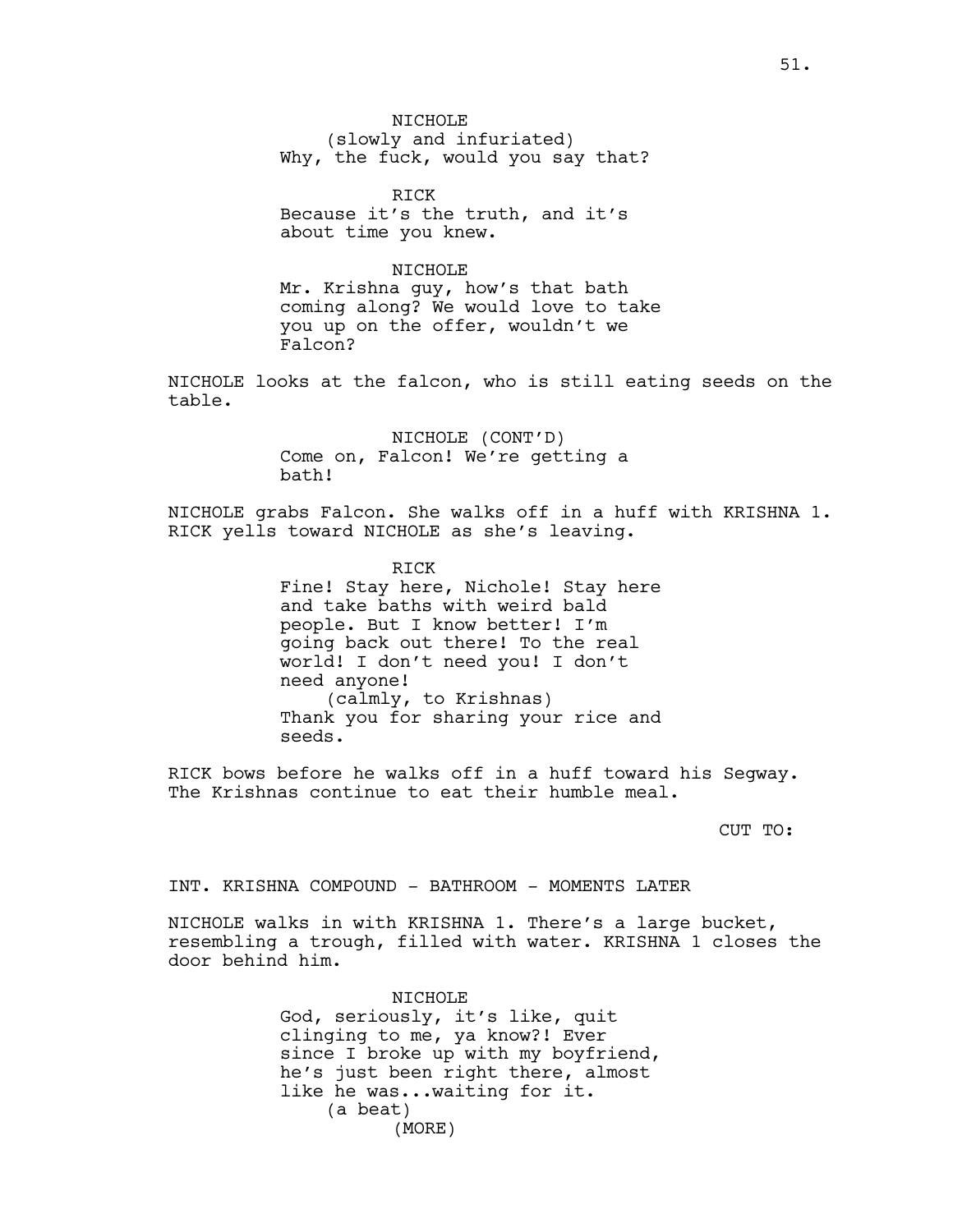Oh god. Ugh! This whole time?! Do you think this whole time he was just waiting out my relationship?! NICHOLE (CONT'D)

KRISHNA 1 begins to take off his robe and NICHOLE instinctively starts to take off her clothes as well.

> NICHOLE (CONT'D) That's like the last thing I need to be thinking about, ya know?! I need a fresh start.

KRISHNA 1 is completely nude and steps into the bath. NICHOLE follows. They begin to bathe together, extremely casually.

> NICHOLE (CONT'D) Like I have this really cool new job and a really great studio apartment that actually has a full refrigerator and like the biggest closet I've ever had! Of course, that could all be gone now. I might have nothing. Except for Falcon.

NICHOLE looks at Falcon, who waits by the door.

KRISHNA 1

And Rick.

NICHOLE

And Rick. (a beat) Did I blow it? I blew it, huh?

KRISHNA 1 No. There is still time. We'll take our bath, you'll have a good sleep or two, and you'll go to him. He won't get far on his contraption.

NICHOLE

Wow. You're so calm. How do you do it? Is it all the seed eating?

KRISHNA 1 Perhaps. And years and years of study of meditation in an attempt to gain enlightenment. Plus, I masturbate. A lot.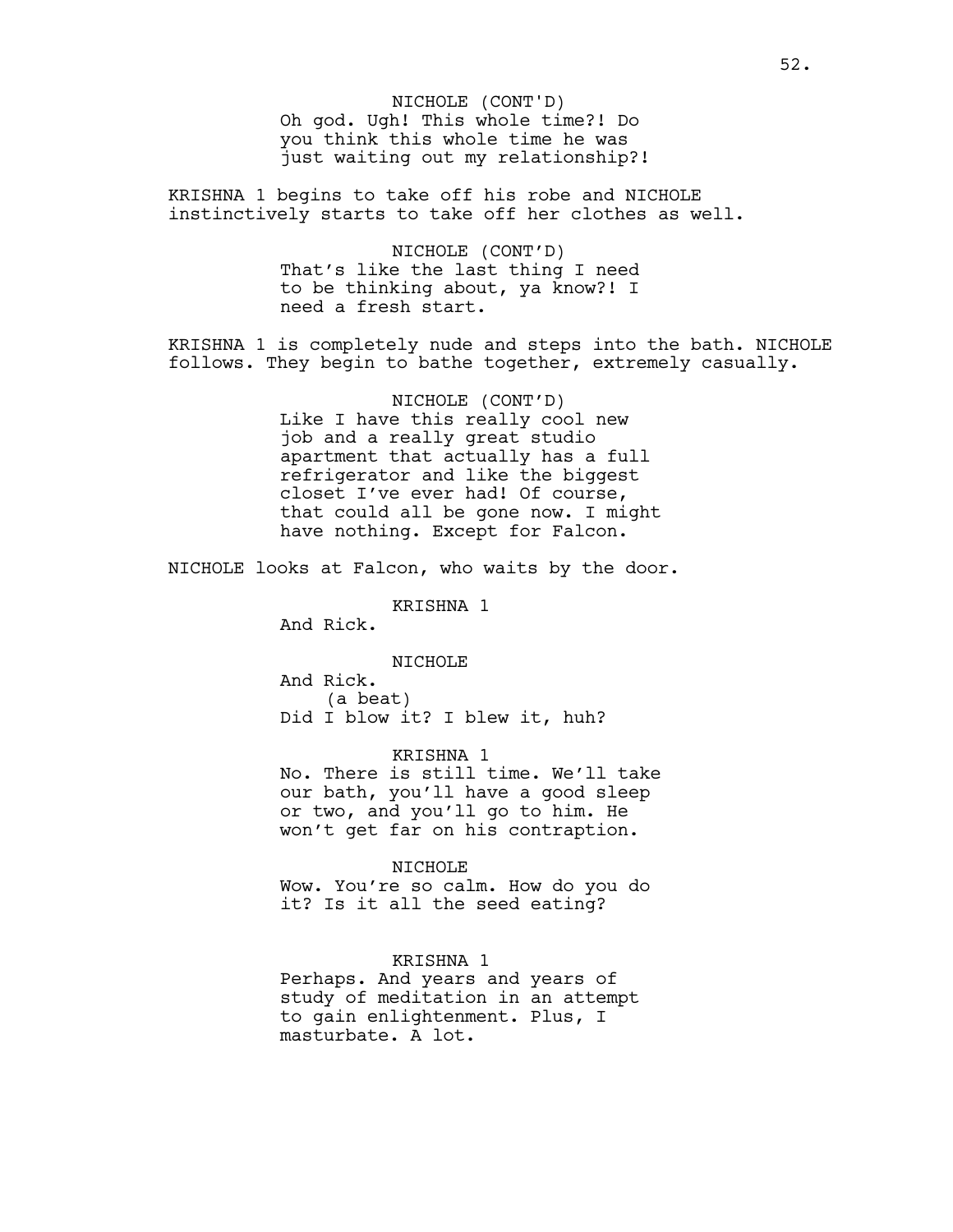NTCHOLE<sup></sup>

Here here! You know, there's probably only like four or five people I would strip down and bathe with. You're just so easy to be around.

KRISHNA 1 smiles.

NICHOLE (CONT'D) Kinda like Rick.

KRISHNA 1 loses his smile.

CUT TO:

EXT. HIGHWAY I-80 - MOMENTS LATER

RICK rides his Segway down the highway, talking to himself.

RICK (mocking NICHOLE's voice) "We'd love to take a bath with you." (back to his voice) Of course you would. You barely know the guy. You'd never take a bath with me! (starts crying) Why won't you take a bath with me?!!

Just then, RICK is met with a road block. It's a large, wooden wall that looks to be government-made, but upon closer inspection, the signs are all hand-written, poorly. RICK approaches, slowly. Barbed wire runs along the top of the barricade. There doesn't seem to be a way around it.

> RICK (CONT'D) Who made this? (reading a sign) The...go-ern-ment?

The signs read things such as:

"The goernment did this! Probly." "beware your liberal technologys have errored!"

"I have guns, don't come close!!!"

RICK looks to the side of the highway.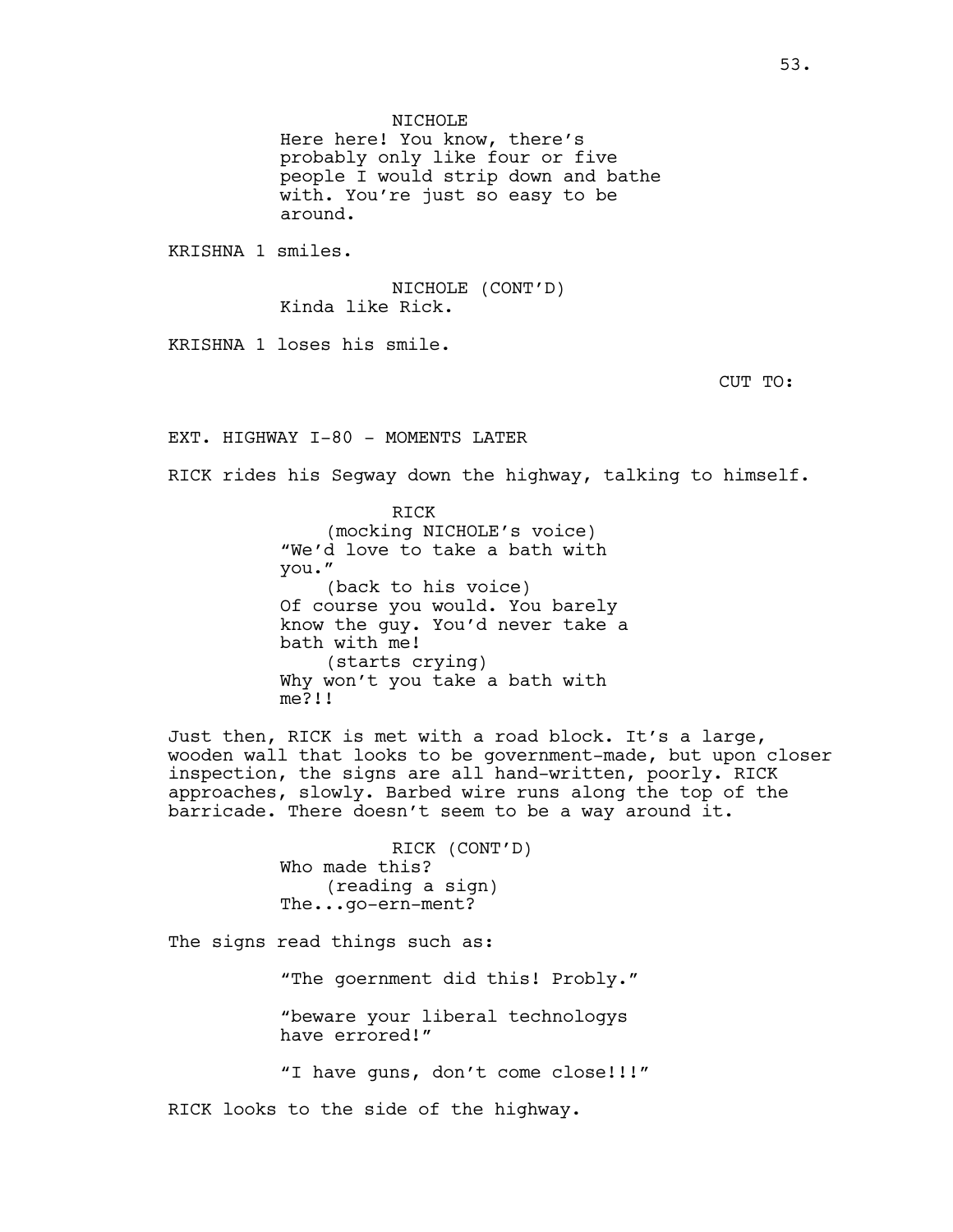# RICK (CONT'D) Maybe I should take that dirt road.

RICK turns his Segway toward the side of the highway and rides on a dirt road, into the woods.

### EXT. DIRT ROAD OFF OF HIGHWAY I-80 - MOMENTS LATER

RICK's Segway struggles down the dirt road as the terrain gets rougher and rougher. Occasionally he has to get off his Segway, pull it over a bump, and then get back on.

> RICK I thought the whole point of these things was that they can go anywhere. That, and making mall cops look douchier.

RICK spots more signs. These ones are more forboding. They read things like:

"Abandon all hope"

"Enter at risk of death or dismembermint"

"Tresspassing is for queers"

RICK hears a shot in the background. He tries his best to pick up his speed. As he "races" through the woods, he hears another couple of gunshots, this time closer. His scooter crashes into a large rock. RICK jumps off to look at the damage, realizing it's too much to fix in a short time, and he begins to run faster than he would have gone with the scooter.

# RICK (CONT'D)

Holy shit!

RICK hears another gun shot, this time extremely close.

RICK (CONT'D) I gotta get off this road!

He begins running off the beaten trail. One more gun shot is heard, followed by the whoop of a man. A possum falls, bouncing off RICK's head before dropping to the ground.

> DOOMSDAY PREPPER Whoo hoo! Look out son, I got me a big one!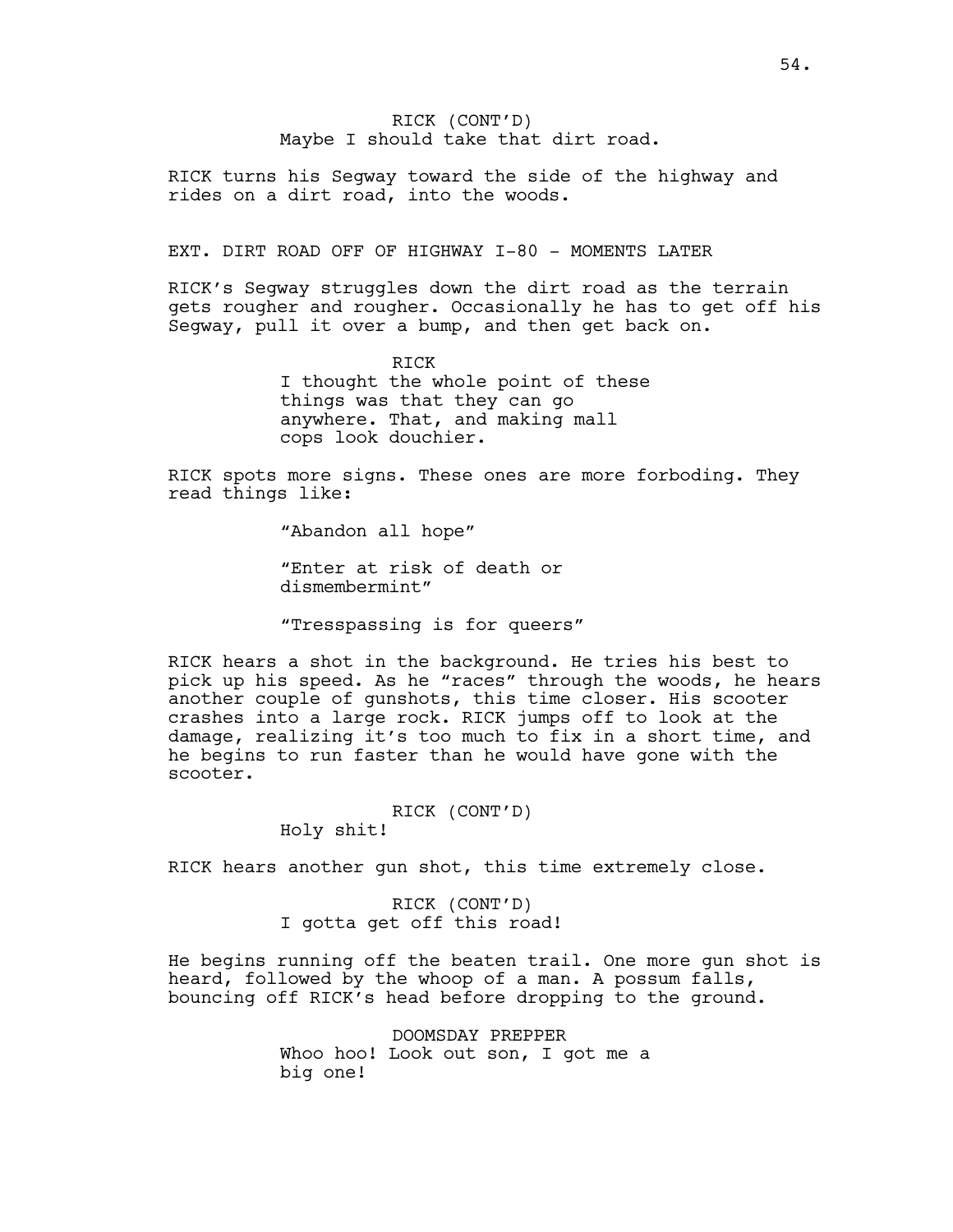The DOOMSDAY PREPPER passes right by RICK, picking up the possum.

> DOOMSDAY PREPPER (CONT'D) Whoo eee! We eat tonight! Who might you be? You ain't with the go'erment are you?!

DOOMSDAY PREPPER holds shotgun up to RICK's eye.

RICK Nope. Not a bit. I'm just trying to get back to Chicago.

DOOMSDAY PREPPER Chicago?! You some kinda big city liberal?

DOOMSDAY PREPPER re-aims his gun at RICK's crotch.

RICK No way, I always vote for Reagan.

DOOMSDAY PREPPER Mm hmm. You're not a...queer are ya?

RICK Oh, no, not at all.

DOOMSDAY PREPPER tries to veil his disappointment.

DOOMSDAY PREPPER Well, looks like you need some help. Some food, maybe someone to fix your scooter? I can do that. For a price.

RICK Wha...what do you want from me?

DOOMSDAY PREPPER It's not much. Just your brain. (A beat.) I wanna pick your brain! Find out what's been goin' on out there. (laughs) You shoulda seen the look on your face! Come on, follow me!

DOOMSDAY PREPPER throws his new, dead possum over his shoulder and leads RICK deeper into the woods.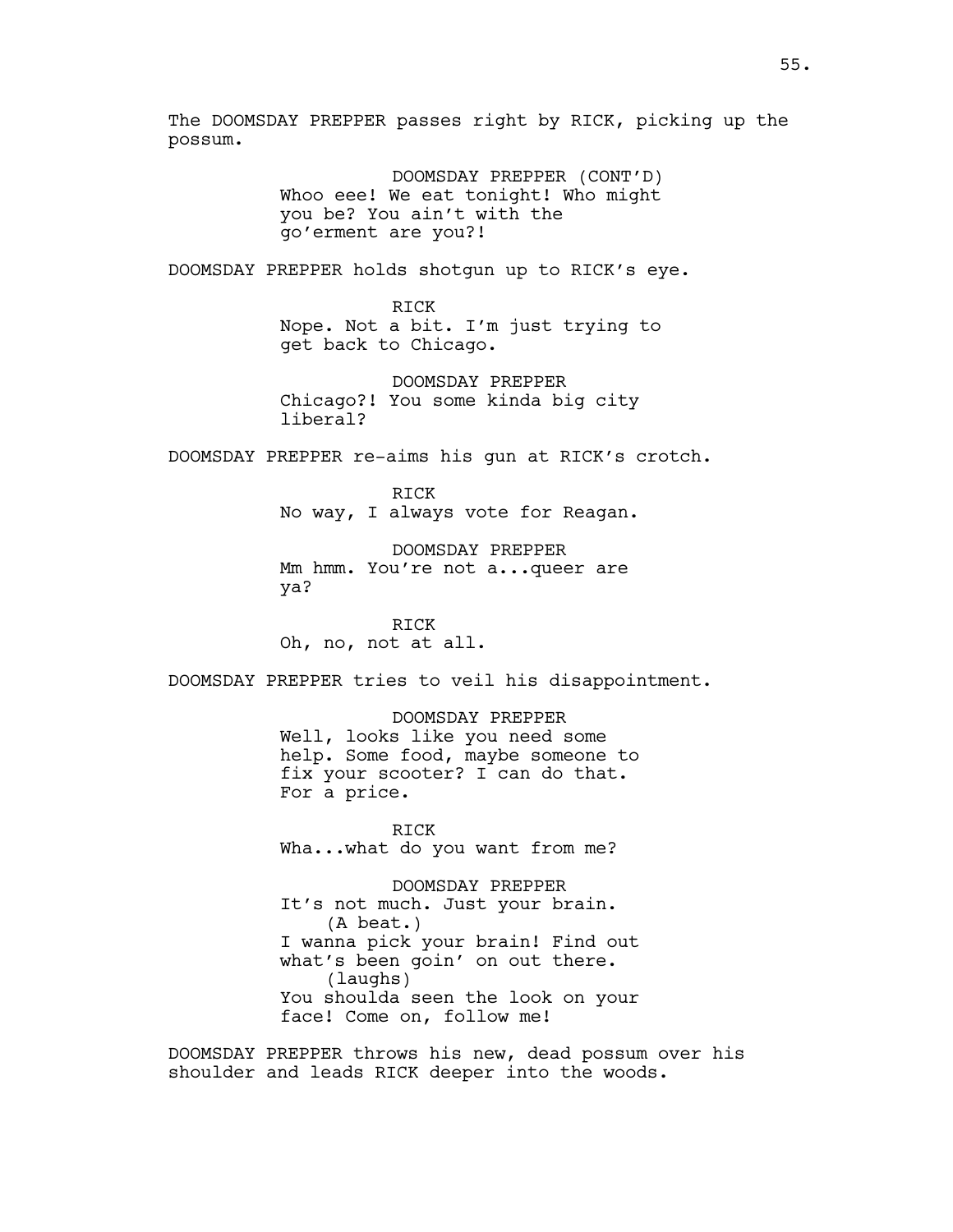DOOMSDAY PREPPER (CONT'D) Duck down here.

RICK ducks down, just barely avoiding a large log that comes swinging through the woods, apparently intended to kill trespassers.

The two continue to dodge booby traps all along the way.

DOOMSDAY PREPPER (CONT'D) Now this one's tricky, you gotta hop, and tuck at the same time. Make your body small, here we go.

The two men tuck while jumping as fire comes out from above and below, pushing through another part of the homemade gauntlet.

> DOOMSDAY PREPPER (CONT'D) Now here's where it gets real fun. How long can you hold your breath?

> > RICK

Umm...

DOOMSDAY PREPPER pulls two oxygen masks out of his pocket.

DOOMSDAY PREPPER Just kiddin'. I wouldn't make ya do that. Here, just put this on.

He puts a mask on RICK's face before putting his own on and ducking down.

CUT TO:

INT. KRISHNA COMPOUND - SAME TIME

NICHOLE is laying on the floor among the group of Krishnas.

NICHOLE Wow. This is cool. It's like you guys have a slumber party every night, huh?

KRISHNA 1 Slumber party. Yes.

NICHOLE Ya know, when I was little, every time I had a slumber party, or went to one, one of the girls would lock themselves in the bathroom crying. (MORE)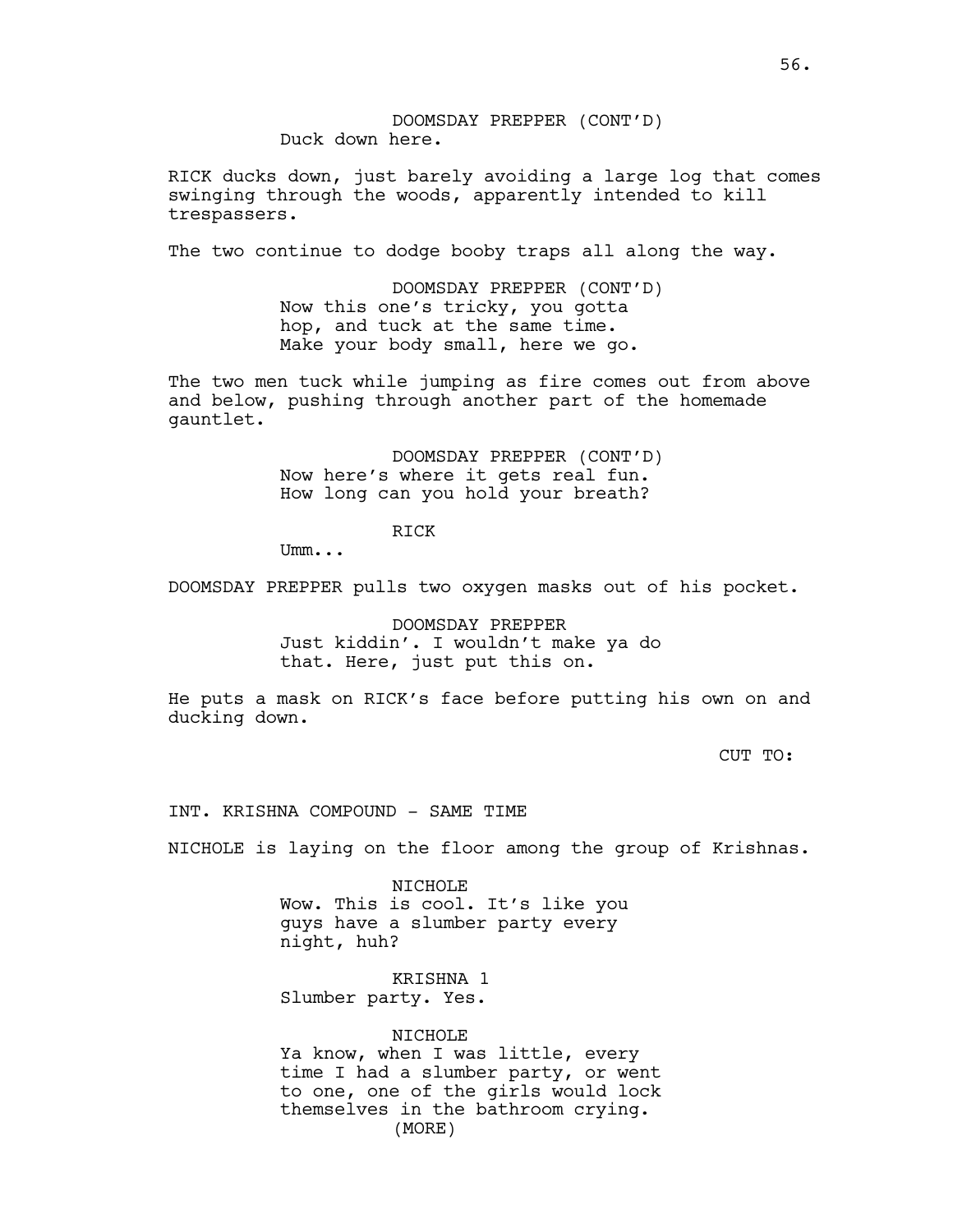And then eventually we'd all talk through whatever problem it was and we'd end up laughing by the end of the night. The dynamics of female relationships are so complicated. NICHOLE (CONT'D)

The Krishnas try not to come off as annoyed by NICHOLE.

### KRISHNA 2

Yes, there is certainly a lot of communication within your gender.

## NICHOLE

I guess we're just communicators. Ya know, it's funny, but ever since my family died, I haven't really talked about my problems that much. I guess I haven't really felt safe with anyone. Except Rick. I can always talk to Rick.

# KRISHNA LADY How'd your family die?

The male Krishnas roll their eyes. Some turn over, put pillows over their ears, etc.

## NICHOLE

Oh, they were on a cruise and pirates took over the ship. My brother is actually a pirate now, but he's not allowed to communicate with me anymore. Every now and then I get a postcard, but he's really not supposed to be sending them. He's doing really well though. He keeps getting promotions. I think he enslaved my parents. That's the vibe I get at least. But ya can't really tell much from a postcard. Sometimes I miss them. But I have a new family now.

### KRISHNA 1

Oh, yes. Of course. Absolutely, a family. Also there's always that Rick guy.

# NICHOLE Yeah, he *has* been there for me,

through everything. But he can also get really clingy.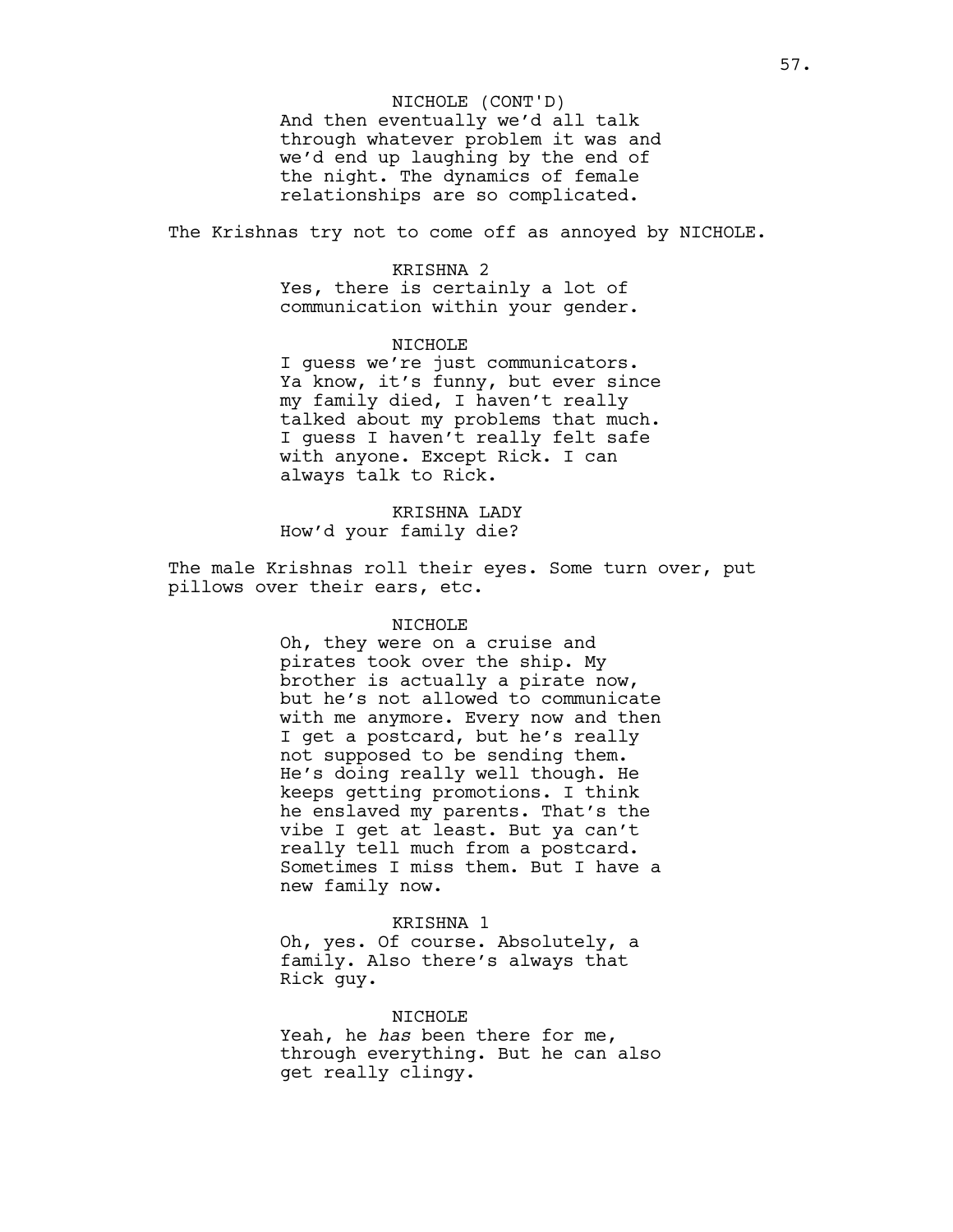# KRISHNA LADY

Sometimes men cling because they care.

### KRISHNA 1

I think, if you've found someone who's willing to listen to your incessant...I'm sorry, *interesting* stories, you should be the one clinging to them.

NICHOLE

Maybe. I don't know. I'll sleep on it. If I can get to sleep, that is. I'm not really used to going to bed while the sun is still up. Do you guys have Jenga?!

The Krishnas groan at this, some roll over, one gets up to sleep outside.

# KRISHNA LADY Here, come with me.

KRISHNA LADY and NICHOLE both get up and walk into the kitchen.

CUT TO:

INT. KRISHNA COMPOUND - KITCHEN - MOMENTS LATER

KRISHNA LADY pours some tea into a mug for NICHOLE. They both drink.

> KRISHNA LADY This will help you to sleep.

NICHOLE Am I annoying everyone?

KRISHNA LADY Not...everyone. Sometimes we have to talk about the things we love when they are not near us.

NTCHOLE<sup></sup> Love? I don't love Rick.

KRISHNA LADY gives a look like, "girl please."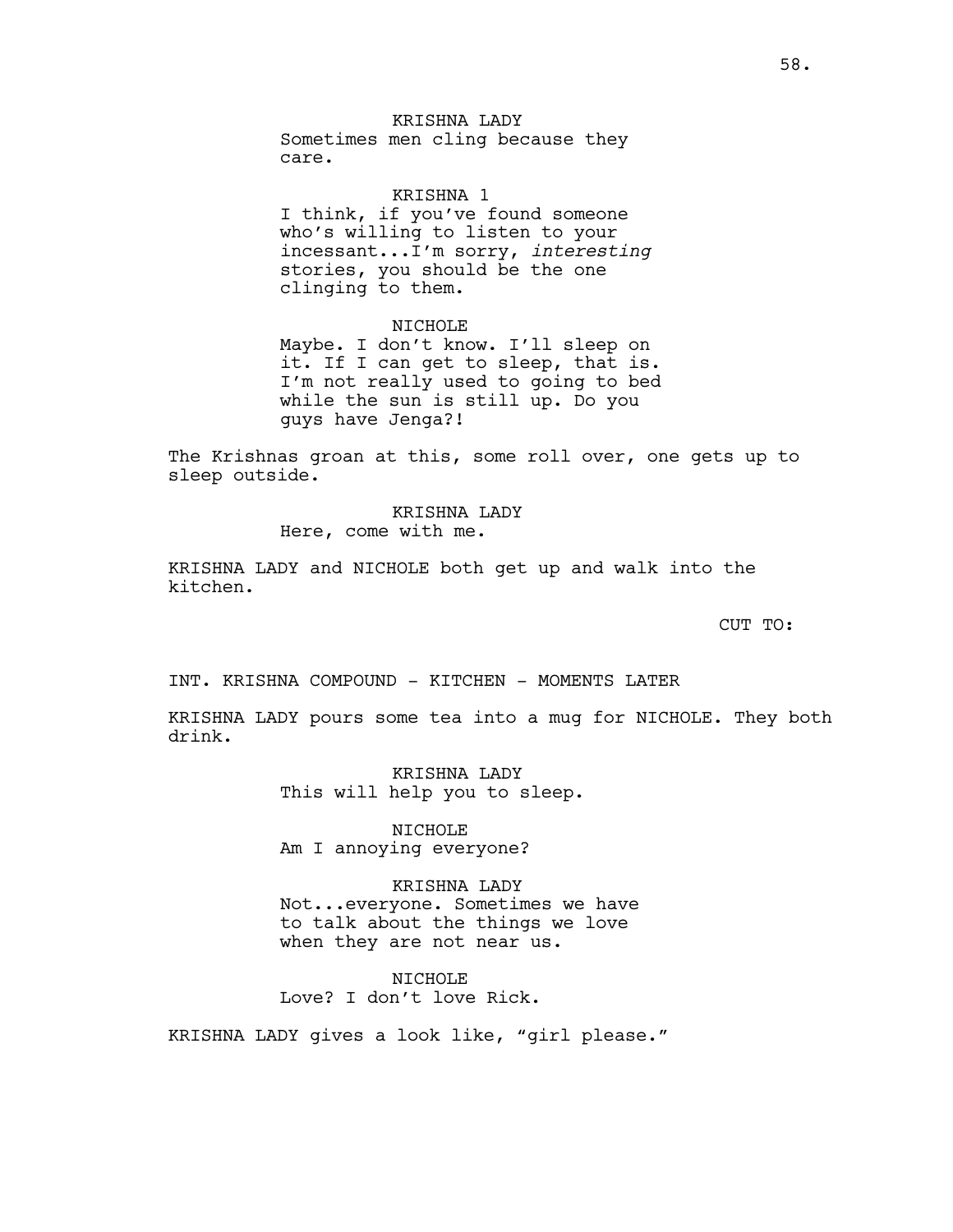NICHOLE (CONT'D) Do I? I mean, he did save me when the shit starting hitting the fan.

CUT TO:

EXT. EL STATION - CHICAGO - ABOUT A WEEK AGO - EVENING

NICHOLE and RICK attempt to descend the stairs of an El station in Chicago. Fires burn around them. People are pushing and there is a group of men in front of RICK and NICHOLE, blocking their way through the exit.

RICK

Come on! Women and children first!

RICK points to NICHOLE. The men shift around to let her through. RICK goes right through with her, sending the men into a rage and making them chase after he and NICHOLE as the two run away.

CUT TO:

INT. KRISHNA COMPOUND - KITCHEN - PRESENT

NICHOLE and KRISHNA LADY drink their tea.

KRISHNA LADY Do you think that's why you are starting to feel favorable towards Rick? Because he saved you?

NICHOLE Maybe a little, but now that I think about it, there were other things, even before the end of the world.

CUT TO:

INT. NICHOLE'S APARTMENT - MONTHS EARLIER

NICHOLE is crying as RICK sits next to her on her bed.

NICHOLE

He said he never loved me, but I know that's not true, because he bought me lingerie all the time, and you wouldn't do that for someone you didn't love!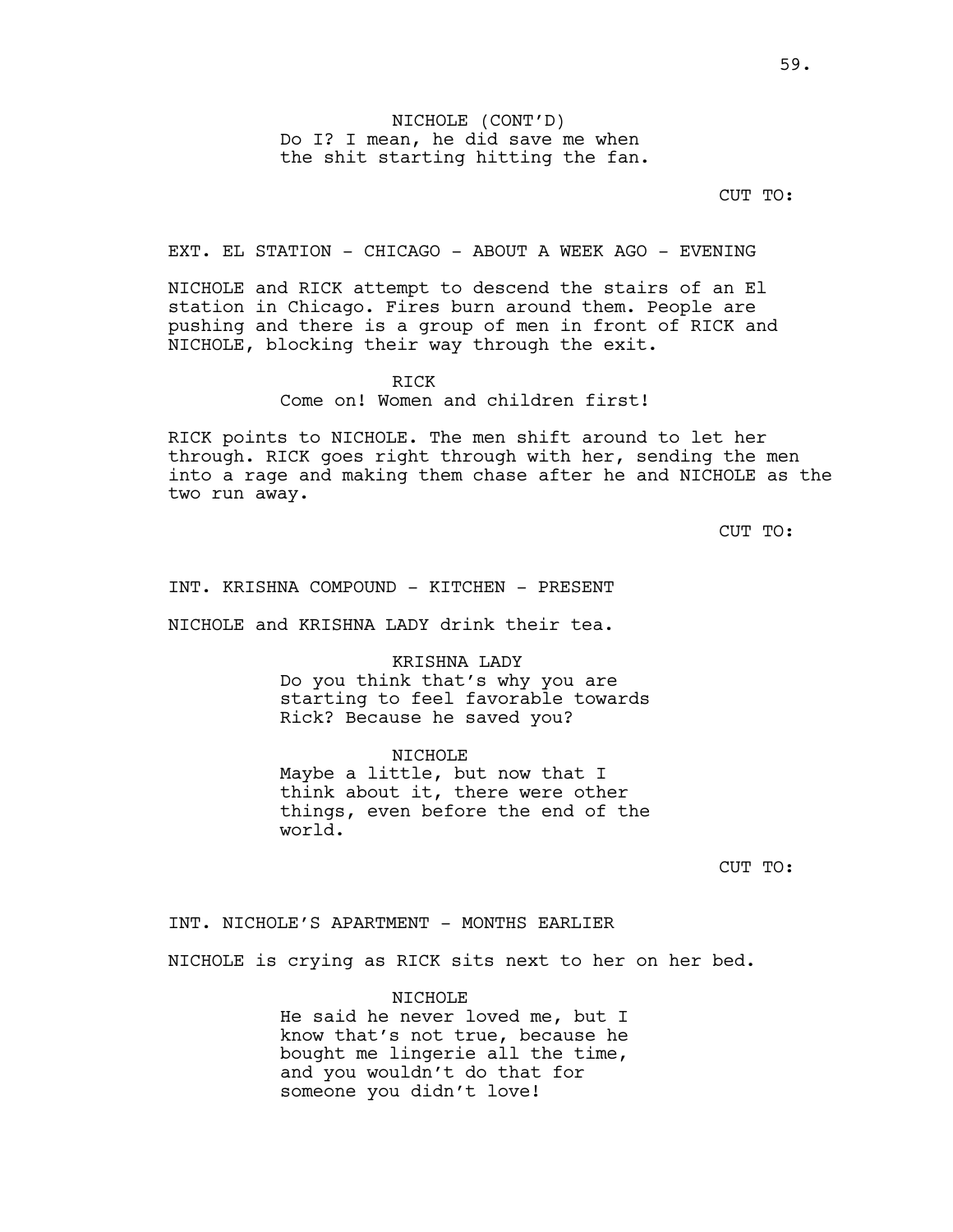NICHOLE falls into RICK, who holds her in her arms as she wipes tears and snot all over his shirt before eventually fully blowing her nose onto his shirt, not even attempting to using her hands. She sniffs in a bit.

> NICHOLE (CONT'D) You smell like cookies.

RICK That's because I just ate cookies.

CUT TO:

KRISHNA COMPOUND - KITCHEN - PRESENT

NICHOLE and KRISHNA LADY are finishing their tea.

NICHOLE I really like cookies.

KRISHNA LADY It sounds like you two are a cute pair.

NICHOLE

Yeah...

CUT TO:

INT. DOLOREAN - SIDE OF PIKE'S PEAK HIGHWAY - THE NIGHT THE WORLD WAS ENDING

NICHOLE and RICK climax, making horrendous noises as they do so.

CUT TO:

INT. KRISHNA COMPOUND - KITCHEN - PRESENT

NICHOLE takes the very last sip of her tea.

NICHOLE Oh my god. I have to get him back! Falcon! To the Segway!

NICHOLE begins to walk out, but KRISHNA LADY stops her.

KRISHNA LADY I think it would be best to wait for the light.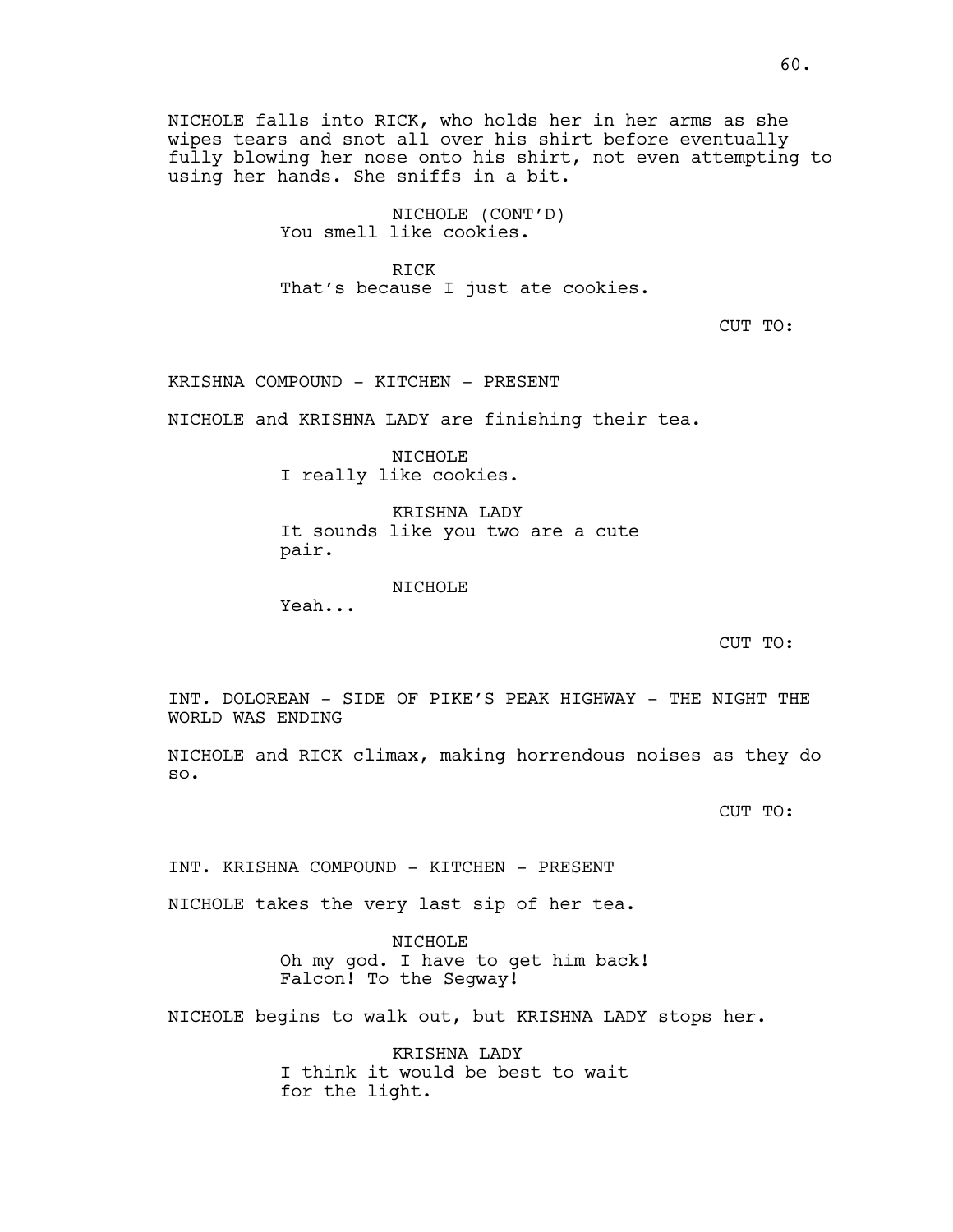NICHOLE But, I've seen the light! I know

now, what I should've known before.

KRISHNA LADY And you will know tomorrow as well.

NICHOLE Yeah okay. You're right. Falcon! To bed! Or...to floor.

NICHOLE walks out with FALCON on her shoulder. KRISHNA LADY begins to put the tea kettle and mugs into the sink.

> KRISHNA LADY That's okay. I'll do the dishes.

EXT. DEEP WOODS - SAME TIME

RICK and DOOMSDAY PREPPER seem to have gotten through the worst of the booby traps. RICK has singe marks on some of his clothing and the two look quite disheveled.

> DOOMSDAY PREPPER So what's it like out there now? I haven't been out there for about ten years now.

RICK But they weren't predicting the apocalypse until last week.

DOOMSDAY PREPPER Ain't you read the bible? The Mayan calendar? The history channel? They've been predicting the end of times since the beginning of time. Why do you think I built all this?!

DOOMSDAY PREPPER gestures to what looks like just more of the woods.

> RICK You...built this?

> > DOOMSDAY PREPPER

Behold!

DOOMSDAY PREPPER uncovers leaves from a hatch door, punches in a code, and opens the door. He heads down into the hatch and peaks out his head.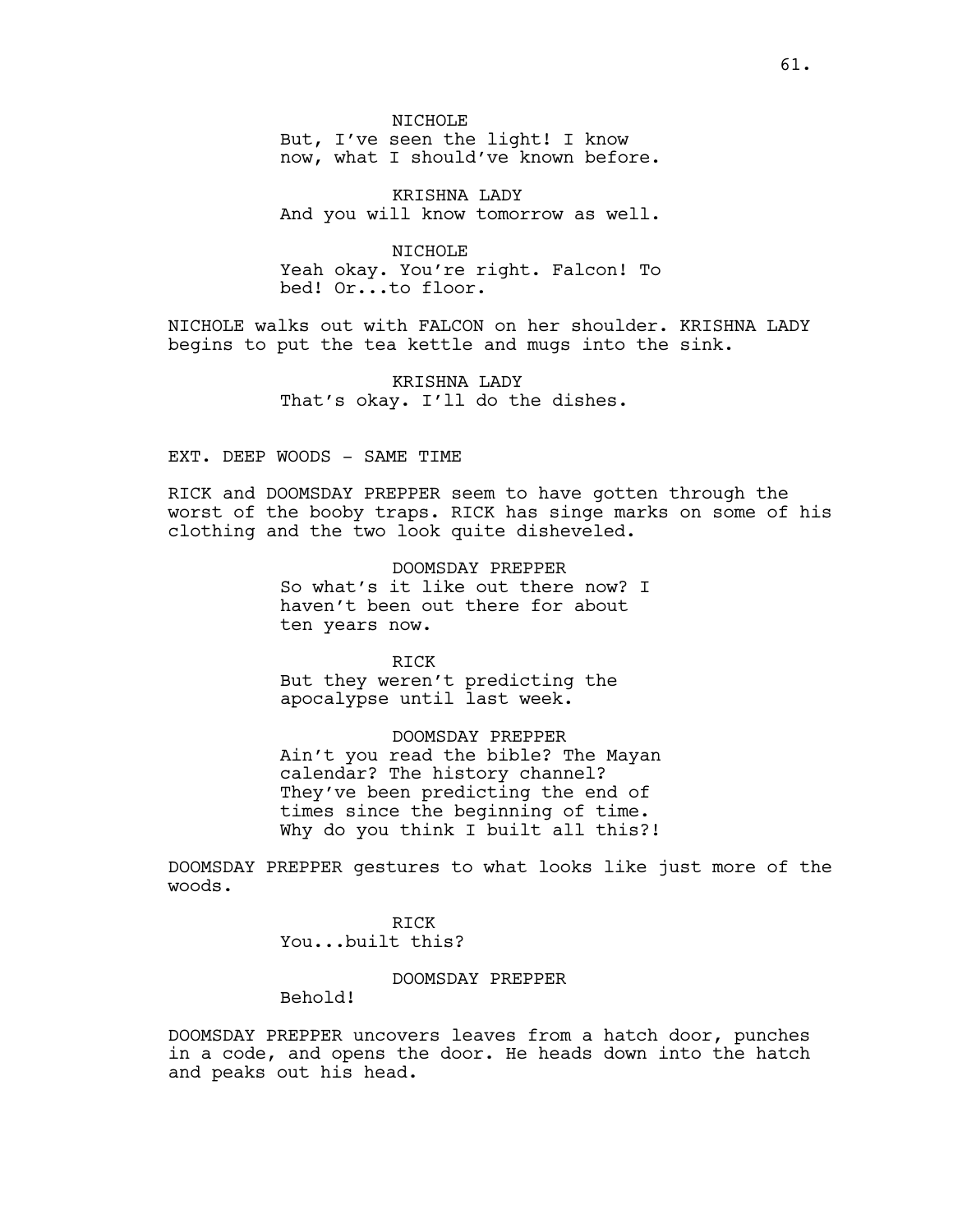DOOMSDAY PREPPER (CONT'D) Come on, let's get some food in that belly.

RICK hesitantly follows the DOOMSDAY PREPPER into his hatch.

CUT TO:

INT. BUNKER - MOMENTS LATER

RICK follows DOOMSDAY PREPPER down the ladder into the bunker.

> DOOMSDAY PREPPER Welcome to my home sweet home. Wipe your feet please.

RICK wipes his feet on a very nice welcome mat that lies under the ladder. RICK pauses and looks around the small room.

RICK

Wow.

DOOMSDAY PREPPER (smiles) Would you like a tour?

RICK

Sure!

DOOMSDAY PREPPER

Well, this here is the mud room, for coats and shoes and such, especially good for when the kids get done playing soccer and their cleats are all muddied up.

RICK Oh, you have kids?

DOOMSDAY PREPPER Nope. And if you'll follow me into the living room...

He leads RICK to a living room set up with an old TV that just shows snow. With every room the bunker is proving to be more and more impressive.

> DOOMSDAY PREPPER (CONT'D) I know, you're thinking, "Price is Right" is on! We're gonna miss it! (MORE)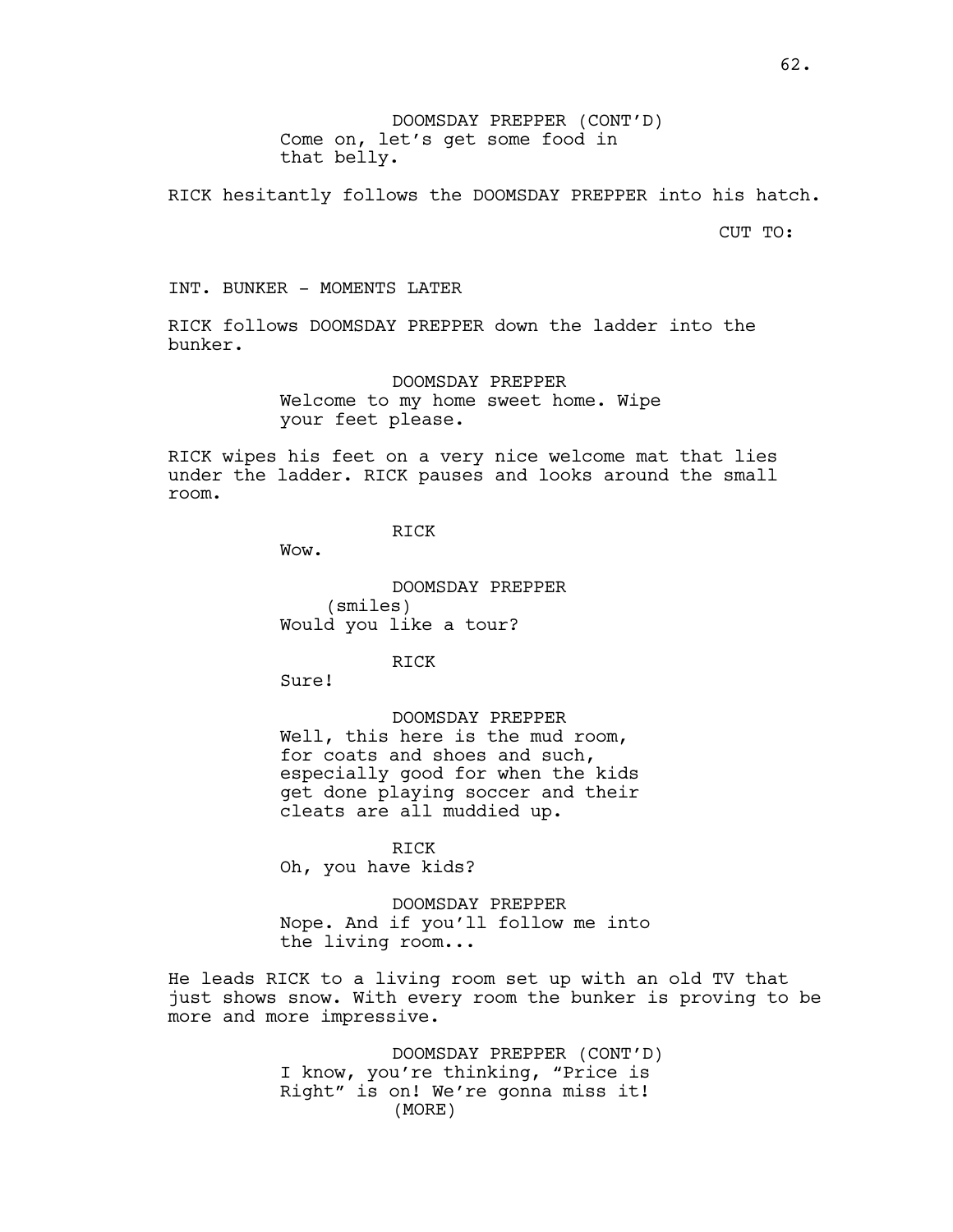But it's okay, I'm recording it. We can watch it later! DOOMSDAY PREPPER (CONT'D)

The two move from the living room into a hallway and past a bathroom.

> DOOMSDAY PREPPER (CONT'D) And in here is la toilette. I try to just use the bucket though. Toilet is for special people like dates and such. I've trained my bowels to only go once a week!

Still leading RICK along what seems to be an endless amount of space, DOOMSDAY PREPPER points to yet another room. This one has a closed door that appears to be highly secure.

> DOOMSDAY PREPPER (CONT'D) And then of course, we've got the stock room.

He enters a code into a lock. A door opens to another door beyond that. He takes two keys, one from around his neck and after reaching down into his pants, takes the other from presumably inside his butt, turning them both at the same time as his retina is scanned. The second door opens into a vast closet stockpiled with food, guns, supplies, etc.

INT. BUNKER - STOCKROOM - SECONDS LATER

DOOMSDAY PREPPER goes into the closet, pulling a pillow off a shelf.

> DOOMSDAY PREPPER Oh, that's where you went! This here is my fuck pillow.

He holds the pillow gently, smelling it, kissing and caressing it a little.

> DOOMSDAY PREPPER (CONT'D) (to pillow) I missed you. You gotta tell me when you go out. No, I'm not trying to control you, you know I just worry.

DOOMSDAY PREPPER looks up at RICK who is watching with equal confusion and concern. He looks back down at his pillow.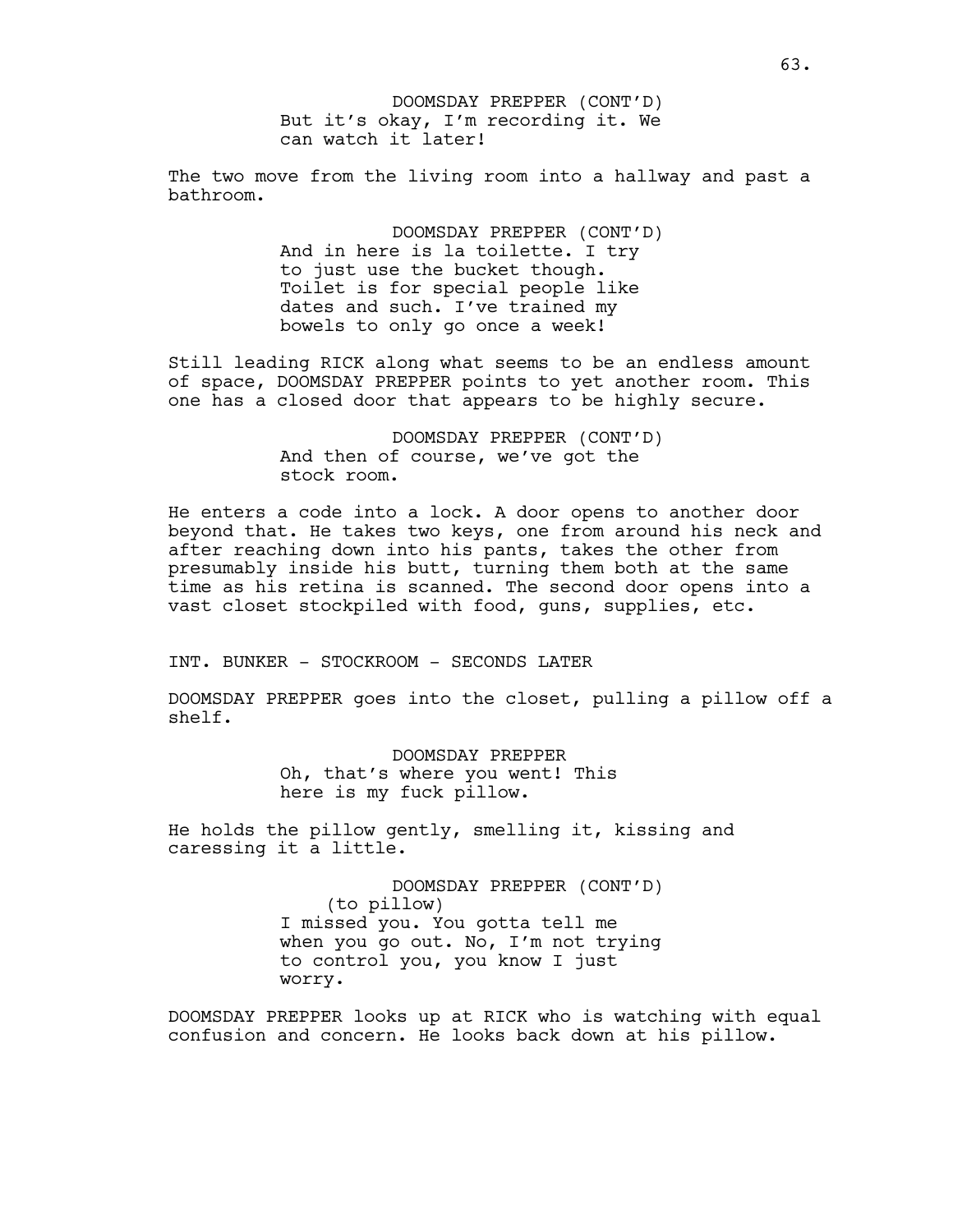DOOMSDAY PREPPER (CONT'D) Honey, let's not have this discussion in front of our new friend. (to RICK) We should get some food in us! Come on now! Let's eat!

RICK Oh great. Let me guess, we're having possum?

DOOMSDAY PREPPER puts the pillow down as he pulls RICK to the side, out of earshot of the pillow, in a hurried panic.

> DOOMSDAY PREPPER Shh shh shh. That possum's not for tonight! That's for his birthday!

RICK Oh, sorry. Okay, sorry. Yeah! Let's eat!

DOOMSDAY PREPPER walks off toward the pillow to pick it back up before exiting into a yet unseen room.

> DOOMSDAY PREPPER Come on you two, into the dining room!

INT. BUNKER - DINING ROOM - MOMENTS LATER

RICK follows DOOMSDAY PREPPER into the dining room which resembles a giant, fancy ball room with a great big mahogany table and chairs for at least 18 people. There are glasses made of crystal, a chandelier, marble floors, etc. It's almost as if they've left the bunker for an old mansion in Europe.

DOOMSDAY PREPPER sits down at one end of the table with his pillow as RICK sits all the way down at the other end where there is a place setting of fancy china and silver. DOOMSDAY PREPPER begins to open cans and plop their contents onto fine crystal serving plates and bowls. He slides some of the dishes down to RICK.

> DOOMSDAY PREPPER Help yourself. I have liver, tuna fish, sausages, pâté of some sort, and of course, for desert, fresh cranberries!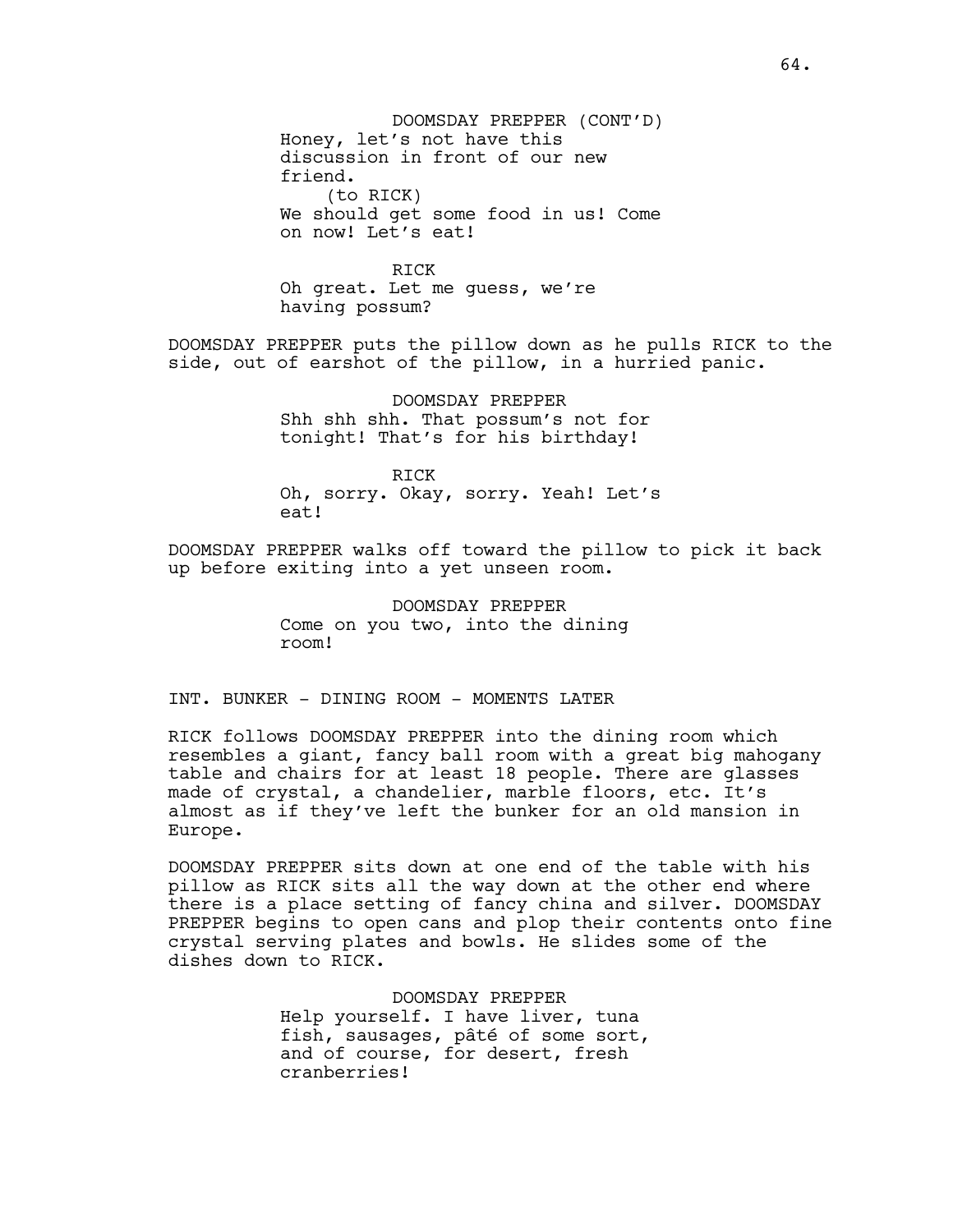RICK

their can formation.

Wow, thank you. So, how long did you say you've been bunkered down here?

### DOOMSDAY PREPPER

Oh, about ten years or so. Lost track of time. Basically ever since Ralph Nader lost that big election. One might say I lost my faith in humanity and figured it was time to do something. So I started digging. And I didn't stop. And ya know something, I've been happier since moving down here. We both have.

He looks lovingly at the pillow, which sits in the chair next to him, not eating anything off its full plate.

> RICK Not to change the subject, but do you really think you can fix my Seqway?

> > DOOMSDAY PREPPER

Oh absolutely. Shouldn't be more than a day or two. I'll have it back to good in no time.

RICK

Great. 'Cause we really have to get back to Chicago.

### DOOMSDAY PREPPER

We?

(whispers) Do you have a pillow too?

#### RICK

Sorry, force of habit. I was traveling with a...friend. But, we decided it would be best for the both of us if we split ways.

DOOMSDAY PREPPER Ah. I get that. You're a loner.

## RICK

Maybe. I don't know. I guess I got too clingy. But I can't really help it, ya know? (MORE)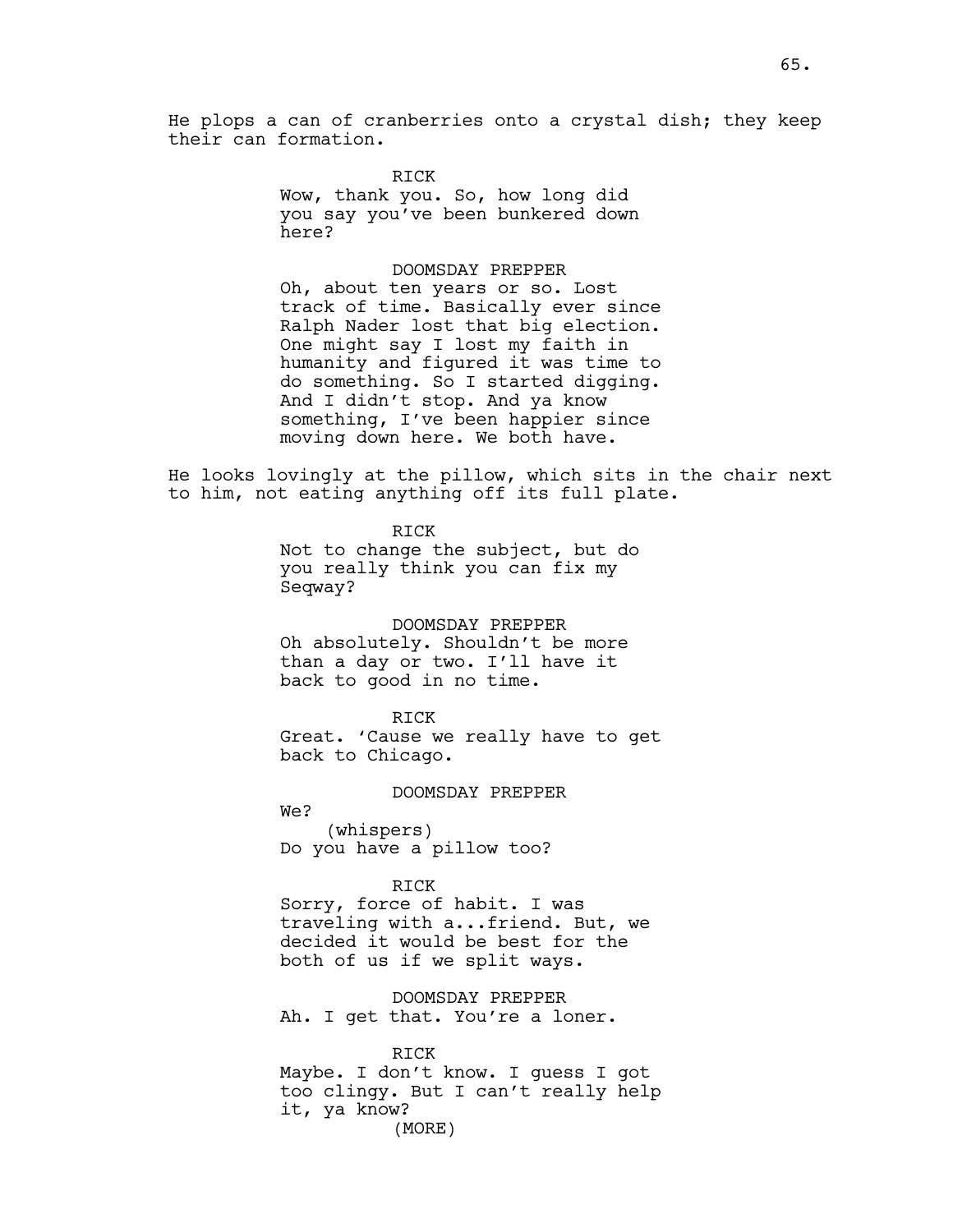Ever since her family died, I just...I guess I wanted to be there for her. RICK (CONT'D)

DOOMSDAY PREPPER Yeah. My family's gone too.

RICK Oh I'm sorry to hear that. How'd they die?

DOOMSDAY PREPPER Oh, they're not dead. They're just assholes. What about you? You got family? Besides this friend?

RICK Yeah. Sort of. They're passive aggressive wasps. I made sure to see them before the world was supposed to end.

DOOMSDAY PREPPER And how'd that go?

CUT TO:

INT. MANSION - EVANSTON, IL - A LITTLE OVER ONE WEEK EARLIER

RICK sits uncomfortably on a decorative couch. The weather outside is treacherous, a drastic contrast to the flat, monotone voices inside. RICK's father comes in.

> RICK'S FATHER Son, you know that couch is just for looking. Now, come sit on the sitting couch before your mother sees and has another faint.

RICK moves onto the sitting couch. RICK'S MOTHER comes in with a tray that holds tiny cups on tiny saucers.

> RICK'S MOTHER Well, son, it was very nice of you to come by. Here's some tea. Don't drink too much, you know, for the road.

RICK'S FATHER Darling, don't be crass. (to RICK) (MORE)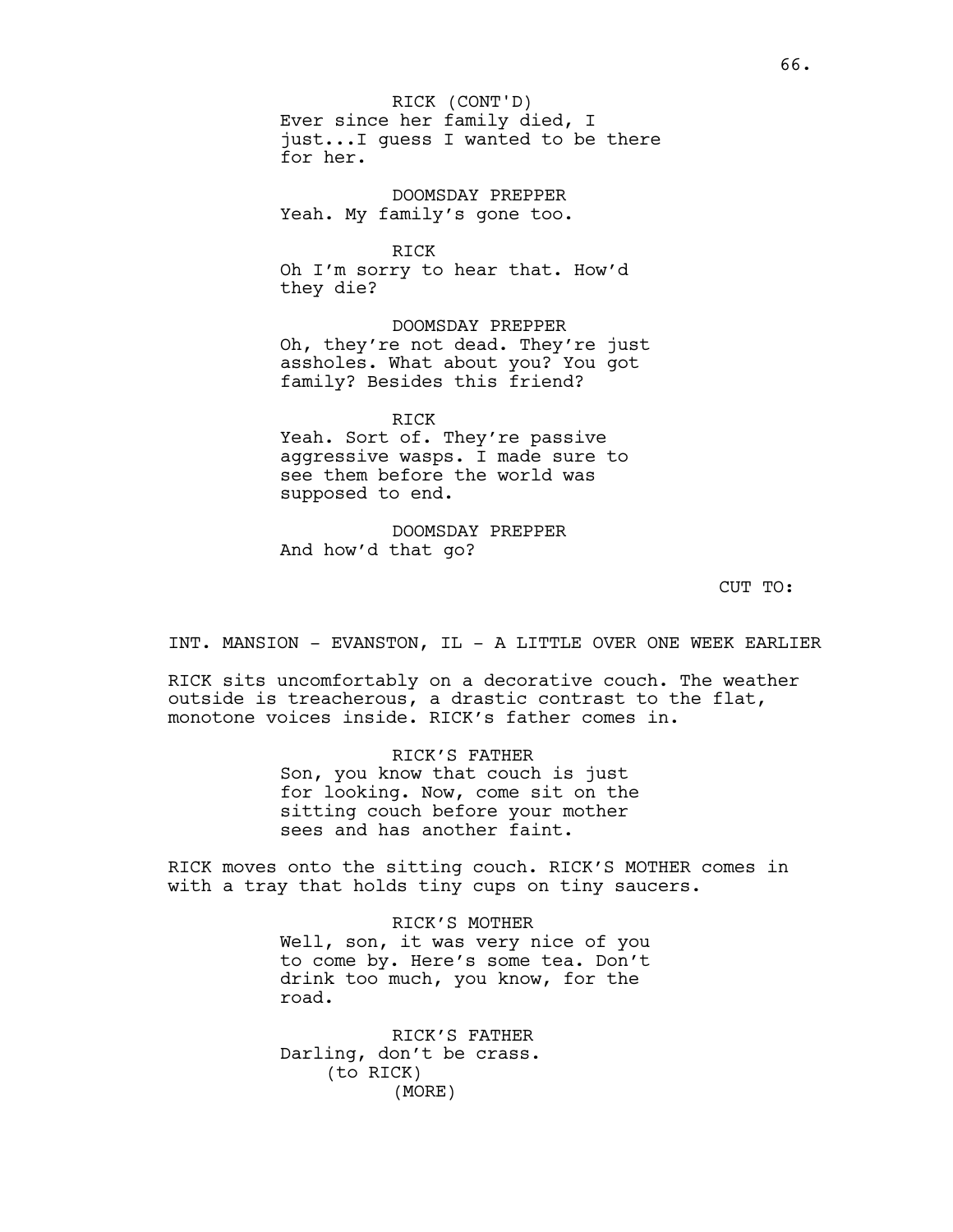Son it was wonderful getting to know you. Do you need any money for the apocalypse? RICK'S FATHER (CONT'D)

RICK'S MOTHER You've always spoiled him, Richard.

RICK'S FATHER Someone had to make up for your withholding nature.

RICK'S MOTHER You always did make me laugh, Richard.

RICK No, thanks guys. I'm okay. I should go.

RICK stands up. RICK'S MOTHER gives him a hug while still somehow staying about a foot away from him, while RICK'S FATHER reaches out his hand for a firm handshake.

> RICK'S FATHER We are fond of you son.

> > RICK'S MOTHER

Quite.

CUT TO:

INT. BUNKER - PRESENT

RICK Probably the warmest goodbye I've ever gotten from them.

DOOMSDAY PREPPER That's nice. Family's important.

DOOMSDAY PREPPER strokes the pillow with the back of his hand, as though he's stroking the face of a loved one.

> RICK Well, this meal was great. Thanks for feeding me. Is there, by chance, a place to get a little cleaned up?

DOOMSDAY PREPPER Oh sure, you can use the bucket!

RICK looks a bit disturbed.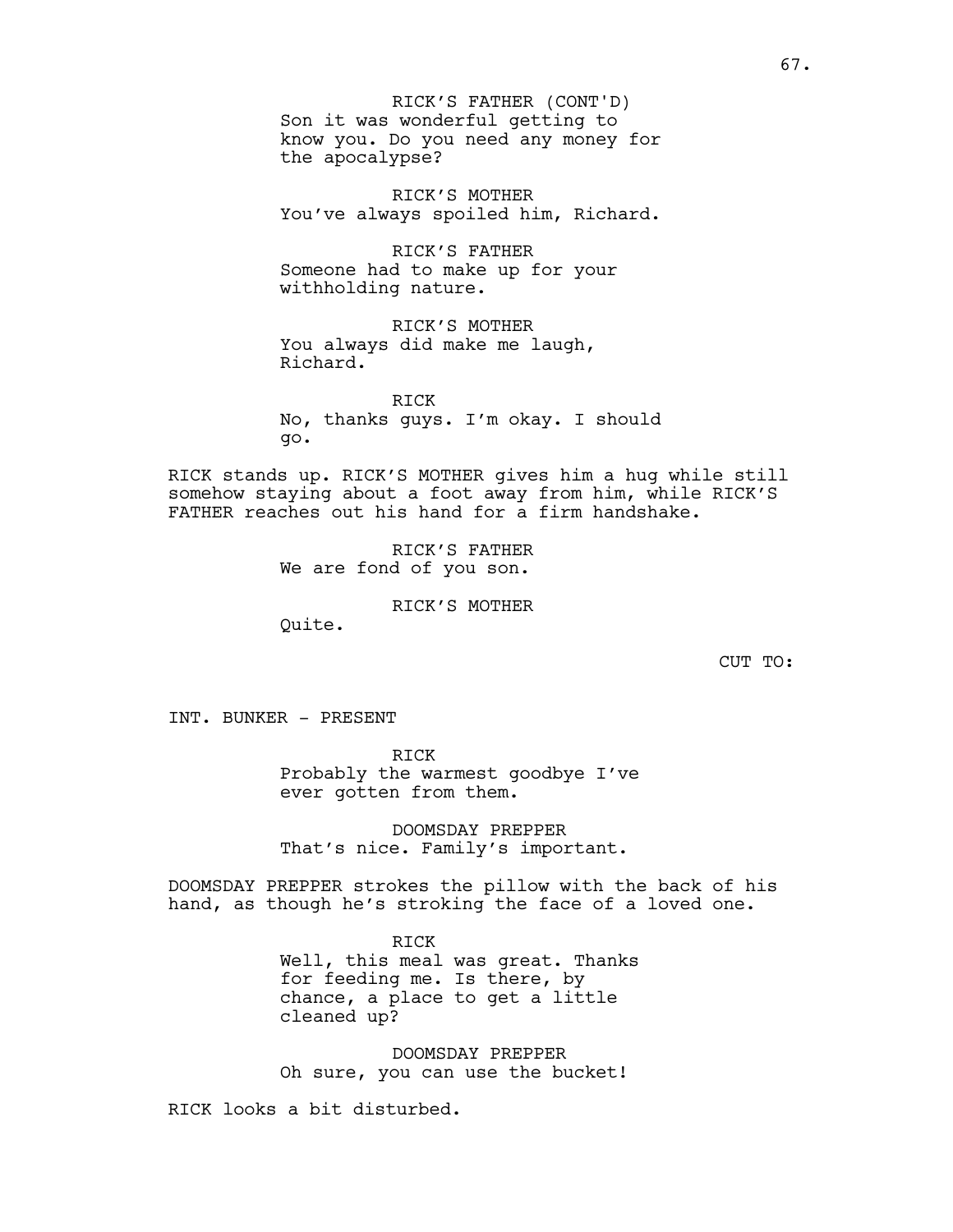DOOMSDAY PREPPER (CONT'D) No. Not the crap bucket, the shower bucket! I'm not a monster.

DOOMSDAY PREPPER laughs with the pillow.

DOOMSDAY PREPPER (CONT'D) (to the pillow) Did you see the look on his face?! (to RICK) Listen, I don't want you to feel like you need to rush out of here. It's nice to have some company. (to pillow) Don't look at me like that, you know what I mean. *New* company. Don't turn this into a discussion.

## RICK

Thanks man, I appreciate it. But really, I think once my Segway is fixed I'll be ready to hit the road again.

# DOOMSDAY PREPPER

No problem. And you can sleep in the guest room. Take whichever bunk you like. We're gonna get some shut eye soon too.

RICK Great. Thanks again!

RICK leaves DOOMSDAY PREPPER and the pillow, who are becoming a bit more intimate.

INT. KRISHNA COMPOUND - THE NEXT MORNING

NICHOLE groggily awakens to a circle of Krishnas surrounding her. They are chanting prayers, holding beads, etc. Falcon gets on NICHOLE's shoulder when she sits up.

## KRISHNA 1

We are truly grateful. And with this gratitude comes inner peace. We need nothing. We need no one.

NICHOLE nods before interrupting.

NICHOLE Except for Rick.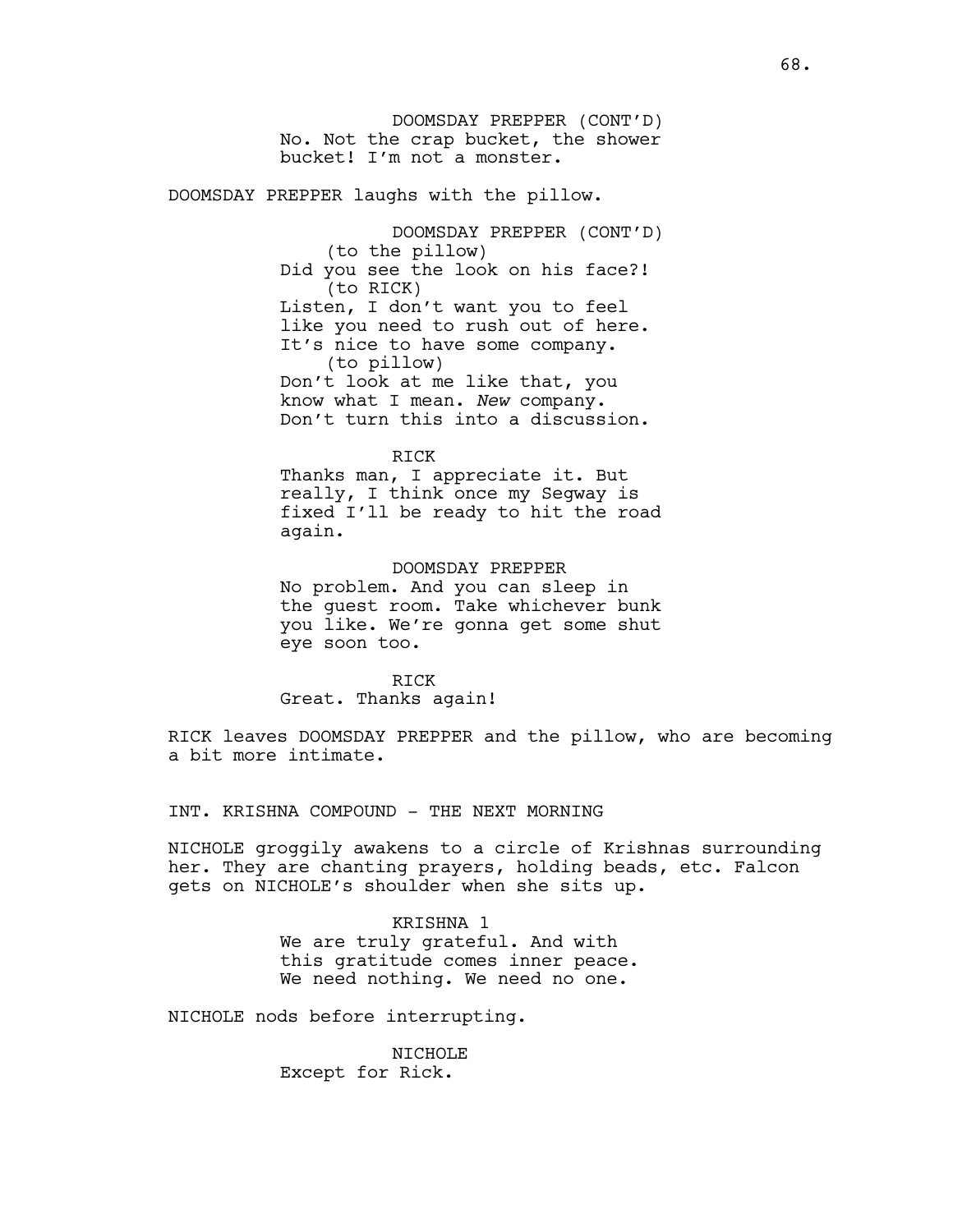KRISHNA 1 Excuse me, but you are not holding the talking seed.

NICHOLE gets up and grabs the talking seed out of KRISHNA 1's hand before sitting back down in the middle of the circle.

### NICHOLE

I'm sorry. You've all been so kind, and being here I've all but forgotten my problems. But I have problems. And I like my problems! I have one big problem, and I need to go after him...to solve it...whatever. Thanks to her (points at KRISHNA LADY) and her magical hallucinogenic tea...

KRISHNA LADY It was just a blend of Chamomile and mint.

NICHOLE Powerful stuff. I realize who I belong with. And it's not you. I'm so sorry. I didn't mean to break your hearts.

The KRISHNA's all stare blankly at her for a beat.

NICHOLE (CONT'D) Falcon! To the Segway! For real this time!

CUT TO:

EXT. KRISHNA COMPOUND - MOMENTS LATER

NICHOLE and Falcon approach the Segway. She sees that RICK has left her with the generator.

> NICHOLE Aww. He left me the power.

> > KRISHNA 1

Wait!

KRISHNA 1 runs after NICHOLE.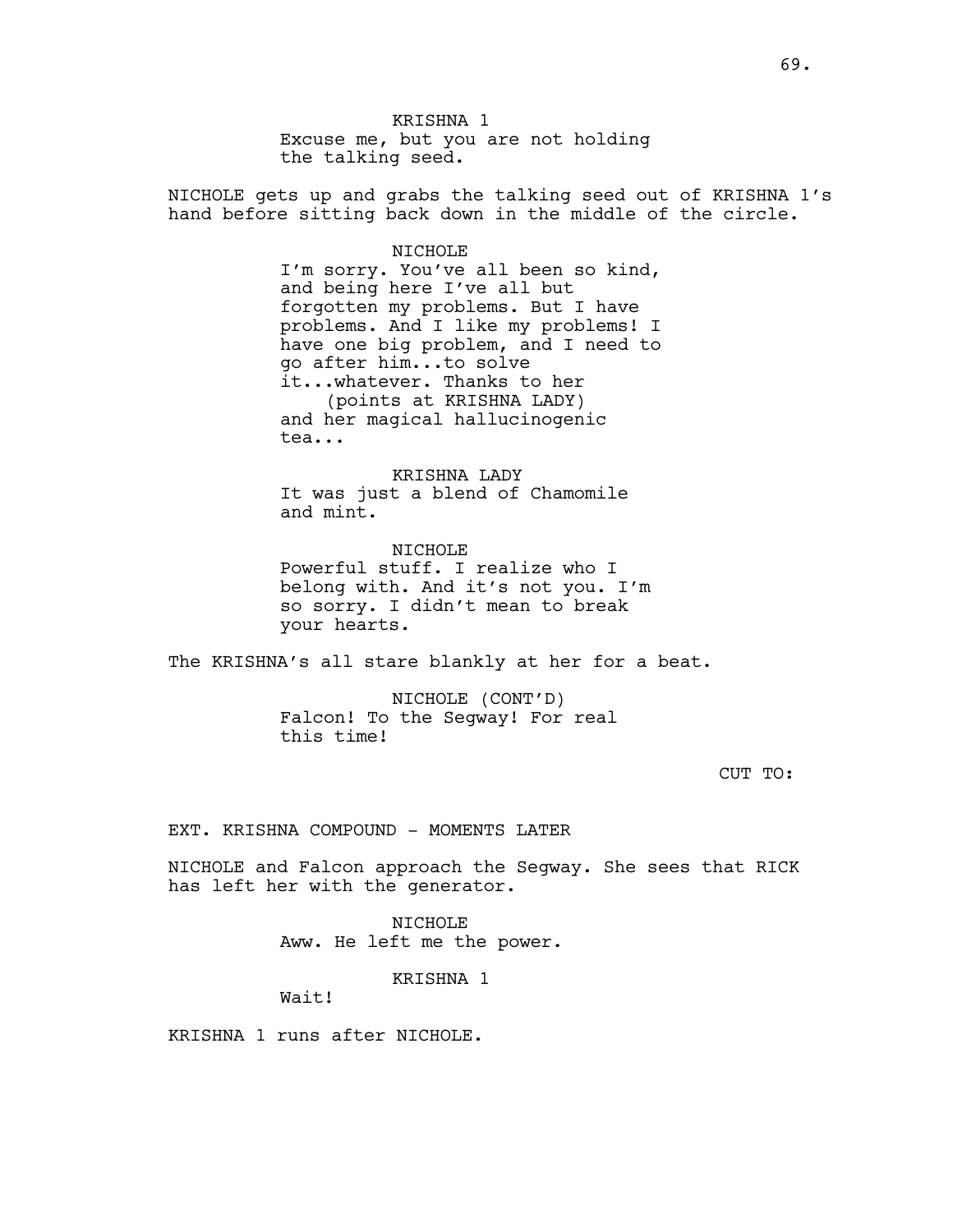NICHOLE Listen, Mr. Krishna guy, it's been great, you've been more than hospitable to me. But I really have to go.

KRISHNA 1 tries to begin speaking when NICHOLE puts her finger over his lips.

> NICHOLE (CONT'D) Shh. Don't say anything. You can't change my mind. This is something I have to do.

KRISHNA 1 Please, be quiet. You forgot this.

KRISHNA 1 hands her the old lady bag.

NICHOLE Oh god! My cigarettes! Thank you! For everything.

NICHOLE fires up a cigarette, then the generator, and then the Segway. Her and the falcon head off into the sunrise.

CUT TO:

INT. BUNKER - RICK'S ROOM - SAME TIME

RICK wakes up to DOOMSDAY PREPPER who sits on a chair watching him sleep.

RICK

What?!

DOOMSDAY PREPPER Hey there, sunshine! I was wondering when you were gonna get up. Come on, I got ya some coffee. Let's get to work!

DOOMSDAY PREPPER hands RICK a cup of coffee.

RICK

Work?

DOOMSDAY PREPPER You don't think this place runs itself do ya? You wanna stay here, eat here? You gotta earn it. Come on! It'll be fun!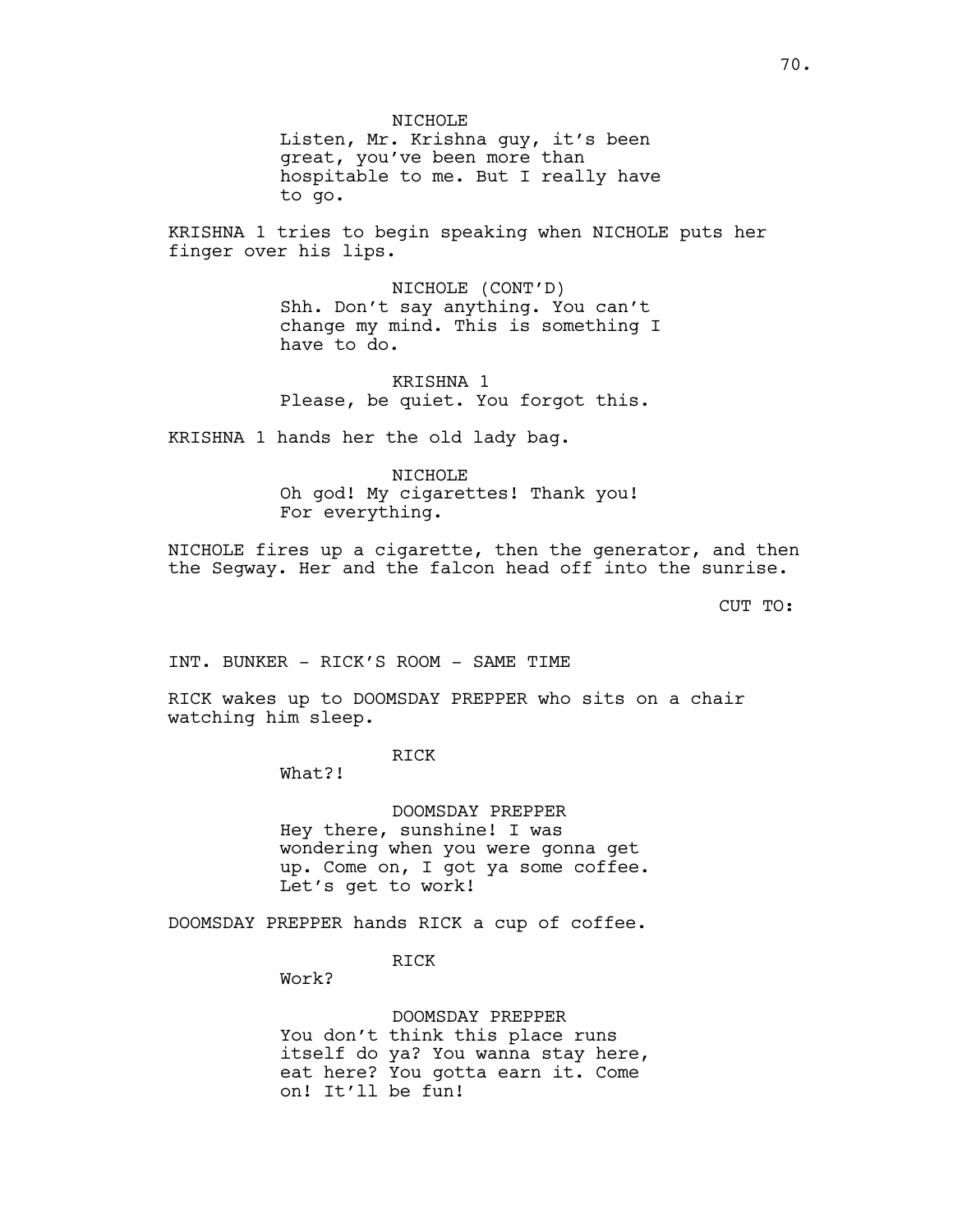RICK wipes the sleep out of his eyes as he rises. He takes a sip of coffee and starts to get ready for his day, putting a shirt and shoes on.

INT. BUNKER - LIVING ROOM - MOMENTS LATER

RICK emerges to find DOOMSDAY PREPPER watching the snow on TV, laughing as though it's an entertaining comedy.

> DOOMSDAY PREPPER Have you seen this one before?! I've got the volume off, letting Pillow sleep in. Alright, well, the daylight's wasting. Let's get to work!

DOOMSDAY PREPPER shuts off the TV and heads toward the mudroom to exit the bunker.

CUT TO:

## EXT. BUNKER - MOMENTS LATER

RICK and DOOMSDAY PREPPER emerge from the hatch. DOOMSDAY PREPPER leads RICK to a shed. He pulls out some tools including a shovel which he throws to RICK. An ALARM begins to sound.

> DOOMSDAY PREPPER Yes! Invader! Come on, let's go!

DOOMSDAY PREPPER runs off into the forest, followed closely by RICK. DOOMSDAY PREPPER fires a few warning shots into the air, as he sets off booby traps that were set off before. Just before the fire nearly singes RICK...

> DOOMSDAY PREPPER (CONT'D) Duck and tuck, Rick!

...RICK makes his body small, as before, narrowly escaping the fireballs. DOOMSDAY PREPPER ducks and RICK instinctively follows suit, letting the giant log pass just above him. They get to a clearing in the woods and find NICHOLE kicking her Segway. DOOMSDAY PREPPER lunges toward her with his shotgun.

DOOMSDAY PREPPER (CONT'D)

Intruder!

RICK pushes the shotgun down toward the ground before it can be fired.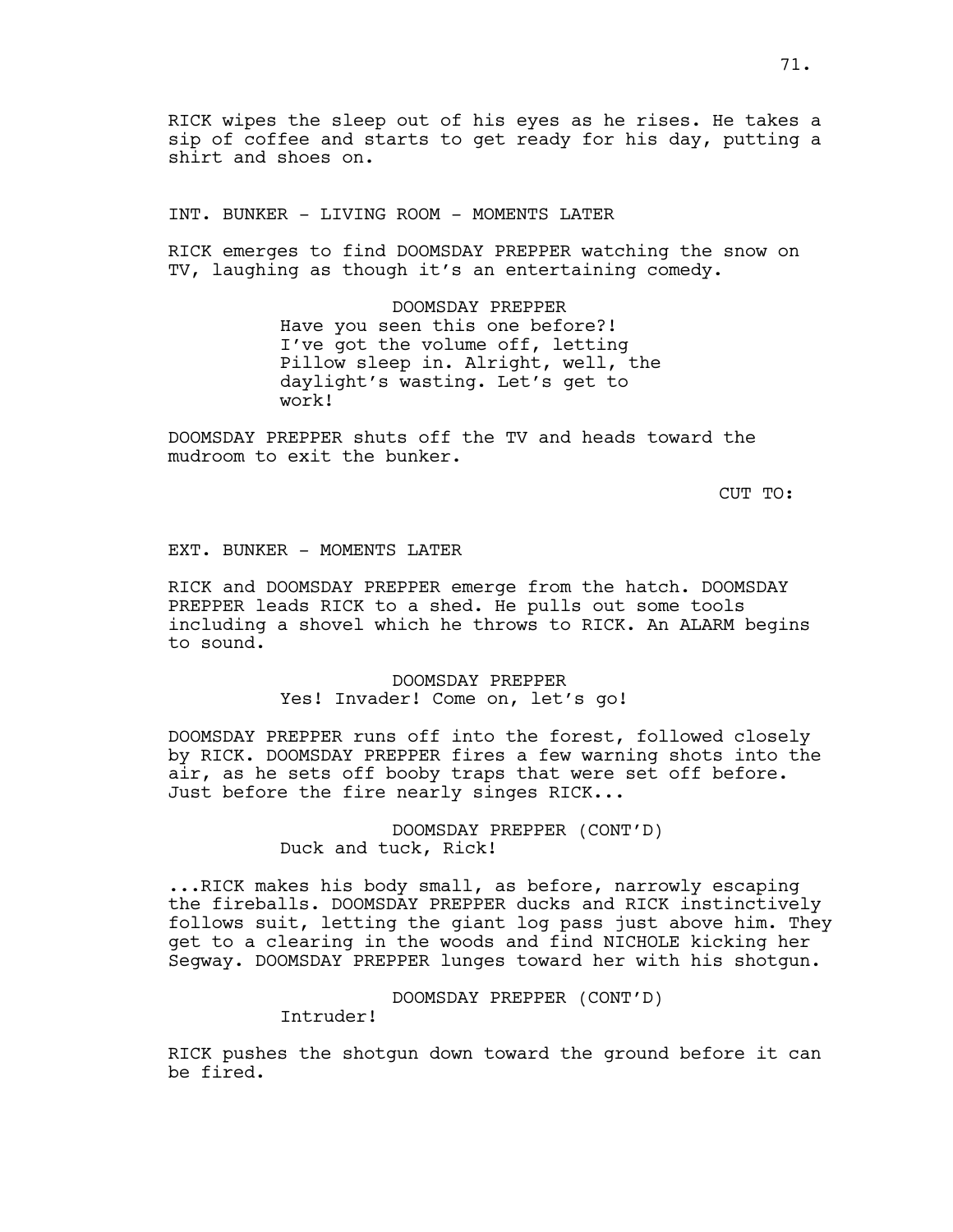RICK Nichole?! How did you get here?

NTCHOLE<sup></sup> I was trying to get around the highway block. I saw Segway tracks and thought maybe you'd be here. Then this piece of shit broke down.

RICK Nichole, this is my new friend. He's fixing my Segway, maybe he'd be willing to fix yours too?

DOOMSDAY PREPPER Oh, sure, shouldn't be more than a day or two. Just follow us, you can stay as long as it takes!

NICHOLE Wow. Thank you!

RICK We'll have a great time!

CUT TO:

BEGIN MONTAGE SEQUENCE

EXT. DEEP WOODS - SECONDS LATER

The three have a great time as they make their way through the booby traps. The falcon flies behind them the entire time. NICHOLE is set on fire a little bit at the second to last one, but she stops, drops and rolls, and all is well.

CUT TO:

EXT. HATCH - MONTAGE - CONTINUOUS

They arrive at the hatch, drenched, taking off their oxygen masks, and the two men let NICHOLE go down first.

CUT TO:

INT. BUNKER - MONTAGE - CONTINUOUS

Over music, NICHOLE is introduced to the Pillow. DOOMSDAY PREPPER is introduced to the falcon.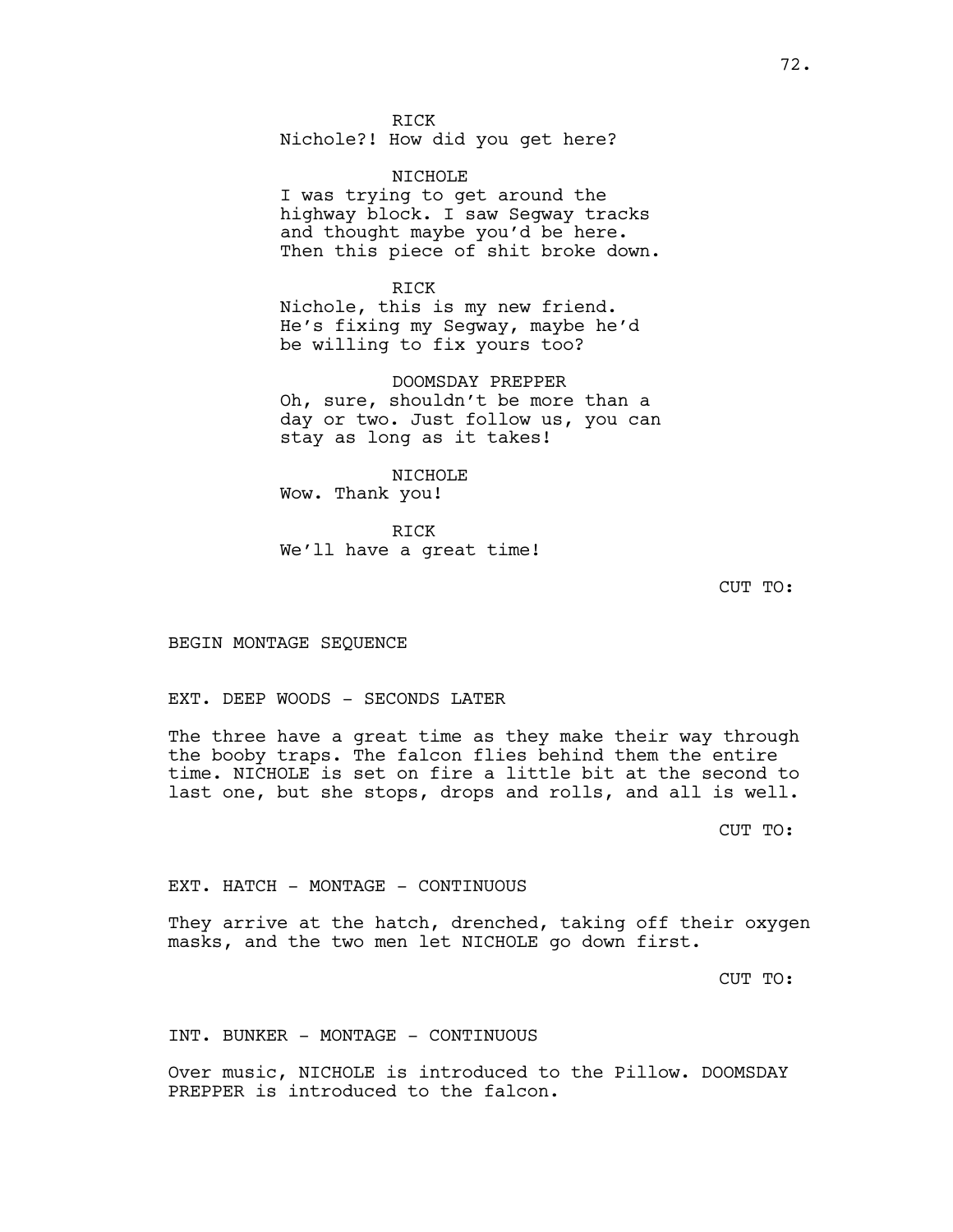The five have a meal together, at the television, on TV trays. They all laugh at the snow as though it's a show.

CUT TO:

EXT. BUNKER - MONTAGE - CONTINUOUS

NICHOLE, RICK and DOOMSDAY PREPPER all dig holes. DOOMSDAY PREPPER flings some dirt at RICK. RICK flings dirt at NICHOLE, NICHOLE flings dirt at DOOMSDAY PREPPER and they all get dirt flung at them from off screen. As the camera zooms out, we realize that the pillow flung the last one. Everyone laughs and continues the dirt fight.

CUT TO:

INT. BUNKER - MONTAGE - CONTINUOUS

NICHOLE sleeps with the falcon on the top bunk as RICK sleeps on the bottom bunk. DOOMSDAY PREPPER comes barreling into the room with pillow.

> DOOMSDAY PREPPER Can we sleep in here tonight? We thought we heard a ghost.

NICHOLE and RICK look at each other.

NICHOLE

Okay.

RICK But just for tonight.

END MONTAGE

CUT TO:

INT. BUNKER - THE NEXT EVENING

NICHOLE, RICK, and the falcon sit on one end of the long dining room table. NICHOLE eats cranberries while RICK and the falcon eat the other canned goods. DOOMSDAY PREPPER and his pillow sit on the other end.

> NICHOLE Thanks again for letting us stay here while the Segways get fixed.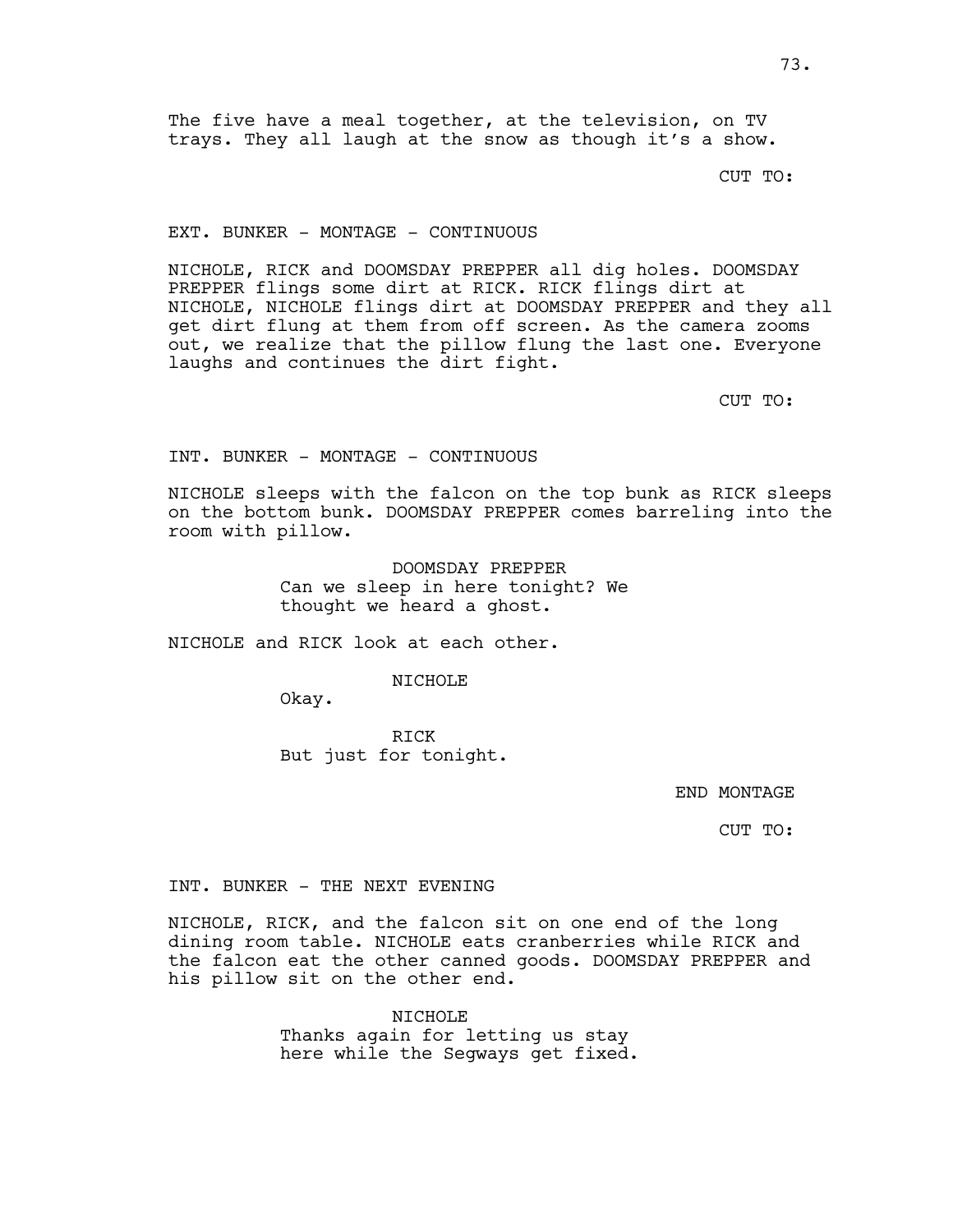RICK Yeah, any idea when they'll be done?

DOOMSDAY PREPPER Oh, shouldn't be more than a day or two.

RICK I feel like you've kind of been saying that for a while now.

DOOMSDAY PREPPER Oh, no, see, that's the bunker. Yeah, time goes by real slow down here, or real fast. What seems like a week is actually just a couple of hours and yet when it seems like a month it's actually been a year sometimes, isn't that right honey?!

Looks at pillow, laughing.

NICHOLE

(to RICK, quietly) Something tells me he's not fixing the Segway.

RICK I think you might be right.

NICHOLE What should we do? Should we stay?

RICK I don't think I can take it down here much longer. I say we slip out in the middle of the night. Segways or no Segways.

NICHOLE The middle of the night?! This place has booby traps all over it.

RICK Yeah, but, I think I know my way through them by now. Plus, there's a map of all that stuff.

NICHOLE In the stockpile room?! The one you have to go into his butt to get a key for?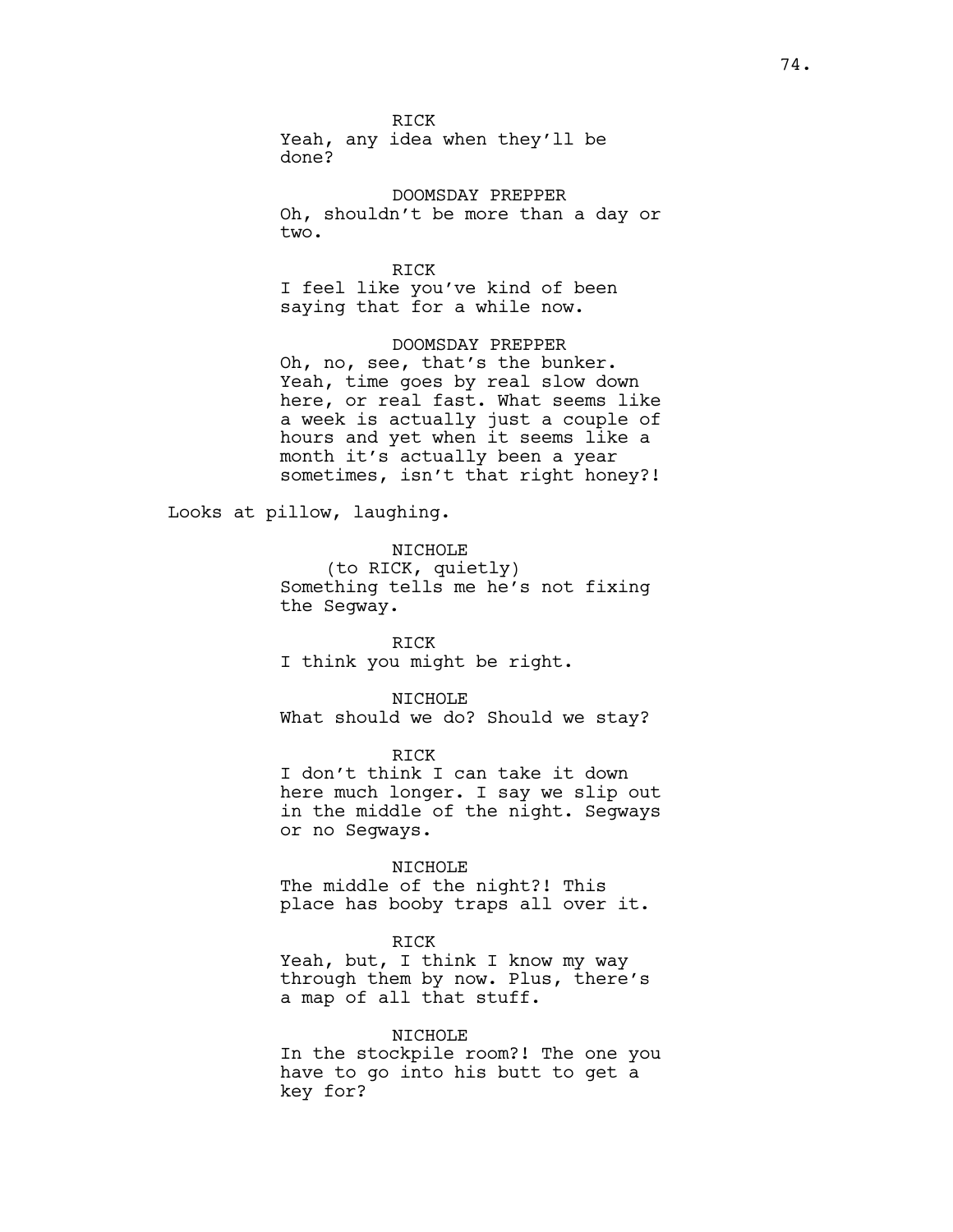RICK So, next time he asks me to do butt stuff with him I'll root around for the key.

# NICHOLE

Wait, what?

#### RICK

I was cold. It was before you got here. Don't worry about it. It's a different world now, Nichole!

NICHOLE Okay. Tonight. We run.

RICK We run. Tonight.

# DOOMSDAY PREPPER Hey, chatty Cathy's, when you're done here I got a surprise for ya

in the other room.

DOOMSDAY PREPPER runs out of the room and NICHOLE and RICK follow.

CUT TO:

INT. BUNKER - LIVING ROOM - MOMENTS LATER

NICHOLE and RICK walk in as DOOMSDAY PREPPER has one foot on blue and one foot on green of a homemade Twister mat.

> DOOMSDAY PREPPER So, are we gonna do this or what?

DOOMSDAY PREPPER starts to take off his pants, leaving his shirt on. He flicks the spinner.

> DOOMSDAY PREPPER (CONT'D) Right hand blue, Ricky.

RICK I might be able to get that key quicker than I thought.

The falcon squeals.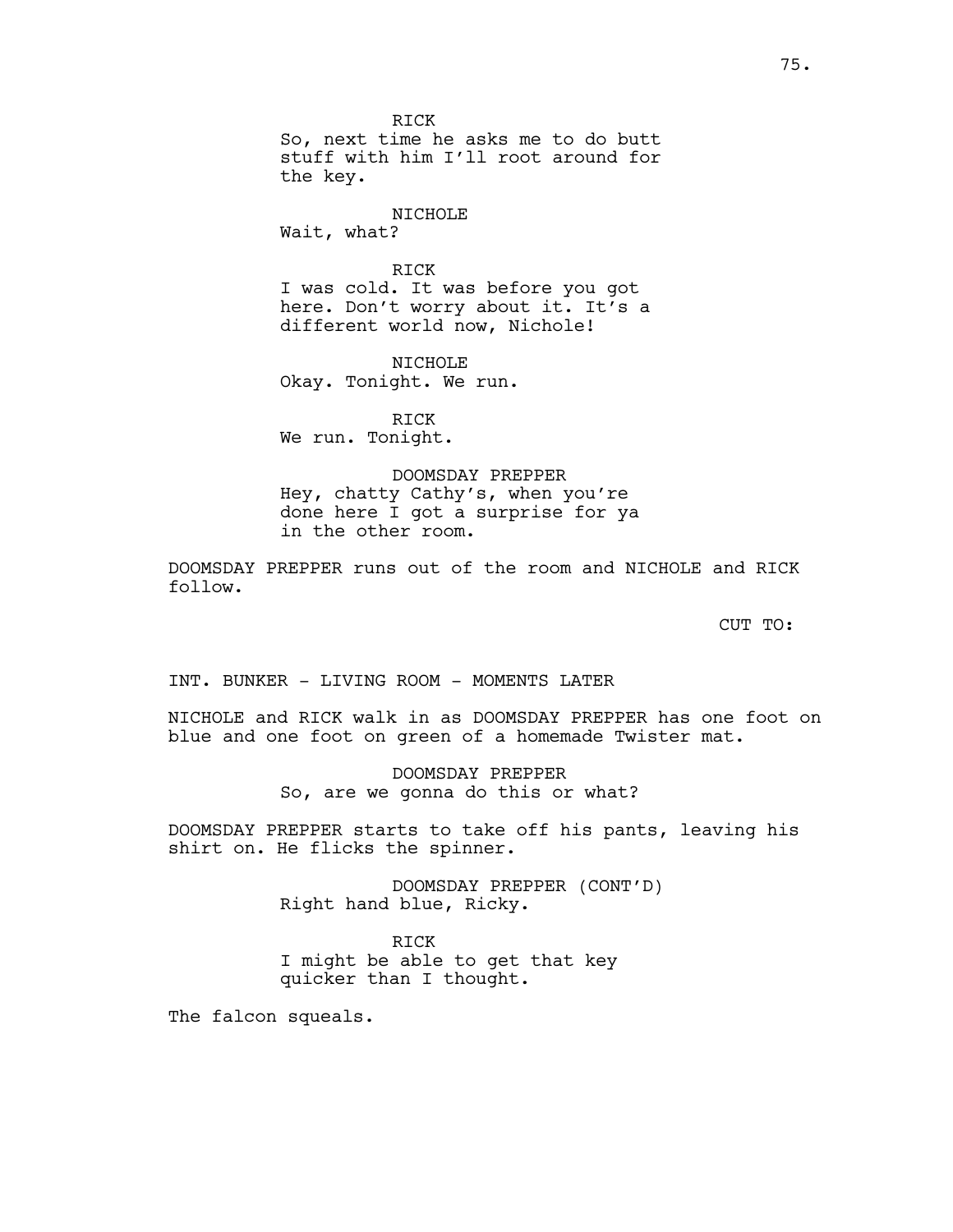NICHOLE and RICK get up out of their beds and begin walking the halls of the bunker. The falcon groggily sits on NICHOLE's shoulder.

#### INT. BUNKER - HALLWAY - MOMENTS LATER

They pass by the master bedroom where DOOMSDAY PREPPER sleeps while cuddling, mumbling to, and kissing his pillow. The two walk further down the hallways until they approach the stockroom. RICK pulls both keys out of his butt. NICHOLE looks at him a little confused. The two whisper as they talk, so as not to get caught.

> RICK What? That's where you keep keys when you're in a bunker situation.

#### NICHOLE

Listen, no judgement. You said yourself, it's a different world now. Let's just get the hell out of here and back to what's left of civilization!

RICK puts the two keys in the keyholes, turning them simultaneously. He looks up at the retinal scanner. The scan is complete with no problem and the second door is open.

> NICHOLE (CONT'D) Wait, how did you do that?

RICK (shrugs) He always says I have trusting eyes.

The two go through the second door.

INT. BUNKER - STOCKROOM - SECONDS LATER

NICHOLE He didn't say that when you two were doing butt stuff did he?

# RICK

Look! The Segways!

NICHOLE and RICK look across the room at their two Segways. They are dressed as a little boy and little girl, wearing a hat and bonnet, respectively, and overalls/a dress.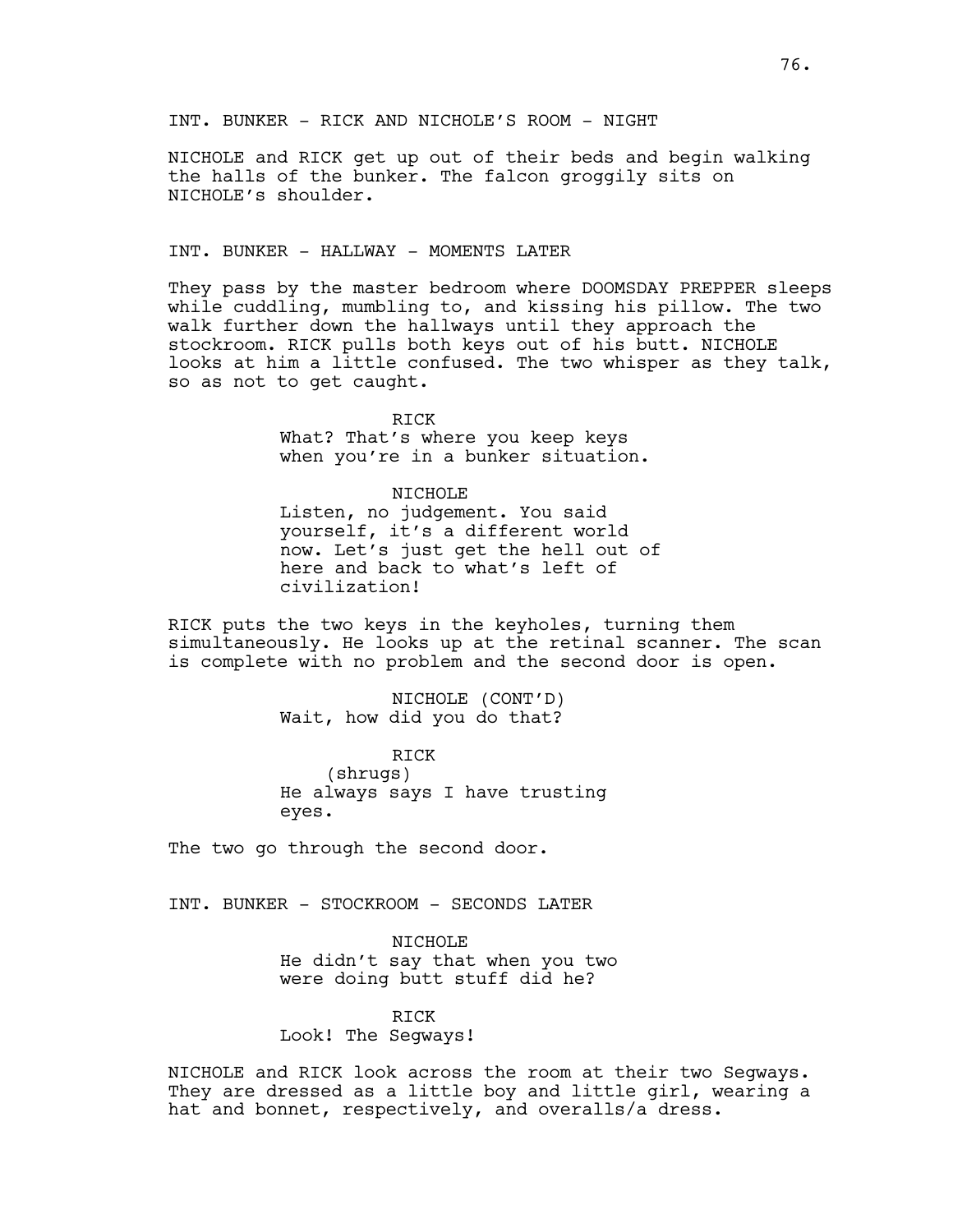NTCHOLE<sup></sup> Was he going to make them his children?

RICK Does it matter?

NICHOLE and RICK go to the Segways. NICHOLE grabs the one dressed as a boy.

> RICK (CONT'D) Wait, I think that's mine. It's wearing blue.

NICHOLE Oh my god, really Rick? Are we going to have to talk about societal gender norms right now?

RICK You're right. Grab it, let's go!

NICHOLE and RICK make their way down the hallway, past DOOMSDAY PREPPER's room, when they realize it's empty. They continue to sneak down the hallway on their Segways, until they run into DOOMSDAY PREPPER emerging from the bathroom.

> DOOMSDAY PREPPER Hey, what the hell do you two think you're doing?

RICK We gotta get out of here.

DOOMSDAY PREPPER I thought you loved it here!

NICHOLE I thought you were fixing these! Not making them into your children!

DOOMSDAY PREPPER They *are* fixed! And they're not my children! They're my doll babies!

NICHOLE and RICK make their way past the groggy DOOMSDAY PREPPER, into the mudroom.

INT. BUNKER - MUDROOM - MOMENTS LATER

RICK and NICHOLE approach the ladder leading up and out of the bunker. They get off their Segways and RICK begins to ascend the ladder, holding his Segway in his hand.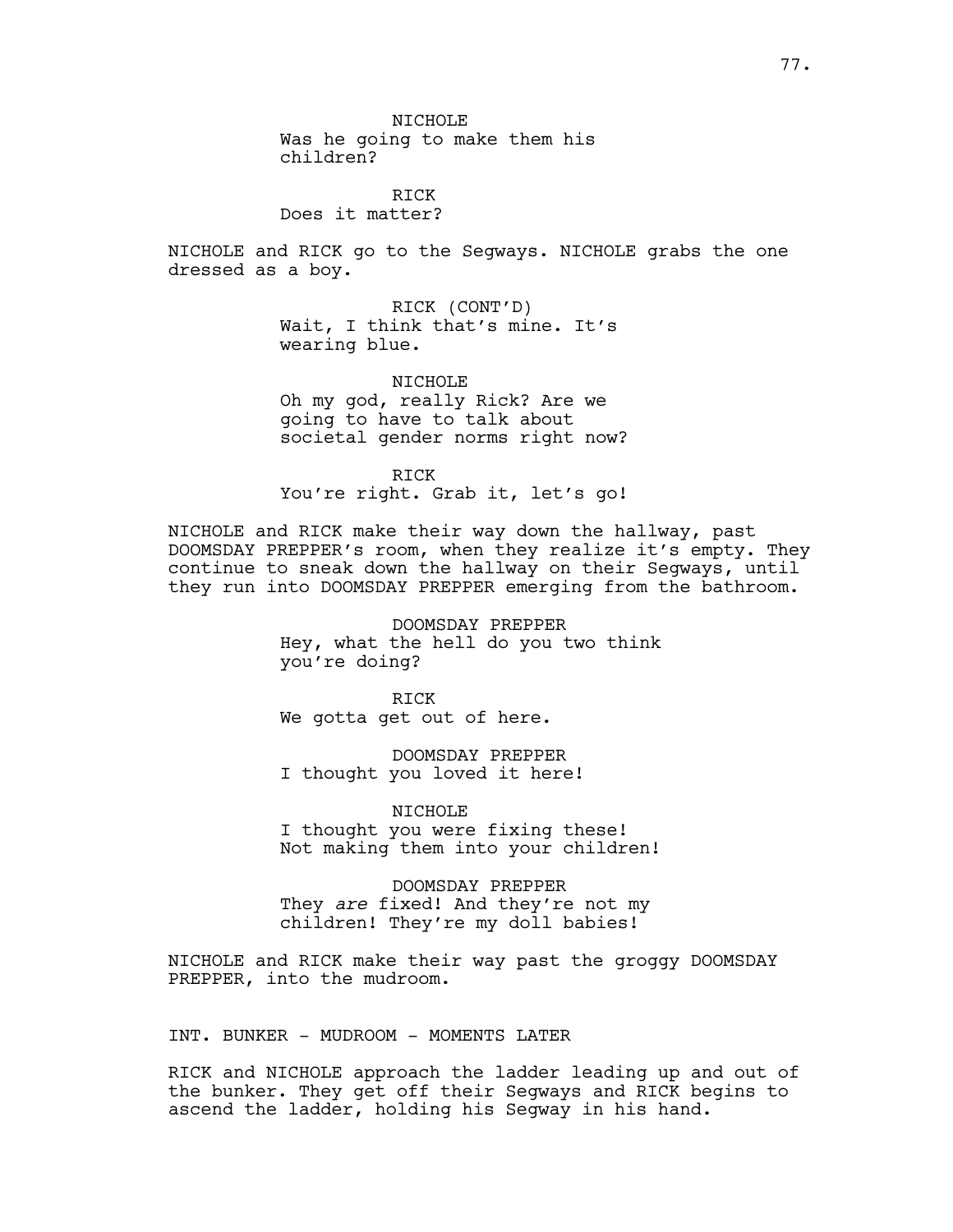DOOMSDAY PREPPER You two get back here with my doll babies!

RICK Nichole, come on, help me get this thing up!

With near super human strength, NICHOLE helps RICK get the Segway up the ladder as the two escape.

CUT TO:

EXT. HATCH - DUSK - MOMENTS LATER

NICHOLE and RICK come out of the hatch with one of the Segways.

> NICHOLE What about mine?!

> > RICK

Leave him! Hop on!

NICHOLE Come on, Falcon!

RICK gets on the Segway, throwing the bonnet off to the side. NICHOLE joins him and they begin to ride off, the falcon following closely behind. DOOMSDAY PREPPER comes out of the hole with the "male" Segway. He gets on and begins to chase them.

EXT. WOODS - MOMENTS LATER

DOOMSDAY PREPPER chases NICHOLE and RICK as they read the map.

> NICHOLE What about the booby traps?!

RICK According to this, we can just go around!

NICHOLE Why didn't we do that the whole time?

DOOMSDAY PREPPER has caught up to the two, but still lags about five feet behind.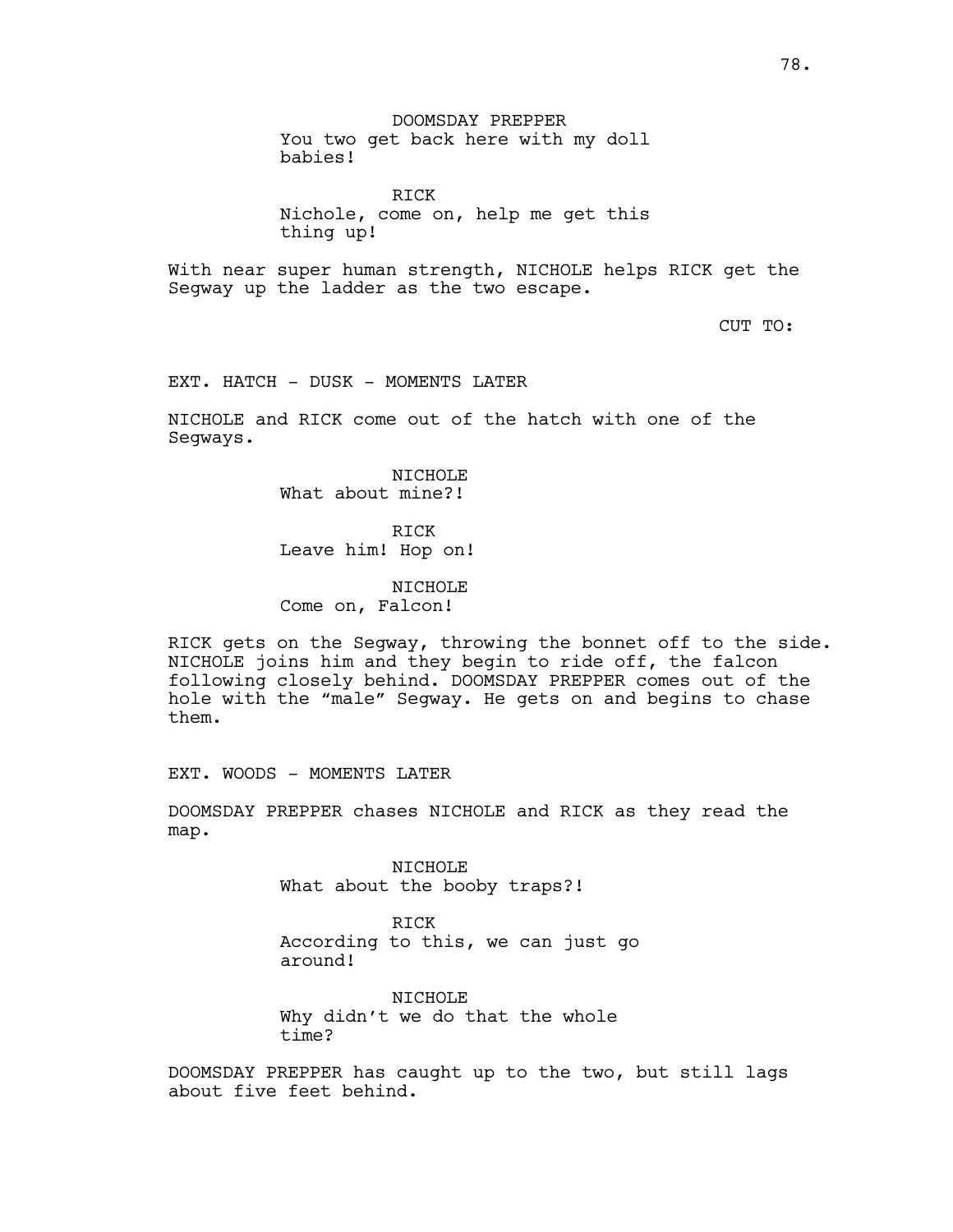DOOMSDAY PREPPER Because it's not as fun and challenging!

NICHOLE

You're crazy!

DOOMSDAY PREPPER And you're going to be charged with kidnapping!

RICK She's not kidnapping me!

DOOMSDAY PREPPER Not you, dummy! My doll babies!

The chase continues as DOOMSDAY PREPPER begins to shoot his gun at NICHOLE and RICK, continually missing them completely.

> RICK I don't understand why he's such a terrible shot.

> NTCHOLE<sup></sup> I know, you'd think with all that free time he's probably constantly practicing shooting.

> > RICK

I guess he's too busy making fake families and watching fake TV shows.

DOOMSDAY PREPPER The Bachelor is not fake! I mean sure, some of the scenarios are set up, but the emotions are real!

He shoots some more. Still missing his targets.

RICK

Not that I'm complaining.

NICHOLE No, totally, I'm really glad he's not shooting us.

RICK

Totally.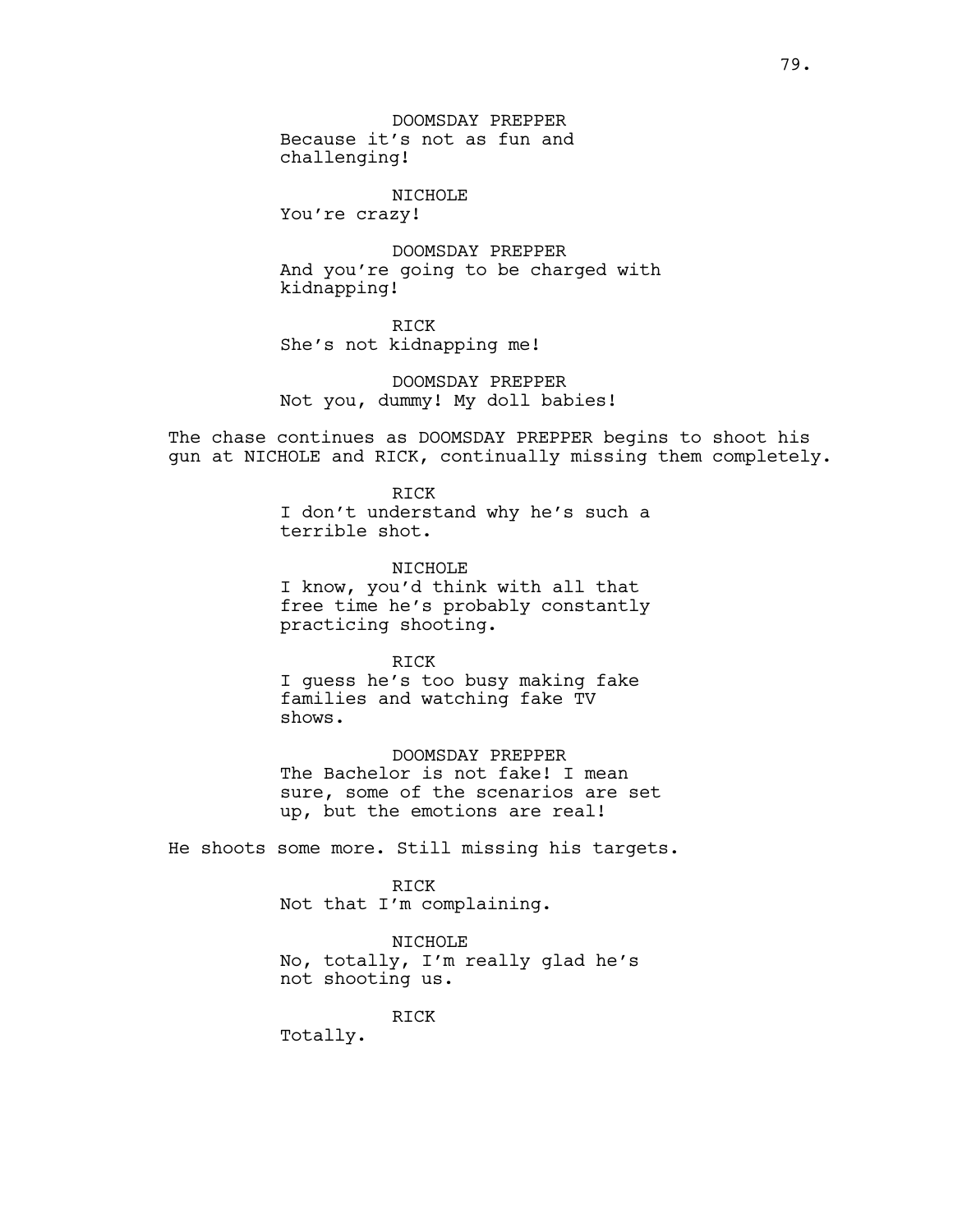# EXT. SIDE OF HIGHWAY I-80 - MOMENTS LATER

NICHOLE and RICK finally make it out of the woods. The sun hits their faces. DOOMSDAY PREPPER is right behind them, but when the sun hits his face, he backs up, hissing like a vampire, all the way back into the woods.

> DOOMSDAY PREPPER And to think I was gonna let you have a night with my fuck pillow!

DOOMSDAY PREPPER disappears from whence he came. Falcon soon joins NICHOLE and RICK.

> RICK (to NICHOLE) We really dodged a bullet there.

NICHOLE Yeah, I wonder who was going to get the night with the fuck pillow.

RICK I guess we'll never know.

NICHOLE Okay, I say we've had enough weirdos. No more stopping until we get to Chicago. Deal?

RICK

Deal.

CUT TO:

EXT. HIGHWAY I-80 - 24 MILES LATER

NICHOLE and RICK are by the side of the road, once again. They sit next to a highway amenities sign listing lodging, gas stations, and restaurants. The Segway lies on the ground next to them.

> RICK I really thought there'd be more downhills for charging.

NICHOLE Well, at least we broke down close to some fun stuff.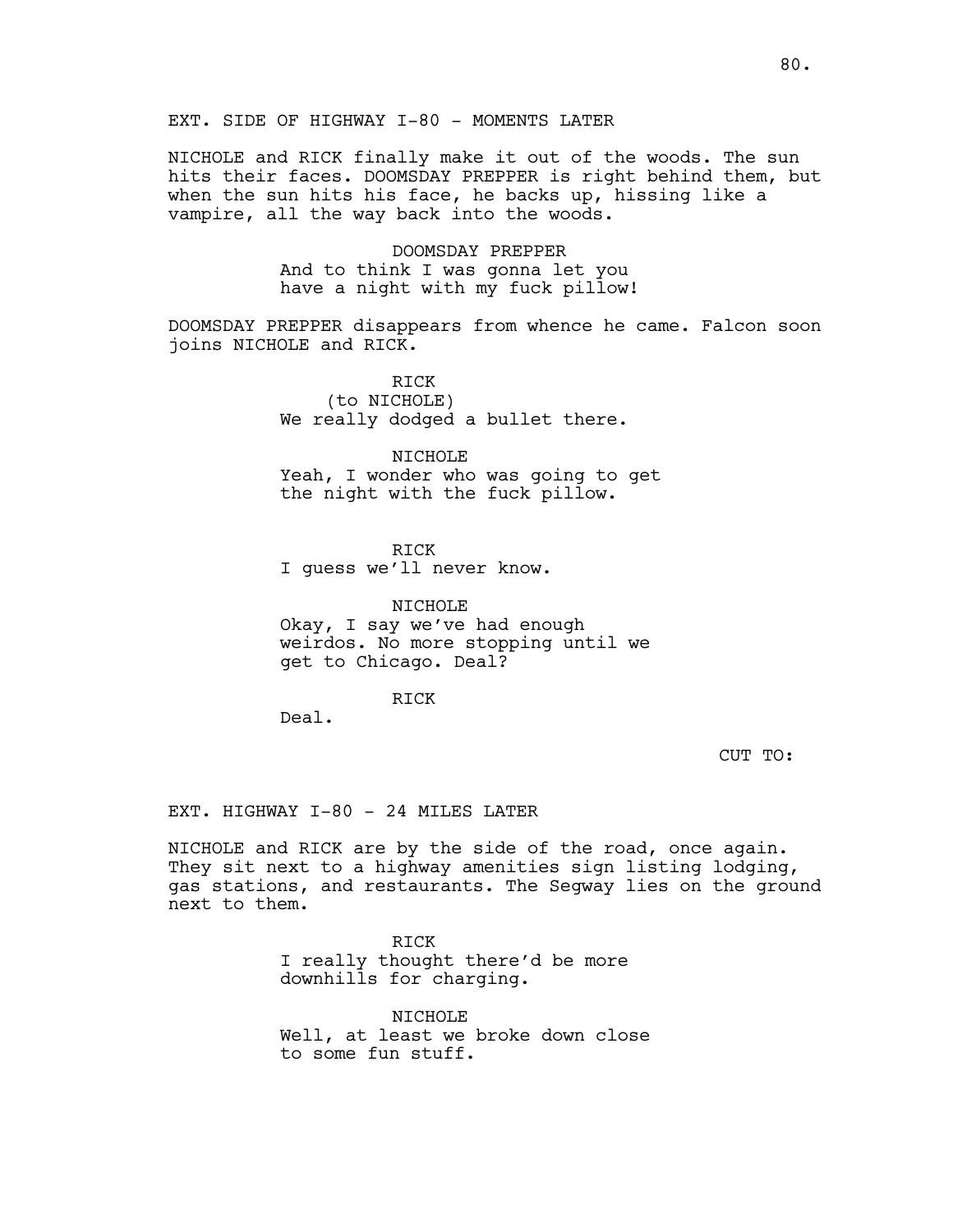What, a Conoco? Yeah, I guess we can get some more cigarettes.

NICHOLE That's not what I meant.

NICHOLE points at the part of the sign that has the logo for "Mr. Rat's Pizza Emporium."

RICK

Nice!

EXT. MR. RAT'S PIZZA EMPORIUM - MOMENTS LATER

NICHOLE and RICK walk through the parking lot toward the theme restaurant. There are a surprising amount of cars and campers parked outside: 3. The two make their way through the doors.

> NICHOLE I hope the band is playing tonight.

> > CUT TO:

INT. MR. RAT'S PIZZA EMPORIUM - MOMENTS LATER

Upon walking in, NICHOLE and RICK are surprised to see that not only is the band playing, but there are a few families inside. There are children playing video games, eating pizza, and dancing with the band, while a few adults stand in line at the ball pit, waiting to fight MR. RAT, gladiator style.

RICK and NICHOLE sit down at a table with the falcon. A little kid approaches.

> LITTLE KID Can I get you two started off with any beverages?

NICHOLE Don't you guys have beer here?

LITTLE KID

We do!

NICHOLE Great! We'll take two beers please. And do you mind if we smoke?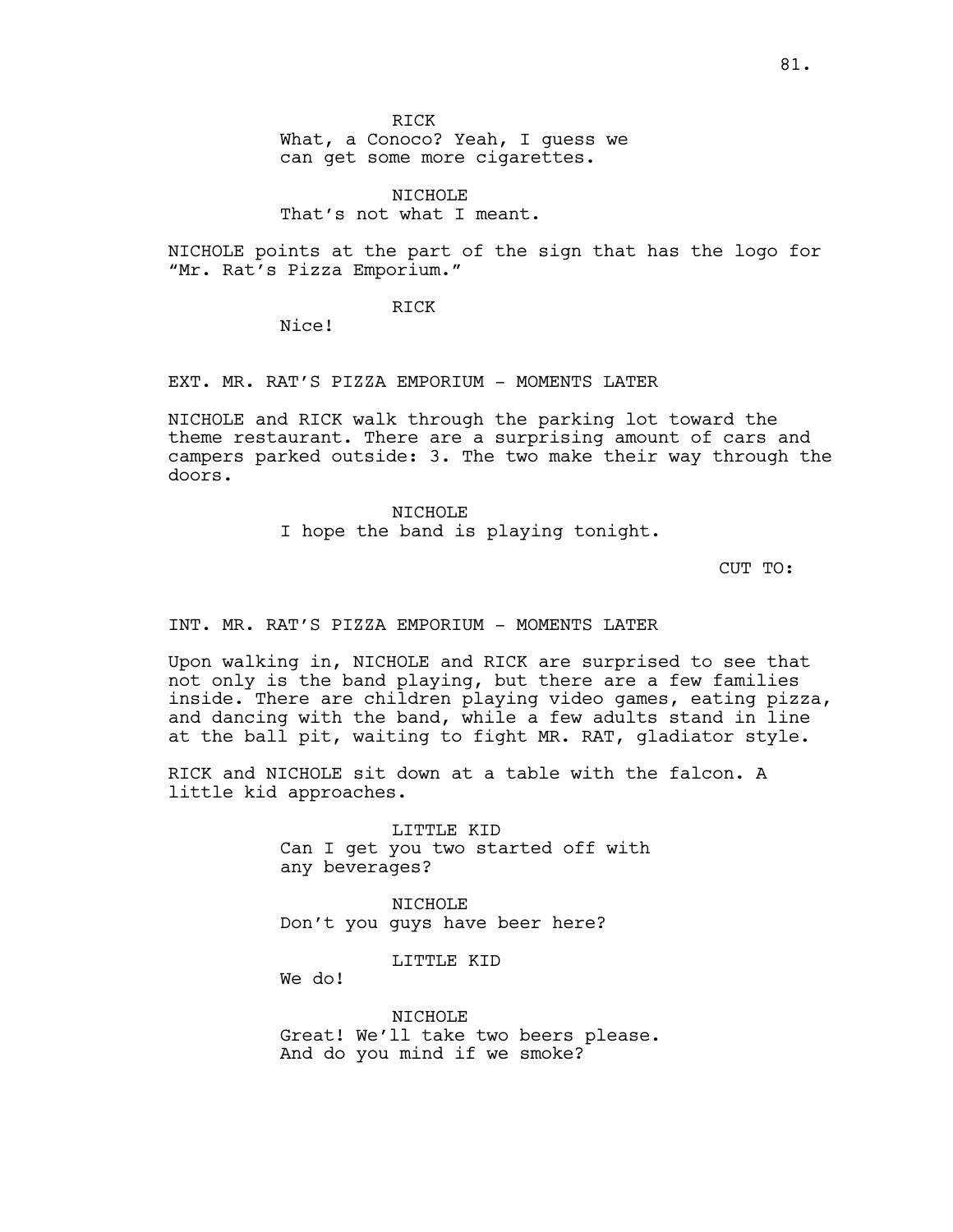LITTLE KID Go for it. If you need some more cigarettes, my sister is selling.

The LITTLE KID leaves and RICK and NICHOLE look at each other surprised and a little happy.

#### NICHOLE

I kinda like this new world. I know we've met some weirdos, but, kids serving me beer and cigarettes? I could get used to this!

RICK I'm gonna go use the bathroom. Ya know, take advantage of the fact that it's not a bucket.

RICK leaves as the LITTLE KID sets two beers on the table. NICHOLE takes a sip and RICK comes running back.

> RICK (CONT'D) Nichole! Do you have any tokens?

> > NICHOLE

Seriously?

RICK Look, there's a change machine, can I have a dollar, please?! Please, please, please?!

NICHOLE Okay, okay. You can have *one* dollar.

NICHOLE takes a dollar out of her pants pocket and hands it to RICK.

> RICK They have Jurassic Park here!

NICHOLE excitedly hands him more money and runs after him toward the video game. The falcon flies after her, landing back upon her shoulder when she stops just outside the game. They begin to climb inside until they realize something.

> RICK (CONT'D) Wait, I thought there was no power.

They both enter the game, again surprised, but this time to find out that another person is already in there.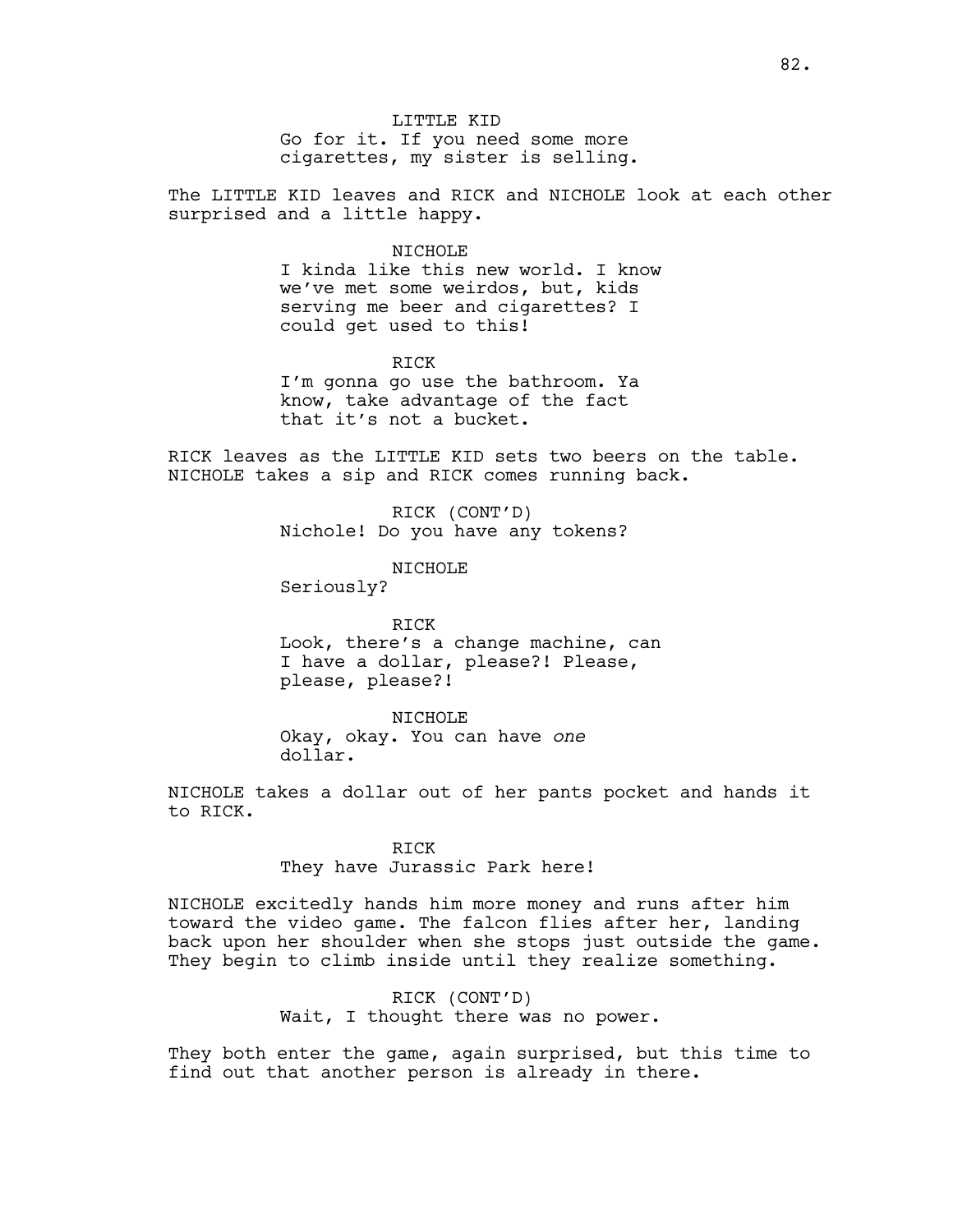PRESIDENT I had a generator flown out.

RICK Mr. President?!

PRESIDENT Please, Rick, it's just Clyde now.

NICHOLE How do you know his name?

PRESIDENT I know everyone's name, Nichole. It's my job. Or at least, it used to be. Cool falcon.

NICHOLE

Thanks.

RICK What are you doing here? I thought you were going to Tahiti to meet with scientists?

PRESIDENT That's what I told everyone to throw them off my scent while I made my way here.

RICK To Mr. Rat's Pizza Emporium?

PRESIDENT This is the last place I remember being happy, and if the world was

going to end, I wanted to be happy.

NICHOLE But, you're the president, you have responsibilities.

PRESIDENT No I'm not.

RICK Yes. You are.

PRESIDENT

Am not.

NICHOLE

Are too.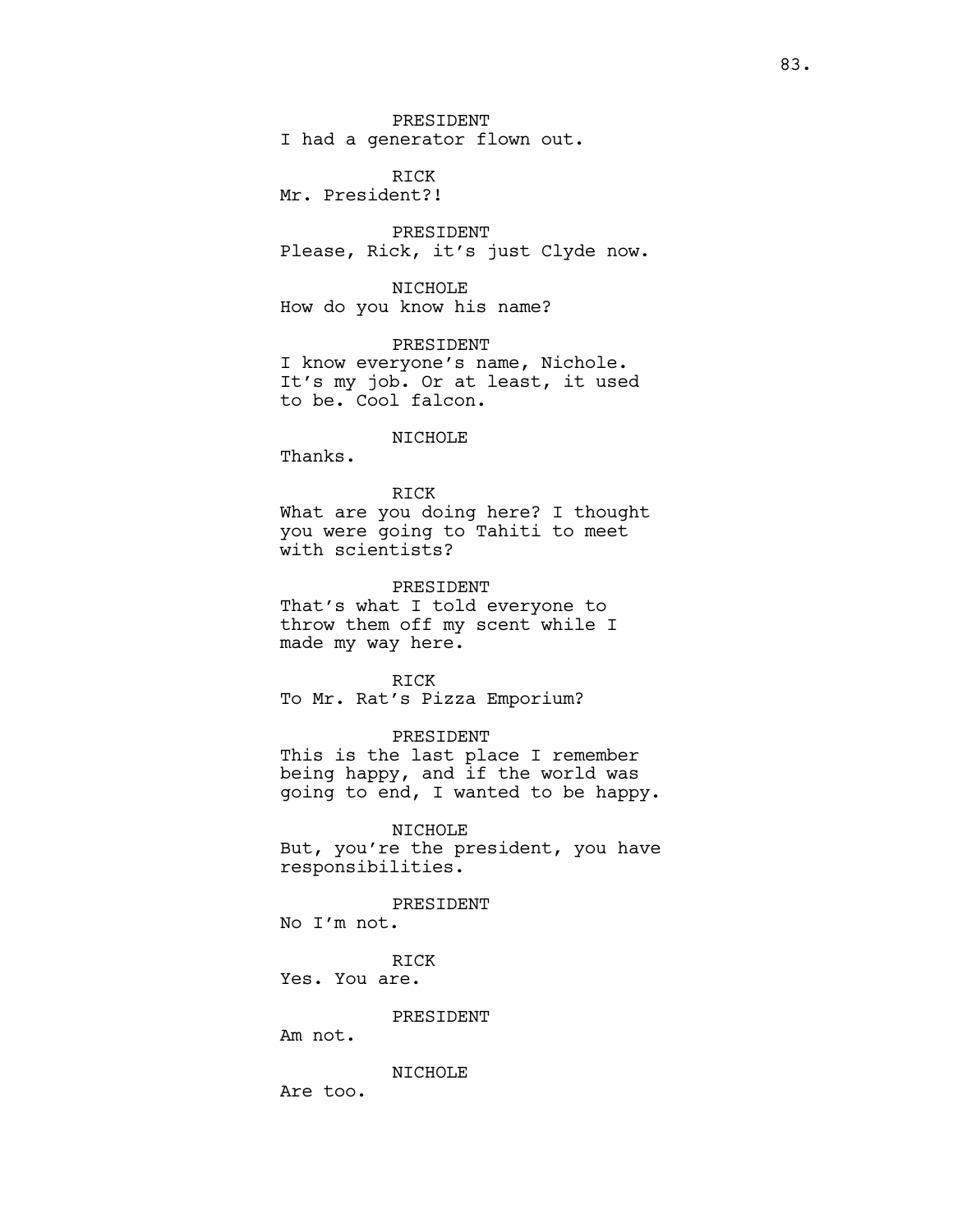PRESIDENT Nuh uh. I quit.

RICK I don't think you can do that.

NICHOLE Yeah, can a president quit?

PRESIDENT I'm allowed! I'm an American! Ducking out when things get tough is one of the things we do best!

NICHOLE I suppose that's true enough.

The PRESIDENT starts to get a little whiny.

#### PRESIDENT

I couldn't take it, you guys. I couldn't handle the pressure. I wanted to be in charge for the good parts, but then it got all hard and stuff.

RICK I'm gonna go get our beers, be right back.

PRESIDENT Ooo! Get me one too?

RICK Of course, sir!

RICK leaves the Jurassic Park game. NICHOLE and the PRESIDENT continue to talk.

#### NICHOLE

But isn't that what presidenting is? I mean, when you apply for any job you know about the good stuff *and* the bad stuff. Right?

#### PRESIDENT

Well sure, but you don't necessarily think the bad stuff is *actually* going to happen. You just think, hey, maybe one day my face will be on money!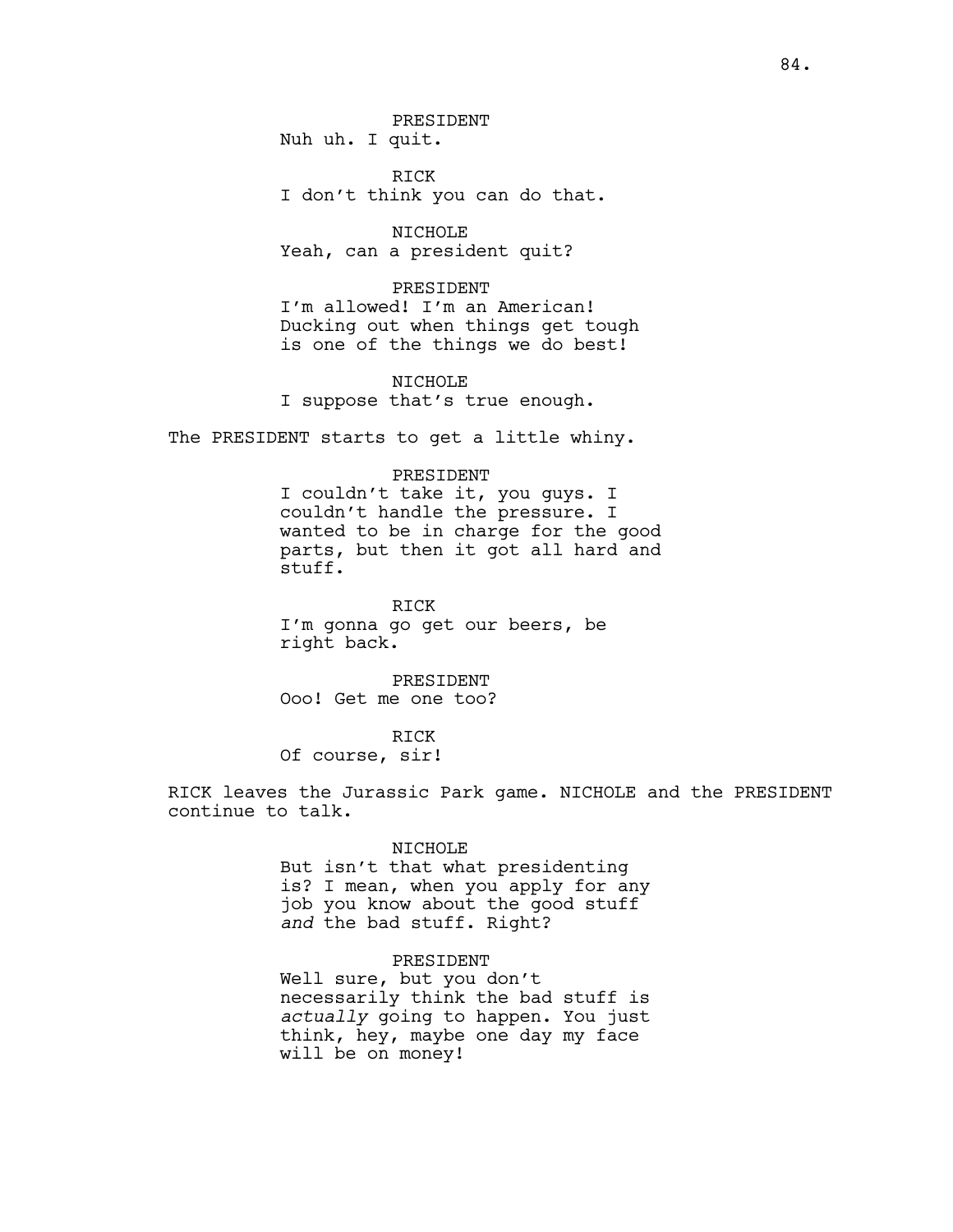#### NICHOLE

Sure, but, don't you feel bad for abandoning the country in its time of need?

PRESIDENT It's hard to be in charge. In fact, that was going to be my slogan.

NICHOLE "This is how we do it" was way better.

#### PRESIDENT

I know, right?! The guy that came up with that one has like three condos now. So listen, these people don't know who I am. Can you do me a favor? Don't tell them. I just wanna be a regular guy. At least until the economy is back up and running. Then maybe I'll go back to DC and resume my responsibilities.

NTCHOLE<sup></sup> Totally. I get it. But how do they not know who you are?

The PRESIDENT puts a fake mustache on. RICK comes back with beers.

> RICK Where'd the president go?

NICHOLE points to mustachioed PRESIDENT. RICK squints in attempt to recognize him.

> RICK (CONT'D) Holy shit! Awesome disguise man!

> PRESIDENT So, what's your story? Where you headed? How long have you been married?

NICHOLE We're not married.

RICK We're not even a couple.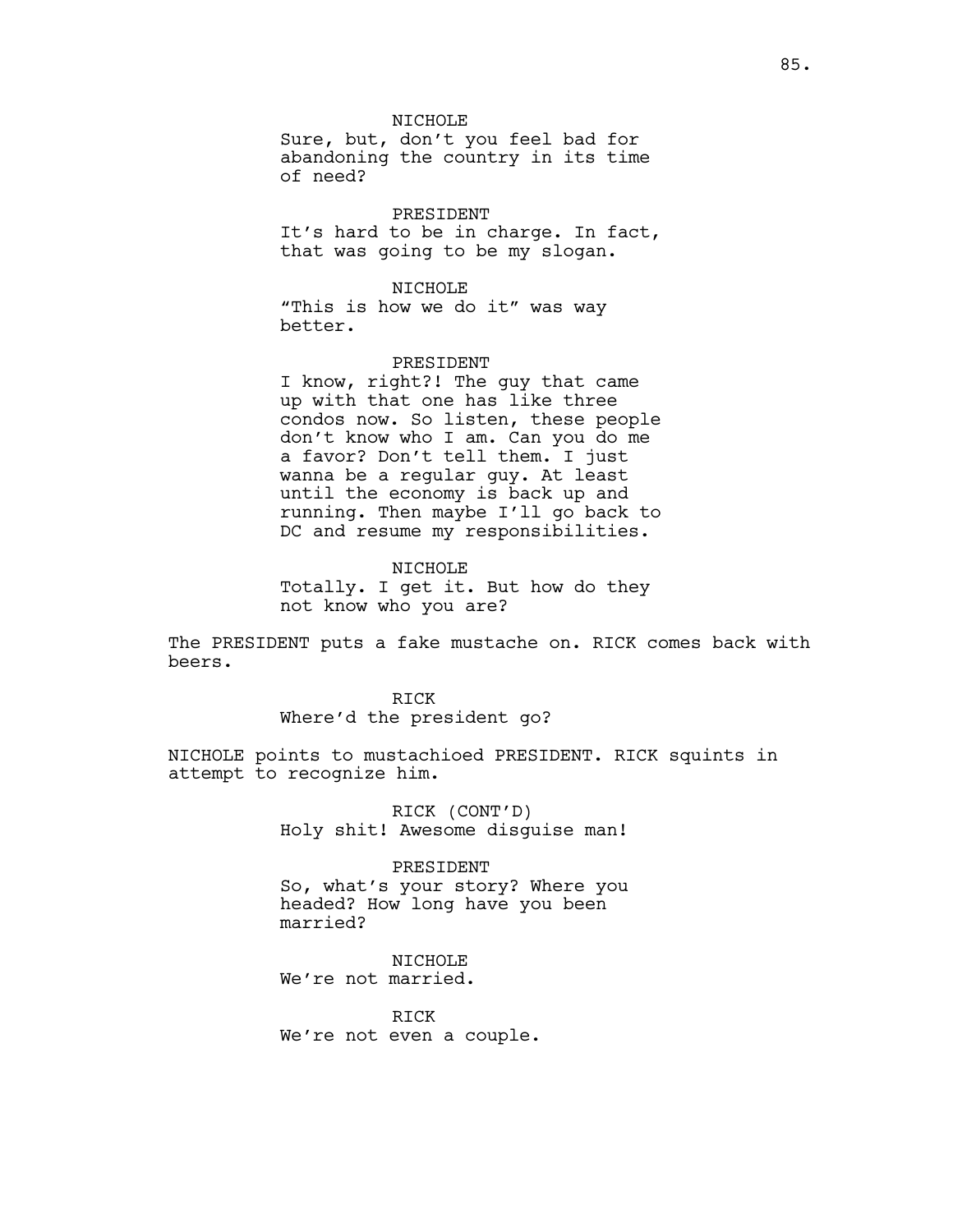NICHOLE

Right. We were heading back to Chicago, but we're having transportation issues.

PRESIDENT Really? Well, I can help with that.

#### RICK

You can?

#### PRESIDENT

Sure, I can give you a ride, wherever you wanna go. It's the least I can do for all you've done for me.

NICHOLE Wait, what we've done for you?

#### PRESIDENT

You didn't rat me out. There's nothing worse than a rat.

They exit the Jurassic Park game and see a man dressed in the MR. RAT suit. He's in the ball pit, holding the LITTLE KID upside down, shaking him.

> MR. RAT I said light beer kid!

# PRESIDENT Guys, I'll give you a ride, but there's one more thing I've got to do.

The PRESIDENT runs into the ball pit, knocking down MR. RAT. He punches MR. RAT in the face, until eventually the rat head of the costume is turned all the way to the back. The PRESIDENT's fake mustache comes off and everyone gasps.

The PRESIDENT has finished, leaving MR. RAT lying in the ball pit. He turns his head back around and blood comes from the rat nose. NICHOLE, RICK and the other onlookers watch in awe as the PRESIDENT climbs out of the ball pit, adjusts his blazer, and walks confidently out the door.

When he gets to the door, just before opening it, he throws his fists up high in the air.

> PRESIDENT (CONT'D) This is how we do it!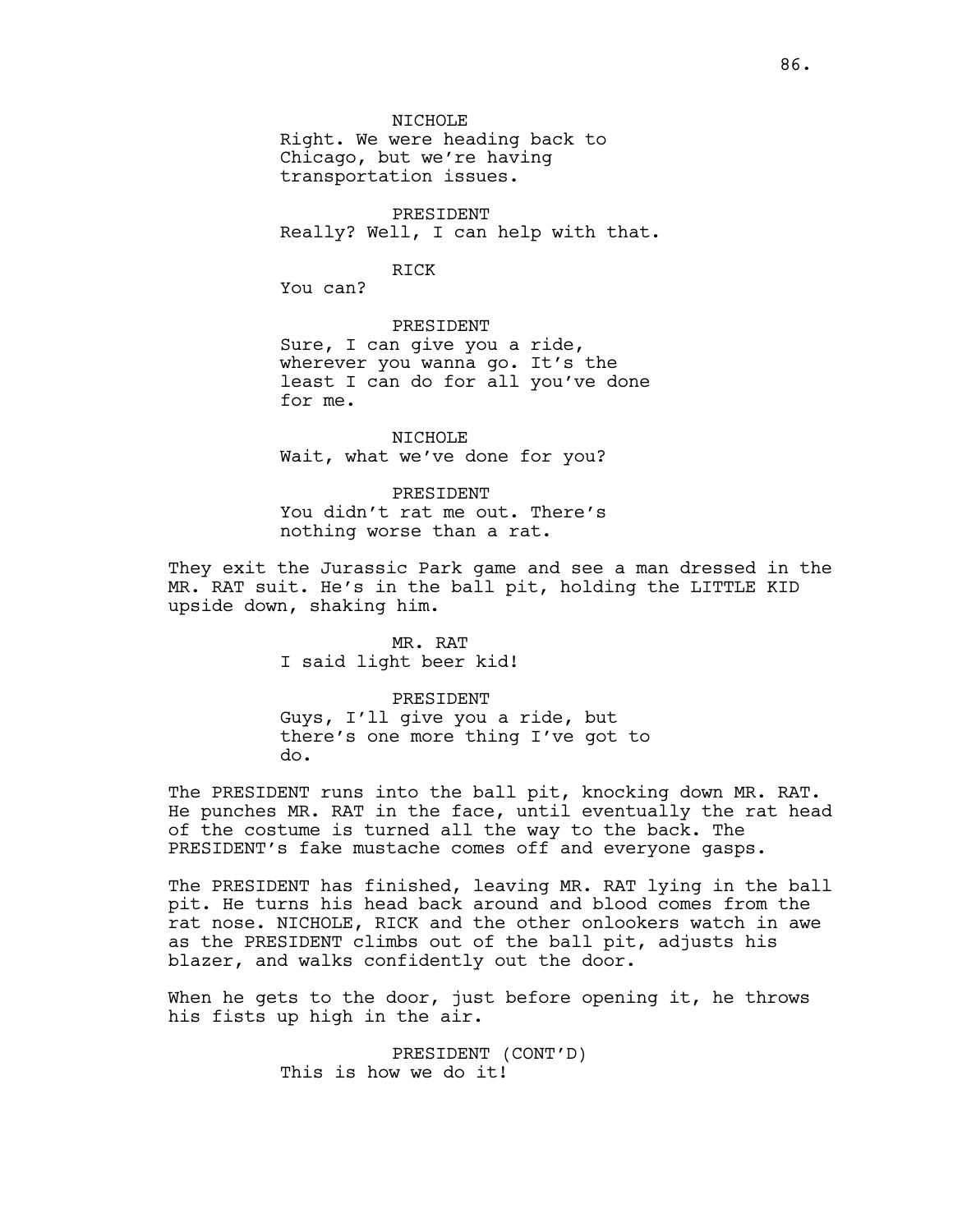# NTCHOLE<sup></sup>

Such a badass.

NICHOLE and RICK follow the PRESIDENT out the double doors into the parking lot.

#### EXT. PARKING LOT - MOMENTS LATER

The PRESIDENT is nowhere to be seen. NICHOLE and RICK look around for a second or two, until a helicopter flies up from behind the restaurant, hovering low into the parking lot, just within reach of RICK and NICHOLE. The PRESIDENT, who's piloting the helicopter, reaches out a hand to them. NICHOLE grabs on first, hops into the helicopter, and reaches for RICK who does the same. They fly off into the horizon.

#### EXT. SKY OVER CHICAGO - LATER

The PRESIDENT continues to pilot the helicopter. RICK and NICHOLE are fascinated as they look out the helicopter doors which remain open. The falcon flies next to the helicopter. RICK, NICHOLE and the PRESIDENT yell over the wind and engine noise.

> NICHOLE You're such a cool guy.

#### PRESIDENT

Thanks.

#### RICK

Yeah, I mean, I quess that's why you're president, right? Or why you *were* president.

PRESIDENT What do you mean?

#### RICK

Well, you're such a badass. It takes a badass to lead a country these days.

#### PRESIDENT

Well put. Have you ever thought of writing slogans? I could use you in my next campaign.

RICK

That'd be amazing! But, I thought you didn't want to be president anymore.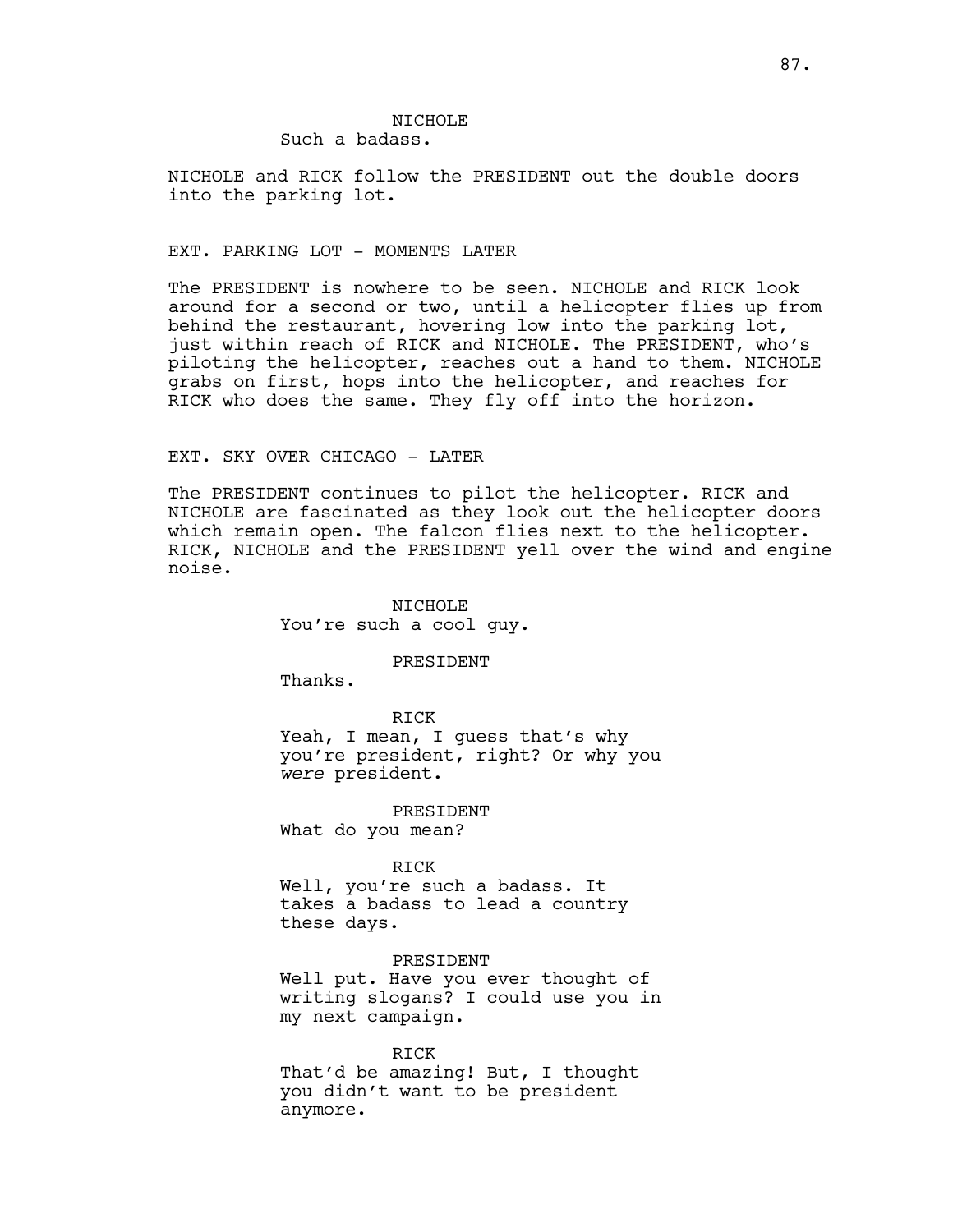# PRESIDENT

I don't know, Rick, I go back and forth, ya know? It's like talking to you guys and beating up that rat made me think this is what I'm meant to do. Maybe I *should* be a president.

#### NICHOLE

Definitely!

RICK

Say, you wouldn't happen to have a cigarette would you?

PRESIDENT You shouldn't smoke, it's bad for you.

NICHOLE Oh, totally, we just got addicted when the world was ending.

PRESIDENT Here. Take these.

The PRESIDENT throws them a box of nicotine patches.

NICHOLE

Wow. See man, you really are a badass.

RICK

Mr. President, do you think I could be president one day?

PRESIDENT You can do anything you put your mind to, Rick. Anything at all.

A flock of birds flies into the rotors of the helicopter. The helicopter catches fire and begins a chaotic descent to the ground.

> NICHOLE Are we crashing?! Hold on tight, Falcon!

NICHOLE flies out of the helicopter.

RICK Nichole! Noooo!!!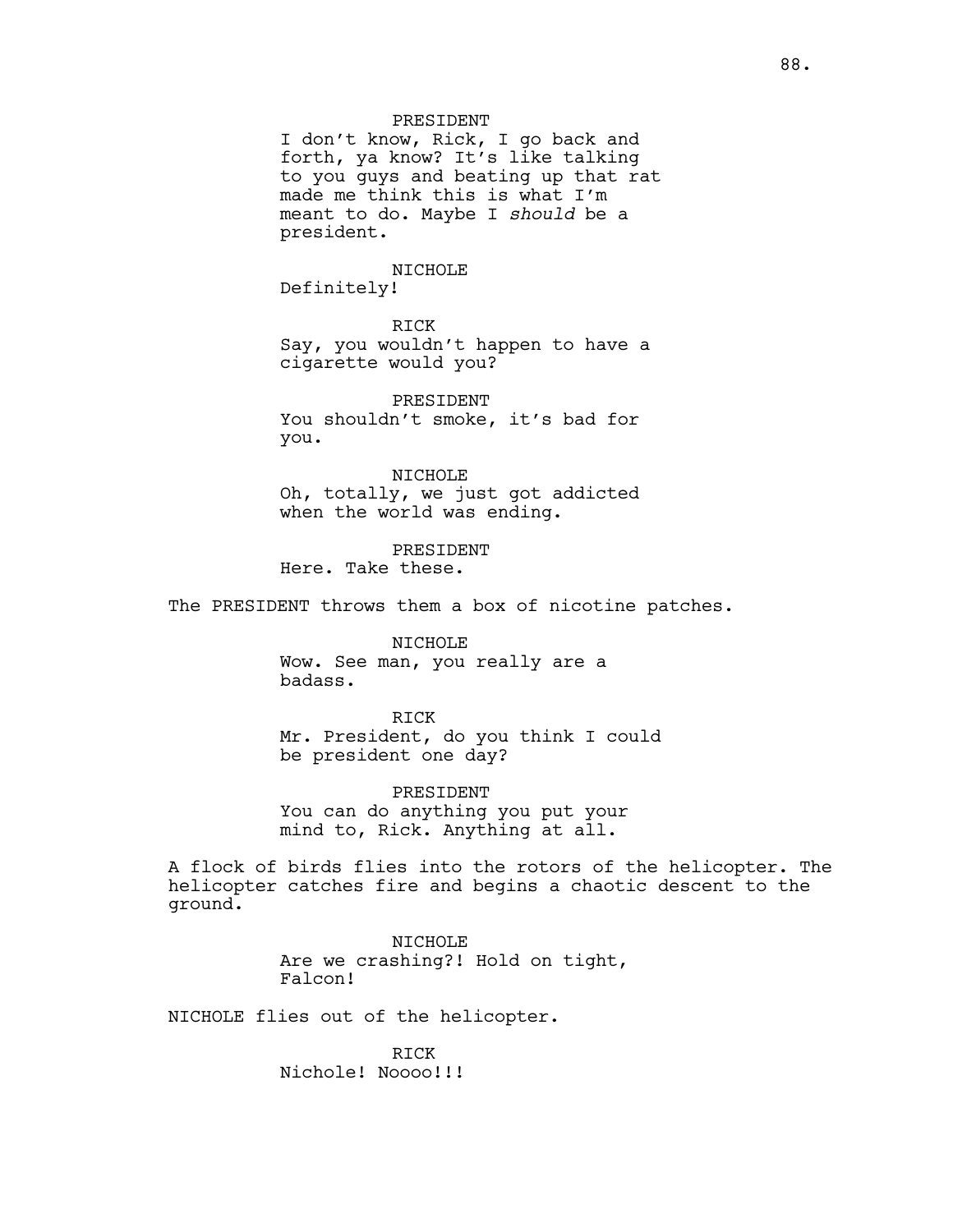The PRESIDENT throws RICK a parachute.

RICK You're right, Mr. President. Gosh, you're always right!

RICK puts on the parachute and dives out after NICHOLE. He somehow manages to catch up with her, catching her in midair, pulling the chord of the parachute. The two begin to drift to the ground, the falcon flying next to them. They land in a tree.

> RICK (CONT'D) Nichole. You okay?

NICHOLE groans.

CUT TO:

INT. HOSPITAL - LATER

RICK lies in a hospital bed next to NICHOLE's hospital bed. NICHOLE wears casts on nearly every part of her body. The falcon sits on her shoulder, wearing a cast on his wing.

> NICHOLE You came after me.

> > RICK

Of course I did. What was I going to do? Let you die?

NICHOLE

You could have.

RICK

I wouldn't.

NICHOLE Because you love me.

RICK

Sorry.

NICHOLE No, it's okay. I'm glad, actually. I'm glad you love me, because, well...I love you. (MORE)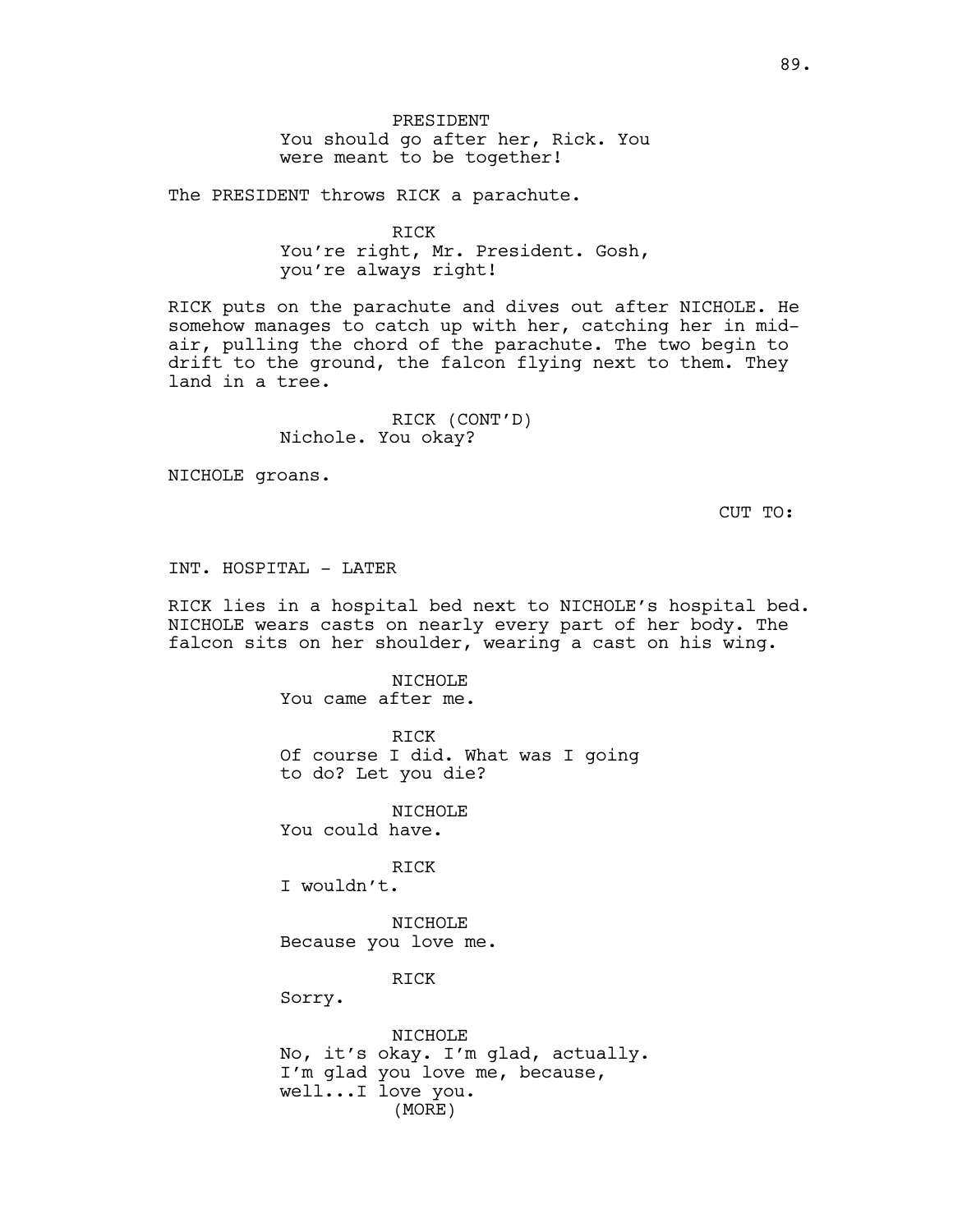#### NICHOLE (CONT'D)

Everything I said in the DeLorean when we thought the world was ending, I meant it. I love you, Rick, and we *should* be together. I'm just sorry it took the world not ending for me to realize it.

#### RICK

Are you sure that's not just the morphine talking?

NICHOLE looks at her I.V.

NTCHOLE<sup>1</sup> I'm actually not sure there's anything in here.

A "doctor" comes into the room.

# DOCTOR

Okey dokey, so we've got you all fixed up. Now, unfortunately insurance doesn't exist anymore but we *are* willing to take interesting trades.

NICHOLE Well, how much is it going to be? I mean, what did you even do to treat us?

RICK Yeah, I don't really feel like I'm in pain. But I also don't feel medicated...

DOCTOR Oh, we put back together your insides and stuff.

RICK Are you a doctor?

DOCTOR

Meaning?

NICHOLE Meaning a real medical professional?

A beat.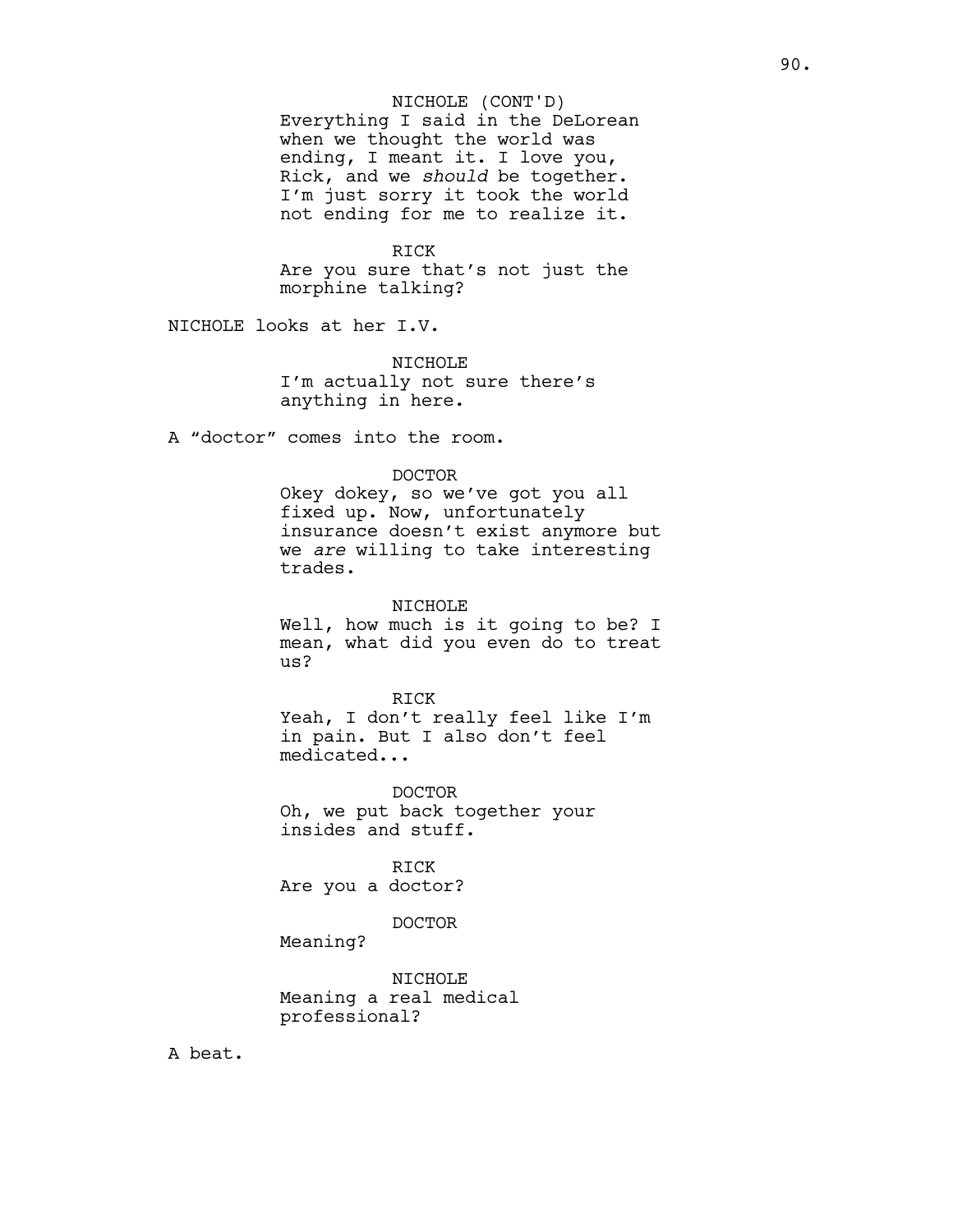DOCTOR (laughs) Ya got me!

DOCTOR takes off his doctor's mask.

DOCTOR (CONT'D) I always wanted to be a doctor so when the hospital shut down I broke in. Speaking of broken, I don't think you actually broke anything. But you might want a second opinion about that.

NICHOLE and RICK begin to get out of their beds, rising to their feet. NICHOLE begins to take the shottily applied casts off her limbs, and removes the falcon's cast as they walk away.

> NICHOLE Okay, we're going to go.

> DOCTOR But what about your fee?

RICK You can bill us.

DOCTOR Will do, mildew!

The two walk out the door. Just after they exit, a "nurse" comes running into the room.

NURSE

Doctor!?!

DOCTOR Yes... (doctor air quotes and winks) "nurse"?

NURSE An ambulance just arrived! It's the president, he's been in a helicopter crash! I think he's bleeding out! But I have absolutely no way of knowing because I don't know what that means!

DOCTOR Oh my god! We should call a doctor!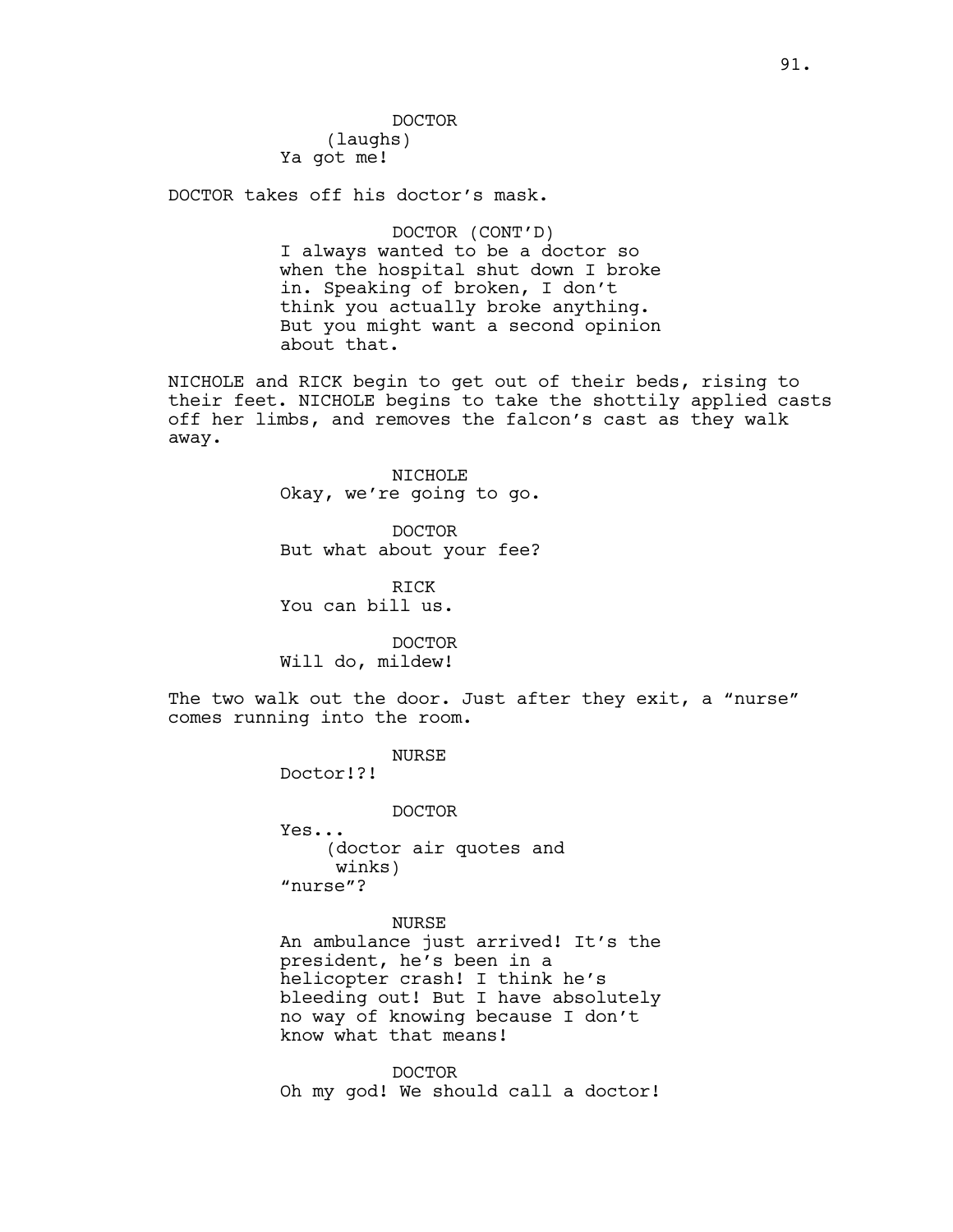**NURSE** And a nurse!

CUT TO:

#### EXT. HOSPITAL - NEAR WICKER PARK - CHICAGO

NICHOLE, falcon on shoulder, and RICK are walking outside of the hospital. The sky is grey from smoke and ash. They look all around at things on fire, litter and debris everywhere, people lying in the streets, storefront and home windows broken out.

RICK

Home sweet home.

NICHOLE This looks about the same as how we left it.

RICK

Yeah, you've always had a real way of picking out neighborhoods to live in.

NICHOLE I wonder if the trains are still running.

They walk past a train car that's hanging off the tracks of the El system.

> RICK Well, definitely not the blue line at least.

NICHOLE Isn't this my corner?

RICK

It is.

They stop.

RICK (CONT'D) So, this is it, I guess.

NICHOLE Yeah. You going to work?

RICK Yeah. I need to at least go see if it's there. (MORE)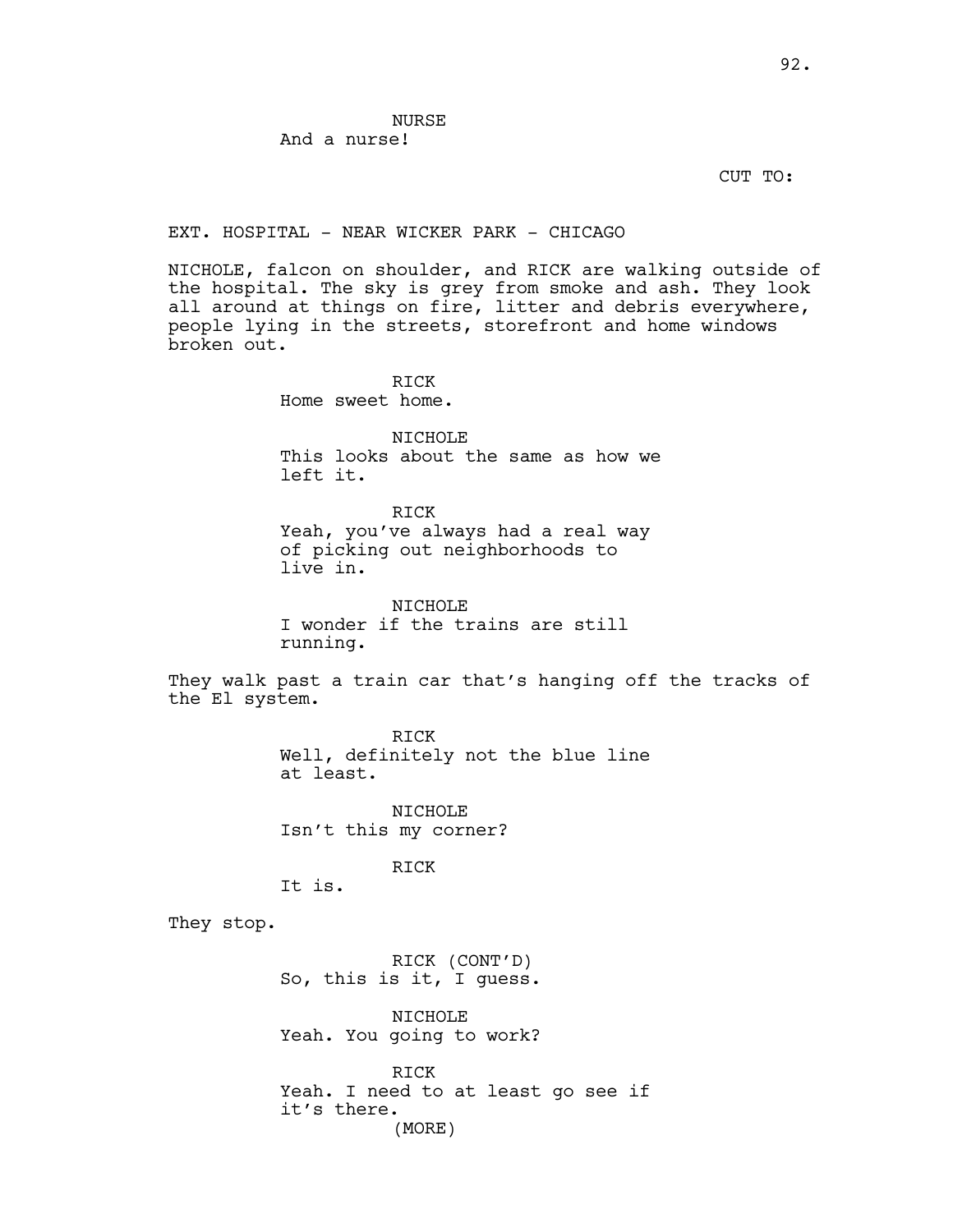I mean, now that I don't have a job writing slogans for the president anymore. RICK (CONT'D)

#### NICHOLE

Right.

The two continue to stand, facing each other.

#### RICK

So...

#### NICHOLE

So...

RICK

Did you mean what you said in the hospital?

#### NICHOLE

I don't know. I mean. I think so. I definitely love you. I know that. But I just don't know if I'm ready to jump into anything. I'm going to be so busy with the whole like dealing with the rebuilding of the economy and civilization and stuff.

#### RICK

Yeah, me too. Okay, cool. So, I guess I'll see ya around.

RICK begins to walk away. NICHOLE stops him.

NICHOLE

Wait.

NICHOLE pulls RICK in for a deep kiss.

RICK You're good at that.

#### NICHOLE

So are you. (a beat) Maybe we could try it. Like, maybe an open relationship.

RICK

What's that?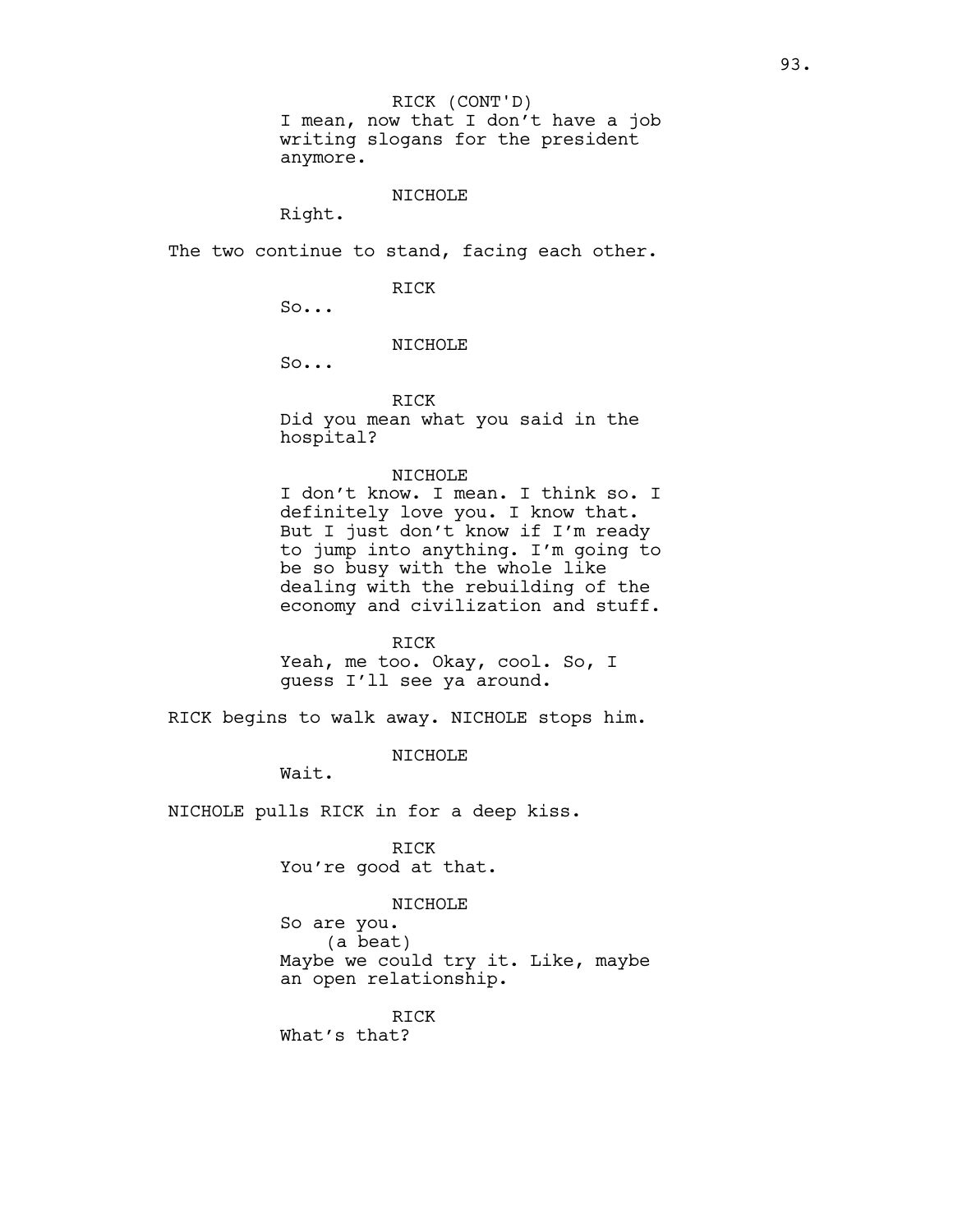#### NICHOLE

Like we're boyfriend and girlfriend but we still get to date other people. So we're serious, but also not.

# RICK

(sincerely) Yeah. I don't see how that could go wrong at all.

### NICHOLE

Great!

### RICK

Great!

# NICHOLE

Ya know, if your work is still there, they're probably not going to be open this time of day. Wanna come inside?

#### RICK

Absolutely.

The two head into NICHOLE's building.

RICK (CONT'D) Any idea what time of day it is, by the way? It's hard to tell with all the ash clouds.

INT. NICHOLE'S APARTMENT BUILDING - HALLWAY - MOMENTS LATER

NICHOLE and RICK walk through NICHOLE's hallway. NICHOLE pulls a key from her pocket and puts it in the door. The key doesn't work.

#### NICHOLE

That's strange.

She tries the key again. An old lady's voice comes from behind the door.

> OLD POLISH LADY I coming. I coming.

An OLD POLISH LADY opens the door.

OLD POLISH LADY (CONT'D) What you want? We no buying today okay? You come back never.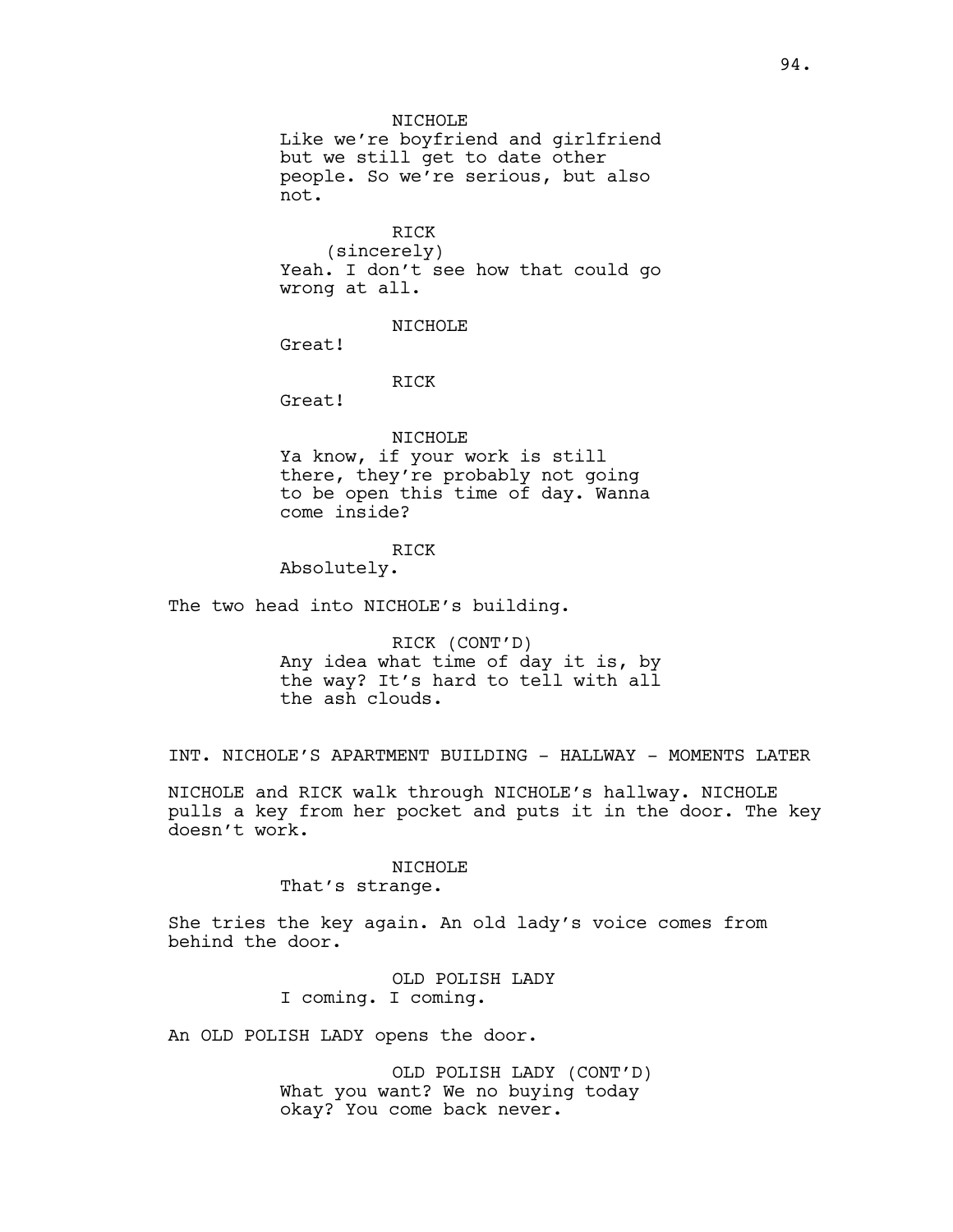OLD POLISH LADY tries to shut the door in NICHOLE's face, but NICHOLE puts her foot in the door.

> NICHOLE No, wait, I live here.

OLD POLISH LADY You Nichole?

#### NICHOLE

Yes.

OLD POLISH LADY You no live here no more. I buy it. Fifty cans.

RICK You bought this apartment for fifty cans?!

OLD POLISH LADY Not whole apartment. All but closet.

NTCHOLE<sup></sup> So wait, let me understand you, you bought my apartment, except for the closet? So then who owns the closet?

CUT TO:

INT. NICHOLE'S APARTMENT - CLOSET - THAT NIGHT

NICHOLE and RICK are stuffed into the closet of NICHOLE's apartment. They sit on either side of a small foldout card table. The falcon sits atop NICHOLE's shoulder as they eat dinner. NICHOLE occasionally feeds the talcon from her plate.

> NICHOLE This closet doesn't seem quite as big when you're living in it.

The OLD POLISH LADY knocks on the door.

OLD POLISH LADY I make dessert.

NICHOLE opens her closet door. The OLD POLISH LADY holds a plate of Kutia. The two take the plate and the lady smiles, shutting the door as she walks away.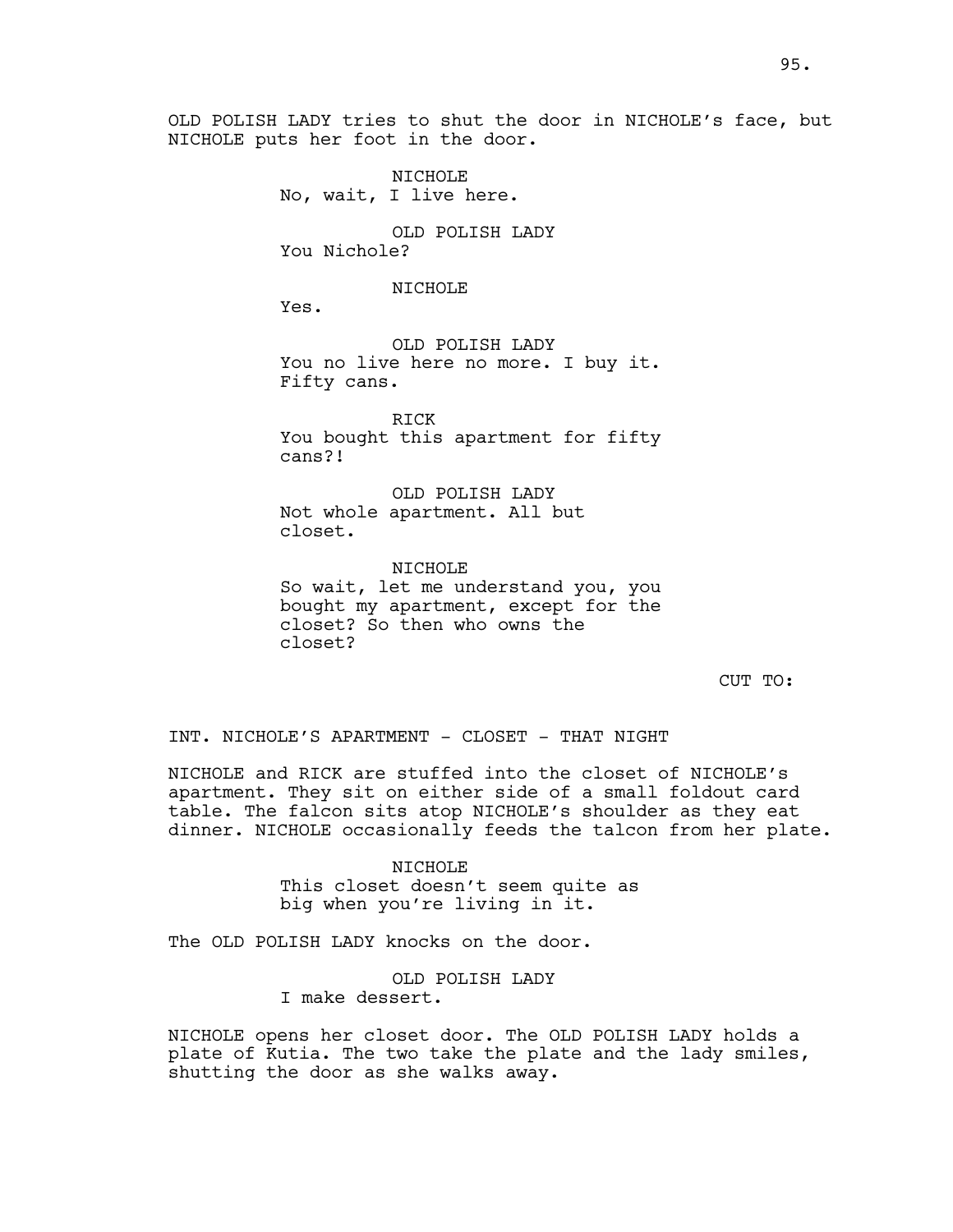They try to eat the desert, which is overly chewy and very difficult to consume. RICK looks at the small TV in the corner of the closet. The Seven-Teens are doing what looks to be a benefit concert for the oldest member of their group.

#### RICK

#### Turn that up.

NICHOLE turns up the tiny TV. Just then, the benefit concert is interrupted.

#### NEWSCASTER

We're so sorry to interrupt the Seven-Teens' benefit concert, but we need to bring you this special bulletin. A possible asteroid could be headed on a death spiral toward Earth! It will definitely either hit us, causing a worldwide apocalypse, or disintegrate into the atmosphere. Is it time to panic? This scientist says...

SCIENTIST Umm...probably no--

NEWSCASTER That's right, probably. You heard it here first. And now, back to the Seven-Teens!

JUSTIN TEEN, one of the Seven-Teens, addresses the crowd as well as the oldest member of the boy band, who sits in a wheel chair at the edge of the stage.

> JUSTIN TEEN ...and we know you're gonna make it Gary, 'cause not even prostate cancer can bring down a teen! Because we're what?!

CROWD Indestructible!

JUSTIN TEEN That's right! This one's called "Indestructible," and it's for you! And you! And you!